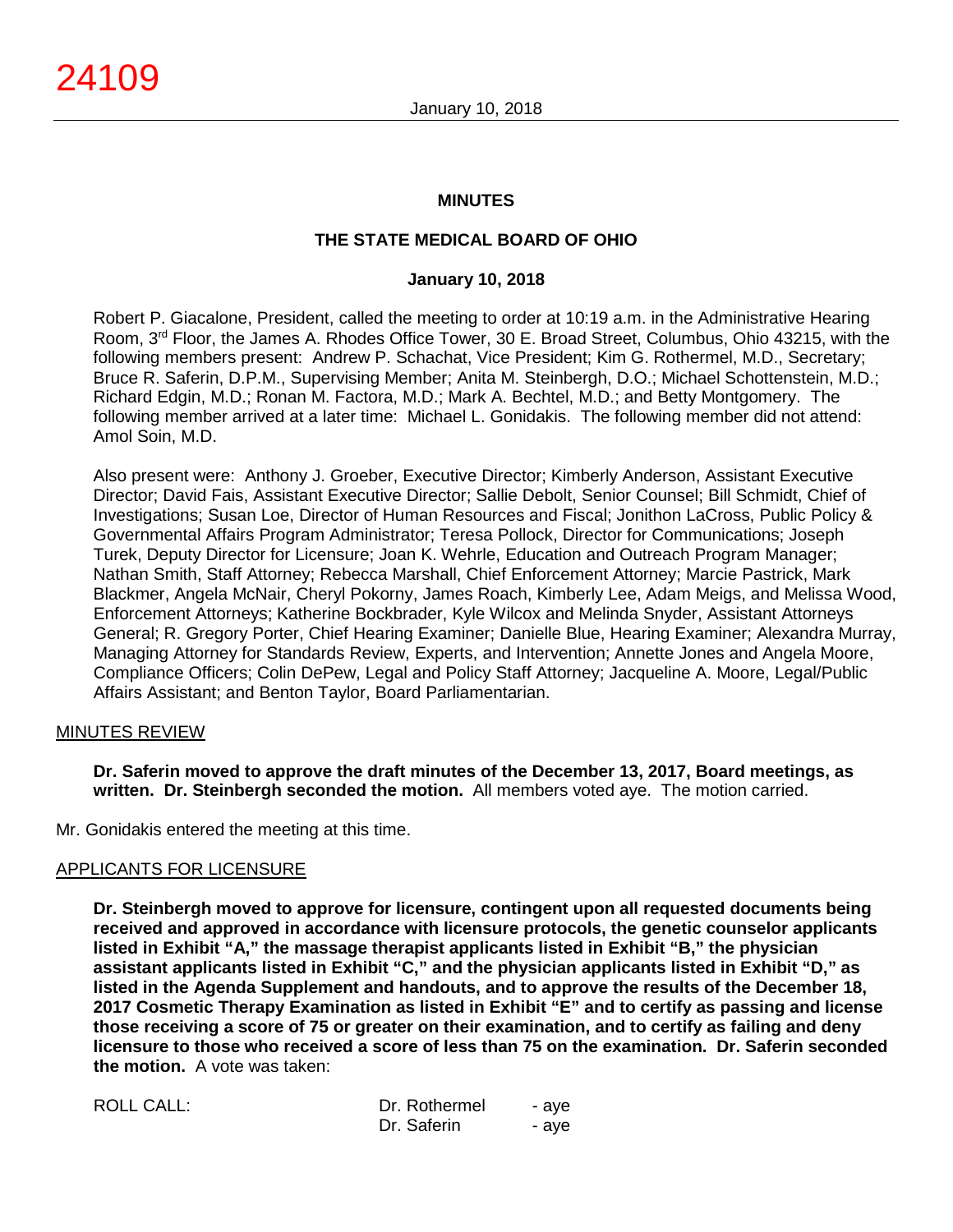Dr. Schottenstein - aye

| Dr. Schottenstein | - ave |
|-------------------|-------|
| Dr. Steinbergh    | - aye |
| Dr. Schachat      | - aye |
| Mr. Giacalone     | - aye |
| Mr. Gonidakis     | - aye |
| Dr. Edgin         | - aye |
| Dr. Factora       | - aye |
| Ms. Montgomery    | - aye |
| Dr. Bechtel       | - aye |

The motion carried.

### REPORTS AND RECOMMENDATIONS

Mr. Giacalone announced that the Board would now consider the Reports and Recommendations appearing on its agenda.

Mr. Giacalone asked whether each member of the Board had received, read and considered the hearing records, the Findings of Fact, Conclusions of Law, Proposed Orders, and any objections filed in the matters of: James Vincent Gasparine, M.D.; and Janet Lynn Rice, M.D. A roll call was taken:

ROLL CALL:

| Dr. Rothermel     | - aye |
|-------------------|-------|
| Dr. Saferin       | - aye |
| Dr. Schottenstein | - aye |
| Dr. Steinbergh    | - aye |
| Dr. Schachat      | - aye |
| Mr. Giacalone     | - aye |
| Mr. Gonidakis     | - aye |
| Dr. Edgin         | - aye |
| Dr. Factora       | - aye |
| Ms. Montgomery    | - aye |
| Dr. Bechtel       | - aye |
|                   |       |

Mr. Giacalone asked whether each member of the Board understands that the disciplinary guidelines do not limit any sanction to be imposed, and that the range of sanctions available in each matter runs from dismissal to permanent revocation. A roll call was taken:

ROLL CALL:

| Dr. Rothermel     | - aye |
|-------------------|-------|
| Dr. Saferin       | - aye |
| Dr. Schottenstein | - aye |
| Dr. Steinbergh    | - aye |
| Dr. Schachat      | - aye |
| Mr. Giacalone     | - aye |
| Mr. Gonidakis     | - aye |
| Dr. Edgin         | - aye |
| Dr. Factora       | - aye |
| Ms. Montgomery    | - aye |
| Dr. Bechtel       | - aye |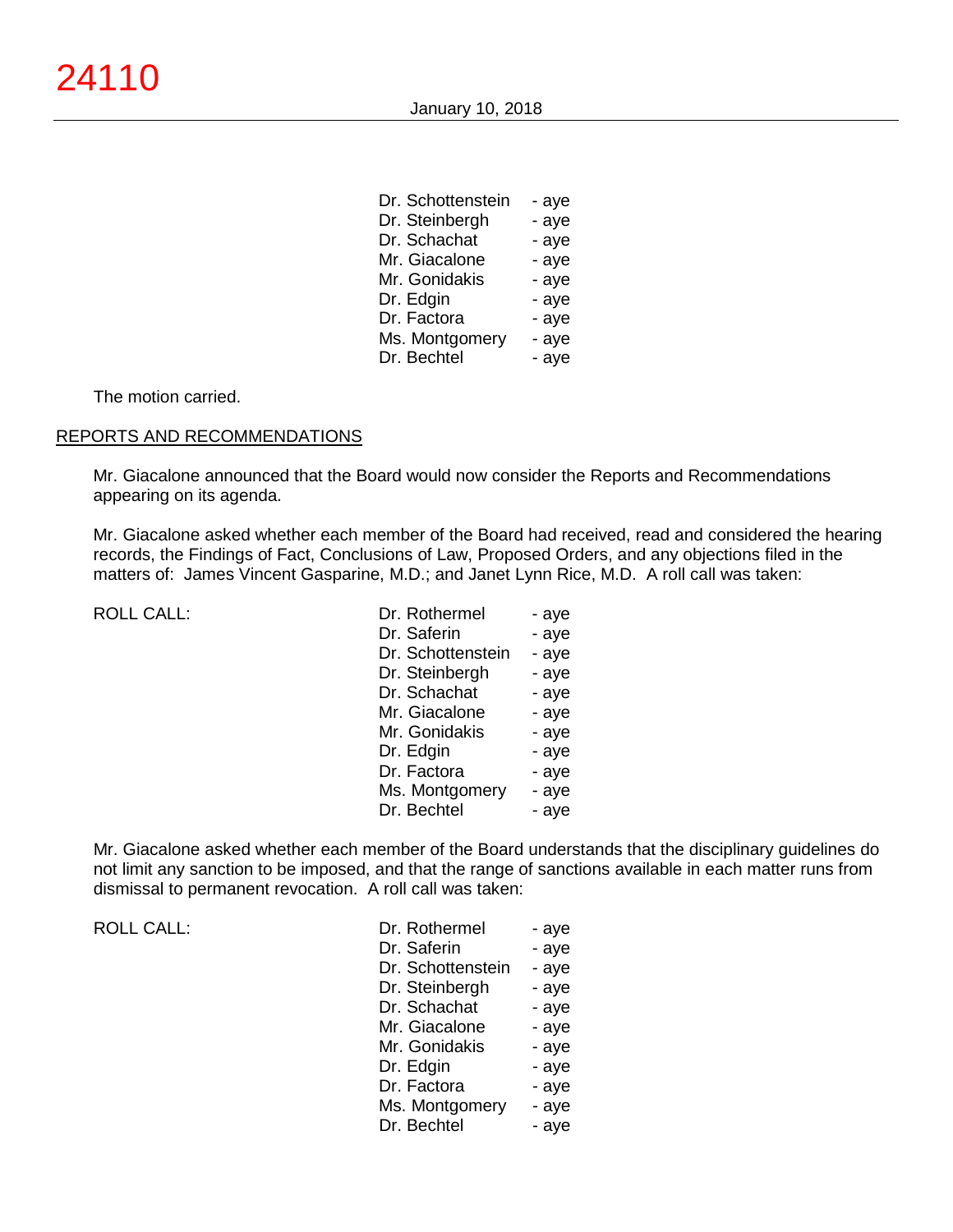Mr. Giacalone noted that, in accordance with the provision in section 4731.22(F)(2), Ohio Revised Code, specifying that no member of the Board who supervises the investigation of a case shall participate in further adjudication of the case, the Secretary and Supervising Member must abstain from further participation in the adjudication of any disciplinary matters. In the matters before the Board today, Dr. Rothermel served as Secretary and Dr. Saferin served as Supervising Member.

Mr. Giacalone reminded all parties that no oral motions may be made during these proceedings.

The original Reports and Recommendations shall be maintained in the exhibits section of this Journal.

# JAMES VINCENT GASPARINE, M.D.

Mr. Giacalone directed the Board's attention to the matter of James Vincent Gasparine, M.D. Objections to Ms. Blue's Report and Recommendation have been filed and were previously distributed to Board members.

Mr. Giacalone stated that a request to address the Board has been filed on behalf of Dr. Gasparine. Five minutes will be allowed for that address.

Dr. Gasparine was represented by his attorney, Elizabeth Collis.

Ms. Collis stated that Dr. Gasparine's case is different from cases typically seen before the Board. Ms. Collis explained that the Board has proposed to take action against Dr. Gasparine's medical license based on a misdemeanor of failing to report a crime. Ms. Collis opined that the Board does not have the authority to take action in this case because the misdemeanor was not involved in the practice of medicine. Ms. Collis asked the Board to review that issue carefully and stated that if the Board finds that it has no jurisdiction to take action, then it must dismiss the case.

Ms. Collis continued that Dr. Gasparine is the type of physician that the Board wants practicing in Ohio, noting that Dr. Gasparine is a youth physician who has already become recognized in his community. Ms. Collis stated that Dr. Gasparine volunteers hundreds of hours every year in his community at sporting events, provides free sports physicals to students, and opens his clinic on Friday nights during football season so that students injured in football games can go to the clinic. Ms. Collis stated that Dr. Gasparine's practice group is full aware of what took place in this incident and it fully supports him. Ms. Collis observed that Dr. Gasparine's managing partner, Karl Saunders, M.D., testified on his behalf

Ms. Collis stated that when Dr. Gasparine provided care to Patient 1, a gym acquaintance, he had no reason to believe that Patient 1 had been involved in a crime. The nature of the injury, as explained by Patient 1, made sense to Dr. Gasparine and did not raise any red flags. Ms. Collis noted that this incident occurred in Dr. Gasparine's first year of private practice. Ms. Collis asked the Board members if they themselves were aware of the legal requirement to report a gunshot wound, and whether they knew of that requirement in the first year of their medical practice. Ms. Collis pointed out Dr. Gasparine's testimony that he had not known of the reporting requirement, had not been trained in it, and had not been informed of it in his residency training. Ms. Collis further pointed out that everyone who testified at Dr. Gasparine's hearing had also not known about the reporting requirement.

Ms. Collis stated that under 4731-13-36(G), Ohio Administrative Code, the Board may determine that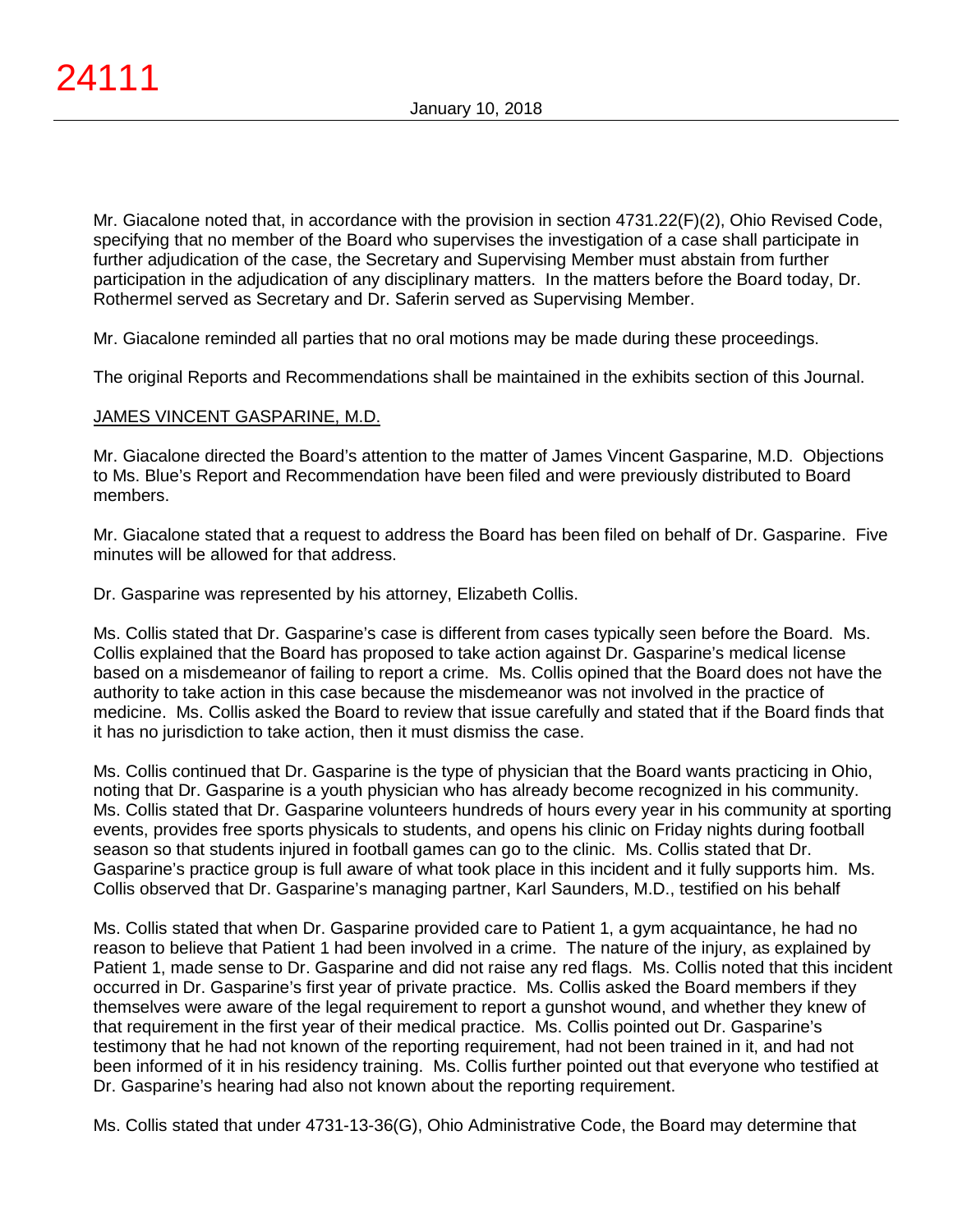there has been a technical violation of the Board's laws and rules, but choose to take no action. Ms. Collis stated that that Rule was enacted for this type of case. Ms. Collis respectfully requested that the Board take No Further Action in this matter.

Dr. Gasparine stated that Patient 1 had approached him at the gym. Dr. Gasparine stated that he had not known about the legal requirement to report gunshot wounds and that he had believed Patient 1's story that he had accidentally shot himself at a shooting range. Dr. Gasparine stated that when he advised Patient 1 to the emergency department, Patient 1 replied that he had no insurance. Dr. Gasparine stated that he had no reason to believe that Patient 1's injury was the result of a crime. Dr. Gasparine stated that since he often treats people outside his clinic, such as for football or volunteer activities, he did not think twice about looking at Patient 1's wound. Dr. Gasparine stated that he truly wants to help anyone who needs it, especially if they cannot otherwise afford medical care. Dr. Gasparine commented that Zanesville is a tight-knit community and he is known as a caring, chartable physician there.

Dr. Gasparine continued that he fully cooperated with the Zanesville Police Department and he took responsibility for his actions. Dr. Gasparine stated that he is now aware of the gunshot wound reporting laws and he will call the policy for any weapon-related injury he treats. Dr. Gasparine commented that he recently saw a patient in his office who had an injury to the forehead from the scope of a gun; although it was not a gunshot wound, Dr. Gasparine still called the police to make sure it did not need to be reported. Dr. Gasparine stated that he did not know about the reporting requirement in 2012 when this incident took place.

Dr. Gasparine stated that this incident has been extremely devastating to him and his family. Dr. Gasparine stated that he never thought he was doing anything wrong by providing care to Patient 1 and never believed he had to report the incident to local law enforcement. Dr. Gasparine noted that he had asked a colleague to check Patient 1 a few days later; the colleague found that the wound was healing properly and never advised Dr. Gasparine that the wound should be reported. Dr. Gasparine stated that if he had known at that time that he was required to report the wound to local police, he would have done so.

Dr. Gasparine respectfully requested that the Board impose no sanction in this matter.

Mr. Giacalone asked if the Assistant Attorney General wished to respond. Mr. Wilcox stated that he did wish to respond.

Mr. Wilcox stated that common sense should indicate that if someone presents with a gunshot wound, there is a possibility that the wound was the result of criminal activity. Mr. Wilcox stated that it is no the job of the physician in Ohio to investigate how such a wound occurred, but it is incumbent on the physician under Ohio law to report a gunshot wound if he or she treats it. Mr. Wilcox stated that if Dr. Gasparine had called the police as required, Patient 1 would have been investigated and the criminal activities he has been involved with many have been discovered at that time.

Mr. Wilcox agreed that there are mitigating factors in this case. Mr. Wilcox stated that Dr. Gasparine is a young physician and he is obviously a pillar in the community of Zanesville. However, Mr. Wilcox opined that an Order of No Further Action would be too lenient and that a reprimand would be appropriate in this case. Mr. Wilcox stated that the Board needs to state for the record that these types of reporting laws are important in Ohio and must be followed.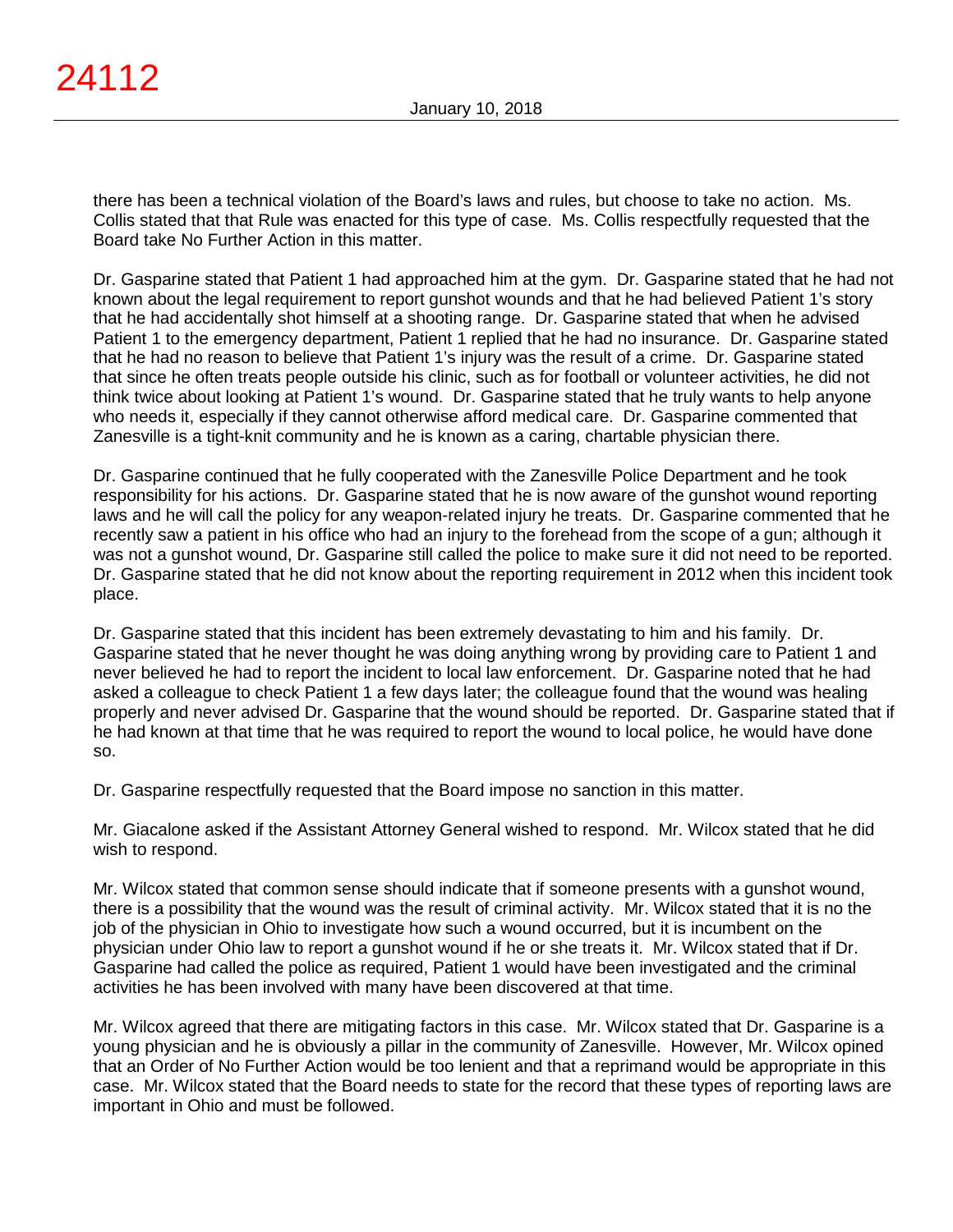Mr. Wilcox added that the Board should also consider including a provision in the Order to require Dr. Gasparine to do presentations on this topic at medical schools or medical societies. Mr. Wilcox stated that we live in a society where violence is real in many communities and there is a very important public protection motive behind the mandatory reporting laws. Mr. Wilcox stated that there are mandatory reporting laws for physicians to report child abuse, domestic violence, and also for treating gunshot wounds or stab wounds. Mr. Wilcox stated that all physicians in Ohio should know these laws and, due to the underlying public protection issue, should not be able to claim ignorance.

## **Dr. Steinbergh moved to approve and confirm Ms. Blue's Findings of Fact, Conclusions of Law, and Proposed Order in the matter of James Vincent Gasparine, M.D. Dr. Schottenstein seconded the motion.**

Mr. Giacalone stated that he will now entertain discussion in the matter of Dr. Gasparine.

Mr. Giacalone briefly reviewed Dr. Gasparine's medical education, including completion of a family practice residency and a one-year fellowship in sports medicine. Dr. Gasparine is board-certified in family medicine with an added qualification for sports medicine. On June 27, 2017, Dr. Gasparine pleaded No Contest to, and was found guilty of, one count of Failure to Report a Crime or Knowledge of a Death or Burn Injury, a second-degree misdemeanor. Consequently, Dr. Gasparine was sentenced to 60 days in jail, of which 60 days were suspended; placed on probation for 24 months; ordered to pay a fine of \$750 plus court costs; and required to perform 50 hours of community service.

Mr. Giacalone continued that the actions leading to Dr. Gasparine's conviction stemmed from his examination and prescribing of an antibiotic to Patient 1 on or about April 27, 2012. Patient 1, with whom Dr. Gasparine was acquainted from the gym, approached Dr. Gasparine at the gym and requested treatment of a gunshot wound. Patient 1 told Dr. Gasparine that the gunshot injury was due to a shooting range accident. Patient 1 further stated that he could not afford to go to the emergency room because he lacked money or insurance. Dr. Gasparine examined Patient 1 and called in a prescription for Clindamycin 300 mg to try to prevent infection.

In March 2017, Zanesville police detectives interviewed Dr. Gasparine and informed him that Patient 1 was being charged with murdering his estranged wife. The police detectives further informed Dr. Gasparine that Patient 1 had received the gunshot wound at issue while committing a robbery. On May 5, 2017, Dr. Gasparine was charged with one count of Failure to Report a Crime or Knowledge of a Death or Burn Injury. Dr. Gasparine's subsequent guilty plea and conviction form the basis of the proposed Board action.

Mr. Giacalone stated that, based upon the evidence and testimony provided, he agreed with the Hearing Examiner's Findings of Fact and Conclusions of Law. Mr. Giacalone wished to suggest an amendment to the Hearing Examiner's Proposed Order, but he first wanted to address Ms. Collis' argument that her client's actions do not fall under Section 4731.22(B)(11), Ohio Revised Code, because his actions and conviction were not done in the "course of practice." Ms. Collis based her argument on the fact that the "course of practice" for physicians is not defined by statute and that the duty to report a gunshot wound has no relation to the practice of medicine because it imposes no specific duty on physicians. Mr. Giacalone respectfully disagreed with Ms. Collis. Mr. Giacalone agreed with the Hearing Examiner that Dr. Gasparine's actions constituted the course of practice.

Mr. Giacalone stated that not only did Dr. Gasparine examine Patient 1, albeit in a gym, but he also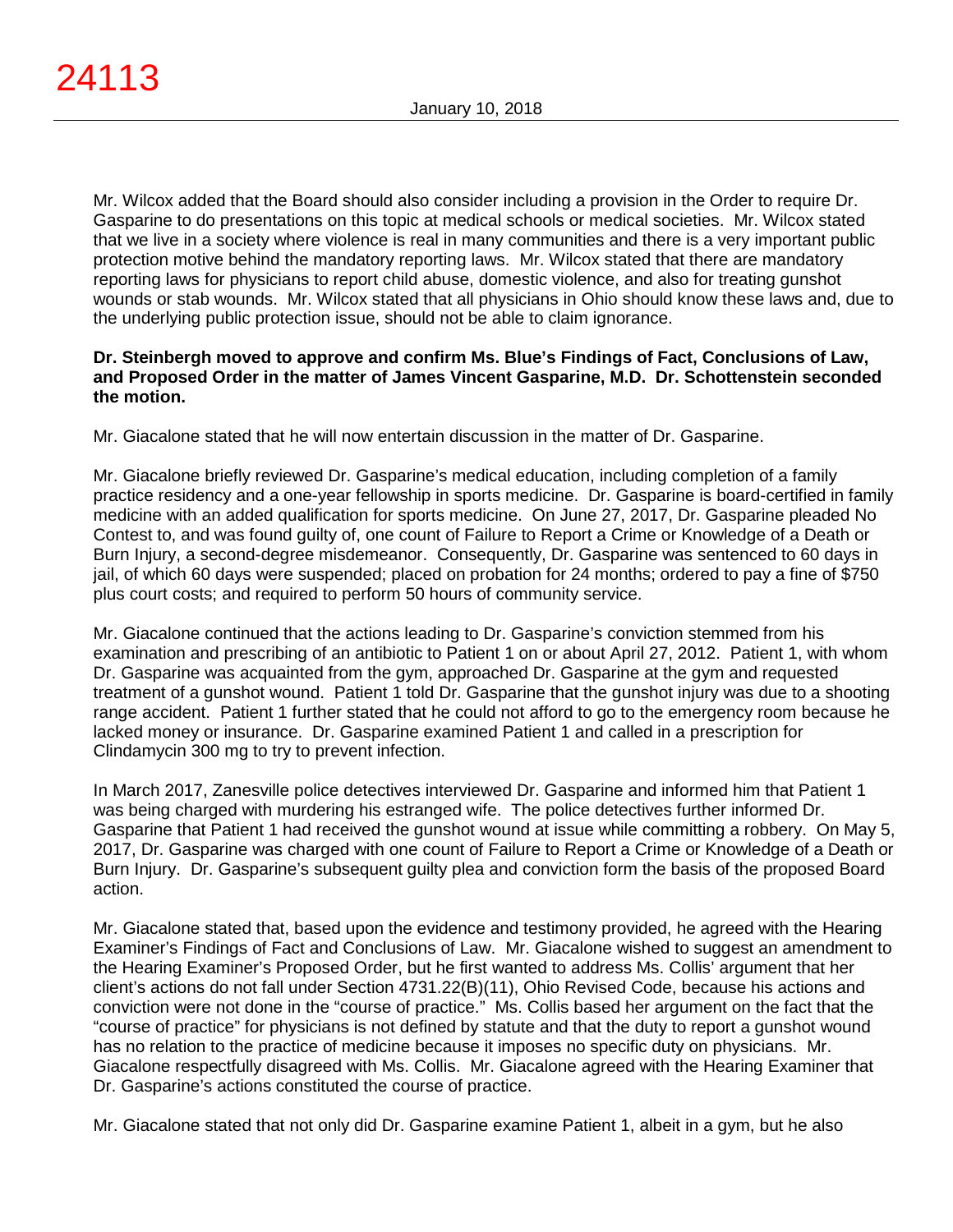prescribed an antibiotic to Patient 1 to prevent any infection that might arise from his gunshot wound. Mr. Giacalone stated that it is difficult to accept the concept that the term "course of practice," as defined by case law, is somehow limited to administrative tasks such as completion of medical records, patient billing, completion of a recommendation on behalf of another physician applying for licensure, or obstructing official business. Mr. Giacalone noted Section 4731.34, ORC, which clearly states that the unauthorized practice of medicine includes holding oneself out as a physician and performing various tasks including, but not limited to, examining, diagnosing, and prescribing. Therefore, only a licensed physician can legally perform such tasks as medical examinations and prescribing, which squarely falls under the definition of "course of practice." Mr. Giacalone stated that this is what Dr. Gasparine has admitted to doing in the case involving Patient 1.

Mr. Giacalone continued that from a policy standpoint, it would not be in the public interest to accept that the gunshot wound reporting requirement does not apply to physicians in the course of their practice when treating patients. Mr. Giacalone stated that physicians and other health professionals, given their roles as healers, are more likely than other citizens to be approached by individuals when injuries arising from gunshots occur. Therefore, it is not in the public interest to create a fiction that physicians should somehow be immune to Board discipline simply because the treatment rendered did not occur in their office or failed to involve administrative tasks that are typically performed.

Mr. Giacalone noted the following mitigating circumstances that were pointed out by the Hearing Examiner:

- Dr. Gasparine believed that Patient 1 was telling him the truth and he had no reason to believe that Patient 1's gunshot wound was the result of a crime of violence.
- Dr. Gasparine had no formal trauma or emergency room training in which he would have learned about the mandatory reporting requirements for gunshot wounds.
- Dr. Gasparine fully cooperated with the Zanesville Police and took responsibility for his actions.
- Dr. Gasparine has no prior disciplinary history with the Board.
- Dr. Gasparine is well-respected and highly regarded in both the medical community and the Zanesville community.
- Dr. Gasparine has instituted changes to his practice.
- Dr. Gasparine is extremely remorseful.

In addition, Mr. Giacalone opined that there is nothing substantive to be gained by imposing additional penalties when the court system has already punished Dr. Gasparine. Mr. Giacalone recommended that the Proposed Order be amended to No Further Action. Mr. Giacalone also suggested that the Board ask Dr. Gasparine to submit an article within 90 days of the effective date of the Order which explains the events of this incident and that the article subsequently be published in the Board's newsletter in an effort to remind Ohio physicians of their mandatory reporting requirements pursuant to 2921.22(B), ORC. Mr. Giacalone further suggested that Dr. Gasparine, if so requested by Board staff, make an effort to appear in a Board video to be shown to medical students regarding this topic.

Dr. Schottenstein agreed with Mr. Giacalone's comments. Dr. Schottenstein stated that there are two questions inherent in the defense presented by Dr. Gasparine's counsel. The first question is whether 2921.22(B), ORC, has a relationship to the practice of medicine. The second question is whether a duty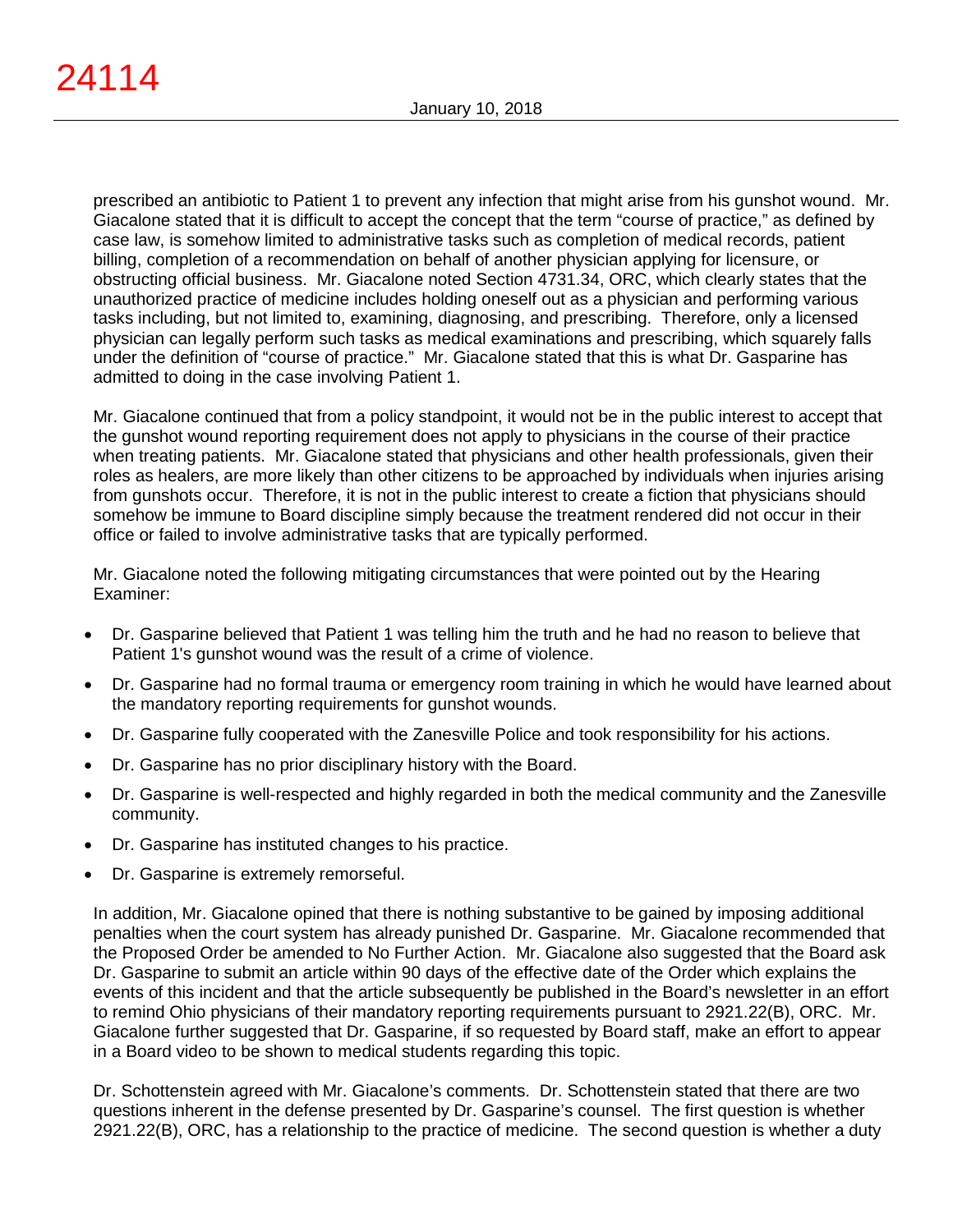to report is an example of an administrative task that would be conceptualized as occurring in the course of practice.

Regarding the first question, Dr. Schottenstein stated that, while it is true that 2921.22(B), ORC, does not specifically reference a medical practice, he opined that the statute is encompassing of a medical practice. Dr. Schottenstein quoted a portion of the statute: "No person giving aid to a sick or injured person shall negligently fail to report…" Dr. Schottenstein stated that the categorization of persons giving aid to a sick or injured person necessarily includes health care professionals such as physicians. Dr. Schottenstein opined that the average, reasonable person would concur with that statement. Dr. Schottenstein stated that it is uncontested that Dr. Gasparine had a physician/patient relationship with Patient 1 and did, in fact, give aid to him in the context of Patient 1's status as an injured person.

Regarding the second question, the defense counsel argued that 2921.22(B), ORC, does not reference an administrative task related to the operation of a medical practice, and that therefore Dr. Gasparine's behavior did not occur in the course of practice and there was no violation of the Board's laws under 4731.22(B)(11), ORC. While Dr. Schottenstein appreciated the logic of the defense, he disagreed with the premise. Dr. Schottenstein stated that the duty to report a gunshot wound under 2921.22(B), ORC, does not specifically reference an administrative task related to the operation of a medical practice, but he opined that it is encompassing of an administrative task related to the operation of a medical practice. Dr. Schottenstein stated that administrative tasks involve the managing and distributing of information, and therefore the reporting requirement is a transmission of information. Dr. Schottenstein opined that, clearly, one of the most important administrative duties involved in medical practice is to ensure that the practice is following the relevant rules and regulations. Dr. Schottenstein stated that administrative tasks in the course of medical practice are not exclusively related to billing and records; rather, administrative tasks fulfill the regulatory and legal requirements which pertain to the medical practice. Dr. Schottenstein stated that, arguably, one of the most important administrative tasks related to the practice of medicine is the completion of a reporting requirement.

Based on the foregoing, Dr. Schottenstein opined that 2921.22(B), ORC, encompasses medical practitioners and that the reporting requirement is an administrative task that occurs in the course of practice. Consequently, the finding of guilt regarding 2921.22(B), ORC, does meet the criteria of 4731.22(B)(11), ORC, which references a misdemeanor committed in the course of practice.

Dr. Schottenstein noted that there are two suicides for every one homicide in the United States, and two of every three gun deaths are suicides. Dr. Schottenstein stated that if a physician is approached by a patient who claims that he or she was cleaning their gun and was accidently shot, it is clearly important to report it due to the possibility that a violent crime had occurred which could lead to more violence and possibly harm innocent victims. Dr. Schottenstein added that it is also important for physicians to consider the possibility that the gunshot wound was the result of a failed suicide attempt, which one could argue is a substantially more likely scenario than that of a violent crime.

Dr. Schottenstein opined that the controlling language of 2921.22(B), ORC, is that part of the statute which states that the treating individual knows or has reasonable cause to believe that the injury resulted from an offense of violence. Dr. Schottenstein felt that a very reasonable and strong defense could have been mounted in court based on that clause. However, that is in the past and Dr. Gasparine has already pleaded guilty to, and been found guilty of, violating that misdemeanor statute.

Dr. Schottenstein agreed with the Assistant Attorney General that ignorance of the law is no excuse for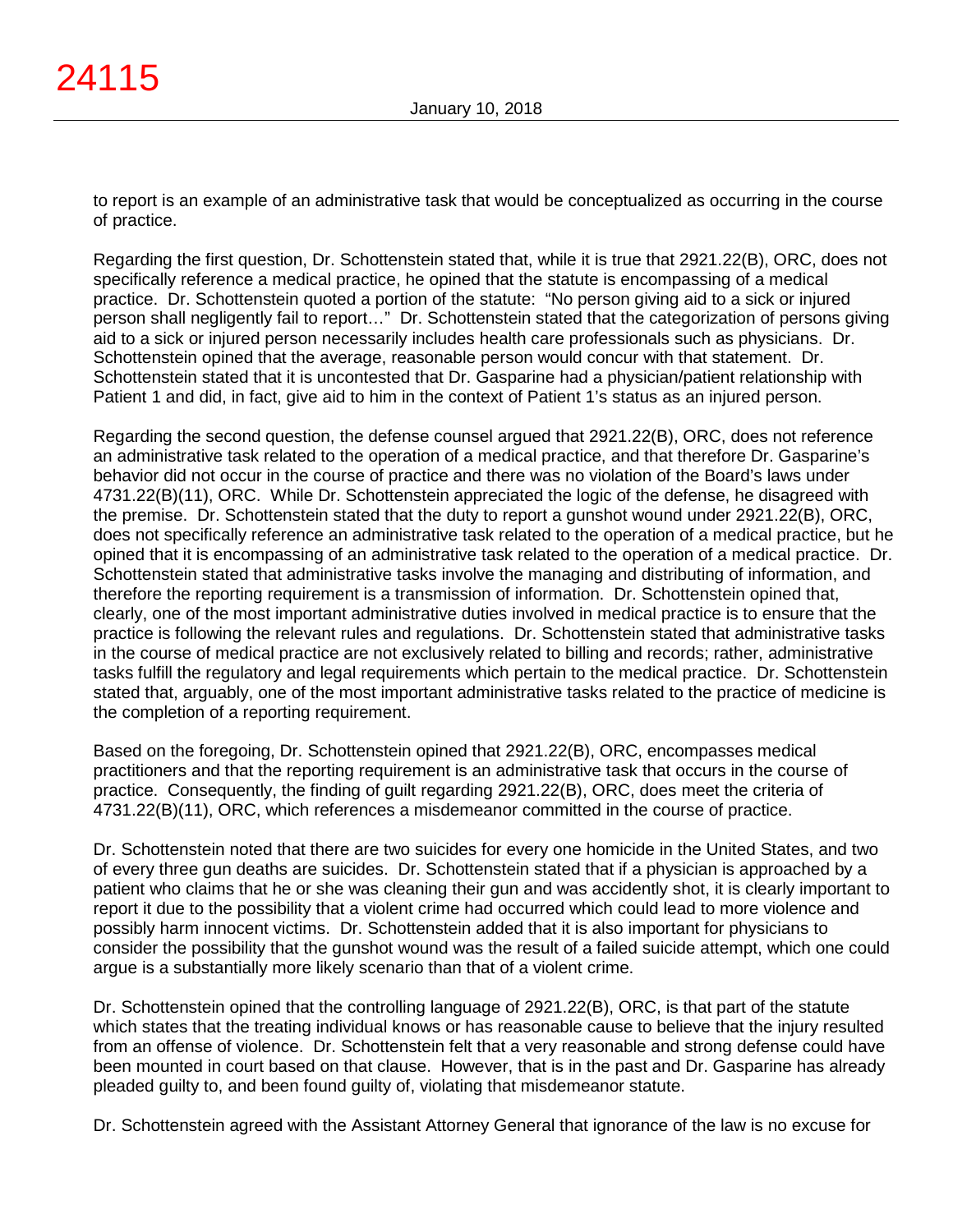violating the law. However, Dr. Schottenstein observed that Dr. Gasparine's hearing included testimony from multiple witnesses that this law is virtually unknown by medical practitioners outside of emergency medicine. Dr. Schottenstein felt that this is a mitigating circumstance, in addition to the mitigating circumstances discussed earlier by Mr. Giacalone. Dr. Schottenstein also stated that many people in Zanesville carry guns and a reasonable person would believe that someone may have accidently shot themselves.

Dr. Schottenstein stated that he supports amending the Proposed Order according to Mr. Giacalone's suggestion.

Dr. Steinbergh stated that she agrees with the Hearing Examiner's Findings of Fact and Conclusions of Law. Dr. Steinbergh stated that Dr. Gasparine's actions in seeing a person in a gym and deciding to treat his gunshot wound were clearly in the course of practice. Dr. Steinbergh noted that according to the police report and Dr. Gasparine's testimony, Dr. Gasparine instructed Patient 1 to go to the emergency department, but decided to treat him anyway. Dr. Steinbergh stated that when a physician decides to treat a patient, that patient will not go to the emergency department.

Dr. Steinbergh noted a small discrepancy in Dr. Gasparine's discussion with the police officer. During the police investigation, Dr. Gasparine did not mention that Patient 1 had no health insurance. Dr. Gasparine also stated that he had told Patient 1 to go to the emergency department and he prescribed an antibiotic. Dr. Steinbergh stated that Dr. Gasparine was not cited for violation of minimal standards of care, and she emphasized that she is only basing her decisions in this matter on Dr. Gasparine's conviction of a seconddegree misdemeanor. However, Dr. Steinbergh stated that there is standard of care issue in that Dr. Gasparine decided on-the-spot to prescribe an antibiotic when he did not truly know anything about the case. Dr. Steinbergh stated that Dr. Gasparine appropriately instructed Patient 1 to go to the emergency department, and that is where the conversation should have ended. However, Dr. Gasparine went on to treat Patient 1 and no medical record was ever documented. Dr. Steinbergh stated that if it was a matter of Patient 1's inability to pay, Dr. Gasparine could have chosen to see Patient 1 in his office and treat him as a patient without charging him. Instead, the treatment and follow-up took place in a gym and there was no documentation of care.

Dr. Steinbergh stated that she struggles with whether or not there should be No Further Action in this matter instead of a reprimand. Dr. Steinbergh further stated that she somewhat agrees with the Assistant Attorney General about the physician's responsibility to report. Dr. Steinbergh commented that she was not taught about reporting in medical school, nor did she remember learning about reporting in her residency training. However, Dr. Steinbergh stated that common sense would indicate that someone should be made aware of a gunshot wound even if the patient claims it was accidental.

Dr. Steinbergh suggested that the Board further discuss the propriety of No Further Action instead of a reprimand, though she did agree with Mr. Giacalone's suggestion that Dr. Gasparine use this experience in a positive way to teach others.

Dr. Schachat stated that he is comfortable with No Further Action and he opined that Dr. Gasparine will not make another error like this in the future. Dr. Schachat agreed that this incident occurred in the course of medical practice. Dr. Schachat also agreed with Mr. Giacalone's suggestion that Dr. Gasparine write an article on this topic because many other physicians are probably not aware of this reporting requirement and that education on this topic is important. Dr. Schachat recommended that any such article be reviewed by Ms. Anderson or another Board attorney to ensure that it is accurate prior to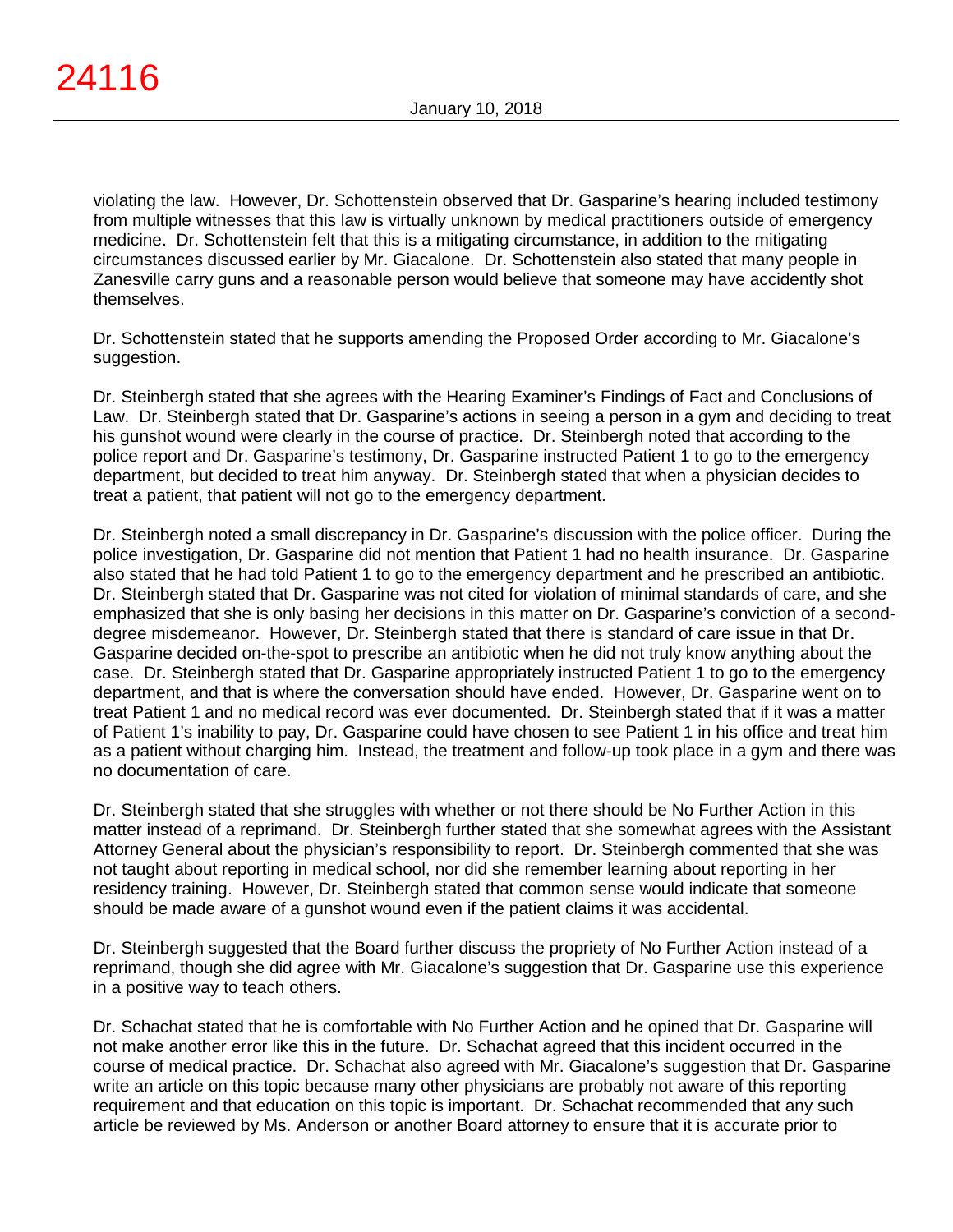publication. Dr. Schachat commented that he himself is not clear about the reporting requirements for stab wounds, especially those involving non-sharp objects such as screwdrivers.

Mr. Gonidakis stated that he supports Mr. Giacalone's suggested amended Order. Mr. Gonidakis asked for clarification that the Order will not include a fine. Dr. Schachat responded that the Board is not authorized to levy a fine in this case because the incident occurred prior to September 29, 2015.

Dr. Edgin also agreed with Mr. Giacalone's suggestion.

# **Dr. Edgin moved to amend the Proposed Order to read as follows:**

It is hereby ORDERED that no further action be taken in the matter of James Vincent Gasparine, M.D., Case No. 17-CRF-0109.

In addition, the Board requests that, within 90 days of the effective date of this Order, Dr. Gasparine submit an article to the Board which explains the events that occurred in this matter. This article will subsequently be published in the Board's newsletter in an effort to remind Ohio physicians of their mandatory reporting requirements pursuant to R.C. 2921.22(B). Also, if so requested by Board staff, Dr. Gasparine will use his best efforts to appear in a Board video to be shown to medical students regarding the same topic.

# **Mr. Gonidakis seconded the motion.**

Mr. Giacalone stated that he had struggled with this case because he found it to be unclear as to whether Dr. Gasparine had violated 2921.22(B), ORC. Mr. Giacalone noted that the statute says that a gunshot or stab wound must be reported if a person knows or has reasonable cause to believe it resulted from an offense of violence. In this case, it appeared to be unclear whether this was an accident or an offense of violence given the information available to Dr. Gasparine at the time he acted. Mr. Giacalone also stated that regardless of one's opinion on gun control, in this state people have the legal right to carry guns and it appears that in this part of Ohio doing so is not uncommon. Also, at the time Dr. Gasparine treated Patient 1's wound, the wound appeared to be small, scabbed over and did not appear to require immediate treatment (i.e., it was not bleeding profusely, etc.). However, Mr. Giacalone added that since Dr. Gasparine pleaded no contest to the violation and was found guilty by the court, the bottom line is that there was a violation of the Board's statute.

Ms. Anderson noted for the Board members' benefit that an Order of No Further Action is not a discipline. Consequently, the Board cannot enforce the provision that Dr. Gasparine write an article for publication by the Board. Ms. Anderson stated that the use of the word "requests" in the second paragraph of the proposed amended Order reflects this fact. Mr. Giacalone stated that when he proposed this order, he was aware that the Board cannot enforce that provision. However, Mr. Giacalone noted that in her closing arguments at Dr. Gasparine's hearing, Ms. Collis had indicated that this could be an opportunity to educate other physicians by Dr. Gasparine writing a letter on this topic for the Board's newsletter or something of that nature. Mr. Giacalone stated that given these comments during the hearing and in the record, he expected Ms. Collis and Dr. Gasparine will follow through on this offer, despite the Board's inability to enforce that provision. Mr. Giacalone further opined that such an article educating physicians and the public of the reporting requirement would be worth much more than any reprimand.

A vote was taken on Dr. Edgin's motion to amend: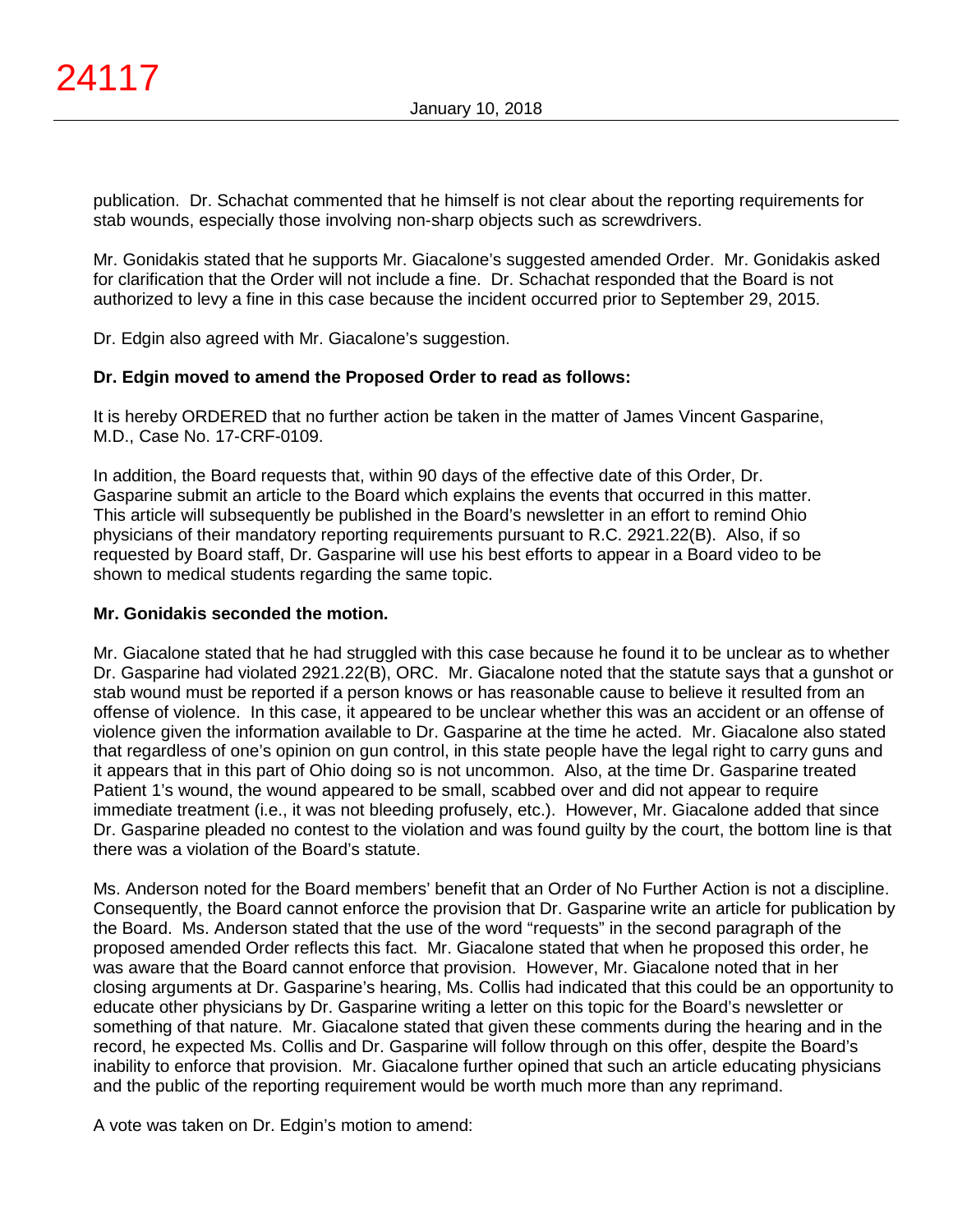### ROLL CALL:

| Dr. Rothermel     | - abstain |
|-------------------|-----------|
| Dr. Saferin       | - abstain |
| Dr. Schottenstein | - aye     |
| Dr. Steinbergh    | - aye     |
| Dr. Schachat      | - aye     |
| Mr. Giacalone     | - aye     |
| Mr. Gonidakis     | - aye     |
| Dr. Edgin         | - aye     |
| Dr. Factora       | - aye     |
| Ms. Montgomery    | - aye     |
| Dr. Bechtel       | - aye     |

The motion to amend carried.

**Dr. Steinbergh moved to approve and confirm Ms. Blue's Findings of Fact, Conclusions of Law, and Proposed Order, as amended, in the matter of James Vincent Gasparine, M.D. Dr. Schottenstein seconded the motion.** A vote was taken:

| Dr. Rothermel     | - abstain |
|-------------------|-----------|
| Dr. Saferin       | - abstain |
| Dr. Schottenstein | - aye     |
| Dr. Steinbergh    | - aye     |
| Dr. Schachat      | - aye     |
| Mr. Giacalone     | - aye     |
| Mr. Gonidakis     | - aye     |
| Dr. Edgin         | - aye     |
| Dr. Factora       | - aye     |
| Ms. Montgomery    | - aye     |
| Dr. Bechtel       | - aye     |
|                   |           |

The motion to approve carried.

### JANET LYNN RICE, M.D.

Mr. Giacalone directed the Board's attention to the matter of Janet Lynn Rice, M.D. Objections to Ms. Blue's Report and Recommendation have been filed and were previously distributed to Board members.

Mr. Giacalone stated that a request to address the Board has been filed on behalf of Dr. Rice. Five minutes will be allowed for that address.

Dr. Rice stated that she had had several manic-depressive episodes before she was diagnosed with bipolar disorder in 1996. In one manic-depressive episode in 1990, Dr. Rice used some Xanax that was in her office and also asked a friend, who was also a physician, to prescribe Xanax because she was becoming very anxious, irritable, and slightly paranoid. Dr. Rice stated that at that time she did not know that she was bipolar or that she was becoming mentally ill. Dr. Rice was hospitalized later that month. Dr. Rice subsequently went to a treatment center where she told the physician in charge that she was drinking a pint of vodka per day, when in fact she was not. Following medical treatment for her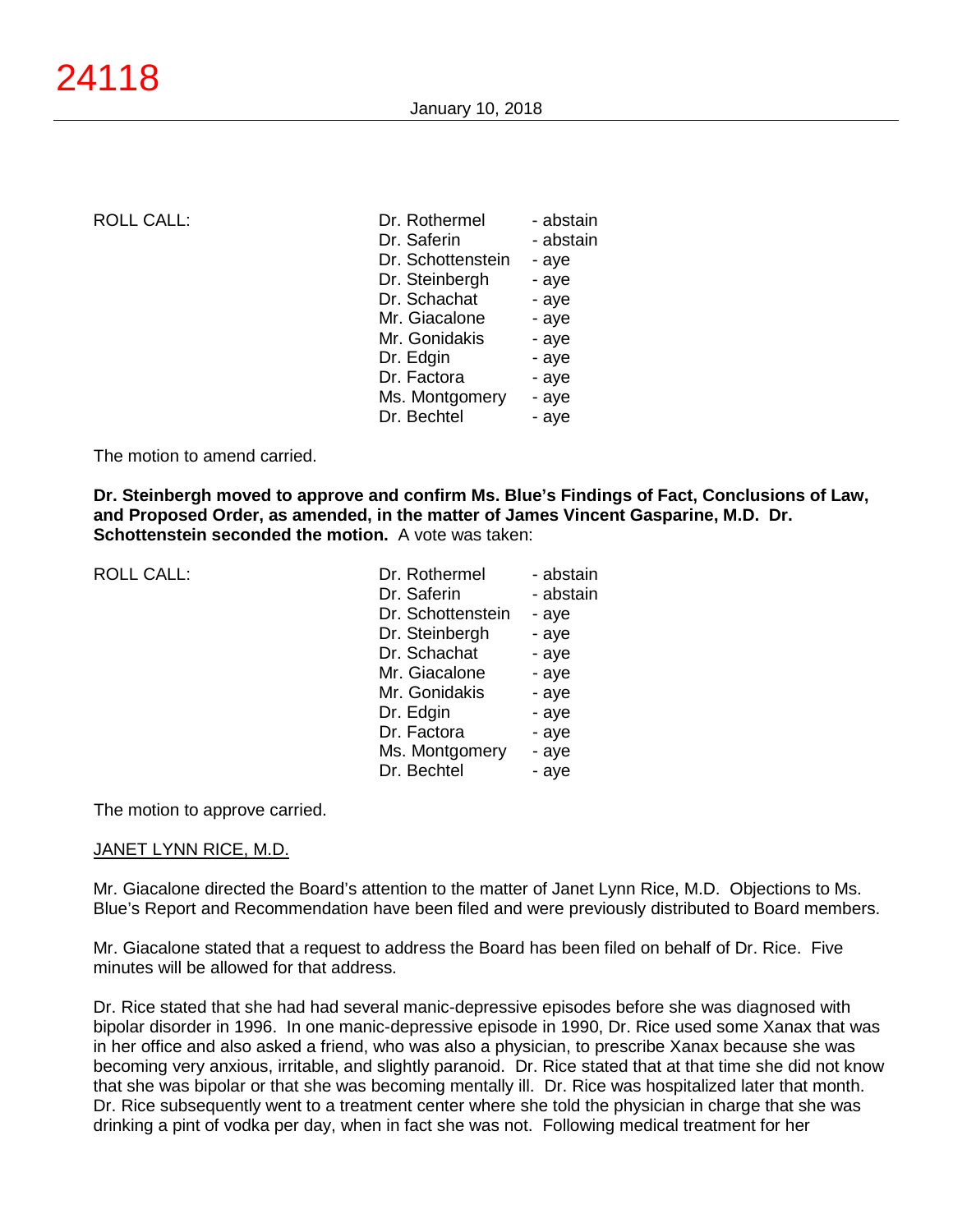depressive episode, Dr. Rice explained to the treatment center staff that she was not drinking and that, while she had used Xanax, she did not use Xanax routinely.

Dr. Rice stated that though she did not sign a contract, she did have a "gentleman's agreement" in 1990 with the Maryland Board of Physicians to have urine drug screens done at certain intervals at the Maryland Board's discretion. Dr. Rice stated that the agreement lasted one to two years and no illicit drugs were ever found in her system. Dr. Rice stated that there have been no other incidents of illicit drug use. Dr. Rice stated that she does not like to get high and if she drinks, it is only one drink and usually around the holidays. Dr. Rice opined that another stay at a treatment center is not needed for an episode that occurred 27 years ago. Dr. Rice added that a treatment center would be a financial hardship for her, noting that she currently works part-time as a home health aide in order to supplement her disability income.

Dr. Rice stated that she decided to apply for an Ohio medical license because one of her home health patients had bed sores and she found the treatment to be interesting. Shortly thereafter, Dr. Rice responded to an email from a search group seeking physicians for wound care. Dr. Rice stated that wound care is not as stressful as her previous practice in obstetrics and that she would only do wound care two to three days per week, as opposed to the 80 to 90 hours per week she had worked as an obstetrician.

Dr. Rice stated that her licensure application process has now gone on for one year and two months. Dr. Rice commented that she would be willing to undergo drug screenings if necessary, but she requested that she not be required to go through a treatment center in order to obtain her license.

Mr. Giacalone asked if the Assistant Attorney General wished to respond. Ms. Snyder stated that she did wish to respond.

Ms. Snyder stated that this case has three parts to it: A mental impairment part, a chemical dependency part, and a question of clinical competency since Dr. Rice has not practiced medicine for 15 years. Ms. Snyder commented that there is also a human side to this case, as well as a legal side.

Ms. Snyder continued that the Board has statutes and rules regarding chemical impairment. Ms. Snyder stated that when a physician is found to be impaired, as Dr. Rice has, the Board must follow those statutes and rules. Ms. Snyder commented that she struggled with this case because Dr. Rice was very compelling in her hearing. Ms. Snyder further commented that she respects that Dr. Rice came forward to ask for this license. However, the applicable laws and rules stipulate the Dr. Rice must complete 28 days of inpatient treatment. Ms. Snyder stated that although Dr. Rice has completed some treatment at Ridgeview Recovery Center, that facility is not a Board-approved treatment provider.

Ms. Snyder added that there is also a question about Dr. Rice's ability to return to practicing medicine again after 15 years. Ms. Snyder supported the provision in the Proposed Order for Dr. Rice to demonstrate her competency to continue the practice of medicine.

# **Dr. Steinbergh moved to approve and confirm Ms. Blue's Findings of Fact, Conclusions of Law, and Proposed Order in the matter of Janet Lynn Rice, M.D. Dr. Bechtel seconded the motion.**

Mr. Giacalone stated that he will now entertain discussion in the above matter.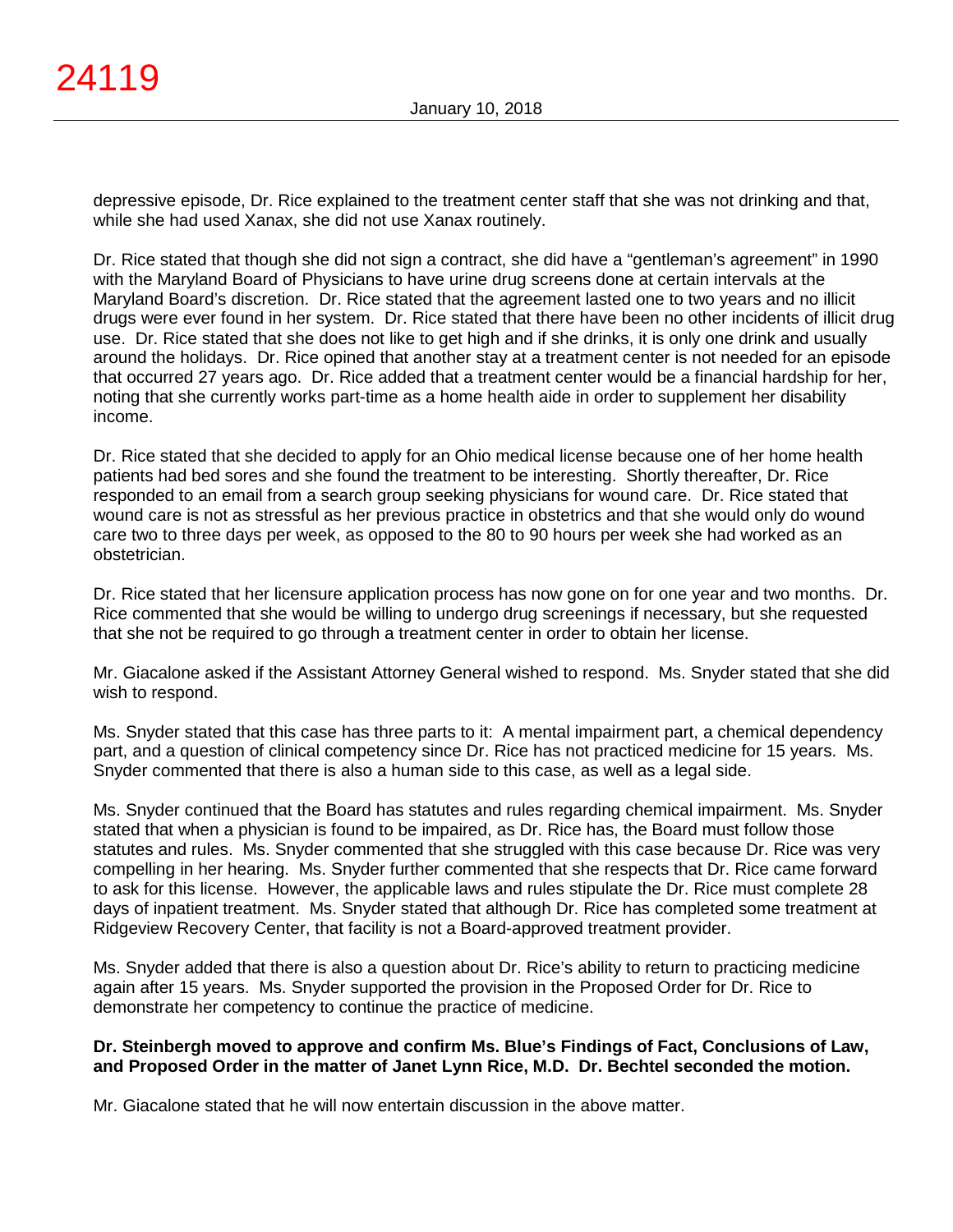Dr. Factora stated that Dr. Rice has applied for a license to practice medicine and surgery in Ohio. The Board has proposed to take disciplinary action based on the following allegations: In August 2003, the Board issued a Finding, Order, and Journal Entry denying Dr. Rice's application at that time, based on violations of Sections 4731.22(B)(19) and (B)(26), Ohio Revised Code; Dr. Rice has not been engaged in the active practice of medicine since January 2002; and/or, in March 2017 the Board ordered Dr. Rice to submit to a psychiatric evaluation with Stephen Noffsinger, M.D., and she was found to be impaired in her ability to practice medicine and surgery

Dr. Factora continued that Dr. Rice obtained her medical degree from the Medical College of Ohio in 1978 and began her flexible internship there. However, Dr. Rice left the program in February 1979. Dr. Rice returned to training from 1980 to 1981 and completed a rotating internship at Akron General Hospital. Dr. Rice subsequently completed a three-year residency in obstetrics and gynecology in 1984 at Baltimore, Maryland. Dr. Rice was in private practice in Baltimore from 1984 to 2001, when she closed her practice due to insufficient income to pay her malpractice insurance. Dr. Rice subsequently practiced at an Indian reservation in Arizona for three months. Dr. Factora noted that Dr. Rice has not practiced medicine since 2002.

Dr. Factora stated that Dr. Rice had her first mental health episode in 1978 during her rotating internship. Dr. Rice consequently left that internship.

Dr. Rice's second mental health episode occurred in 1979, for which she did not seek treatment.

Dr. Rice's third mental health episode occurred in 1987, necessitating hospitalization in Baltimore. Dr. Rice was subsequently prescribed medications and was diagnosed with major depression, recurrent with psychotic features, mood congruent. At that time, Dr. Rice was discharged with a good prognosis.

Dr. Rice's fourth documented mental health episode occurred in 1990, necessitating hospitalization in Smyrna, Georgia. Dr. Rice also completed 28 days of inpatient treatment for alcohol and Xanax dependence after reporting that she drank a pint of vodka at a time and took Xanax three times per day which had been prescribed by a colleague. Upon discharge, Dr. Rice was diagnosed with major depressive disorder, alcohol dependence, and Xanax dependence. Dr. Rice subsequently took a sixmonth leave of absence from work.

Dr. Rice's fifth documented mental health episode occurred in 1996. Dr. Rice had an emergency evaluation by Beth Wadman, M.D., and was started on new medications at that time. Dr. Factora noted that Dr. Wadman was the first physician to diagnose Dr. Rice with Bipolar II Disorder. Dr. Wadman continued to treat Dr. Rice with psychotherapy and medication management through 2001.

Dr. Rice's sixth documented mental health episode occurred in 2000, reportedly decompensating during a week of managing multiple deliveries with no sleep. Dr. Factora stated that this episode occurred despite a therapeutic lithium level and Dr. Rice's claim that she was adhering to her medical regimen. However, Dr. Rice later reported that she had taken the incorrect amount of lithium and had become confused afterwards. Dr. Rice required admission to a hospital at that time. Dr. Rice recompensated rapidly with the addition of a new medication.

Dr. Factora stated that from 2001 to the present, Dr. Rice has been managed successfully with medication and psychotherapy. Dr. Rice is currently under the care of Kamala Audrey, M.D., who is focusing mostly on medication management with documentation demonstrating mixed Bipolar I Disorder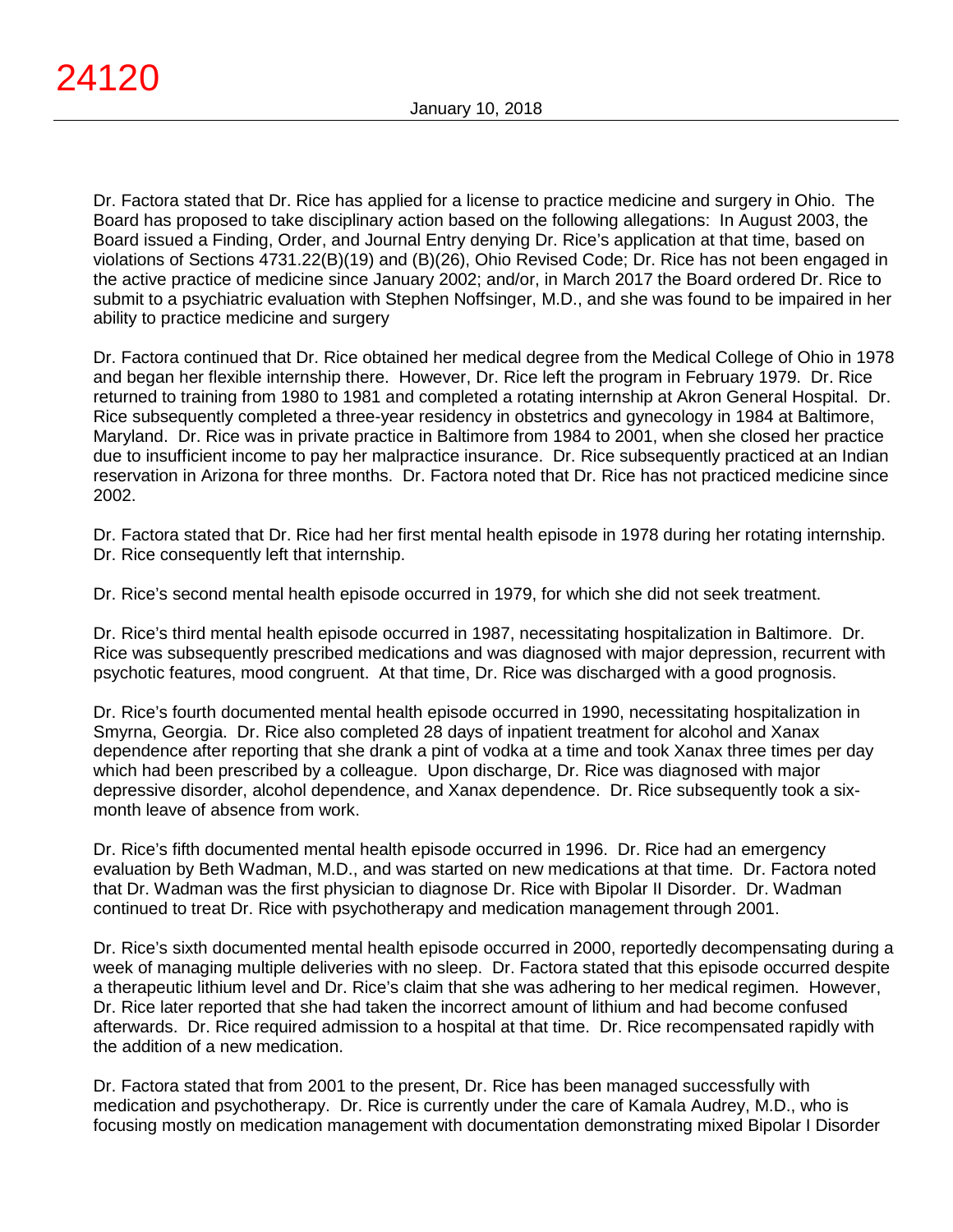in full remission, managed with medications, and Generalized Anxiety Disorder also managed with medications and supportive therapy.

Dr. Factora stated that the Board previously denied an application from Dr. Rice in August 2003 based, in part, on the fact that she did not attend Board-ordered psychiatric and chemical dependency examinations. The Board had ordered the examinations based upon Dr. Rice's having resumed alcohol use and after receiving residential treatment for alcohol dependence and Xanax dependence, and having a mental health history, multiple hospitalizations, and multiple disruptions in her practice of medicine for extensive periods of time due to mental illness, and failure to comply with similar examinations ordered by other state medical boards across the United States.

Dr. Rice's current application for licensure in Ohio was submitted in November 2016. Dr. Rice attended a Board-ordered psychiatric examination with Dr. Noffsinger on May 16, 2017. Consequent to his evaluation and assessment, Dr. Noffsinger diagnosed Dr. Rice with Bipolar I Disorder, most recent episode unspecified, in full remission. Dr. Noffsinger reported that he had insufficient data to opine on Dr. Rice's substance abuse disorder diagnosis. Dr. Noffsinger opined that Dr. Rice was not presently capable of practicing medicine according to acceptable and prevailing standards of care for several reasons, including a risk for relapse. Dr. Noffsinger recommended that Dr. Rice's practice be restricted and permitted only under the condition that she is under current mental health treatment monitored by a mental health professional and that the symptoms of Bipolar I Disorder are in relative remission. Dr. Noffsinger further recommended that Dr. Rice's treatment should include a minimum of a half-hour of medication management every month, with medications including mood-stabilizing medication to prevent mood and/or psychotic episodes; periodic surveillance of blood levels of Dr. Rice's mood medication as appropriate; regular written updates by her psychiatrist to the State Medical Board of Ohio; avoidance of any use of illicit substances with random toxicology screens; and a plan to temporarily suspend Dr. Rice's practice of medicine in the event of another mood or psychotic episode until the episode has fully resolved.

Dr. Factora stated that according to her testimony, Dr. Rice had wanted to be a physician since she was 15 years old. Dr. Factora commented that Dr. Rice's career appears to be of value to her. Dr. Factora noted that Dr. Rice has stated she has no intention of stopping her medications and that she would stop practicing if she became ill. Dr. Factora stated that Dr. Rice appears to value the safety of her patients and the integrity of her career. In her testimony, Dr. Rice explained that the reason she did not attend the Board-ordered chemical impairment examination was because she not afford the cost, but she also disagreed with the prior diagnosis of alcohol dependence from 1990. Dr. Rice has stated that the reason for her improvement during her inpatient treatment was her positive response to the medications provided to her.

Dr. Factora agreed with the Hearing Examiner's Findings of Fact, as well as the Proposed Order. Dr. Factora stated that due to a recent change in statute, a determination of fitness to resume practice was no longer applicable to Dr. Rice's licensure application at the time of the hearing. Therefore, the charge based on 4731.222, Ohio Revised Code, must be dismissed.

Dr. Factora expressed concern about Dr. Rice's lack of medical practice since 2002. However, Dr. Factora stated that there is no expiration date for a medical school degree and knowledge gained through post-graduate training prepares a physician for practice. Dr. Factora stated that an increasing time gap between training and practice increases the deficit between what is known by the physician and how the practice of medicine is currently done. Dr. Factora stated that to return to independent practice, Dr. Rice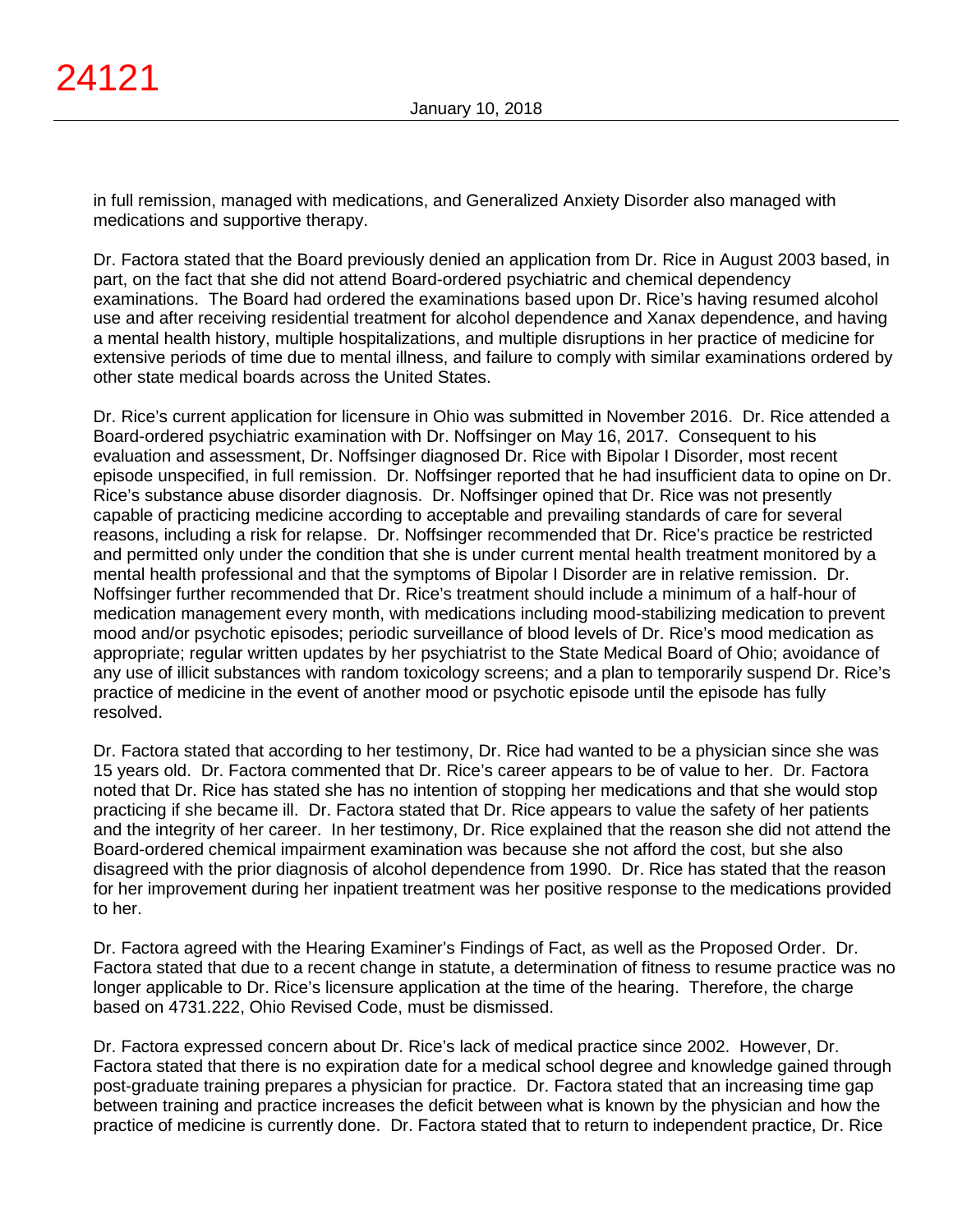should demonstrate skill to practice in her anticipated area of practice, which appears to be wound care in nursing homes and extended living facilities. Dr. Factora stated that to ensure that Dr. Rice's skill levels are reflective of current standards of practice, she must at least demonstrate requisite knowledge through the Special Purpose Examination (SPEX) and have a practice plan which includes supervision and feedback of her performance by a practitioner versed in that practice.

Dr. Factora stated that the deficits in Dr. Rice's medical practice are remediable if she is willing to undergo training. Dr. Factora added that Dr. Rice's license may be limited to her chosen practice, which is wound care. Dr. Factora commented that if Dr. Rice chooses to return to the practice of obstetrics and gynecology in the future, additional appropriate requirements should be put into place.

Dr. Factora stated that a larger challenge is how to address the issue of substance abuse, particularly since Dr. Noffsinger did not have enough data to opine on this. Dr. Rice denies that she has a substance abuse problem. Since Dr. Rice failed to initially attend the Board-ordered psychiatric and chemical dependency evaluations, Dr. Factora stated that he has no choice but to agree with the Hearing Examiner's interpretation that, due to Dr. Rice's failure to submit to the examination and a lack of evidence that the failure to attend due to circumstances beyond her control, Dr. Rice was legally presumed to be impaired by the Board in 2003.

Dr. Factora stated that he understands that Dr. Rice values her ability to practice medicine and carefully takes into account her mental capacity when considering her ability to care for her patients. Dr. Factora stated that the Board has the same mission to protect the public, and therefore the goals of the Board and Dr. Rice are in alignment in the area of patient care. Dr. Factora encouraged Dr. Rice to follow the law and the recommendations of the Board so that she can proceed with the practice of medicine which she so clearly values.

Mr. Giacalone asked Ms. Anderson to clarify Dr. Factora's statement regarding a recent change in statute. Ms. Anderson explained that 4731.222, Ohio Revised Code, gives the Board the ability to test a physician's or an applicant's fitness to resume practice. Under the plain language of the statute, it applies when someone is seeking a restoration of their Ohio medical license. However, Ms. Anderson pointed out that Dr. Rice has never had a license in Ohio, and therefore this is not a restoration of license. In a recent revision to the statute that became effective in September 2017, the provision for allowing such testing of an applicant who has practiced in other states was removed. Ms. Anderson stated that this removal was unintended and that Mr. LaCross is working with the Legislature to rectify the situation. Ms. Anderson stated that due to the current statute, the Hearing Examiner's Conclusion of Law #3 must be dismissed.

Ms. Anderson stated that to address the current statute, the Board may grant Dr. Rice's license and then suspend it pending a demonstration of competence and other stipulations. Ms. Anderson stated that this is different from the Proposed Order, which would grant the license pending the passage of the SPEX.

Dr. Schottenstein wished to make sure that everyone understands what a diagnosis of bipolar disorder means. Dr. Schottenstein stated that most people are familiar with the condition of depression, in which one experiences sadness in a way that is not proportional to the circumstances. Rather, the person experiences sadness on a regular basis in a way that is excessive and to the point where it can affect the quality of life and ability to function. Those with depression also exhibit neurovegetative symptoms: They do not sleep, do not eat, do not have energy, cannot focus, stop pursuing their interests, and stop being able to enjoy themselves even when there is an opportunity to do so. Those afflicted with depression can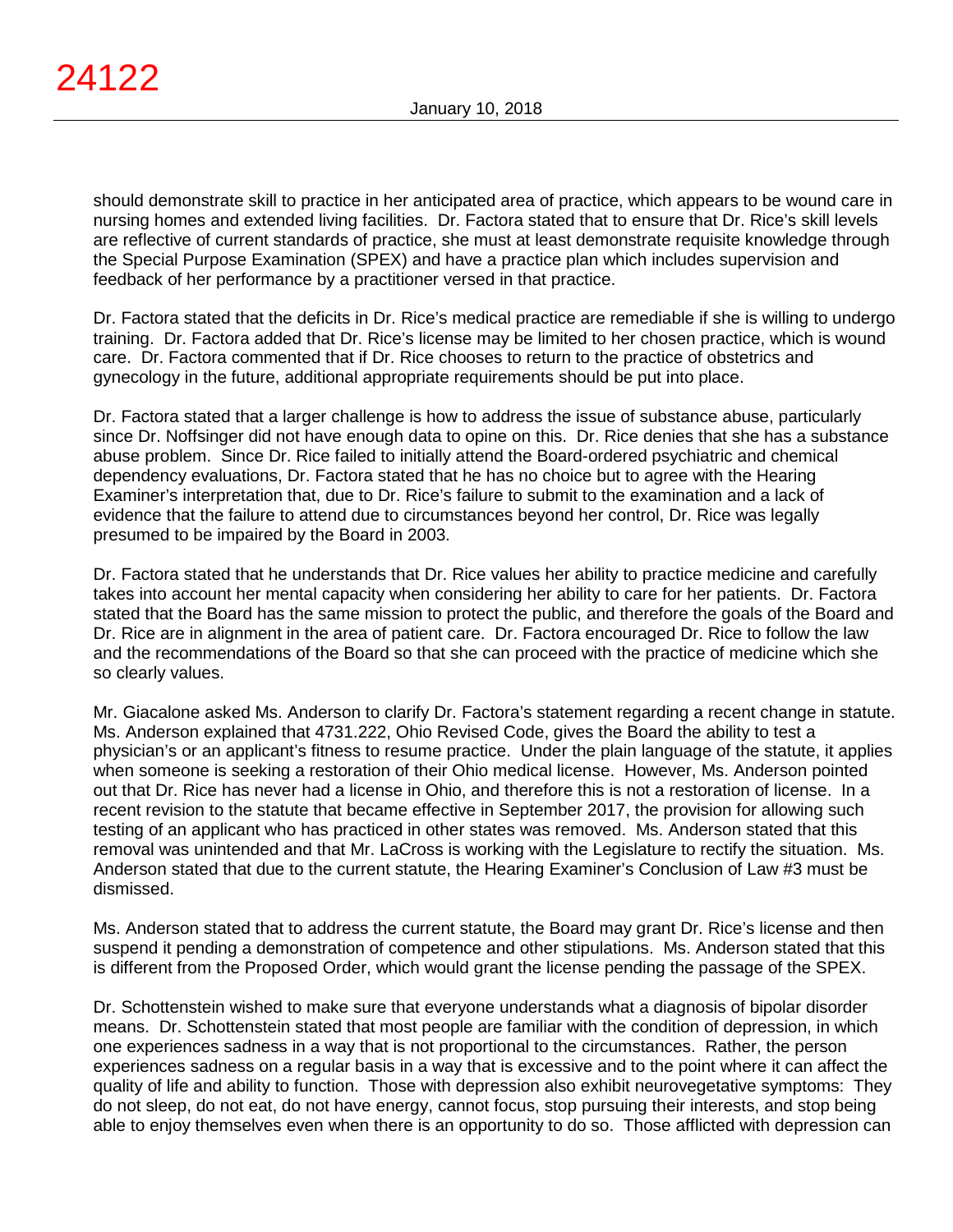feel hopeless and worthless, and they may even develop thoughts of wishing for death or suicide.

Dr. Schottenstein continued that one with bipolar disorder suffers from both depressive episodes and manic episodes. Dr. Schottenstein explained that a manic episode is essentially the opposite of a depressive episode. A manic episode is an elevation in the mood that is excessive and out of proportion with the circumstances and not in response to something positive, and can be described as a euphoria. Those with such a mood develop hyperactivity, their thoughts race, they talk loud and fast, and they develop grandiosity. Further, those with such a mood may not need to sleep and they do things that typically would be considered risky or inappropriate for their personality. Dr. Schottenstein stated that a manic episode typically lasts for days at a time and typically ends with a drop back into a depression.

Dr. Schottenstein stated that people often like their manic moods, especially with Bipolar II Disorder, and they often get a lot done and feel very productive during the mood. Therefore, they seek treatment only for their depressive moods. As a result, it is not uncommon for someone with bipolar disorder to be diagnosed with depression and treated by a well-meaning physician with anti-depressants. Since antidepressants are designed to elevate the mood, giving such medications to someone who is already prone to having moods that are too high can be akin to throwing gasoline on a fire. Dr. Schottenstein stated that, along with mood swings, one can also see psychotic features such as what Dr. Rice has been prone to when her mood has not been stable. Dr. Schottenstein stated that a psychotic feature is essentially a loss of contact with reality and can involve hallucinations or delusions like paranoia. Dr. Schottenstein added that it is very common, even if it is not intentional, for patients in this situation to engage in substance abuse in an effort to self-stabilize their mood.

Dr. Schottenstein noted that Dr. Noffsinger has opined that Dr. Rice's condition is amenable to treatment and that it would not prevent her from practicing medicine as long as she is adequately monitored and compliant with the treatment. However, Dr. Schottenstein observed the medical practice can be stressful. Dr. Schottenstein stated that those with a mood disorder have an almost allergic reaction to stress and it can cause a decompensation in the mood. Dr. Schottenstein found it compelling that Dr. Rice has been stable for such a long time, but that is not a guarantee that the stability will continue if she begins to practice medicine and has to manage the stress which that entails. Therefore, Dr. Schottenstein agreed with the continued psychiatric care in the Proposed Order.

Regarding the allegation of chemical dependency, Dr. Schottenstein stated that Dr. Rice has maintained that there has been something of an overreaction on the part of medical practitioners concerning this diagnosis. Dr. Rice has indicated that she had been delusional when she endorsed her use of alcohol and Xanax. However, Dr. Schottenstein reviewed Dr. Rice's inpatient treatment records from Ridgeview Recovery Center from 1990 and he felt that the records were clear that Dr. Rice did a lot of work regarding substance abuse at that time. Dr. Schottenstein quoted a portion of Dr. Rice's discharge summary:

She felt she had a real problem with these chemicals and admitted that there was a family history of alcoholism.

Dr. Schottenstein stated that this statement corroborates the notion that substance abuse had been a concern. The records also noted that Dr. Rice had done a lot of work in group therapy and that she dealt with fears and acceptance around her addiction.

Dr. Schottenstein continued that during Dr. Rice's stay at Ridgeview, it was noted that she was taking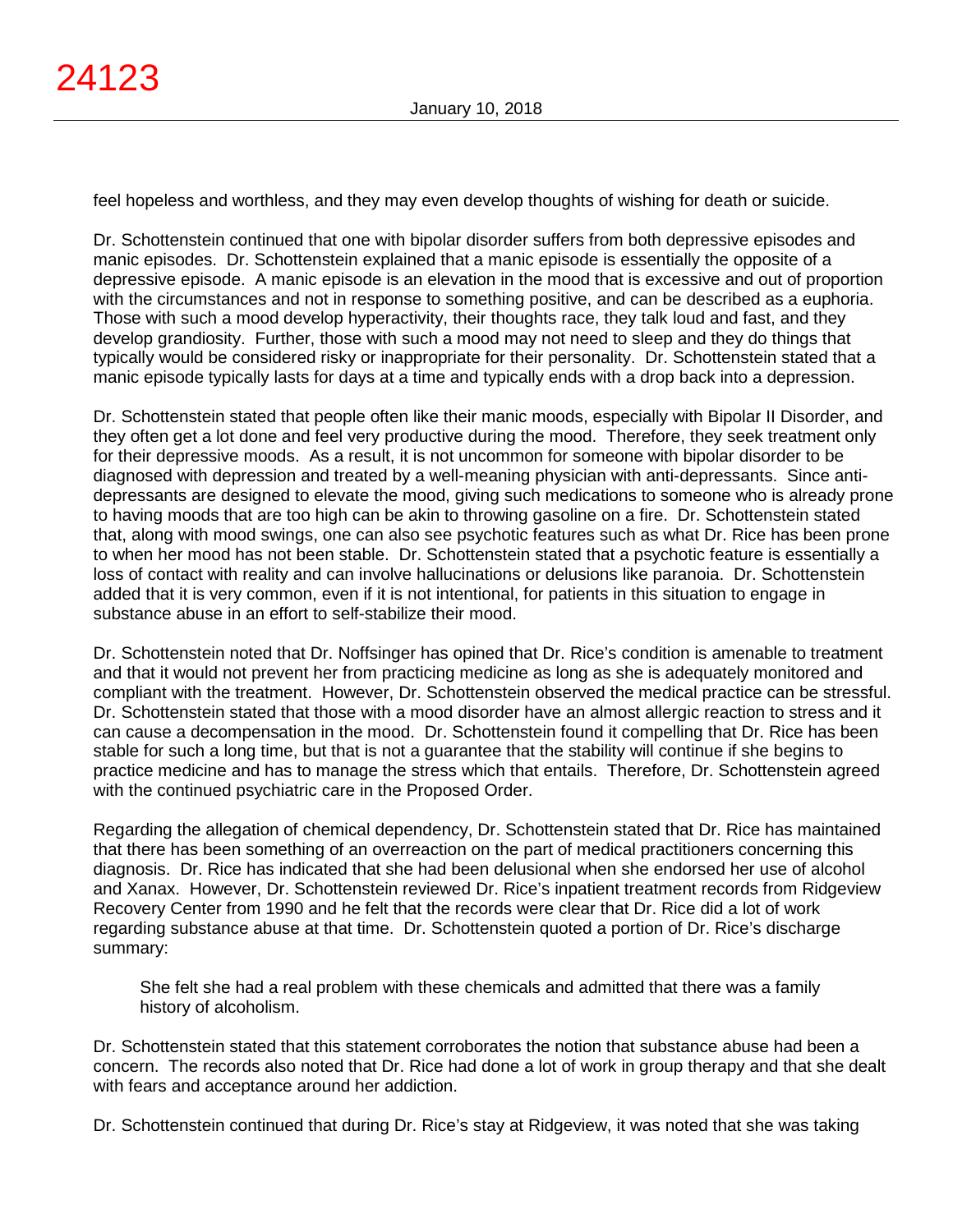Xanax and Restoril, in addition to having one or two drinks per day. The treating psychiatrist noted the following:

She began drinking more heavily over the past several months and undoubtedly the effects of her drinking were increased by the synergistic effects of mixing alcohol with sedative hypnotic drugs. She is currently questioning whether she is an addict, and does acknowledge that her drinking was a problem and most likely contributed to her presenting symptoms.

Dr. Schottenstein further quoted from the discharge summary at Ridgeview:

… a recent acknowledgement by the patient of both over-the-counter and prescription drug abuse, including Xanax and Benadryl, as well as an increasing and out-of-control use of alcohol.

Dr. Schottenstein stated that he has the impression from Dr. Rice's testimony that she feels like she made a statement one time while in a delusional state about drinking a pint of vodka per day, and that her physicians have never explored the question further and that she has been incorrectly labeled as having a chemical dependency problem ever since. Dr. Schottenstein felt that there is more to this question of chemical dependency than one stray remark by Dr. Rice, and he further felt that these medical records back up his skepticism.

Dr. Schottenstein stated that he has no reason to disbelieve Dr. Rice when she states that her current pattern of alcohol use is minimal. Dr. Schottenstein stated that one can be prone to substance use disorder and still maintain a low-level use of alcohol in the context of a stable mood. However, when stress increases, the pattern of substance use can worsen if one is not working a substance abuse treatment program. Dr. Schottenstein opined that returning to practice after a 15-year hiatus will be stressful for Dr. Rice, and he therefore felt that the recommendation for chemical dependency treatment is appropriate.

Dr. Schottenstein opined that because Dr. Rice has been out of practice for 15 years, completion of the SPEX is not sufficient to demonstrate a readiness to resume practice. Given this length of time, as well as the mental health and substance abuse issues already mentioned, Dr. Schottenstein suggested that Dr. Rice be required to complete the Post-Licensure Assessment System (PLAS). Dr. Schottenstein explained that PLAS is a joint activity of the National Board of Medical Examiners and the Federation of State Medical Boards and was developed to assist medical licensing authorities in assessing physicians who had already been licensed. Dr. Schottenstein stated that PLAS provides a comprehensive, objective, and personalized assessment of a physician for whom there is a question regarding clinical competence. PLAS evaluates a physician's medical knowledge, clinical judgment, and patient management skills. PLAS can also review the clinical capabilities of a physician with health concerns, including recovery from illness or a history of substance abuse.

# **Dr. Schottenstein moved to remove Conclusion of Law #3. Dr. Schottenstein further moved to amend the Proposed Order to read as follows:**

It is hereby ORDERED that:

A. **GRANT OF PHYSICIAN LICENSURE; SUSPENSION:** The application of Janet Lynn Rice,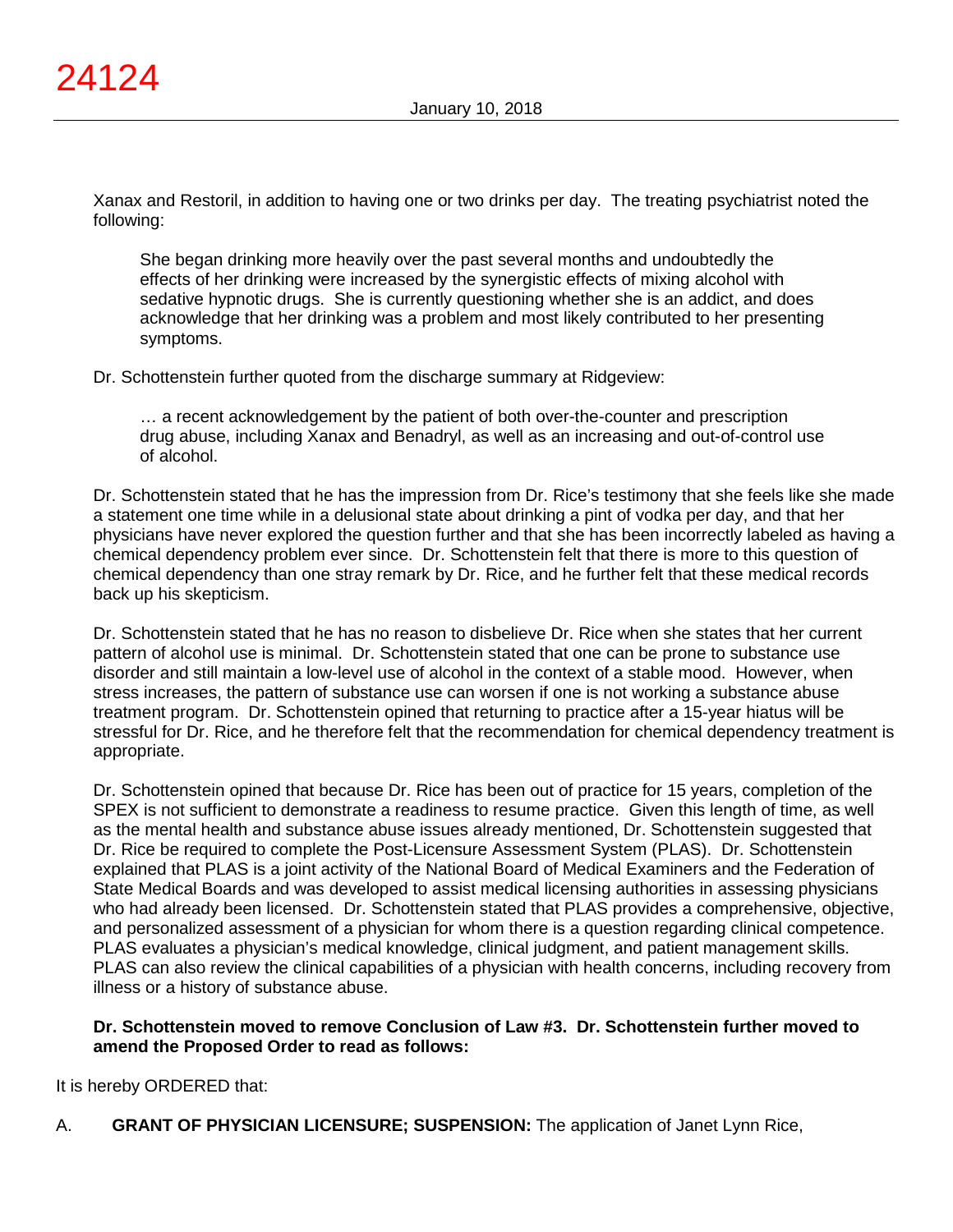M.D., to practice medicine and surgery in Ohio is GRANTED, provided that she otherwise meets all statutory and regulatory requirements. The certificate shall be immediately SUSPENDED for an indefinite period of time.

- B. **INTERIM MONITORING:** During the period that Dr. Rice's certificate to practice medicine and surgery in Ohio is suspended, Dr. Rice shall comply with the following terms, conditions, and limitations:
	- 1. **Obey the Law:** Dr. Rice shall obey all federal, state, and local laws, and all rules governing the practice of medicine and surgery in Ohio.
	- 2. **Declarations of Compliance:** Dr. Rice shall submit quarterly declarations under penalty of Board disciplinary action and/or criminal prosecution, stating whether there has been compliance with all the conditions of this Order. The first quarterly declaration must be received in the Board's offices on or before the first day of the third month following the month in which this Order becomes effective. Subsequent quarterly declarations must be received in the Board's office on or before the first day of every third month.
	- 3. **Personal appearances:** Dr. Rice shall appear in person for an interview before the full Board or its designated representative during the third month following the month in which this Order becomes effective, or as otherwise directed by the Board. Subsequent personal appearances shall occur every three months thereafter, and/or as otherwise directed by the Board. If an appearance is missed or is rescheduled for any reason, ensuing appearances shall be scheduled based on the appearance date as originally scheduled.

# 4. **Sobriety:**

a. **Abstention from Drugs:** Dr. Rice shall abstain completely from the personal or possession of drugs, expect those prescribed, dispensed, or administered to her by another so authorized by law who has full knowledge of Dr. Rice's history of chemical dependency and/or abuse and who may lawfully prescribe for her (for example, a physician who is not a family member).

Further, in the event that Dr. Rice is so prescribed, dispensed or administered any controlled substance or tramadol, Dr. Rice shall notify the Board in writing within seven days, providing the Board with the identity of the prescriber, the name of the drug Dr. Rice received, the medical purpose for which she received the drug, the date the drug was initially received, and the dosage, amount, number of refills, and directions for use.

Further, within 30 days of the date the drug is so prescribed, dispensed, or administered to her, Dr. Rice shall provide the Board with either a copy of the written prescription or other written verification from the prescriber, including the dosage, amount, number of refills, and directions from use.

b. **Abstention from Alcohol:** Dr. Rice shall abstain completely from the use of alcohol.

## 5. **Drug and Alcohol Screens; Drug Testing Facility and Collection Site:**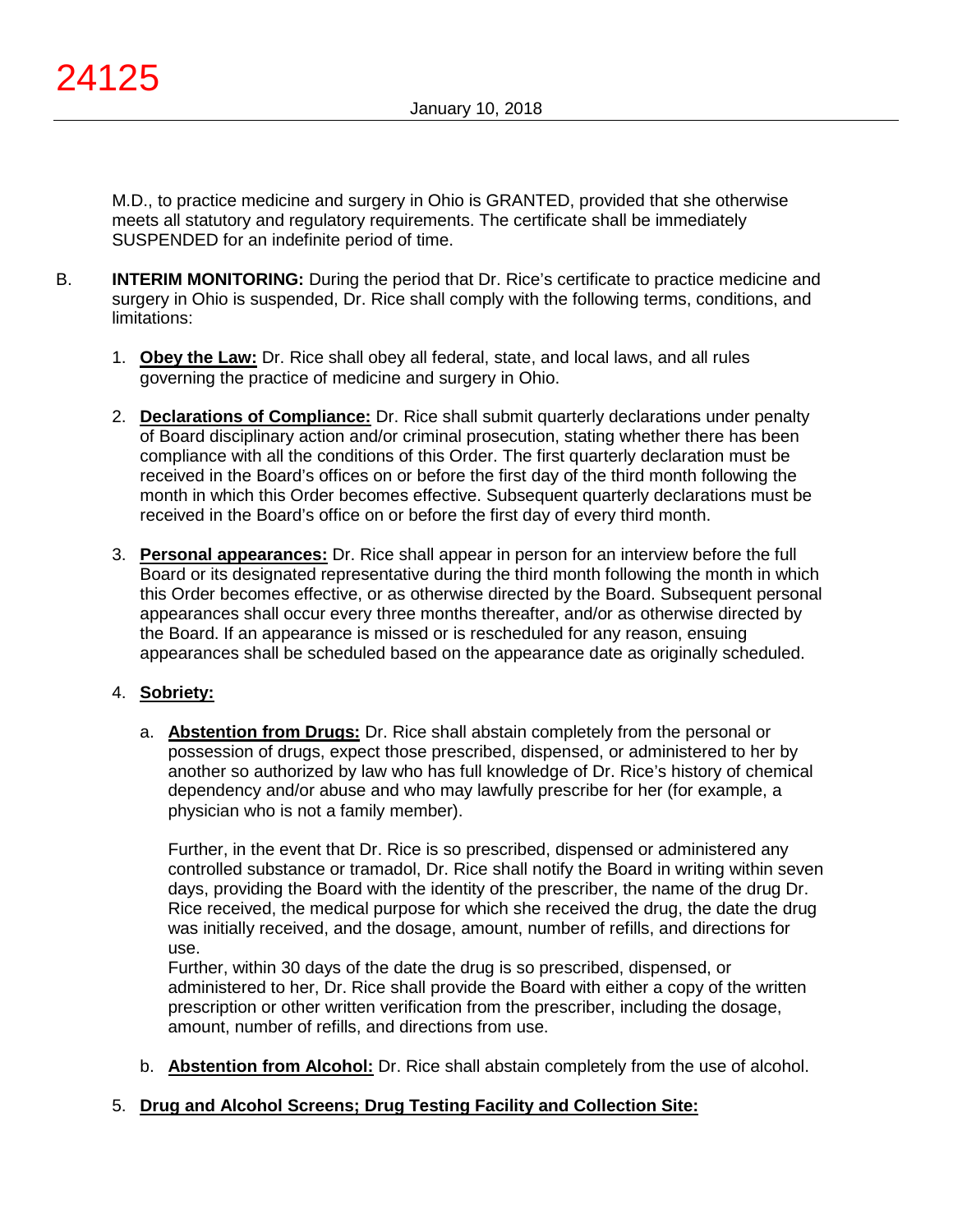- a. Dr. Rice shall submit to random urine screenings for drugs and alcohol at least four times per month, or as otherwise directed by the Board. Dr. Rice shall ensure that all screening reports are forwarded directly to the Board on a quarterly basis. The drugtesting panel utilized must be acceptable to the Secretary of the Board, and shall include Dr. Rice's drug(s) of choice.
- b. Dr. Rice shall submit, at her expense and on the day selected, urine specimens for drug and/or alcohol analysis. (The term "toxicology screen" is also be used herein for "urine screen" and/or "drug screen.")

All specimens submitted by Dr. Rice shall be negative, except for those substances prescribed, administered, or dispensed to her in conformance with the terms, conditions and limitations set forth in this Order.

Refusal to submit such specimen, or failure to submit such specimen on the day she is selected or in such manner as the Board may request, shall constitute a violation of this Order.

c. Dr. Rice shall abstain from the use of any substance that may produce a positive result on a toxicology screen, including the consumption of poppy seeds or other food or liquid that may produce a positive result on a toxicology screen.

Dr. Rice shall be held to an understanding and knowledge that the consumption or use of various substances, including but not limited to mouthwashes, hand-cleaning gels, and cough syrups, may cause a positive toxicology screen, and that unintentional ingestion of a substance is not distinguishable from intentional ingestion on a toxicology screen, and that, therefore, consumption or use of substances that may produce a positive result on a toxicology screen is prohibited under this Order.

- d. All urine screenings for drugs and alcohol shall be conducted through a Boardapproved drug-testing facility and Board-approved collection site pursuant to the global contract between the approved facility and the Board, which provides for the Board to maintain ultimate control over the urine-screening process and to preserve the confidentiality of positive screening results in accordance with Section 4731.22(F)(5), Ohio Revised Code. The screening process for random testing shall require a daily call-in procedure. Further, in the event that the Board exercises its discretion, as provided in Paragraph B.6, below, to approve urine screenings to be conducted at an alternative drug-testing facility, collection site, and/or supervising physician, such approval shall be expressly contingent upon the Board's retaining ultimate control over the urine-screening process in a manner that preserves the confidentiality of positive screening results.
- e. Within 30 days of the effective date of this Order, Dr. Rice shall enter into the necessary financial and/or contractual arrangements with the Board-approved drugtesting facility and/or collection site ("DFCS") in order to facilitate the screening process in the manner required by this Order.

Further, within 30 days of making such arrangements, Dr. Rice shall provide to the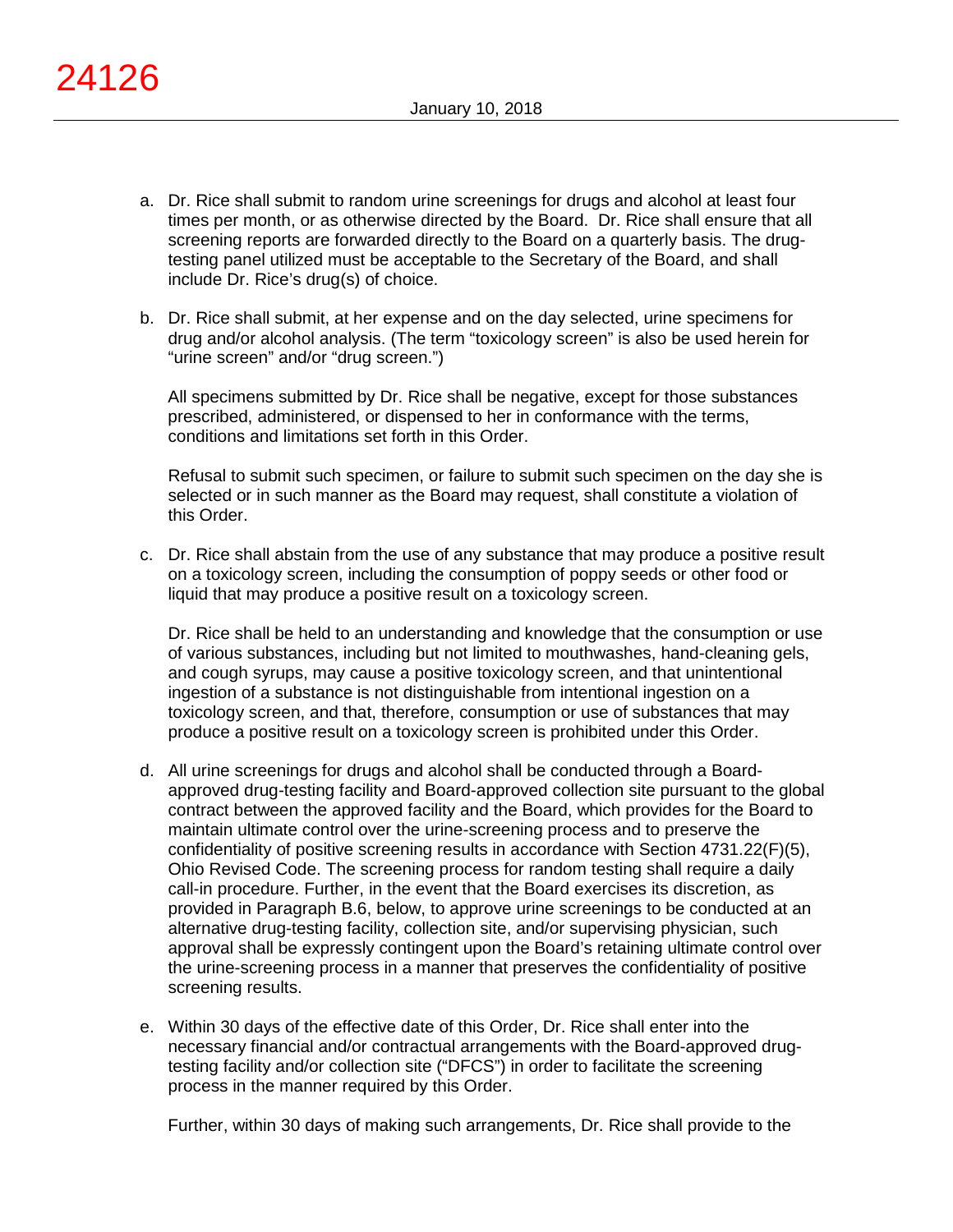Board written documentation of completion of such arrangements, including a copy of any contract entered into between Dr. Rice and the Board-approved DFCS. Dr. Rice's failure to timely complete such arrangements, or failure to timely provide written documentation to the Board of completion of such arrangements, shall constitute a violation of this Order.

f. Dr. Rice shall ensure that the urine-screening process performed through the Boardapproved DFCS requires a daily call-in procedure, that the urine specimens are obtained on a random basis, and that the giving of the specimen is witnessed by a reliable person.

In addition, Dr. Rice and the Board-approved DFCS shall ensure that appropriate control over the specimen is maintained and shall immediately inform the Board of any positive screening result.

- g. Dr. Rice shall ensure that the Board-approved DFCS provides quarterly reports to the Board, in a format acceptable to the Board, verifying whether all urine screens have been conducted in compliance with this Order, and whether all urine screens have been negative.
- h. In the event that the Board-approved DFCS becomes unable or unwilling to serve as required by this Order, Dr. Rice shall immediately notify the Board in writing, and make arrangements acceptable to the Board, pursuant to Paragraph B.6, below, as soon as practicable. Dr. Rice shall further ensure that the Board-approved DFCS also notifies the Board directly of its inability to continue to serve and the reasons therefor.
- i. The Board, in its sole discretion, may withdraw its approval of any DFCS in the event that the Secretary and Supervising Member of the Board determine that the DFCS has demonstrated a lack of cooperation in providing information to the Board or for any other reason.
- 6. **Alternative Drug-testing Facility and/or Collection Site:** It is the intent of this Order that Dr. Rice shall submit urine specimens to the Board-approved DFCS chosen by the Board. However, in the event that using the Board-approved DFCS creates an extraordinary hardship on Dr. Rice, as determined in the sole discretion of the Board, then, subject to the following requirements, the Board may approve an alternative DFCS or a supervising physician to facilitate the urine-screening process for Dr. Rice.
	- a. Within 30 days of the date on which Dr. Rice is notified of the Board's determination that utilizing the Board-approved DFCS constitutes an extraordinary hardship on Dr. Rice, she shall submit to the Board in writing for its prior approval the identity of either an alternative DFCS or the name of a proposed supervising physician to whom Dr. Rice shall submit the required urine specimens.

In approving a facility, entity, or an individual to serve in this capacity, the Board will give preference to a facility located near Dr. Rice's residence or employment location, or to a physician who practices in the same locale as Dr. Rice. Dr. Rice shall ensure that the urine-screening process performed through the alternative DFCS or through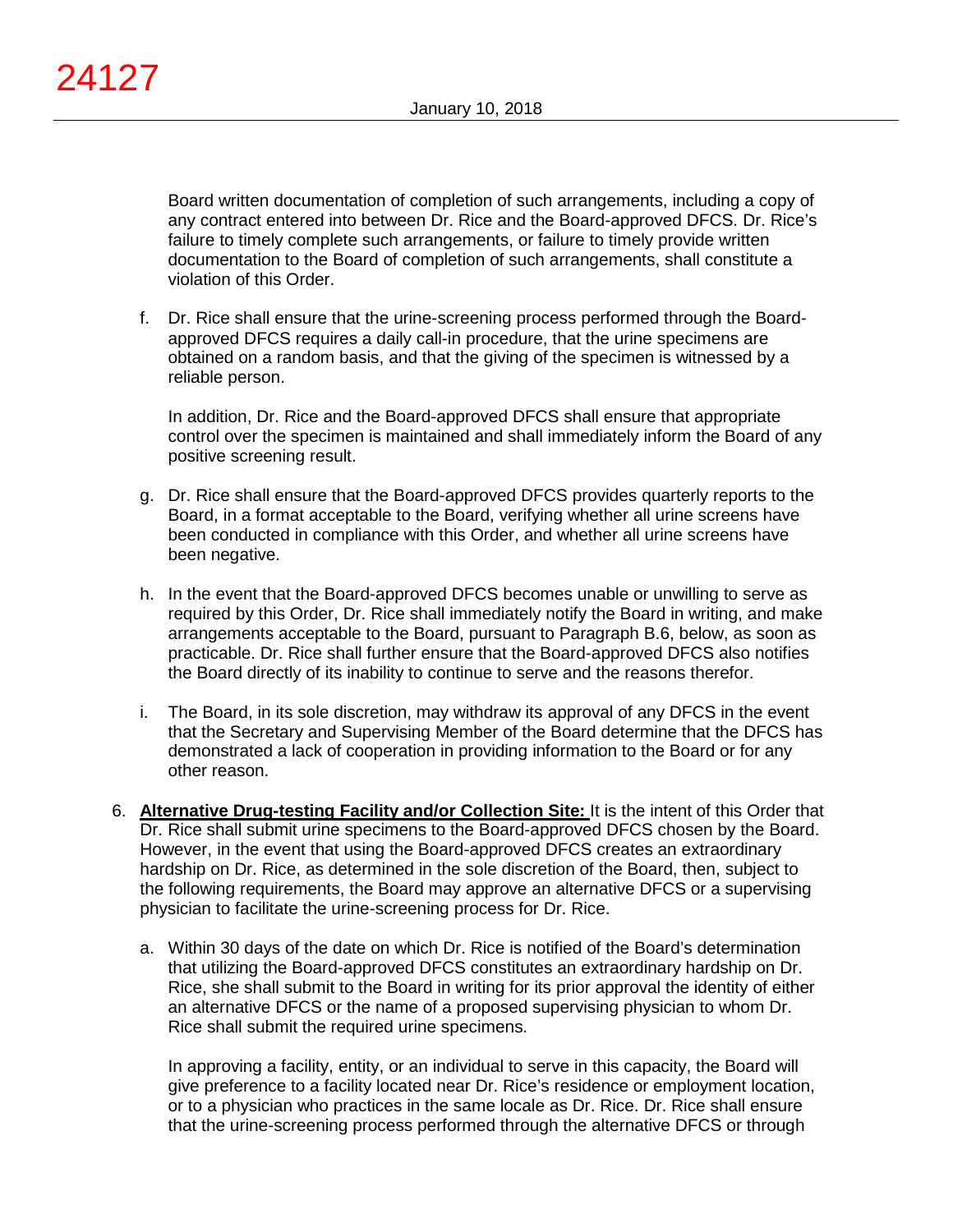the supervising physician requires a daily call-in procedure, that the urine specimens are obtained on a random basis, and that the giving of the specimen is witnessed by a reliable person. In addition, Dr. Rice shall ensure that the alternative DFCS or the supervising physician maintains appropriate control over the specimen and immediately informs the Board of any positive screening result.

- b. Dr. Rice shall ensure that the alternative DFCS or the supervising physician provides quarterly reports to the Board, in a format acceptable to the Board, verifying whether all urine screens have been conducted in compliance with this Order, and whether all urine screens have been negative.
- c. In the event that the designated alternative DFCS or the supervising physician becomes unable or unwilling to so serve, Dr. Rice shall immediately notify the Board in writing. Dr. Rice shall further ensure that the previously designated alternative DFCS or the supervising physician also notifies the Board directly of the inability to continue to serve and the reasons therefor. Further, in the event that the approved alternative DFCS or supervising physician becomes unable to serve, Dr. Rice shall, in order to ensure that there will be no interruption in his urine-screening process, immediately commence urine screening at the Board-approved DFCS chosen by the Board, until such time, if any, that the Board approves a different DFCS or supervising physician, if requested by Dr. Rice.
- d. The Board, in its sole discretion, may disapprove any entity or facility proposed to serve as Dr. Rice's designated alternative DFCS or any person proposed to serve as his supervising physician, or may withdraw its approval of any entity, facility or person previously approved to so serve in the event that the Secretary and Supervising Member of the Board determine that any such entity, facility or person has demonstrated a lack of cooperation in providing information to the Board or for any other reason.
- 7. **Reports Regarding Drug and Alcohol Screens:** All screening reports required under this Order from the Board-approved DFCS, the alternative DFCS and/or supervising physician must be received in the Board's offices no later than the due date for Dr. Rice's declarations of compliance. It is Dr. Rice's responsibility to ensure that reports are timely submitted.
- 8. **Additional Screening Without Prior Notice:** Upon the Board's request and without prior notice, Dr. Rice shall provide a specimen of her blood, breath, saliva, urine, and/or hair for screening for drugs and alcohol, for analysis of therapeutic levels of medications that may be prescribed for Dr. Rice or for any other purpose, at Dr. Rice's expense. Dr. Rice's refusal to submit a specimen upon the request of the Board shall result in a minimum of one year of actual license suspension. Further, the collection of such specimens shall be witnessed by a representative of the Board, or another person acceptable to the Secretary and Supervising Member of the Board.
- 9. **Rehabilitation Program:** Dr. Rice shall undertake and maintain participation in an alcohol and drug rehabilitation program, such as A.A., N.A., or C.A., no less than three times per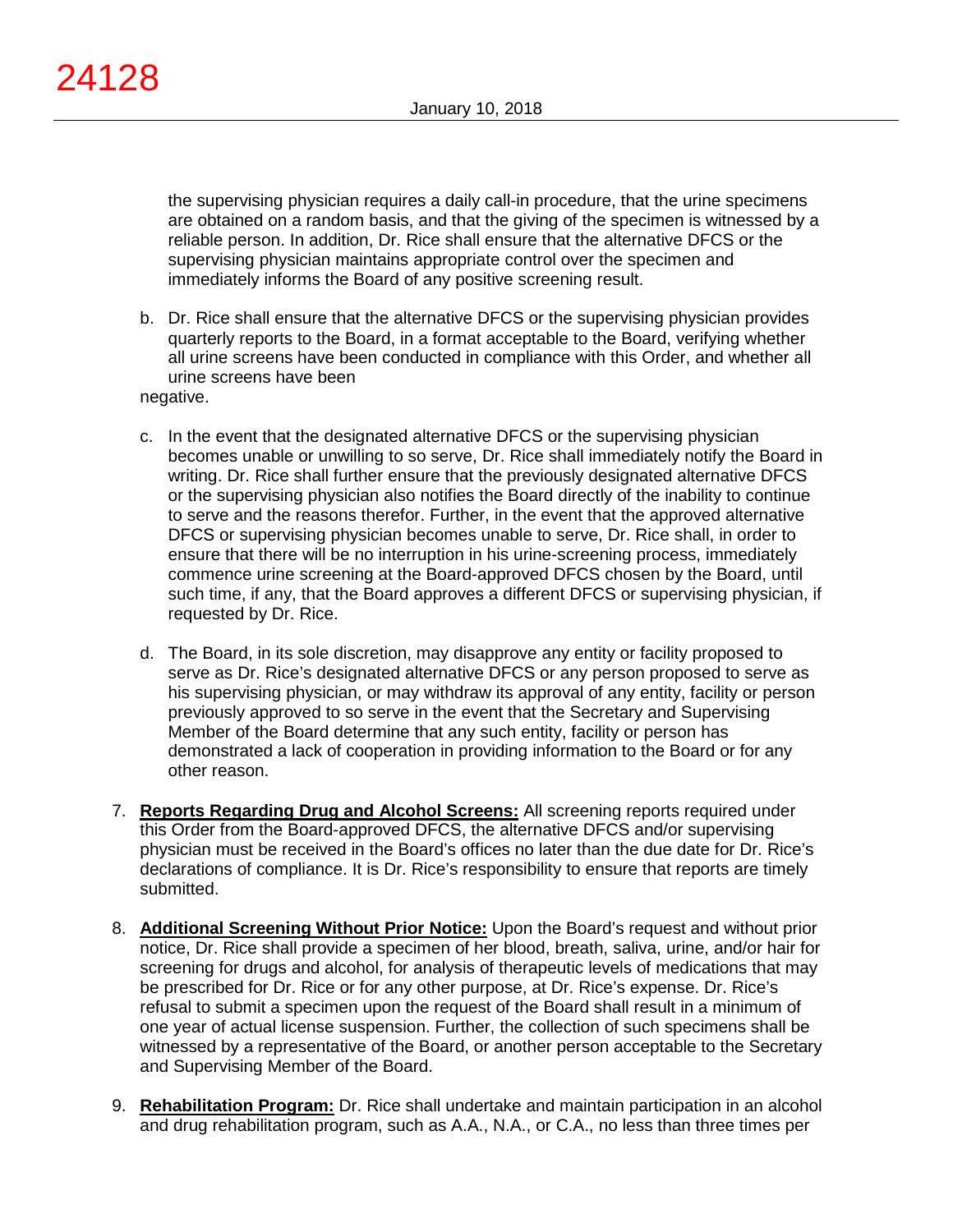week, or as otherwise ordered by the Board. Substitution of any other specific program must receive prior Board approval.

Dr. Rice shall submit acceptable documentary evidence of continuing compliance with this program, including submission to the Board of meeting attendance logs, which must be received in the Board's offices no later than the due date for Dr. Rice's declarations of compliance.

- 10. **Comply with the Terms of Aftercare Contract:** Dr. Rice shall maintain continued compliance with the terms of the aftercare contract(s) entered into with his treatment provider(s), provided that, where terms of an aftercare contract conflict with terms of this Order, the terms of this Order shall control.
- 11. **Continue Psychiatric Treatment:** Within 30 days of the effective date of this Order, unless otherwise determined by the Board, Dr. Rice shall submit to the Board for its prior approval the name and curriculum vitae of a psychiatrist of Dr. Rice's choice. The Board may consider Dr. Rice's current psychiatrist, Kamala Adury, M.D., as an approved provider.

Dr. Rice shall continue psychiatric treatment until such time as the Board determines that no further treatment is necessary. To make this determination, the Board shall require reports from an approved treating psychiatrist. The psychiatric reports shall contain information describing Dr. Rice's current treatment plan and any changes that have been made to the treatment plan since the prior report; her compliance with the treatment plan; her psychiatric status; her progress in treatment; and results of any laboratory or other studies that have been conducted since the prior report. Dr. Rice shall ensure that the reports are forwarded to the Board on a quarterly basis and are received in the Board's offices no later than the due date for Dr. Rice's declarations of compliance. **The frequency of Dr. Rice's visits shall be determined by the approved treatment psychiatrist unless otherwise directed by the Board.**

Dr. Rice shall ensure that her treating psychiatrist immediately notifies the Board of Dr. Rice's failure to comply with her psychiatric treatment plan and/or any determination that Dr. Rice is unable to practice due to her psychiatric disorder.

In the event that the designated psychiatrist has been unable or unwilling to serve in this capacity, Dr. Rice shall immediately so notify the Board in writing and make arrangements acceptable to the Board for another psychiatrist as soon as practicable. Dr. Rice shall further ensure that the previously designated psychiatrist also notifies the Board directly of his or her inability to continue to serve and the reasons therfor.

The Board, in its sole discretion, may disapprove any psychiatrist proposed to serve as Dr. Rice's designated treating psychiatrist, or may withdraw its approval of any psychiatrist previously approved to serve as Dr. Rice's designated treating psychiatrist, in the event that the Secretary and Supervising Member of the Board determine that any such psychiatrist has demonstrated a lack of cooperation in providing information to the Board or for any other reason.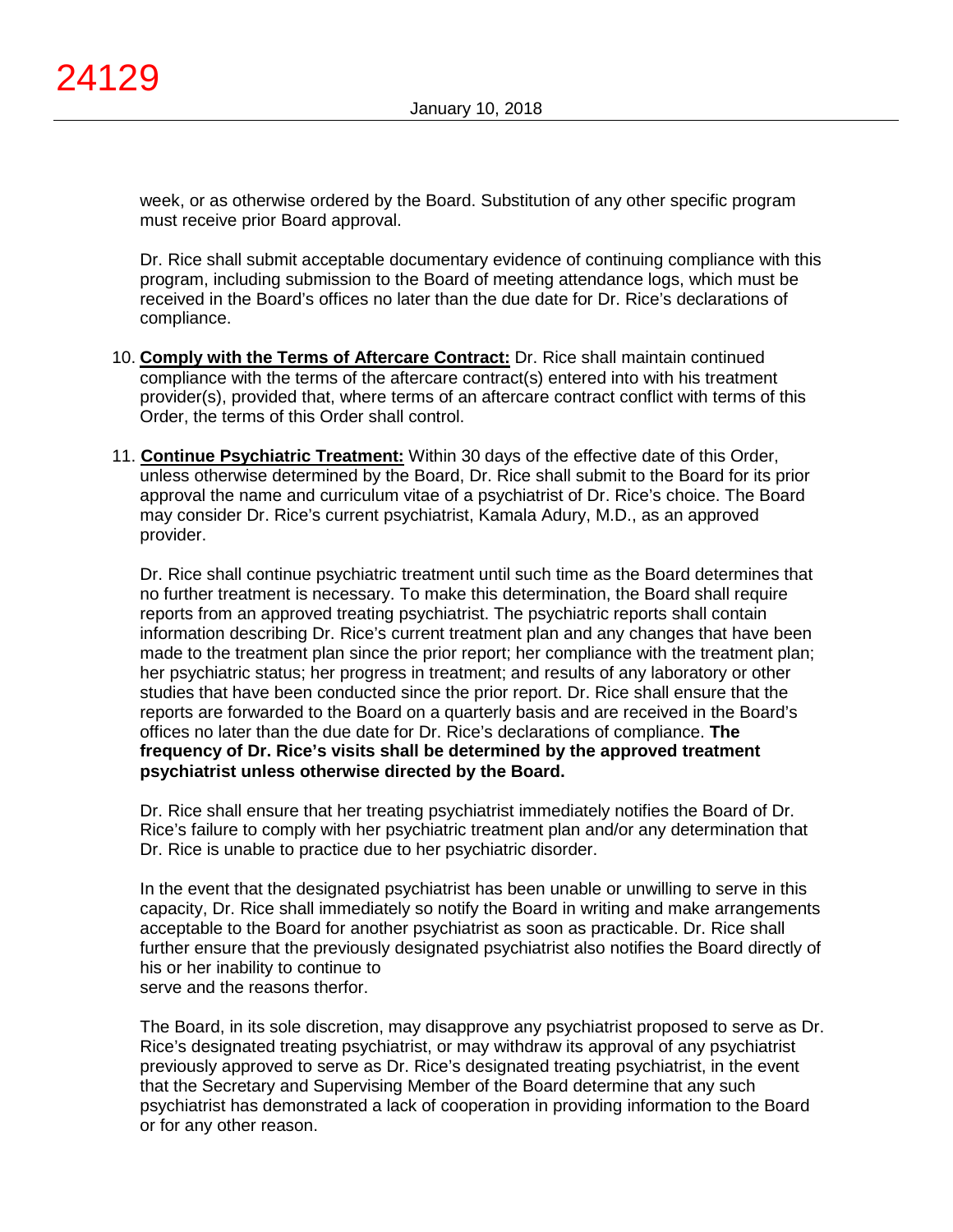12. **Releases:** Dr. Rice shall provide authorization, through appropriate written consent forms, for disclosure of evaluative reports, summaries, and records, of whatever nature, by any and all parties that provide treatment or evaluation for Dr. Rice's chemical dependency and/or related conditions, or for purposes of complying with this Order, whether such treatment or evaluation occurred before or after the effective date of this Order. To the extent permitted by law, the above-mentioned evaluative reports, summaries, and records are considered medical records for purposes of Section 149.43, Ohio Revised Code, and are confidential pursuant to statute.

Dr. Rice shall also provide the Board written consent permitting any treatment provider from whom he obtains treatment to notify the Board in the event Dr. Rice fails to agree to or comply with any treatment contract or aftercare contract. Failure to provide such consent, or revocation of such consent, shall constitute a violation of this Order.

13. **Absences from Ohio:** Dr. Rice shall obtain permission from the Board for departures or absences from Ohio. Such periods of absence shall not reduce the suspension/probationary term, unless otherwise determined by motion of the Board for absences of three months or longer, or by the Secretary or the Supervising Member of the Board for absences of less than three months, in instances where the Board can be assured that probationary monitoring is otherwise being performed. Further, the Secretary and Supervising Member of the Board shall have discretion to waive part or all of the monitoring terms set forth in this Order for occasional periods of absence of 14 days or less.

In the event that Dr. Rice resides and/or is employed at a location that is within 50 miles of the geographic border of Ohio and a contiguous state, Dr. Rice may travel between Ohio and that contiguous state without seeking prior approval of the Secretary or Supervising Member provided that Dr. Rice is otherwise able to maintain full compliance with all other terms, conditions and limitations set forth in this Order.

- 14. **Required Reporting of Change of Address:** Dr. Rice shall notify the Board in writing of any change of residence address and/or principal practice address within 30 days of the change.
- C. **CONDITIONS FOR REINSTATEMENT OR RESTORATION:** The Board shall not consider reinstatement or restoration of Dr. Rice's certificate to practice medicine and surgery until all of the following conditions have been met:
	- 1. **Application for Reinstatement or Restoration:** Dr. Rice shall submit an application for reinstatement or restoration, accompanied by appropriate fees, if any.
	- 2. **Compliance with Interim Conditions:** Dr. Rice shall have maintained compliance with all the terms and conditions set forth in Paragraph B of this Order.
	- 3. **Demonstration of Ability to Resume Practice:** Dr. Rice shall demonstrate to the satisfaction of the Board that she can practice in compliance with acceptable and prevailing standards of care. Such demonstration shall include but shall not be limited to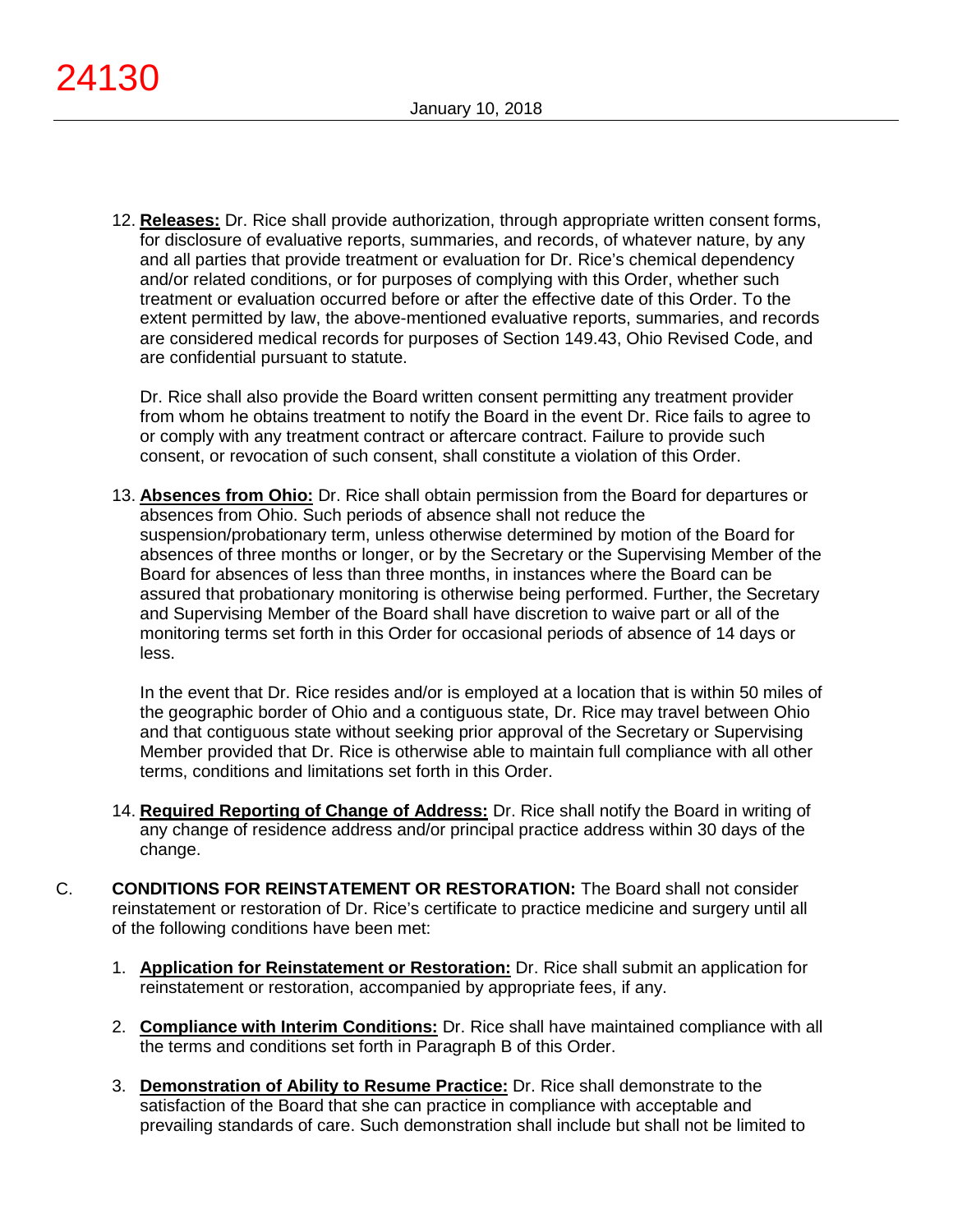the following:

- a. Certification from a treatment provider approved under Section 4731.25, Ohio Revised Code, that Dr. Rice has successfully completed a minimum of 28 days of inpatient/residential treatment for chemical dependency/abuse at a treatment provider approved by the Board.
- b. Evidence of continuing full compliance with an aftercare contract with a treatment provider approved under Section 4731.25, Ohio Revised Code. Such evidence shall include, but shall not be limited to, a copy of the signed aftercare contract. The aftercare contract must comply with Rule 4731-16-10, Ohio Administrative Code.
- c. Evidence of continuing full compliance with this Order.
- d. Two written reports indicating that Dr. Rice's ability to practice has been assessed and that she has been found capable of practicing according to acceptable and prevailing standards of care, with respect to chemical dependency/abuse.

The reports shall have been made by physicians knowledgeable in the area of addictionology and who are either affiliated with a current Board-approved treatment provider or otherwise have been approved in advance by the Board to provide an assessment of Dr. Rice. Further, the two aforementioned physicians shall not be affiliated with the same treatment provider or medical group practice. Prior to the assessments, Dr. Rice shall provide the assessors with copies of patient records from any evaluation and/or treatment that he has received, and a copy of this Order. The reports of the assessors shall include any recommendations for treatment, monitoring, or supervision of Dr. Rice, and any conditions, restrictions, or limitations that should be imposed on Dr. Rice's practice. The reports shall also describe the basis for the assessor's determinations.

All reports required pursuant to this paragraph shall be based upon examinations occurring within the three months immediately preceding any application for reinstatement or restoration. Further, at the discretion of the Secretary and Supervising Member of the Board, the Board may request an updated assessment and report if the Secretary and Supervising Member determine that such updated assessment and report is warranted for any reason.

4. **Psychiatric Reports Evidencing Fitness to Practice; Recommended Limitations:** At the time Dr. Rice submits her application for reinstatement or restoration, Dr. Rice shall provide the Board with written reports of evaluation by two psychiatrists acceptable to the Board indicating that Dr. Rice's ability to practice has been assessed and that she has been found capable of practicing in accordance with acceptable and prevailing standards of care. Such evaluations shall have been performed within 60 days prior to Dr. Rice's application for reinstatement or restoration. The reports of evaluation shall describe with particularity the bases for the determination that Dr. Rice has been found capable of practicing according to acceptable and prevailing standards of care and shall include any recommended limitations upon his practice.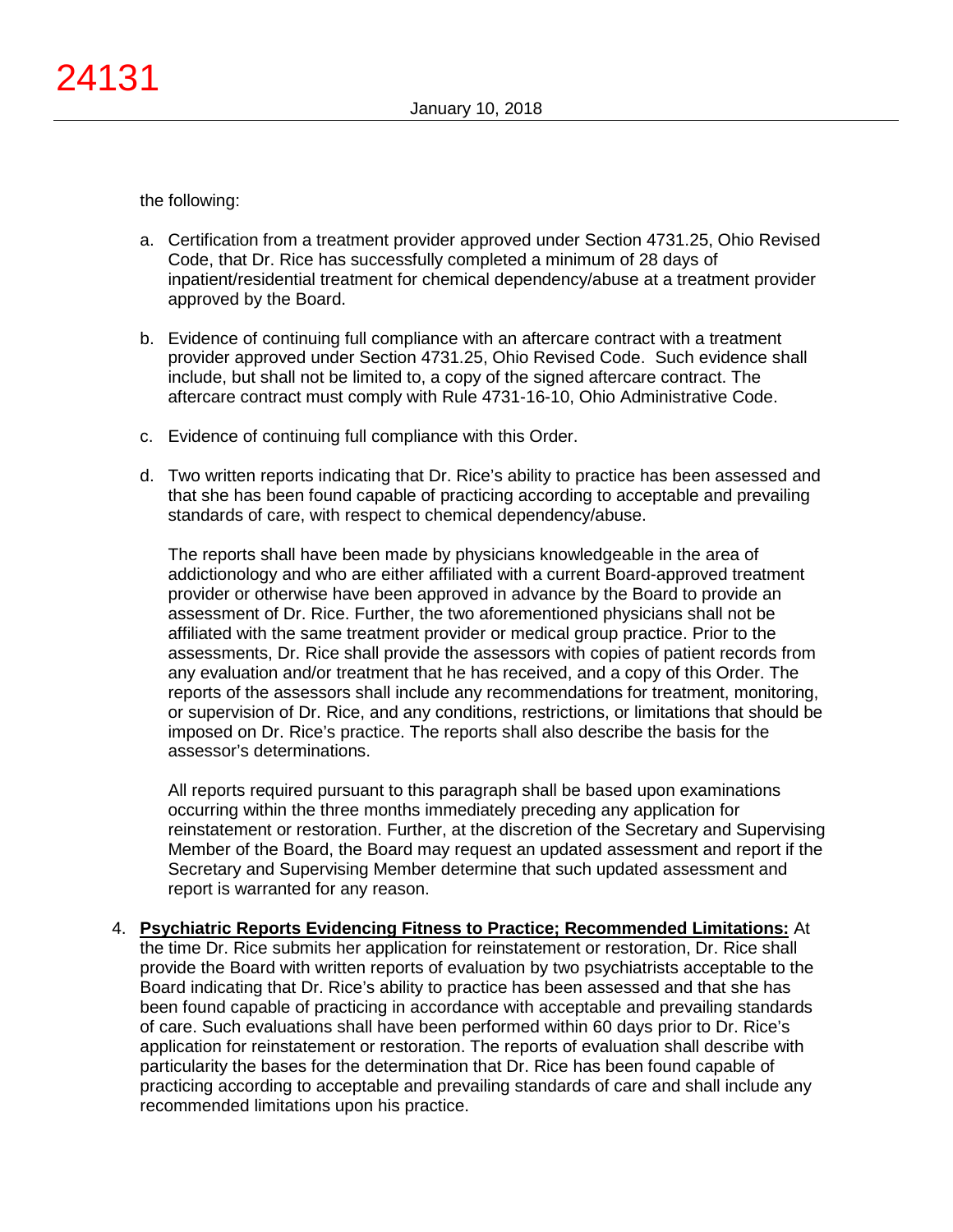- 5. **Post-Licensure Assessment Program:** Prior to submitting her application for reinstatement or restoration, Dr. Rice shall have undergone an assessment and completed the recommended educational activities, as developed for Dr. Rice by the Post-Licensure Assessment System ("PLAS") sponsored by the Federation of State Medical Boards and the National Board of Medical Examiners. Dr. Rice's participation in the PLAS shall be at her own expense.
	- a. Prior to the initial assessment by the PLAS, Dr. Rice shall furnish the PLAS copies of the Board's Order, including the Summary of the Evidence, Findings of Fact, and Conclusions of Law, and any other documentation from the hearing record that the Board may deem appropriate or helpful to that assessment.
	- b. To the extent this is applicable, should the PLAS request patient records maintained by Dr. Rice, Dr. Rice shall furnish copies of the patient records at issue in this matter along with any other patient records she submits. Dr. Rice shall further ensure that the PLAS maintains patient confidentiality in accordance with Section 4731.22(F)(5), Ohio Revised Code.
	- c. Dr. Rice shall ensure that the written Assessment Report by the PLAS includes the following:
		- A detailed plan of recommended practice limitations, if any;
		- Any recommended education;
		- Any recommended mentorship or preceptorship;
		- Any reports upon which the recommendation is based, including report of physical examination and psychological or other testing.

Moreover, Dr. Rice shall ensure that, within 14 days of its completion, the written Assessment Report by the PLAS is submitted to the Board.

- d. Any Learning Plan recommended by the PLAS shall have been developed subsequent to the issuance of a written Assessment Report, based on an assessment and evaluation of Dr. Rice by the PLAS. Dr. Rice shall successfully complete the educational activities as recommended in the Learning Plan, including any final assessment or evaluation.
- e. At the time she submits her application for reinstatement or restoration, Dr. Rice shall submit to the Board satisfactory documentation from the PLAS indicating that she has successfully completed the recommended educational activities.
- 6. **SPEX:** Prior to submitting her application for reinstatement or restoration, Dr. Rice shall take and pass the SPEX examination or any similar written examination which the Board may deem appropriate to assess Dr. Rice's clinical competency.
- D. **PROBATION:** Upon reinstatement or restoration, Dr. Rice's certificate shall be subject to the following PROBATIONARY terms, conditions, and limitations for a period of at least five years: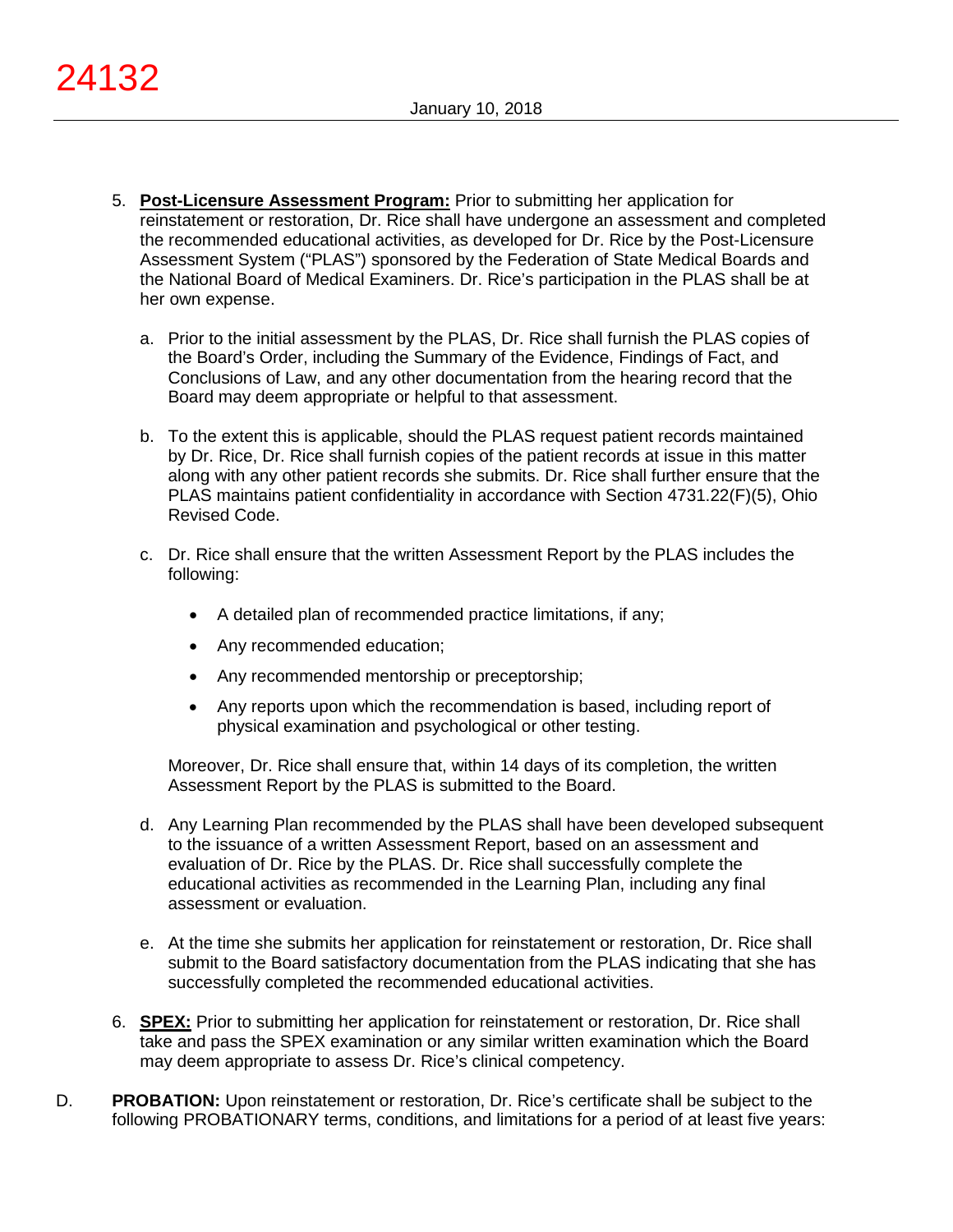- 1. **Terms, Conditions, and Limitations Continued from Suspension Period:** Dr. Rice shall continue to be subject to the terms, conditions, and limitations specified in Paragraph B of this Order.
- 2. **Post-Licensure Assessment Program:** Dr. Rice shall practice in accordance with the Learning Plan developed by the PLAS, unless otherwise determined by the Board. Dr. Rice shall cause to be submitted to the Board quarterly declarations from the PLAS documenting Dr. Rice's continued compliance with the Learning Plan.

Dr. Rice shall obtain the Board's prior approval for any deviation from the Learning Plan.

If, in a manner not authorized by the Board, Dr. Rice fails to comply with the Learning Plan, Dr. Rice shall cease practicing medicine and surgery beginning the day following Dr. Rice's receiving notice from the Board of such violation and shall refrain from practicing until the PLAS provides written notification to the Board that Dr. Rice has reestablished compliance with the Learning Plan. Practice during the period of noncompliance shall be considered practicing medicine without a certificate, in violation of R.C. 4731.41.

3. **Practice Plan and Monitoring Physician with PLAS Learning Plan:** Within 30 days of the date of Dr. Rice's reinstatement or restoration, or as otherwise determined by the Board, Dr. Rice shall submit to the Board and receive its approval for a plan of practice in Ohio. The practice plan, unless otherwise determined by the Board, shall be limited to a supervised structured environment in which Dr. Rice's activities will be directly supervised and overseen by a monitoring physician approved by the Board. The practice plan shall, as determined by the Board, reflect, but not be limited to, the PLAS Learning Plan. Dr. Rice shall obtain the Board's prior approval for any alteration to the practice plan approved pursuant to this Order.

At the time Dr. Rice submits her practice plan, she shall also submit the name and curriculum vitae of a monitoring physician for prior written approval by the Secretary and Supervising Member of the Board. In approving an individual to serve in this capacity, the Secretary and Supervising Member will give preference to a physician who practices in the same locale as Dr. Rice and who is engaged in the same or similar practice specialty.

The monitoring physician shall monitor Dr. Rice and her medical practice, and shall review Dr. Rice's patient charts. The chart review may be done on a random basis, with the frequency and number of charts reviewed to be determined by the Board.

Further, the monitoring physician shall provide the Board with reports on the monitoring of Dr. Rice and her medical practice, and on the review of Dr. Rice's patient charts. Dr. Rice shall ensure that the reports are forwarded to the Board on a quarterly basis and are received in the Board's office no later than the due date for Dr. Rice's declarations of compliance.

In the event that the designated monitoring physician becomes unable or unwilling to serve in this capacity, Dr. Rice shall immediately so notify the Board in writing. In addition, Dr. Rice shall make arrangements acceptable to the Board for another monitoring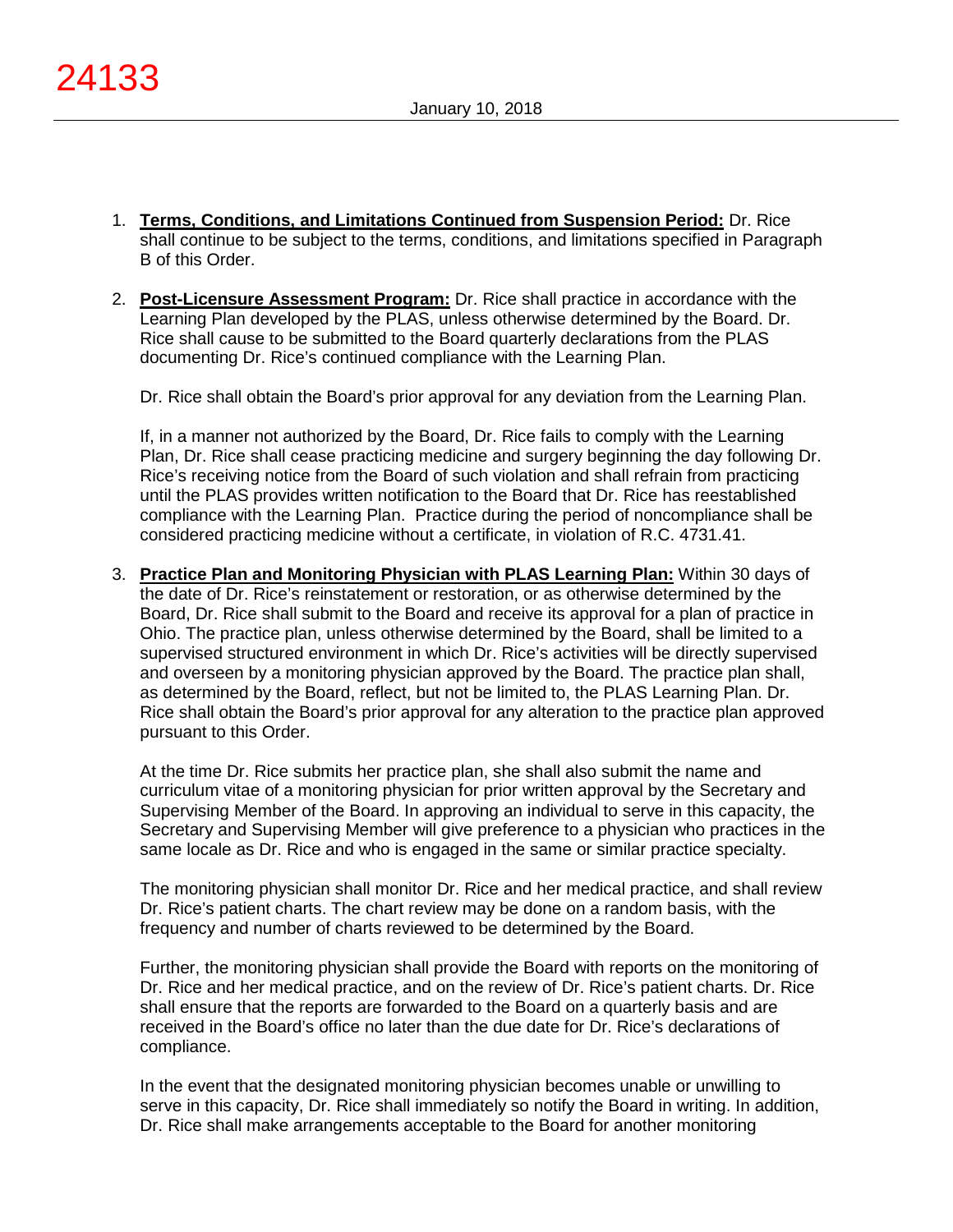physician within 30 days after the previously designated monitoring physician becomes unable or unwilling to serve, unless otherwise determined by the Board. Dr. Rice shall further ensure that the previously designated monitoring physician also notifies the Board directly of his or her inability to continue to serve and the reasons therefor.

The Board, in its sole discretion, may disapprove any physician proposed to serve as Dr. Rice's monitoring physician, or may withdraw its approval of any physician previously approved to serve as Dr. Rice's monitoring physician, in the event of that the Secretary and Supervising Member of the Board determine that any such monitoring physician has demonstrated a lack of cooperation in providing information to the Board or for any other reason.

- 3. **Tolling of Probationary Period While Out of Compliance:** In the event Dr. Rice is found by the Secretary of the Board to have failed to comply with any provision of this Order, and is so notified of that deficiency in writing, such period(s) of noncompliance will not apply to the reduction of the probationary period under this Order.
- E. **TERMINATION OF PROBATION:** Upon successful completion of probation, as evidenced by a written release from the Board, Dr. Rice's certificate will be fully restored.
- F. **VIOLATION OF THE TERMS OF THIS ORDER:** If Dr. Rice violates the terms of this Order in any respect, the Board, after giving her notice and the opportunity to be heard, may institute whatever disciplinary action it deems appropriate, up to and including the permanent revocation of her certificate.

# G. **REQUIRED REPORTING WITHIN 30 DAYS OF THE EFFECTIVE DATE OF THIS ORDER:**

1. **Required Reporting to Employers and Others:** Within 30 days of the effective date of this Order, Dr. Rice shall provide a copy of this Order to all employers or entities with which she is under contract to provide healthcare services (including but not limited to third-party payors), or is receiving training; and the Chief of Staff at each hospital or healthcare center where she has privileges or appointments. Further, Dr. Rice shall promptly provide a copy of this Order to all employers or entities with which she contracts in the future to provide healthcare services (including but not limited to third-party payors), or applies for or receives training, and the Chief of Staff at each hospital or healthcare center where she applies for or obtains privileges or appointments. This requirement shall continue until Dr. Rice receives from the Board written notification of the successful completion of her probation.

In the event that Dr. Rice provides any healthcare services or healthcare direction or medical oversight to any emergency medical services organization or emergency medical services provider in Ohio, within 30 days of the effective date of this Order, she shall provide a copy of this Order to the Ohio Department of Public Safety, Division of Emergency Medical Services. This requirement shall continue until Dr. Rice receives from the Board written notification of the successful completion of her probation.

2. **Required Reporting to Other State Licensing Authorities:** Within 30 days of the effective date of this Order, Dr. Rice shall provide a copy of this Order to the proper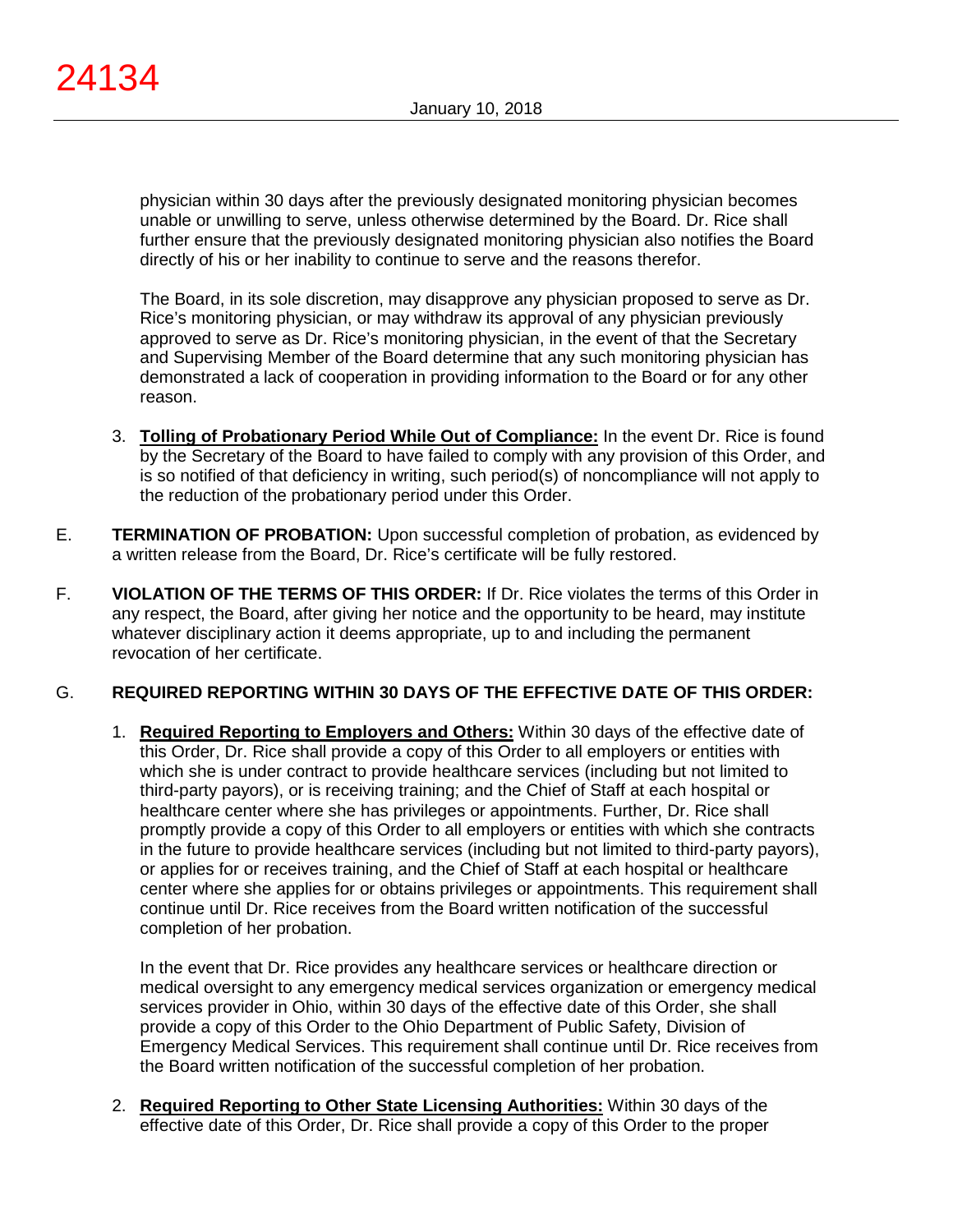licensing authority of any state or jurisdiction in which she currently holds any professional license, as well as any federal agency or entity, including but not limited to the Drug Enforcement Agency, through which he currently holds any license or certificate. Also, Dr. Rice shall provide a copy of this Order at the time of application to the proper licensing authority of any state or jurisdiction in which she applies for any professional license or reinstatement/restoration of any professional license. This requirement shall continue until Dr. Rice receives from the Board written notification of the successful completion of her probation.

- 3. **Required Reporting to Treatment Providers/Monitors:** Within 30 days of the effective date of this Order, Dr. Rice shall provide a copy of this Order to all persons and entities that provide chemical dependency/abuse treatment to or monitoring of Dr. Rice. This requirement shall continue until Dr. Rice receives from the Board written notification of the successful completion of her probation.
- 4. **Required Documentation of the Reporting Required by Paragraph G:** Dr. Rice shall provide this Board with one of the following documents as proof of each required notification within 30 days of the date of each such notification: (a) the return receipt of certified mail within 30 days of receiving that return receipt, (b) an acknowledgement of delivery bearing the original ink signature of the person to whom a copy of the Order was hand delivered, (c) the original facsimile-generated report confirming successful transmission of a copy of the Order to the person or entity to whom a copy of the Order was faxed, or (d) an original computer-generated printout of electronic mail communication documenting the e-mail transmission of a copy of the Order to the person or entity to whom a copy of the Order was e-mailed.
- **EFFECTIVE DATE OF ORDER:** This Order shall become effective immediately upon the mailing of the notification of approval by the Board.

# **Dr. Steinbergh seconded the motion.**

Dr. Steinbergh stated that she agrees with Dr. Schottenstein's comments and his proposal for the Board to adequately determine Dr. Rice's competency. Dr. Steinbergh stated that in addition to the mental health and chemical dependency provisions, the PLAS program will perform a complete assessment of Dr. Rice's knowledge base, her ability to come to clinical decisions, and her ability to manage patient care. Dr. Steinbergh agreed with the following language in the amended Order: "To the extent this is applicable, should the PLAS request patient records maintained by Dr. Rice, Dr. Rice shall furnish those copies …" Dr. Steinbergh stated that this language is an acknowledgement that Dr. Rice would not have patient care records at this point.

Dr. Steinbergh further noted that Dr. Rice will take the SPEX examination. Once Dr. Rice meets these competency standards, her license will be reinstated and a probationary period of at least five years will begin. During the probationary period, the Board will monitor Dr. Rice's practice through a Boardapproved practice plan which may be directed by the PLAS assessment. Other stipulations will also be in effect during the probationary period.

Dr. Factora agreed with Dr. Schottenstein's proposed amendment. Dr. Factora stated that there are minimal standards for licensure in Ohio regardless of the focus of a physician's practice. Dr. Factora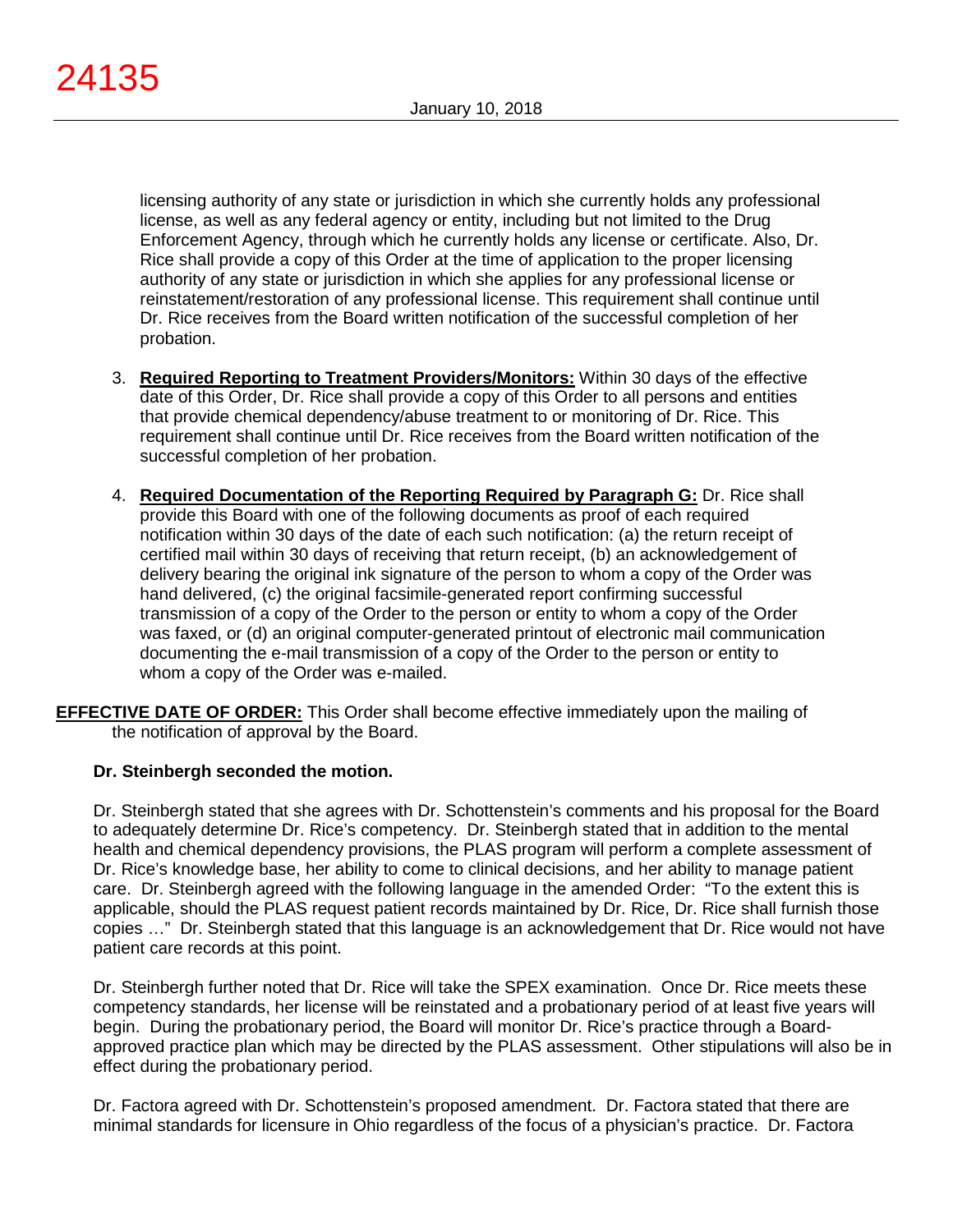stated that the PLAS program will determine what area Dr. Rice requires additional education in, and that assessment will guide the Board.

Dr. Schottenstein commented that he had considered proposing a restricted license for Dr. Rice, but he decided against that course for two reasons. First, a restricted license makes it more difficult for a physician to find employment. Second, restricting the license to wound care may convey the impression that wound care is not a demanding area of medicine; on the contrary, Dr. Schottenstein stated that wound care is challenging and complicated to become skilled at. Dr. Steinbergh and Dr. Factora agreed.

A vote was taken on Dr. Schottenstein's motion to amend:

 $ROILCAII$ :

| Dr. Rothermel     | - abstain |
|-------------------|-----------|
| Dr. Saferin       | - abstain |
| Dr. Schottenstein | - aye     |
| Dr. Steinbergh    | - aye     |
| Dr. Schachat      | - aye     |
| Mr. Giacalone     | - aye     |
| Mr. Gonidakis     | - aye     |
| Dr. Edgin         | - aye     |
| Dr. Factora       | - aye     |
| Ms. Montgomery    | - aye     |
| Dr. Bechtel       | - aye     |

The motion to amend carried.

**Dr. Steinbergh moved to approve and confirm Ms. Blue's Findings of Fact, Conclusions of Law, and Proposed Order, as amended, in the matter of Janet Lynn Rice, M.D. Dr. Schottenstein seconded the motion.** A vote was taken:

| <b>ROLL CALL:</b> | Dr. Rothermel     | - abstain |
|-------------------|-------------------|-----------|
|                   | Dr. Saferin       | - abstain |
|                   | Dr. Schottenstein | - aye     |
|                   | Dr. Steinbergh    | - aye     |
|                   | Dr. Schachat      | - aye     |
|                   | Mr. Giacalone     | - aye     |
|                   | Mr. Gonidakis     | - aye     |
|                   | Dr. Edgin         | - aye     |
|                   | Dr. Factora       | - aye     |
|                   | Ms. Montgomery    | - aye     |
|                   | Dr. Bechtel       | - aye     |

The motion to approve carried.

## PROPOSED FINDINGS AND PROPOSED ORDERS

Mr. Giacalone stated that in the following matter, the Board issued a Notice of Opportunity for Hearing. No timely request for hearing was received. The matter was reviewed by a Hearing Examiner, who prepared Proposed Findings and Proposed Orders, and is now before the Board for final disposition. This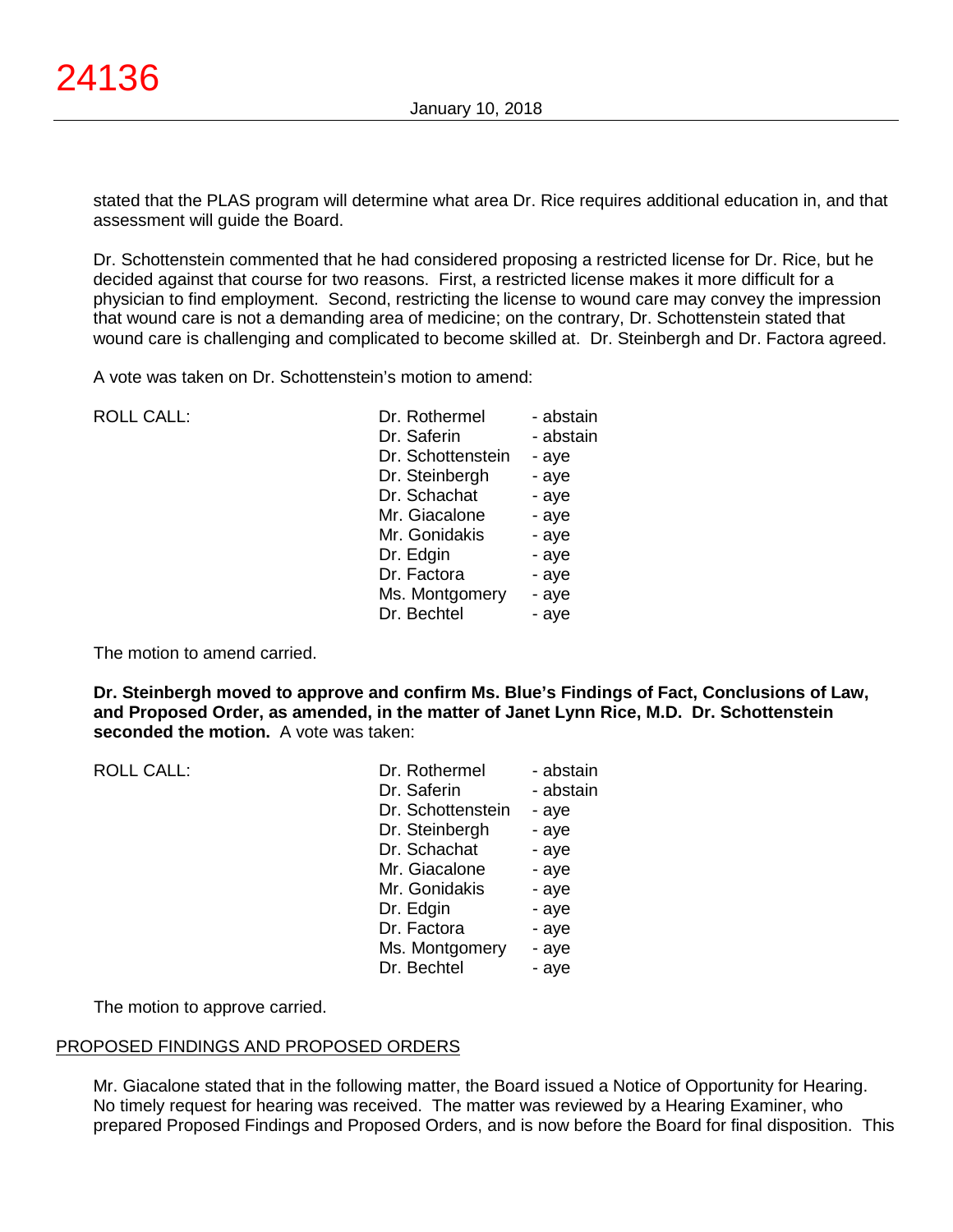matter is disciplinary in nature, and therefore the Secretary and Supervising Member cannot vote. In these matters, Dr. Rothermel served as Secretary and Dr. Saferin served as Supervising Member.

# AMIR ZIA, M.D.

**Dr. Steinbergh moved to Find that the allegations as set forth in the May 10, 2017 Notice of Opportunity for Hearing in the matter of Dr. Zia have been proven to be true by a preponderance of the evidence and to adopt Mr. Porter's Proposed Findings and Proposed Order. Dr. Schottenstein seconded the motion.**

Mr. Giacalone stated that he will now entertain discussion in the above matter.

Mr. Gonidakis stated that Dr. Zia was first licensed to practice medicine in Ohio in February 2008 and his license is currently active. In February 2017, Dr. Zia entered into an Agreed Order with the Kentucky Board of Medical Licensure. The Agreed Order states that Dr. Zia allegedly engaged in inappropriate behavior with a female patient during preparation for an epidural injection in May 2016. Specifically, Dr. Zia allegedly pulled down the patient's underwear and touched her body. A nurse was not present during these alleged actions and only arrived during the injection phase of the procedure.

During the investigation by the Kentucky Board, Dr. Zia denied the allegations and also claimed that he has a nurse or other individual in the room about 80% of the time during these procedures. The Kentucky Board hired an expert consultant who concluded that the allegations and activity were inappropriate. The consultant also concluded that Dr. Zia had no formal training in pain procedures and that his methodology for injections was inappropriate. Lastly, the consultant concluded that Dr. Zia presents some immediate threat to the public due to his lack of training, inadequate monitoring, and failure to maintain current cardiovascular life support training. To counter the consultant's conclusions, Dr. Zia provided a certificate for cardiac life support training to the Kentucky Board.

Mr. Gonidakis continued that in January 2017, Dr. Zia entered into an Agreed Order in lieu of issuing a Complaint and Emergency Order of Restriction on his Kentucky medical license. Mr. Gonidakis noted that the Agreed Order stipulates that Dr. Zia denies any wrong-doing, but that Dr. Zia acknowledges that the Kentucky Board could conclude that he had violated the law. The Agreed Order restricted Dr. Zia's Kentucky medical license so that he was banned from performing epidural injections and was required to have a chaperone present during all procedures involving a female patient. The Agreed Order also fined Dr. Zia approximately \$1,600.

Mr. Gonidakis stated that the Ohio Board sent Dr. Zia a Notice of Opportunity for Hearing in May 2017. Dr. Zia received the Notice, but failed to respond or to request a hearing. The Proposed Order would indefinitely suspend Dr. Zia's Ohio medical license for a minimum of one year, permanently restrict him by requiring a third party to be present when treating female patients, establish standard conditions for reinstatement or restoration of his license, and levy a fine of \$15,000. Mr. Gonidakis stated that he is satisfied with the Proposed Order, but he was uncertain about the \$15,000 fine. Mr. Gonidakis noted that the Kentucky Board only fined Dr. Zia \$1,600 and the incident had occurred in that state. Mr. Gonidakis stated that the facts in this case are terrible and that the Board may wish to consider permanently revoking Dr. Zia's Ohio medical license, but he suggested that discussion of the amount of the proposed fine may be appropriate.

Ms. Montgomery observed that Dr. Zia has characterized the Kentucky consultant's comments about his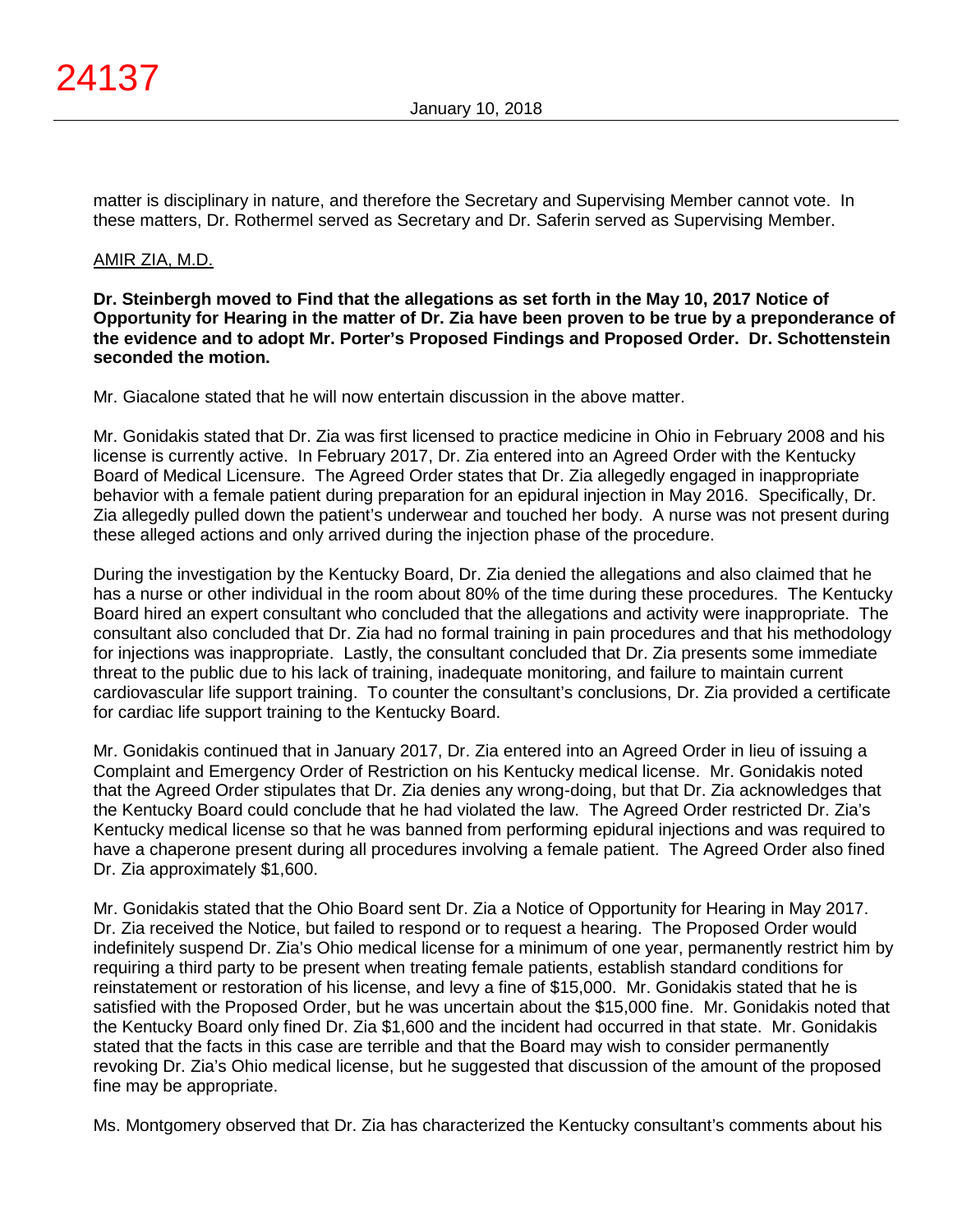epidural methodology as simply a disagreement between two professionals. Ms. Montgomery asked the physician members of the Board to opine about the appropriateness of Dr. Zia's epidural injection procedure. Dr. Steinbergh replied that Dr. Zia's methodology was inappropriate. Dr. Factora agreed.

Ms. Montgomery stated, based on the many years she spent prosecuting sexual offenders, that most sexual predators have many victims before they are discovered. Ms. Montgomery stated that in this case, she was intrigued to learn that when the patient went to another physician and related what had happened during Dr. Zia's procedure, the new physician encouraged the patient to file a complaint against Dr. Zia. The new physician also commented, in what Ms. Montgomery acknowledged was hearsay, that four or five other patients had made similar statements about Dr. Zia. Ms. Montgomery opined that based on her experience and the willingness of another physician to encourage a complaint against Dr. Zia, it appears that Dr. Zia had created a circumstance in which he could find victims and consistently, through the course of his practice, victimize the patients. Ms. Montgomery stated that from her background, she would look at this situation and say that Dr. Zia is simply a predator in a white coat. Based on her experience, Ms. Montgomery found this very alarming and stated that she would not choose to allow Dr. Zia to practice medicine again.

Ms. Montgomery asked the Board members to consider themselves in a public forum or cocktail party having to explain that the Board will allow this physician, whom the Board knows to be dangerous, to practice medicine as long as there is a witness in the form of a chaperone. Ms. Montgomery asked the Board to consider how such a statement would sound to the general public. Ms. Montgomery stated that the Board should not allow a physician such as this to continue victimizing patients.

## **Ms. Montgomery moved to amend the Proposed Order in order to permanently revoke Dr. Zia's license to practice medicine and surgery in Ohio, and to retain the \$15,000 fine in the Order. Dr. Schachat seconded the motion.**

Dr. Schottenstein appreciated Ms. Montgomery's comments and stated that he has struggled with the same thoughts. However, Dr. Schottenstein expressed concern about permanent revocation due to the absence of a "smoking gun." Dr. Schottenstein stated that this case consists of the patient's complaint and hearsay from the second physician. Dr. Schottenstein stated that he did not wish to detract from the emotional power of the patient's complaint, but to permanently revoke a license on such a basis is a big step. Dr. Schottenstein also commented that the second physician had an obligation to file a complaint against Dr. Zia based on what his patients had reported, rather than simply encourage the patients to file complaints.

Ms. Montgomery asked if the voting Board members are allowed to know whether a Board investigator had questioned the second physician or the other patients that he had mentioned. Dr. Schottenstein replied that the voting members of the Board are not privy to such investigatory material. Ms. Montgomery asked the Board to assume that those individuals were not questioned and further asked what the Board does to make certain that its investigators take that extra step. Ms. Anderson stated that this is a "bootstrap" action based on action taken against Dr. Zia's medical license in Kentucky. As such, this matter was investigated by the Kentucky Board, which resulted in the Kentucky Board Order which is the basis of the Ohio Board's consideration today. Ms. Anderson reminded the Board that the full range of sanctions is available in this matter.

Ms. Montgomery asked about the Ohio Board's ability to investigate and question individuals outside the state of Ohio. Ms. Anderson replied that during the investigative stage, the Board's investigators can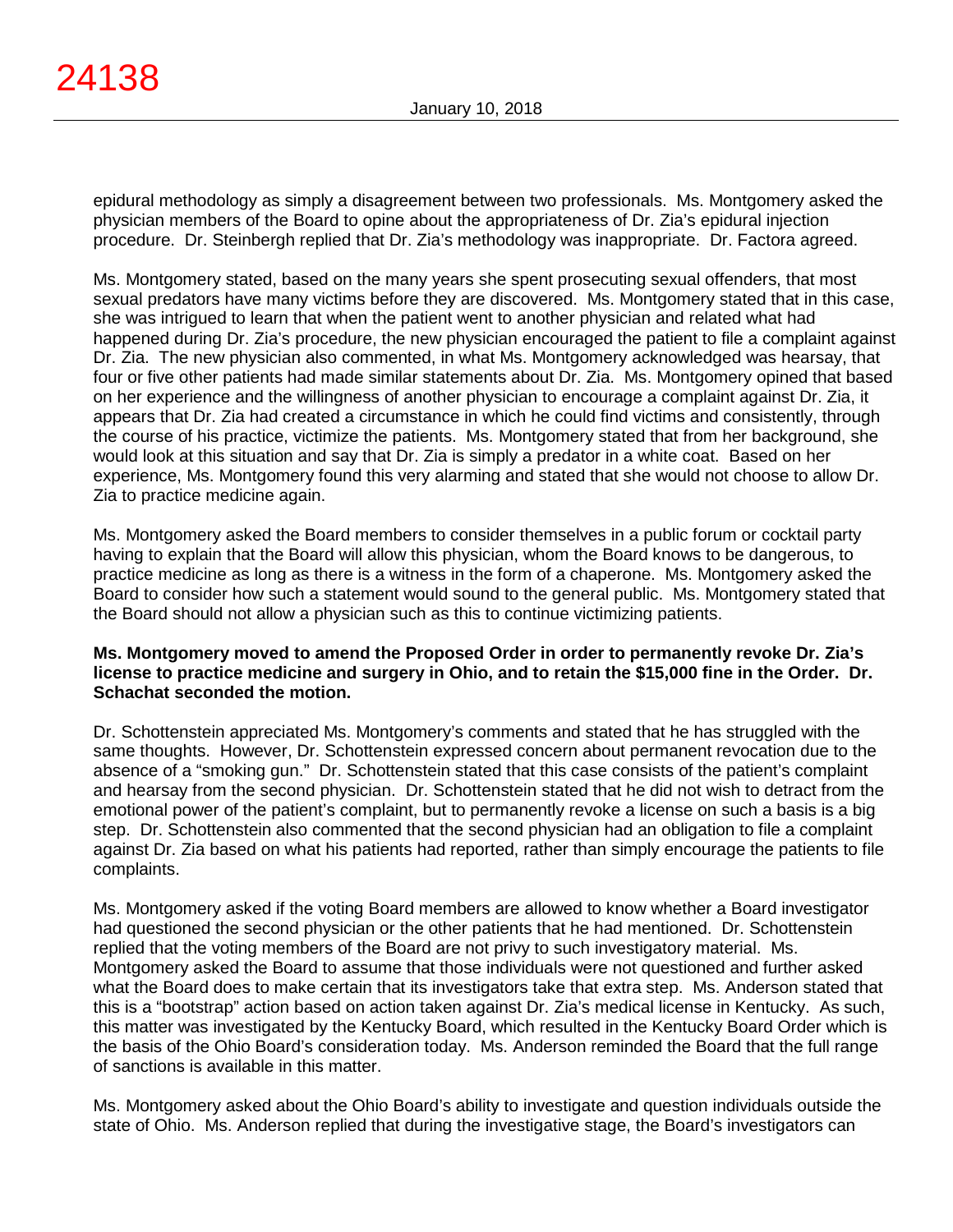perform actions under the direction of the Board's Secretary and Supervising member to gather information and establish facts. In the matter of Dr. Zia, the investigation phase has concluded and the Board must now consider the record that is based on the Notice of Opportunity for Hearing. Ms. Anderson stated that since Dr. Zia did not request a hearing, there was no testimony taken.

Ms. Montgomery asked if a physician is able to thwart the Board's ability to review the full complement of information and to determine appropriate discipline simply by not requesting a hearing. Ms. Anderson stated that the full range of sanctions is available and the Board can determine appropriate discipline based on the record provided. Ms. Anderson stated that the Board investigators can conduct an investigation on out-of-state events instead of simply relying on another state medical board's record, but such investigation must precede issuance of the Notice of Opportunity for Hearing.

Dr. Steinbergh commented that Ms. Montgomery is correct that the absence of a hearing prevents the Board from examining all the evidence and any potential testimony. However, Dr. Steinbergh stated that the Board can choose to permanently revoke a license based on such a record, regardless of what action another state medical board had chosen to take. Dr. Steinbergh stated that if the Board choses to accept the Proposed Order in the matter of Dr. Zia, then Dr. Zia's Ohio medical license will be suspended for a minimum of one year and he will have a permanent restriction on his license, in addition to other stipulations and conditions for reinstatement or restoration.

Mr. Groeber stated that investigating an incident that occurred outside of Ohio may involve jurisdictional issues that could limit the ability to investigate. Mr. Groeber stated that the Board has a great investigative staff and that these issues can be discussed further in the future. Ms. Montgomery commented that there should not be a problem talking to witnesses wherever they are.

Mr. Giacalone recalled a prior case involving an out-of-state action and a physician who did not request a hearing in Ohio. Mr. Giacalone stated that in that case the physician received a very light sanction from the out-of-state medical board, but the Ohio Board chose to permanently revoke his Ohio license. Mr. Giacalone stated that a licensee's failure to request a hearing can limit the information available, but the Board can still choose to take harsher action than the originating state medical board.

Dr. Schottenstein commented that it is meaningful to him whenever a licensee chooses not to request a hearing to defend his or her license. Dr. Schottenstein asked if the Board could non-permanently revoke Dr. Zia's Ohio license, and then be in a better position to vet the issues of this case if he chooses to reapply for licensure. Ms. Anderson replied that the Board can choose to non-permanently revoke the license, in which case Dr. Zia could theoretically reapply the day after the Order is effective. Ms. Montgomery observed that in that case, the Board could grant the application and still have the authority to suspend or impose conditions.

Dr. Steinbergh stated that if a licensee whose license was non-permanently revoked chooses to reapply for licensure, that licensee would be moved to read the Board's comments as recorded in the meeting minutes and take appropriate action to improve the chances that the reapplication would be approved. Dr. Steinbergh stated that the Board is very concerned about boundary issues and it permanently revokes the licenses of those respondents about whom the Board has grave concerns.

Dr. Steinbergh, referring to a statement made earlier by Dr. Schottenstein, stated that a licensee has a right not to request a hearing and she has always understood that the Board's decision should not be dependent on a failure to request a hearing. Dr. Steinbergh commented that a licensee's failure to attend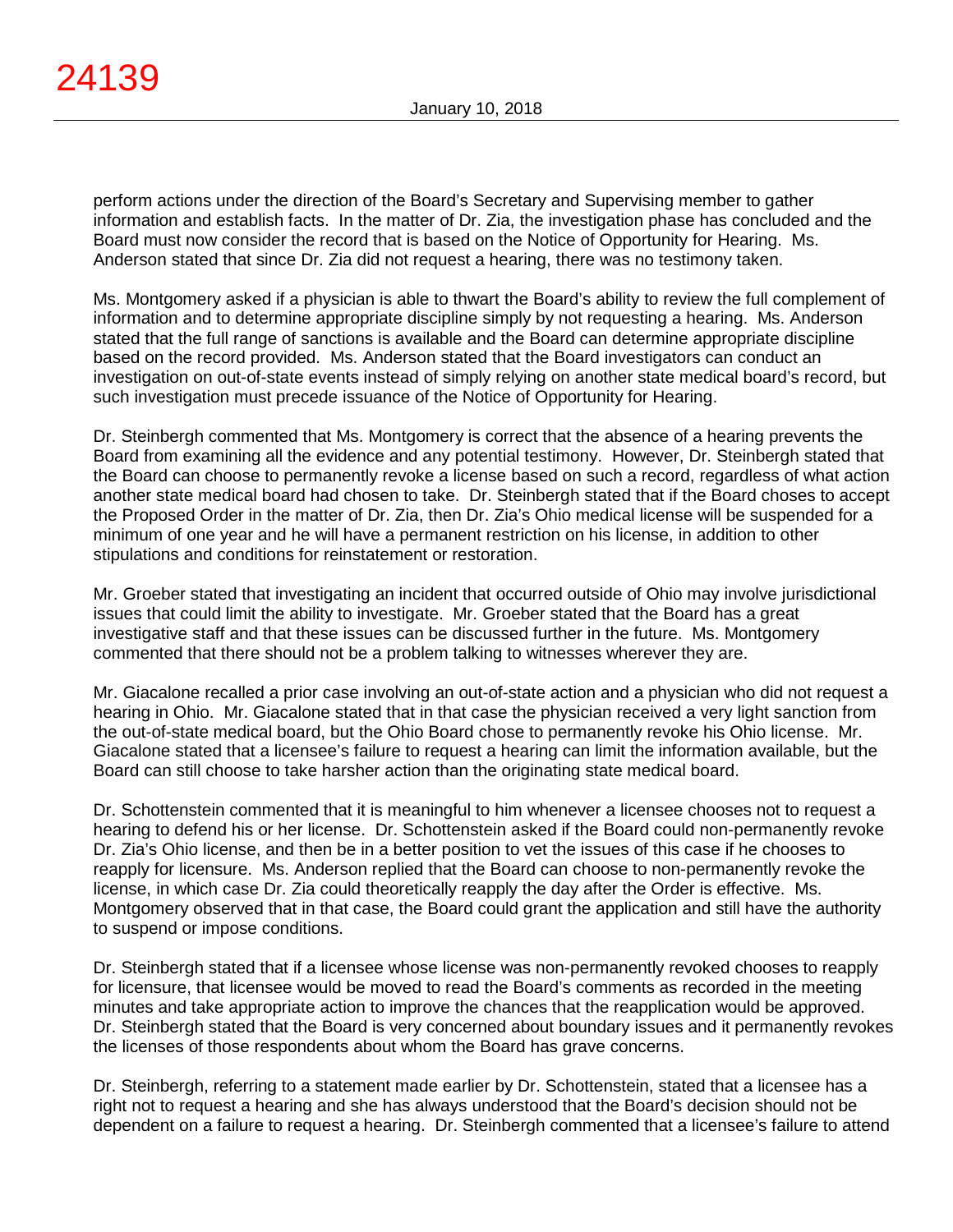a hearing does not make the licensee more guilty of the allegations.

Dr. Steinbergh commented that she respects Ms. Montgomery's willingness to have this conversation today and to bring her experience to the table on this subject.

Mr. Giacalone opined that the issue of Dr. Zia's inappropriate epidural methodology is about as troubling as the sexual allegations. Dr. Steinbergh agreed. Mr. Giacalone noted the following quote from the Kentucky consultant's report:

In conclusion, Dr. Zia is not qualified to perform an epidural steroid injection procedures. … These procedures have very serious potential complications including paralysis and death. I believe he has demonstrated gross incompetence, gross ignorance, and gross negligence.

Mr. Giacalone stated that he does not wish to diminish the concerns about the sexual predator issue, but felt that in some respects the epidural procedure issue is more problematic, especially upon hearing the opinion of the physician members of the Board that Dr. Zia's methodology was below the minimal standards of care.

Ms. Montgomery commented that she may defer to Dr. Schottenstein's earlier comments regarding nonpermanent revocation and the Board's ability to gather more information if Dr. Zia reapplies in the future. Mr. Gonidakis opined that non-permanent revocation is a weaker penalty than the Proposed Order. Mr. Gonidakis reiterated that the Proposed Order would suspend Dr. Zia's Ohio license for a minimum of one year and that he could only return to practice under the Board's terms. Mr. Gonidakis stated that with non-permanent revocation, Dr. Zia could come back on his terms under conditions more favorable to him.

Dr. Steinbergh agreed with Mr. Gonidakis and stated that the Proposed Order addresses the issues of competency and physician/patient boundaries. Dr. Steinbergh added that the Proposed Order would also require Dr. Zia to fulfill the terms of the Kentucky Agreed Order. Dr. Steinbergh listed the educational requirements included in the Kentucky Agreed Order. Dr. Steinbergh stated that if one believes that Dr. Zia is a predator, then his license should be permanently revoked. However, Dr. Steinbergh opined that if one believes that Dr. Zia can be retrained and remediated, then the Proposed Order is appropriate.

Ms. Montgomery stated that if Dr. Zia reapplies for licensure following a non-permanent revocation, then this process would begin again and the Board could choose to impose the same sanctions that are contained in the Proposed Order. Ms. Montgomery respectfully disagreed with Mr. Gonidakis and stated that a non-permanent revocation would not be weaker, only delayed.

Dr. Schottenstein opined that non-permanent revocation is weaker than the Proposed Order for the reasons outlined by Mr. Gonidakis. Dr. Schottenstein stated that he had initially asked about nonpermanent revocation as a mechanism by which the Board could gather additional information upon reapplication. Ms. Anderson stated that if Dr. Zia reapplies, he would have to disclose the Kentucky action on the application. However, the Board will have already taken an action based on the Kentucky action, namely revocation. Ms. Anderson was uncertain if the Board could do the same thing again or if the Board would be in the exact same situation as today.

Mr. Groeber stated by way of clarification that the Proposed Order would keep control of the terms upon which Dr. Zia could reapply in the Board's hands, whereas a non-permanent revocation would effectively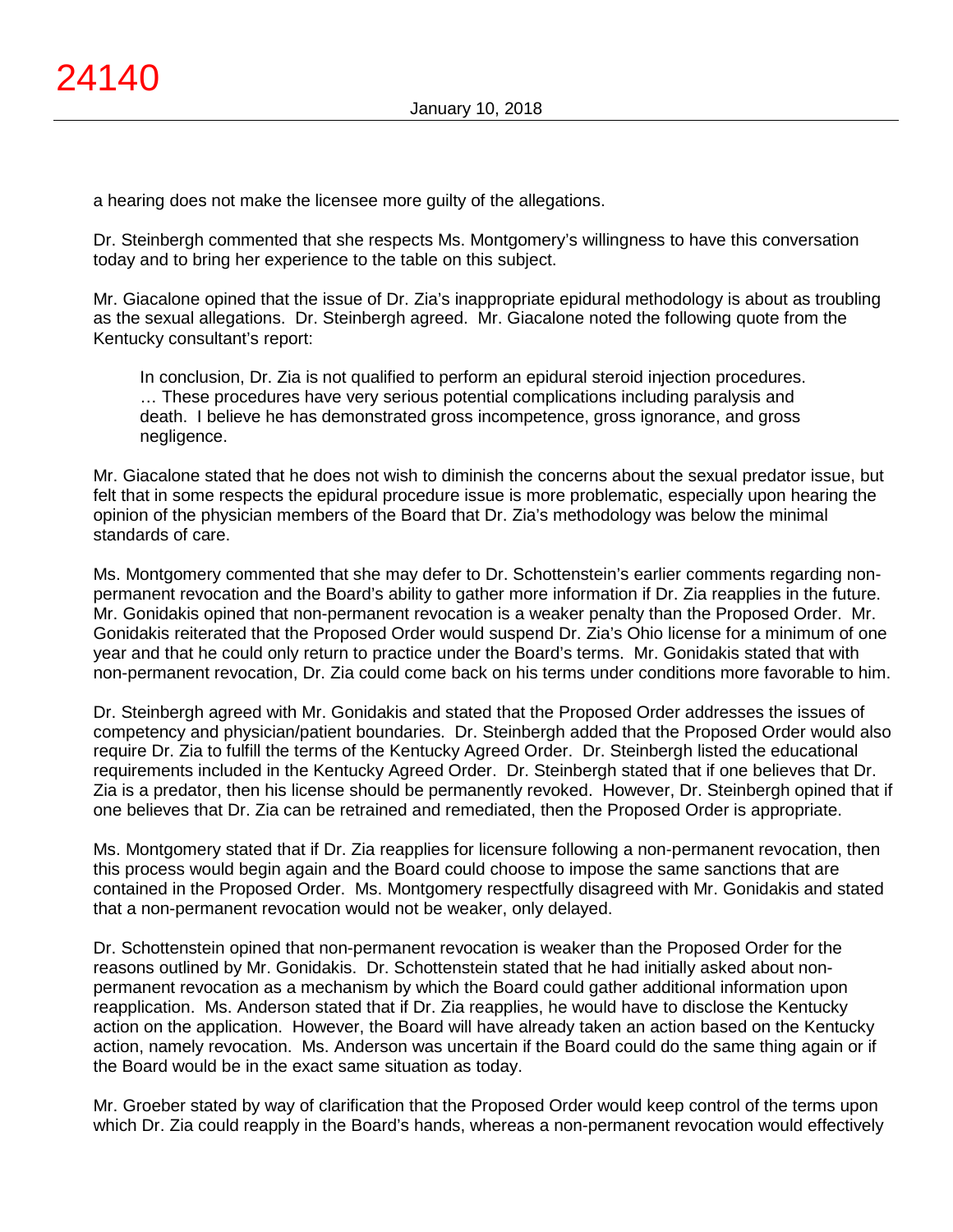wipe the slate clean and require the Board to start over again if Dr. Zia reapplies. Mr. Giacalone commented that a reapplication would result in another Notice of Opportunity for Hearing, which would include Dr. Zia's disciplinary history and would not be a clean slate. Mr. Giacalone also stated that Dr. Zia would be much more likely to attend a hearing to make his case if he were to reapply for licensure.

Ms. Montgomery reiterated that from the public point of view, acceptance of the Proposed Order would appear as if the Board is allowing a predator to continue practicing. Mr. Groeber opined that if the Board does not see a path for Dr. Zia to return to practice, then it should permanently revoke Dr. Zia's Ohio license. However, if the Board does see a potential path back to practice, then Mr. Groeber opined that the Proposed Order is preferable to non-permanent revocation because the Proposed Order would minimize the amount of the Board's resources that would be put forth for Dr. Zia and detract from other things the Board is working on. Ms. Montgomery stated that with all due respect, she is not sympathetic to that view.

**Ms. Montgomery wished to change her motion to amend so that Dr. Zia's Ohio medical licensure would be non-permanently revoked, while still retaining the \$15,000 fine.** No Board member objected to the change in the motion to amend. The change in the motion to amend was accepted.

Dr. Schachat stated that he is sensitive to the fact that the proposed \$15,000 fine is almost ten times greater than the fine imposed by the Kentucky Board, in whose state the incident occurred. Dr. Schachat stated that this is questionable considering that the Ohio Board does not have more information than the Kentucky Board did. However, Dr. Schachat stated that the Ohio Board is more aggressive about fining than other state medical boards, and so the increase fine is probably appropriate.

A vote was taken on Ms. Montgomery's motion to amend:

| <b>ROLL CALL:</b> |  |  |
|-------------------|--|--|
|                   |  |  |

| <b>ROLL CALL:</b> | Dr. Rothermel     | - abstain |
|-------------------|-------------------|-----------|
|                   | Dr. Saferin       | - abstain |
|                   | Dr. Schottenstein | - aye     |
|                   | Dr. Steinbergh    | - nay     |
|                   | Dr. Schachat      | - aye     |
|                   | Mr. Giacalone     | - aye     |
|                   | Mr. Gonidakis     | - nay     |
|                   | Dr. Edgin         | - aye     |
|                   | Dr. Factora       | - nay     |
|                   | Ms. Montgomery    | - aye     |
|                   | Dr. Bechtel       | - ave     |
|                   |                   |           |

The motion to amend carried.

**Dr. Steinbergh moved to Find that the allegations as set forth in the May 10, 2017 Notice of Opportunity for Hearing in the matter of Dr. Zia have been proven to be true by a preponderance of the evidence and to adopt Mr. Porter's Proposed Findings and Proposed Order, as amended. Ms. Montgomery seconded the motion.**

Mr. Gonidakis commented that he intends to vote "nay" on the amended Order because he feels strongly that the Proposed Order is a stronger sanction than the amended Order. Dr. Steinbergh agreed with Mr. Gonidakis' comment.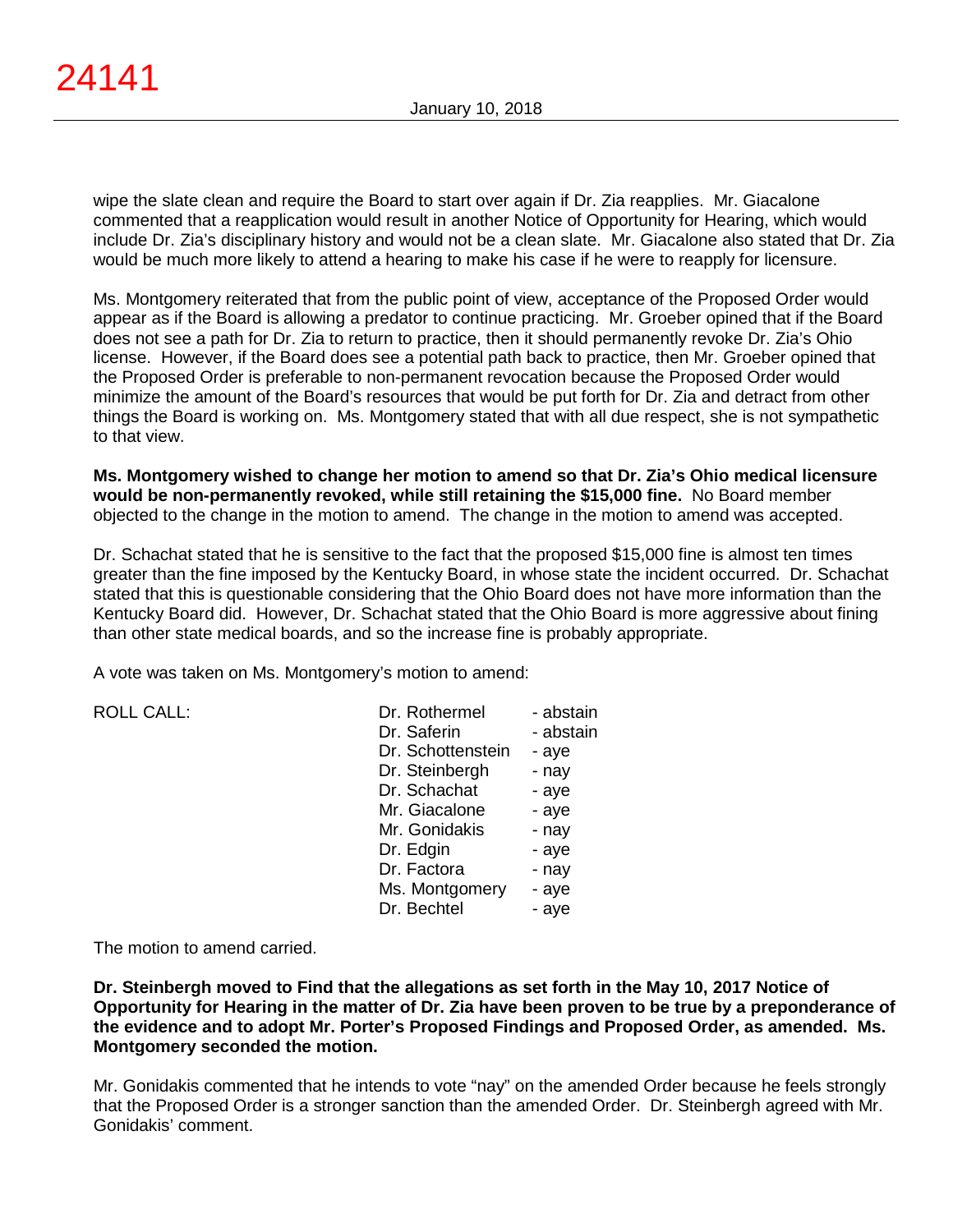A vote was taken on Dr. Steinbergh's motion to approve:

ROLL CALL:

| Dr. Rothermel     | - abstain |
|-------------------|-----------|
| Dr. Saferin       | - abstain |
| Dr. Schottenstein | - aye     |
| Dr. Steinbergh    | - aye     |
| Dr. Schachat      | - aye     |
| Mr. Giacalone     | - aye     |
| Mr. Gonidakis     | - nay     |
| Dr. Edgin         | - aye     |
| Dr. Factora       | - aye     |
| Ms. Montgomery    | - aye     |
| Dr. Bechtel       | - aye     |
|                   |           |

The motion to approve carried.

The Board took a brief recess at 12:10 p.m. and resumed the meeting at 1:07 p.m.

## EXECUTIVE SESSION

**Dr. Steinbergh moved to go into Executive Session for the purpose of preparing for, conducting, or reviewing negotiations or bargaining sessions with public employees concerning their compensation or other terms and conditions of their employment; and to consider the appointment, employment, dismissal, discipline, promotion, demotion, or compensation of a public employee or official. Dr. Schottenstein seconded the motion.** A vote was taken:

| <b>ROLL CALL:</b> |  |
|-------------------|--|

| <b>ROLL CALL:</b> | Dr. Rothermel     | - aye |
|-------------------|-------------------|-------|
|                   | Dr. Saferin       | - aye |
|                   | Dr. Schottenstein | - aye |
|                   | Dr. Steinbergh    | - aye |
|                   | Dr. Schachat      | - aye |
|                   | Mr. Giacalone     | - aye |
|                   | Mr. Gonidakis     | - aye |
|                   | Dr. Edgin         | - aye |
|                   | Dr. Factora       | - aye |
|                   | Ms. Montgomery    | - aye |
|                   | Dr. Bechtel       | - aye |
|                   |                   |       |

The motion carried.

Pursuant to Section 121.22(G)(3), Ohio Revised Code, the Board went into executive session with Mr. Groeber, Ms. Anderson, Mr. Fais, and Ms. Loe in attendance.

The Board returned to public session.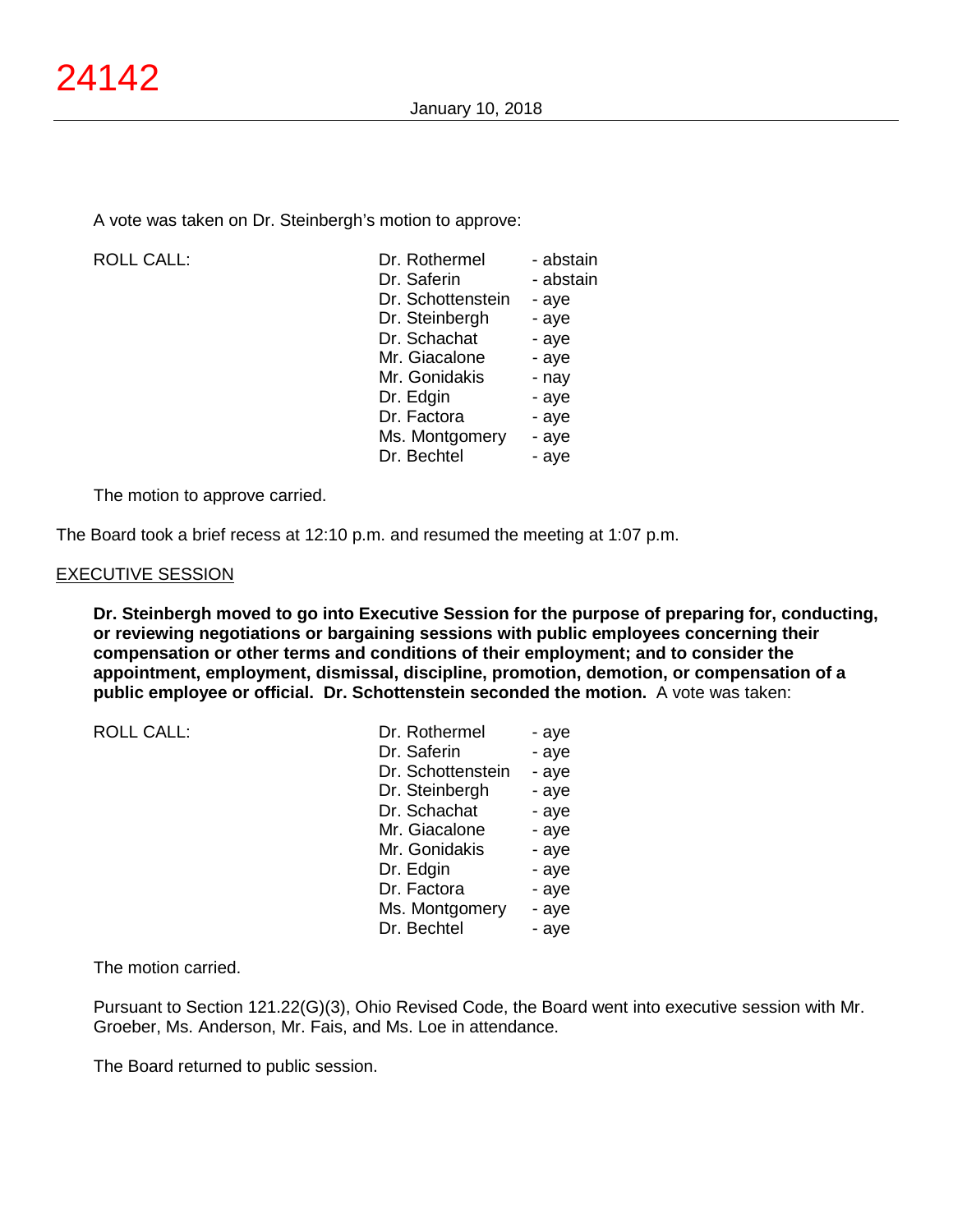### EXECUTIVE SESSION

**Dr. Saferin moved to go into Executive Session to confer with the Medical Board's attorneys on matters of pending or imminent court action, and for the purpose of deliberating on proposed consent agreements in the exercise of the Medical Board's quasi-judicial capacity. Dr. Schottenstein seconded the motion.** A vote was taken:

ROLL CALL:

The motion carried.

Pursuant to Section 121.22(G)(3), Ohio Revised Code, the Board went into executive session with Mr. Groeber, Ms. Anderson, Ms. Loe, Ms. Debolt, Mr. Schmidt, Mr. Fais, Ms. Marshall, the Enforcement Attorneys, the Assistant Attorneys General, Ms. Pollock, Ms. Wehrle, Ms. Murray, Mr. Smith, Ms. Moore, Mr. DePew, and Mr. Taylor in attendance.

The Board returned to public session.

### RATIFICATION OF SETTLEMENT AGREEMENTS

RANDALL O. KRAWCHECK, D.O. – PERMANENT SURRENDER OF CERTIFICATE TO PRACTICE OSTEOPATHIC MEDICINE AND SURGERY

**Dr. Steinbergh moved to ratify the proposed Permanent Surrender with Dr. Krawcheck. Dr. Schottenstein seconded the motion.** A vote was taken:

ROLL CALL:

| Dr. Rothermel     | - abstain |
|-------------------|-----------|
| Dr. Saferin       | - abstain |
| Dr. Schottenstein | - aye     |
| Dr. Steinbergh    | - aye     |
| Dr. Schachat      | - aye     |
| Mr. Giacalone     | - aye     |
| Mr. Gonidakis     | - aye     |
| Dr. Edgin         | - aye     |
| Dr. Factora       | - aye     |
| Ms. Montgomery    | - aye     |
| Dr. Bechtel       | - abstain |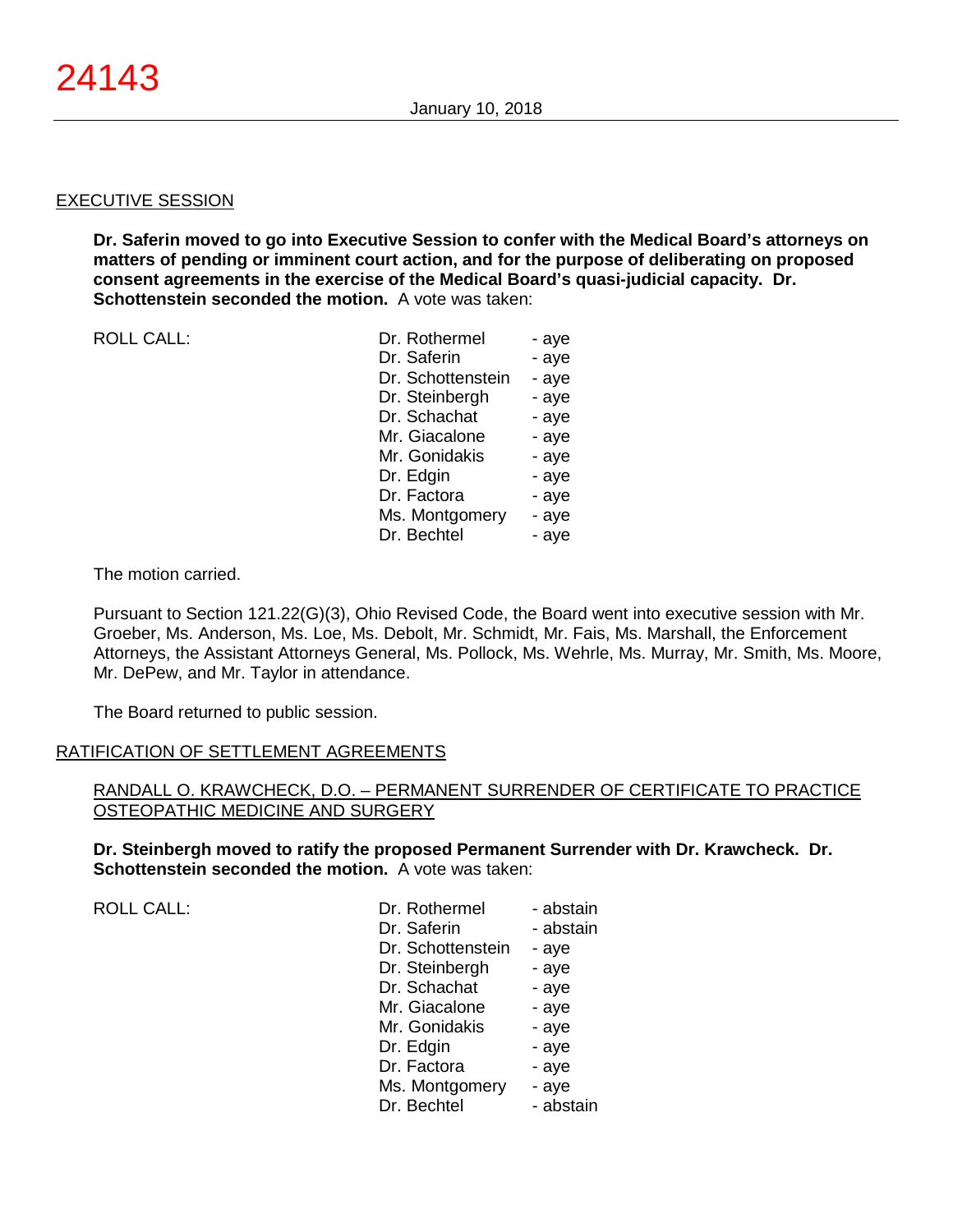The motion to ratify carried.

## ROBERT S. REEVES, JR., M.D. – PERMANENT SURRENDER OF CERTIFICATE TO PRACTICE MEDICINE AND SURGERY

**Dr. Steinbergh moved to ratify the proposed Permanent Surrender with Dr. Reeves. Dr. Schottenstein seconded the motion.** A vote was taken:

ROLL CALL:

| Dr. Rothermel     | - abstain |
|-------------------|-----------|
| Dr. Saferin       | - abstain |
| Dr. Schottenstein | - aye     |
| Dr. Steinbergh    | - aye     |
| Dr. Schachat      | - aye     |
| Mr. Giacalone     | - aye     |
| Mr. Gonidakis     | - aye     |
| Dr. Edgin         | - aye     |
| Dr. Factora       | - aye     |
| Ms. Montgomery    | - aye     |
| Dr. Bechtel       | - abstain |

The motion to ratify carried.

### MLB, M.D. – CONSENT AGREEMENT

**Mr. Gonidakis moved to ratify the proposed Consent Agreement with MLB, M.D. Dr. Schachat seconded the motion.** A vote was taken:

 $ROILCAII$ :

ROLL CALL:

| Dr. Rothermel     | - abstain |
|-------------------|-----------|
| Dr. Saferin       | - abstain |
| Dr. Schottenstein | - nay     |
| Dr. Steinbergh    | - nay     |
| Dr. Schachat      | - aye     |
| Mr. Giacalone     | - nay     |
| Mr. Gonidakis     | - aye     |
| Dr. Edgin         | - aye     |
| Dr. Factora       | - aye     |
| Ms. Montgomery    | - nay     |
| Dr. Bechtel       | - abstain |

The motion to ratify did not carry.

# DIANE OTTOLENGHI, L.M.T. – CONSENT AGREEMENT

**Dr. Steinbergh moved to ratify the proposed Consent Agreement with Ms. Ottolenghi. Dr. Schottenstein seconded the motion.** A vote was taken:

| Dr. Rothermel | - abstain |
|---------------|-----------|
| Dr. Saferin   | - abstain |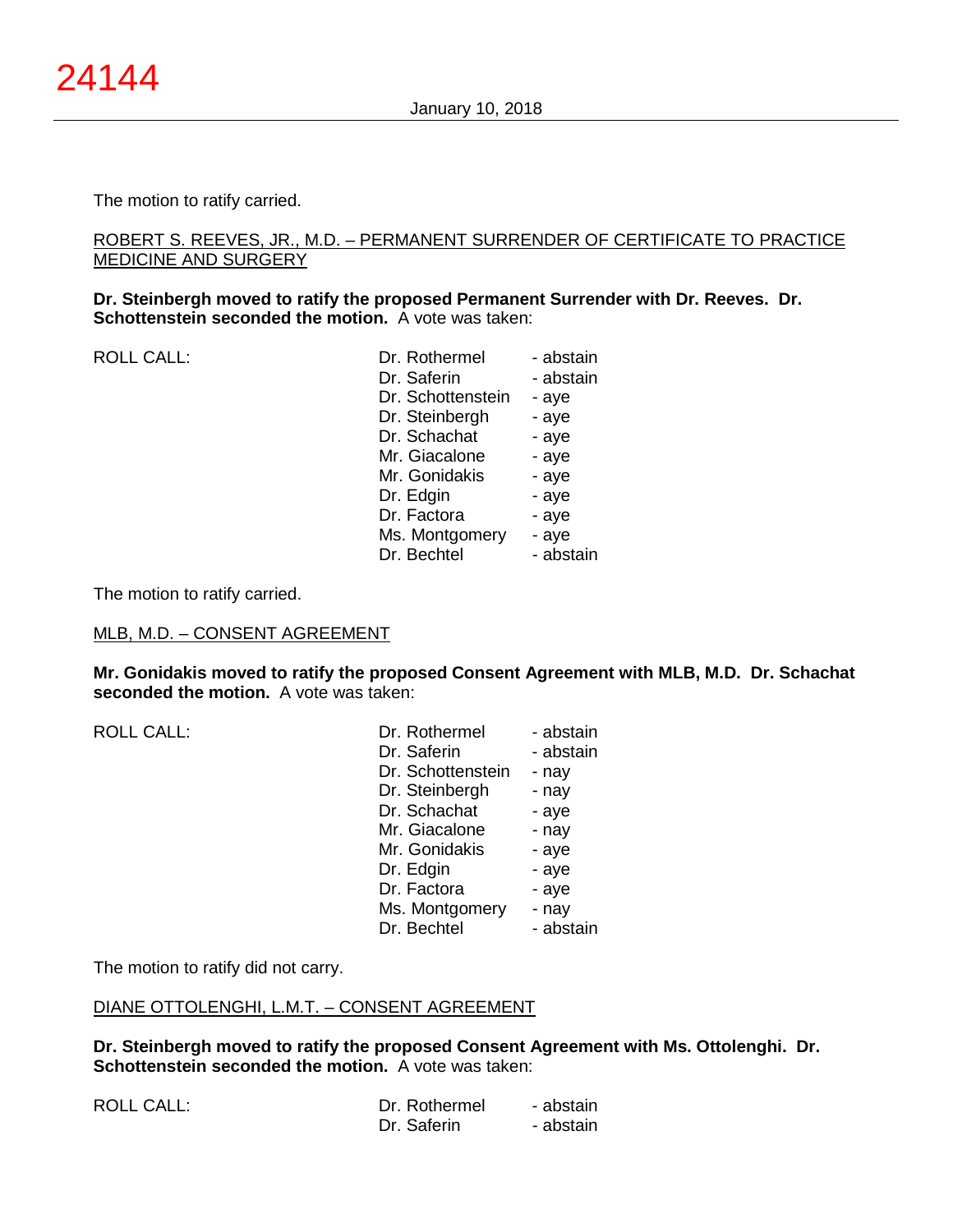| Dr. Schottenstein | - aye |
|-------------------|-------|
| Dr. Steinbergh    | - aye |
| Dr. Schachat      | - aye |
| Mr. Giacalone     | - aye |
| Mr. Gonidakis     | - aye |
| Dr. Edgin         | - aye |
| Dr. Factora       | - aye |
| Ms. Montgomery    | - aye |
| Dr. Bechtel       | - aye |

The motion to ratify carried.

#### SHERIF A. SALAMA, M.D. – CONSENT AGREEMENT

**Dr. Steinbergh moved to ratify the proposed Consent Agreement with Dr. Salama. Dr. Schottenstein seconded the motion.** A vote was taken:

ROLL CALL:

| Dr. Rothermel     | - abstain |
|-------------------|-----------|
| Dr. Saferin       | - abstain |
| Dr. Schottenstein | - aye     |
| Dr. Steinbergh    | - aye     |
| Dr. Schachat      | - aye     |
| Mr. Giacalone     | - aye     |
| Mr. Gonidakis     | - aye     |
| Dr. Edgin         | - aye     |
| Dr. Factora       | - aye     |
| Ms. Montgomery    | - aye     |
| Dr. Bechtel       | - abstain |

The motion to ratify carried.

### HEATHER DANIELLE STRAWBRIDGE, M.D. – CORRECTION TO THE RATIFIED CONSENT AGREEMENT

**Dr. Steinbergh moved to approve the proposed correction in the matter of the Consent Agreement with Dr. Strawbridge. Dr. Schottenstein seconded the motion.** A vote was taken:

ROLL CALL:

| Dr. Rothermel     | - abstain |
|-------------------|-----------|
| Dr. Saferin       | - abstain |
| Dr. Schottenstein | - aye     |
| Dr. Steinbergh    | - aye     |
| Dr. Schachat      | - aye     |
| Mr. Giacalone     | - aye     |
| Mr. Gonidakis     | - aye     |
| Dr. Edgin         | - aye     |
| Dr. Factora       | - aye     |
| Ms. Montgomery    | - aye     |
| Dr. Bechtel       | - aye     |
|                   |           |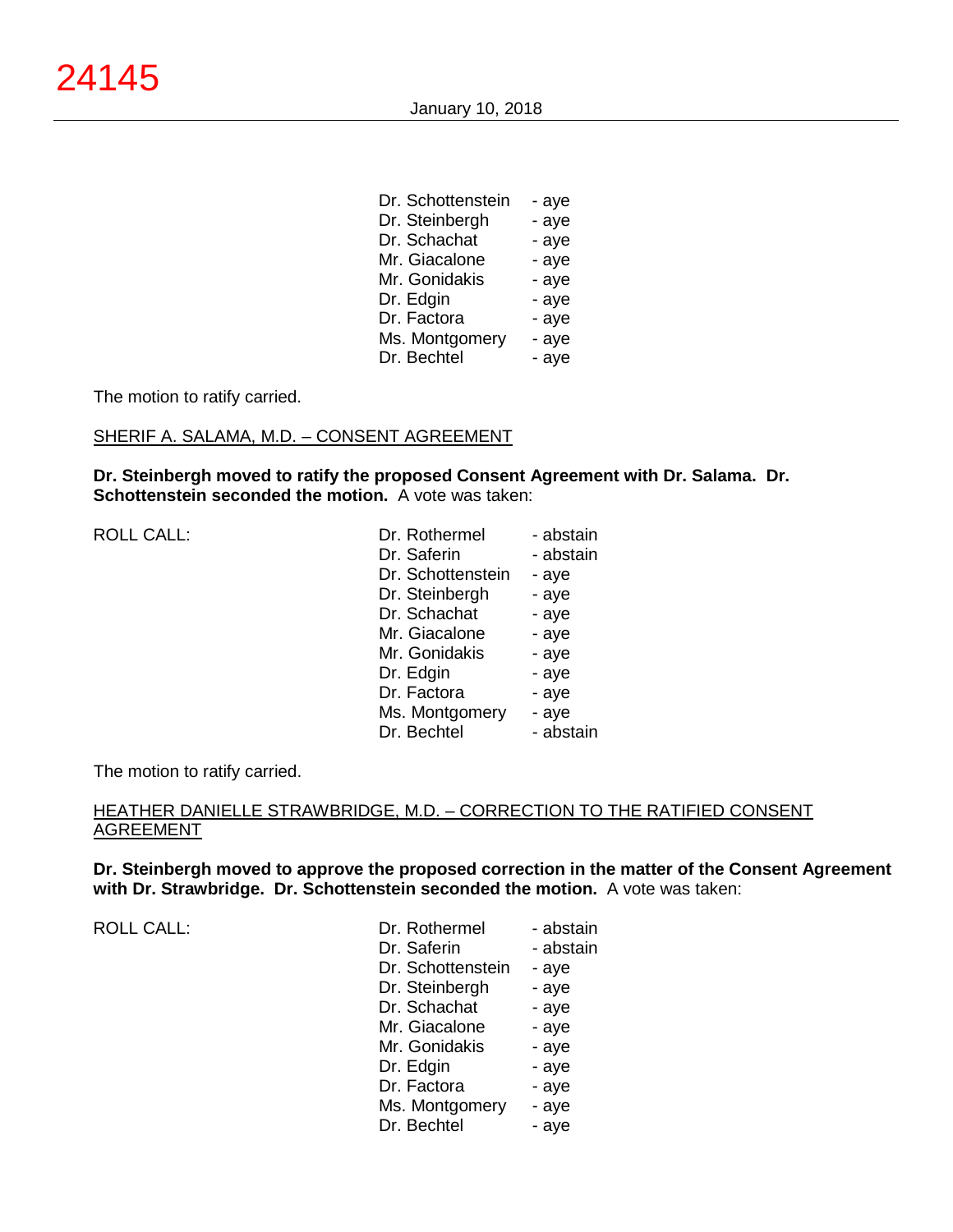The motion to approve carried.

### GREGORY DUMA, M.D. – STEP I CONSENT AGREEMENT

**Dr. Steinbergh moved to ratify the proposed Step I Consent Agreement with Dr. Duma. Dr. Schottenstein seconded the motion.** A vote was taken:

ROLL CALL:

| Dr. Rothermel     | - abstain |
|-------------------|-----------|
| Dr. Saferin       | - abstain |
| Dr. Schottenstein | - aye     |
| Dr. Steinbergh    | - aye     |
| Dr. Schachat      | - aye     |
| Mr. Giacalone     | - aye     |
| Mr. Gonidakis     | - aye     |
| Dr. Edgin         | - aye     |
| Dr. Factora       | - aye     |
| Ms. Montgomery    | - aye     |
| Dr. Bechtel       | - abstain |

The motion to ratify carried.

### CITATIONS AND ORDERS OF SUMMARY SUSPENSION, IMMEDIATE SUSPENSION, AND AUTOMATIC **SUSPENSION**

**Dr. Steinbergh moved to send the Notices of Opportunity for Hearing to Marvin Mercado Baula, M.D.; and Thomas Gerard Bering, M.D. Dr. Schottenstein seconded the motion.** A vote was taken:

| <b>ROLL CALL:</b> | Dr. Rothermel     | - abstain |
|-------------------|-------------------|-----------|
|                   | Dr. Saferin       | - abstain |
|                   | Dr. Schottenstein | - aye     |
|                   | Dr. Steinbergh    | - aye     |
|                   | Dr. Schachat      | - aye     |
|                   | Mr. Giacalone     | - aye     |
|                   | Mr. Gonidakis     | - aye     |
|                   | Dr. Edgin         | - aye     |
|                   | Dr. Factora       | - aye     |
|                   | Ms. Montgomery    | - aye     |
|                   | Dr. Bechtel       | - aye     |
|                   |                   |           |

The motion to send carried.

# MORY SUMMER, M.D. – OPPORTUNITY FOR HEARING ON FAILURE TO SUBMIT TO AN EXAMINATION AND NOTICE OF SUMMARY SUSPENSION BASED UPON PRESUMPTION OF AN ADMISSION OF INABILITY TO PRACTICE

At this time the Board read and considered the proposed Opportunity for Hearing on Failure to Submit to an Examination and Notice of Summary Suspension Based upon Presumption of an Admission of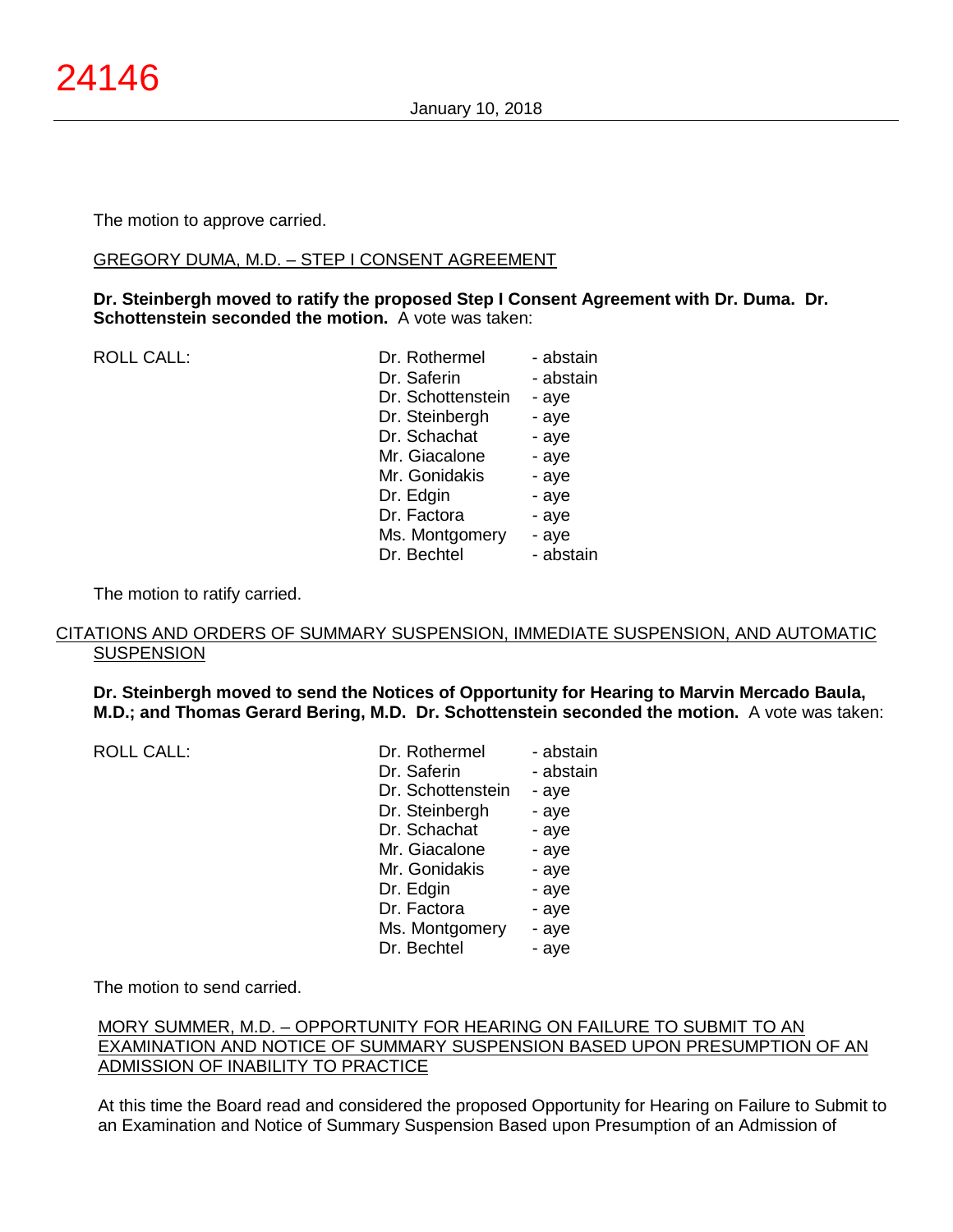Inability to Practice in the above matter, a copy of which shall be maintained in the exhibits section of this Journal.

**Dr. Steinbergh moved to enter an Order of Summary Suspension in the matter of Mory Summer, M.D., in accordance with Section 4731.22(G), Ohio Revised Code, and to issue the Opportunity for Hearing on Failure to Submit to an Examination and Notice of Summary Suspension Based upon Presumption of an Admission of Inability to Practice. Dr. Schottenstein seconded the motion**. A vote was taken:

ROLL CALL:

| Dr. Rothermel     | - abstain |
|-------------------|-----------|
| Dr. Saferin       | - abstain |
| Dr. Schottenstein | - aye     |
| Dr. Steinbergh    | - aye     |
| Dr. Schachat      | - aye     |
| Mr. Giacalone     | - aye     |
| Mr. Gonidakis     | - aye     |
| Dr. Edgin         | - aye     |
| Dr. Factora       | - aye     |
| Ms. Montgomery    | - aye     |
| Dr. Bechtel       | - aye     |
|                   |           |

The motion to approve carried.

### FINDINGS, ORDERS, AND JOURNAL ENTRIES

Mr. Giacalone stated that in the following matter, the Board issued a Notice of Opportunity for Hearing, and documentation of Service was received. There was no timely request for hearing filed, and more than 30 days have elapsed since the mailing of the Notice. This matter is therefore before the Board for final disposition. This matter is non-disciplinary in nature, and therefore all Board members may vote.

### SARAH ANN WRIGHT, L.M.T.

Mr. Giacalone stated that Ms. Wright has applied for restoration of her Ohio massage therapy license. The Board notified Ms. Wright that it proposed to approve her application, pending successful completion of the Massage and Bodywork Licensing Examination (MBLEX) due to the fact that she has not engaged in the active practice of massage therapy for more than two years.

**Dr. Saferin moved to find that the allegations set forth in the November 20, 2017 Notice of Opportunity for Hearing have been proven to be true by a preponderance of the evidence, and that the Board enter an Order, effective immediately upon mailing, approving Ms. Wright's application for restoration of her Ohio massage therapy license, pending successful completion of the MBLEX within six months of the date of mailing of the Notice of Opportunity for Hearing. Dr. Steinbergh seconded the motion.** A vote was taken:

| ROLL CALL: | Dr. Rothermel     | - ave |
|------------|-------------------|-------|
|            | Dr. Saferin       | - ave |
|            | Dr. Schottenstein | - ave |
|            | Dr. Steinbergh    | - ave |
|            |                   |       |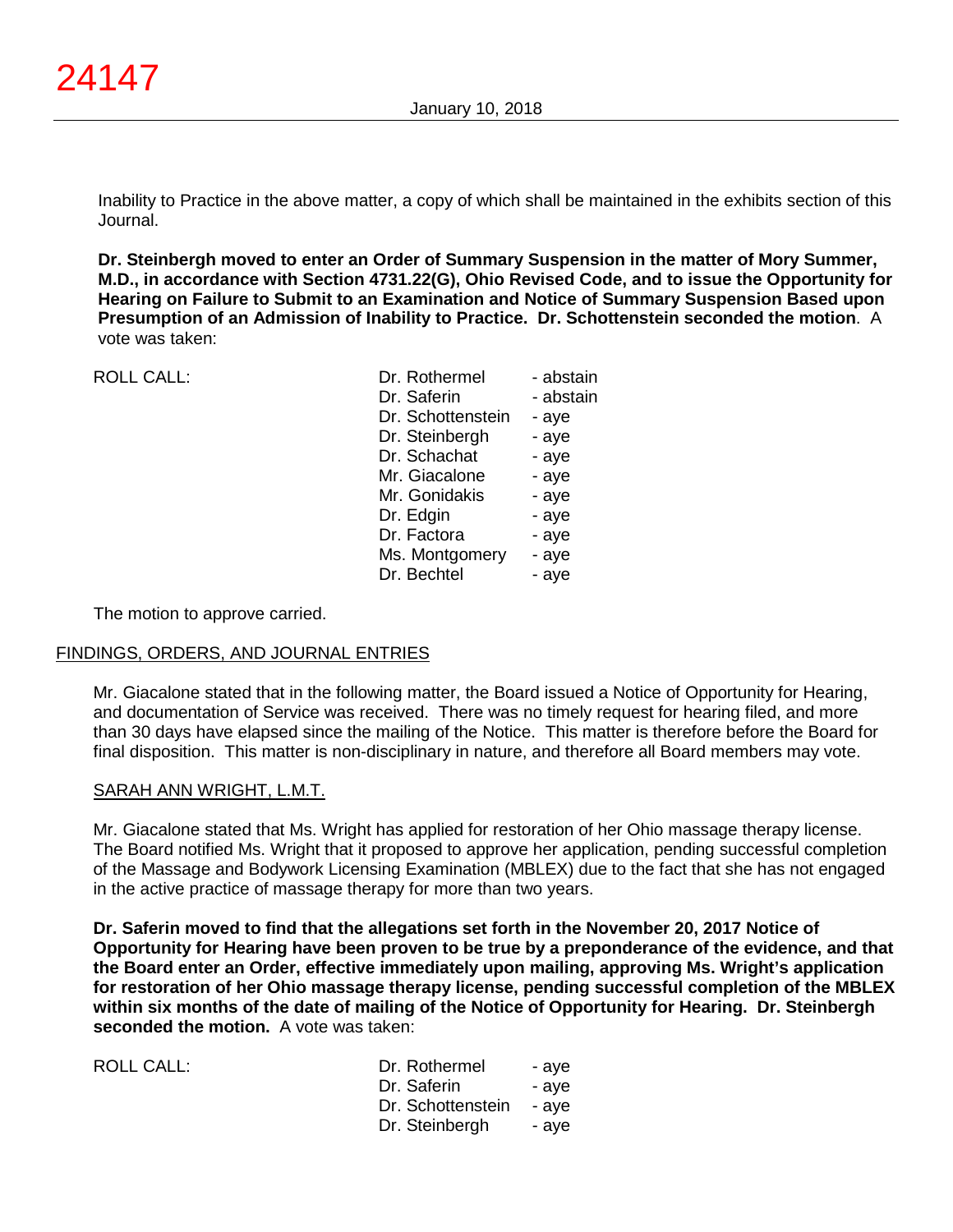| Mr. Giacalone<br>- aye  |  |
|-------------------------|--|
|                         |  |
| Mr. Gonidakis<br>- aye  |  |
| Dr. Edgin<br>- aye      |  |
| Dr. Factora<br>- aye    |  |
| Ms. Montgomery<br>- aye |  |
| Dr. Bechtel<br>- aye    |  |

 $D_n$   $C_n$  is a signal.

The motion carried.

#### OPERATIONS REPORT

**Human Resources:** Mr. Groeber stated that the Board will be onboarding employees from the Ohio Board of Dietetics and the Ohio Respiratory Care Board in the next 30 days, pursuant to the merger with those boards effective January 21, 2018.

Mr. Groeber stated that a Labor-Management Committee meeting was held recently and that the training schedule for the Investigator Safety Initiative will be finalized within the next 30 days.

**Investigator Firearms:** Mr. Groeber stated that the Board's staff is continuing to work with the union to implement the changes directed by the Board, and to work with the union's representative on updated drafts of the investigator manual. Management will continue to refine the manual and work with the union to prepare for the return of firearms should the Board vote to rescind investigator authority to carry firearms. Staff has proceeded with the procurement of safety materials and training approved at the December 2017 meeting. Until such time as the Board takes a formal vote, the Board will maintain the investigators' authority to carry firearms.

**Agency Operations:** Mr. Groeber stated that there has been 0.1% increase in the number of open complaints, most likely related to reduced staffing levels over the holidays.

Mr. Groeber stated that the number of new licenses issued had increased by 4%. Mr. Groeber noted that with the Medical Board's assumption of licensing for dieticians and respiratory care specialists later this month, the Board will have a total of about 80,000 licensees.

**Meet the Staff:** Mr. Groeber stated that this month the Board's Standards Review and Compliance staff is appearing before the Board to introduce themselves and describe their duties.

Alexandra Murray explained that the Standards Review Section and the Compliance Section are separate sections within the Board. Ms. Murray stated that the Board's Compliance Officers, Angela Moore and Annette Jones, have each been with the Board for more than 15 years. Ms. Jones and Ms. Moore work with the Board's probationers and coordinate their requirements. Ms. Murray stated that Ms. Jones and Ms. Moore go above and beyond to ensure that the probationers understand their respective Board Orders or Consent Agreements.

Ms. Murray stated that the Standards Review Section is responsible for the review of medical records. Standards Review includes two nurses, Cindy Erwin, R.N. and Jack Holdford, R.N., and an administrative assistant, Bonnie Ristow. The nurses review cases of alleged violation of the minimal standards of care to determine if they meet the threshold for enforcement. The nurses will also coordinate with an expert if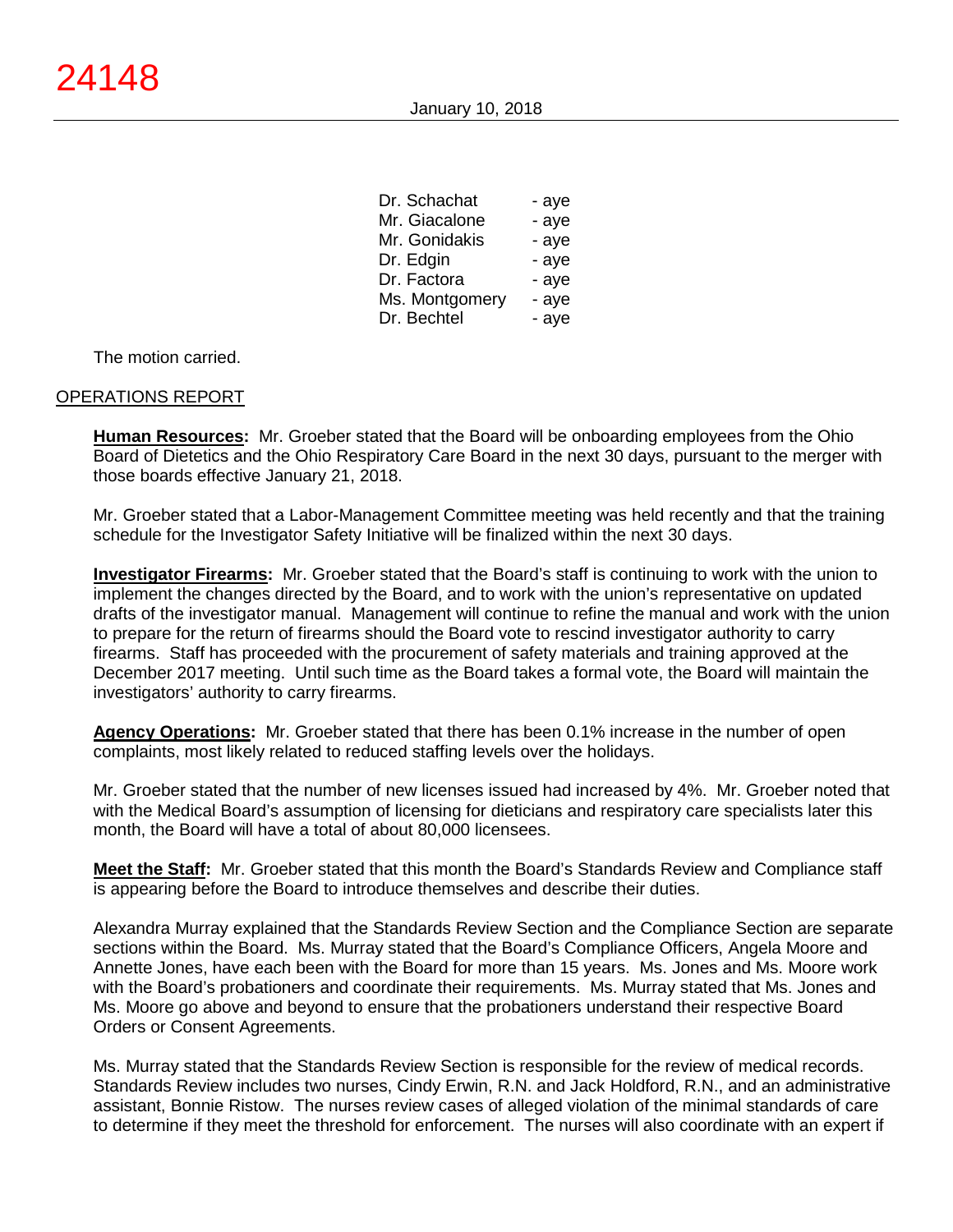needed to prepare the case for possible enforcement or additional investigation. Ms. Murray stated that Ms. Erwin and Mr. Holdford have extensive nursing experience and keep current on industry standards through journals and other publications.

Ms. Murray stated that she has worked for the Board for three years and oversees both of these sections.

Mr. Groeber commented that Donald Davis, currently with the Ohio Board of Dietetics, will join the Standards Review Section following the board consolidation to fill administrative gaps. Mr. Davis will also provide support functions for Investigations and Enforcement.

Mr. Groeber stated that nicest part of every Board meeting is when probationers are released from probation and they thank the Board and give a hug or handshake to the compliance officers. Mr. Groeber stated that this is a testament to the great work the Compliance Section does. Mr. Groeber also stated that the backlog of cases that had existed has been cleared up thanks to the phenomenal work of the current Standards Review group.

**Dr. Saferin Reappointment:** Mr. Groeber stated that the Governor had reappointed Dr. Saferin to another term on the Medical Board.

**2018 Board Retreat:** Mr. Groeber stated that April 12 has been chosen as the tentative date for the Board's 2018 Retreat. Mr. Groeber asked the Board members to check their calendars and to let him know if they have a conflict on that date. Off-site locations, such as state and metro parks, are being considered for the site of the Retreat. Topics for the Retreat will include settlement agreements and Board material presentation. Mr. Groeber encouraged the Board members to inform him of any other topics they would like to have discussed at the Retreat.

**Board Member Surveys:** Mr. Groeber stated that on an annual basis, he will provide the Board members with a survey in order to provide the staff with a sense of what the Board members think should be done differently from an operational standpoint. Mr. Groeber asked the Board members to fill out the survey at their leisure.

**Federation of State Medical Boards 2018 Annual Meeting:** Mr. Groeber stated that, if approved by the Board during the Finance Committee report, he and Mr. Giacalone will attend the 2018 Annual Meeting of the Federation of State Medical Boards (FSMB) as travel scholarship recipients. Under the Board's policy, up to two non-scholarship Board members and up to two non-scholarship staff members may also attend at the Board's expense. Mr. Groeber asked the Board members to let him know if they are interested in attending the FSMB Annual Meeting, which will be held in Charlotte, North Carolina, from April 26 to April 28.

Dr. Schottenstein indicated that he would be interested in attending the Annual Meeting, but he did not want to prevent another Board member from attending since he also attended last year's meeting. Dr. Steinbergh indicated that she will attend the meeting because she services on an FSMB committee and will be a candidate for the FSMB Board of Directors. Mr. Groeber stated that if the Board is agreeable to the notion, then Dr. Steinbergh's membership and candidacy could constitute a separate reason for attending the meeting and that another Board member in addition to Dr. Schottenstein may attend if they wish.

**Holiday Food and Toy Drives:** Mr. Groeber stated that the Board donated about 5,300 meals plus a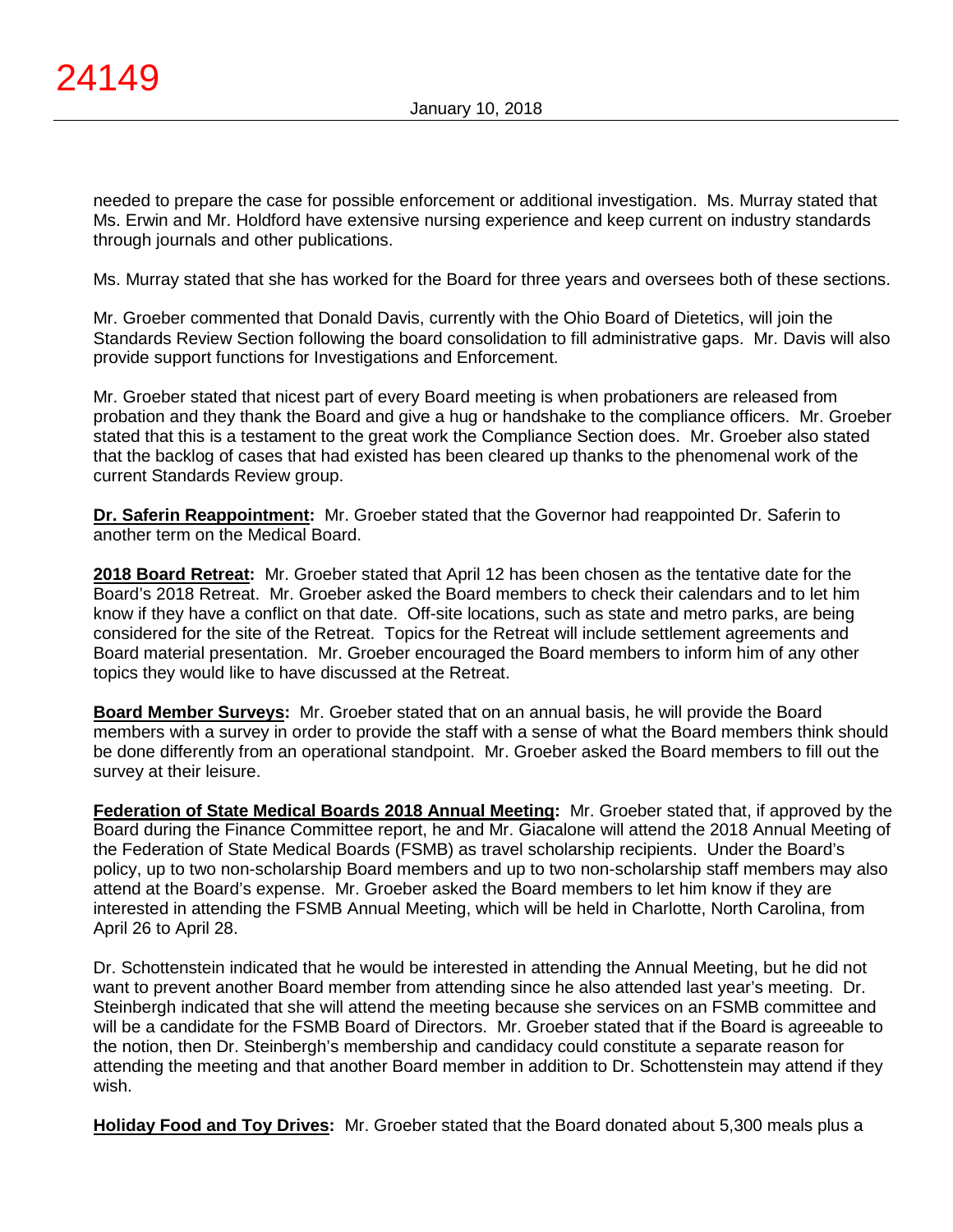large box of food, as well as about 50 toys for firefighters. Mr. Groeber noted that a number of Board members also contributed food and money.

**Board Consolidation:** Mr. Groeber stated that the consolidation with the Ohio Board of Dietetics and the Ohio Respiratory Care Board will become effective on January 21. An amendment has been added to House Bill 145 related to the consolidation.

**Board Member Compensation:** Mr. Groeber stated that by Board policy, the staff is required to provide information on Board member compensation on an annual basis. The Board member compensation for 2017 is provided on the last page of the Operations Report.

**Financial Disclosure Forms:** Mr. Groeber reminded the Board members that their Financial Disclosure Forms are due at the Ohio Ethics Commission in May 2018.

**102.04(D) Statements:** Ms. Debolt reminded the Board that any Board member who receives income from another State source, either directly or indirectly, must file a 102.04(D) form. By filing a 102.04(D) form, the Board member discloses this to both State entities in question, as well as to the Ethics Commission, and promises not to vote on any matter involving an employee of the other agency or a period of two years. Ms. Debolt stated that any Board member who needs to file a 102.04(D) form should do so by the end of this month. Mr. Groeber stated that any Board member who has questions about whether they should file a 102.04(D) statement should contact Ms. Debolt.

# REPORTS BY ASSIGNED COMMITTEES

### FINANCE COMMITTEE

# FISCAL REPORT

Dr. Schottenstein stated that in November 2017 the Board's revenue was \$639,383. The Board's revenue for Fiscal Year 2018 to date is approximately \$2,700,000, which is a 25% decrease compared to the same point in the last two-year cycle. Dr. Schottenstein noted that preliminary numbers are available for December 2017 and it appears that revenue for that month was about \$1,200,000. Dr. Schottenstein stated that this substantial increase in monthly revenue is partly a function of the license renewal cycle for allied specialties other than massage therapists, which is the first group of renewals that were not directly affected by the eLicense system disruption. Dr. Schottenstein noted that there is another upcoming renewal cycle for physicians and massage therapists with a March 2018 deadline, which should provide additional increased revenue. In addition, the Board should see substantial revenue from respiratory care professionals and dietician license renewals from April 2018 through June 2018.

Dr. Schottenstein stated that the Board's cash balance has decreased by 32.7% this fiscal year and is currently \$3,056,296. Dr. Schottenstein observed that a preview of the December 2017 figures shows the cash balance rebounding to about \$3,400,000, showing that November 2017 represents the Board's bottom with regard to cash balance. Dr. Schottenstein stated that the cash balance should continue to increase going forward. Dr. Schottenstein noted that in December 2016 \$1,488,000 was transferred from the Board's fund to support the eLicense system development. Dr. Schottenstein further noted that another final transfer of revenue will occur in the late Spring of 2018 for the eLicense system. Dr. Schottenstein was hopeful that the Board's cash balance will be about \$4,500,000 by late Spring 2018 so that the final transfer of eLicense funds will bring the cash balance back down to roughly the \$3,400,000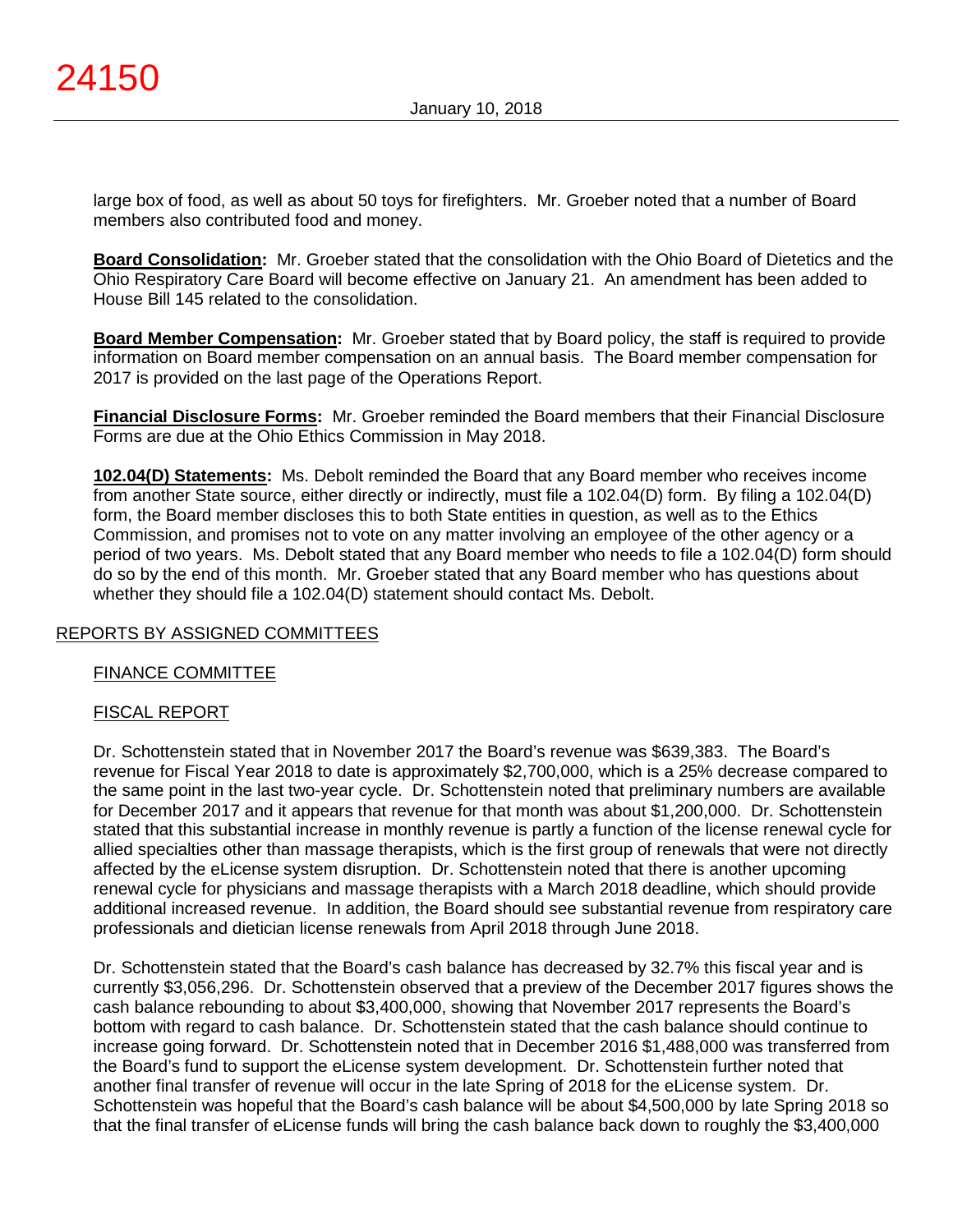range again.

Dr. Schottenstein stated that total expenditures in November 2017 were \$713,735, an overall decrease of 0.4% year-to-date. Dr. Schottenstein stated that this decrease is substantially a function of the fact that the Board has not yet been charged for rent for the first two quarters of the fiscal year, which is about \$85,000 per quarter. Dr. Schottenstein stated that when the Board is billed for rent, expenditures will have increased by 2% to 4% year-to-date. Dr. Schottenstein stated that spending in November was otherwise unremarkable.

Dr. Schottenstein stated that the projected spending for Fiscal Year 2018 is about \$8,600,000, roughly the same as the previous fiscal year.

# ACCOUNTS RECEIVABLE

Dr. Schottenstein stated that the Board has collected a total of \$44,000 in fine payments since the last Board meeting, with \$9,000 of that from non-disciplinary fines resulting from a failure of licensees to pass a continuing medical education (CME) audit.

# COMMUNICATIONS UPDATE

Dr. Schottenstein stated that the Board's acute pain prescribing rules continue to be phased in. An updated video on the acute pain prescribing rules has been produced which includes guidance on ICD-9 codes and best practices for writing prescriptions. The video was sent out via Twitter, YouTube, and the Board's e-News, as well as posted to the Board's website. In addition, the Board will be issuing requests for proposals from companies to develop mobile phone apps to support prescribers in the area of opioid prescribing.

Dr. Schottenstein stated that the Board's new email marketing software is being utilized substantially. Dr. Schottenstein stated that over 37,000 personalized emails were sent last month, and the most activity in the email was from those who had registered in the eLicense system and needed to renew their license by January 1, 2018. Dr. Schottenstein stated that more than 35% of recipients clicked directly to eLicense. With regard to December revenue, Dr. Schottenstein suspected that the email marketing system demonstrated its value by providing prompts for renewal.

Dr. Schottenstein noted that Mr. Groeber had a very good idea to give licensees who are reminded of upcoming renewal an option of clicking a reply that indicates that they have no intention of renewing. Dr. Schottenstein stated that this will help the Board close that licensee and to concentrate its efforts on those who truly need the renewal reminder.

Dr. Schottenstein stated that the Communications team also creased an Acute Pain Prescribing Rules packet which was distributed to state legislators. The packet included quick-reference one-page summarizations of the One-Bite program, modernization changes, and the amended to the board consolidation legislation.

Dr. Schottenstein stated that the Winter 2018 issue of HealthScene Ohio magazine is currently undergoing edits. The feature article of the issue will be on professionalism and appropriate providerpatient relationships. The issue will also include an interview with Dr. Bechtel and an introduction to the profession of respiratory care.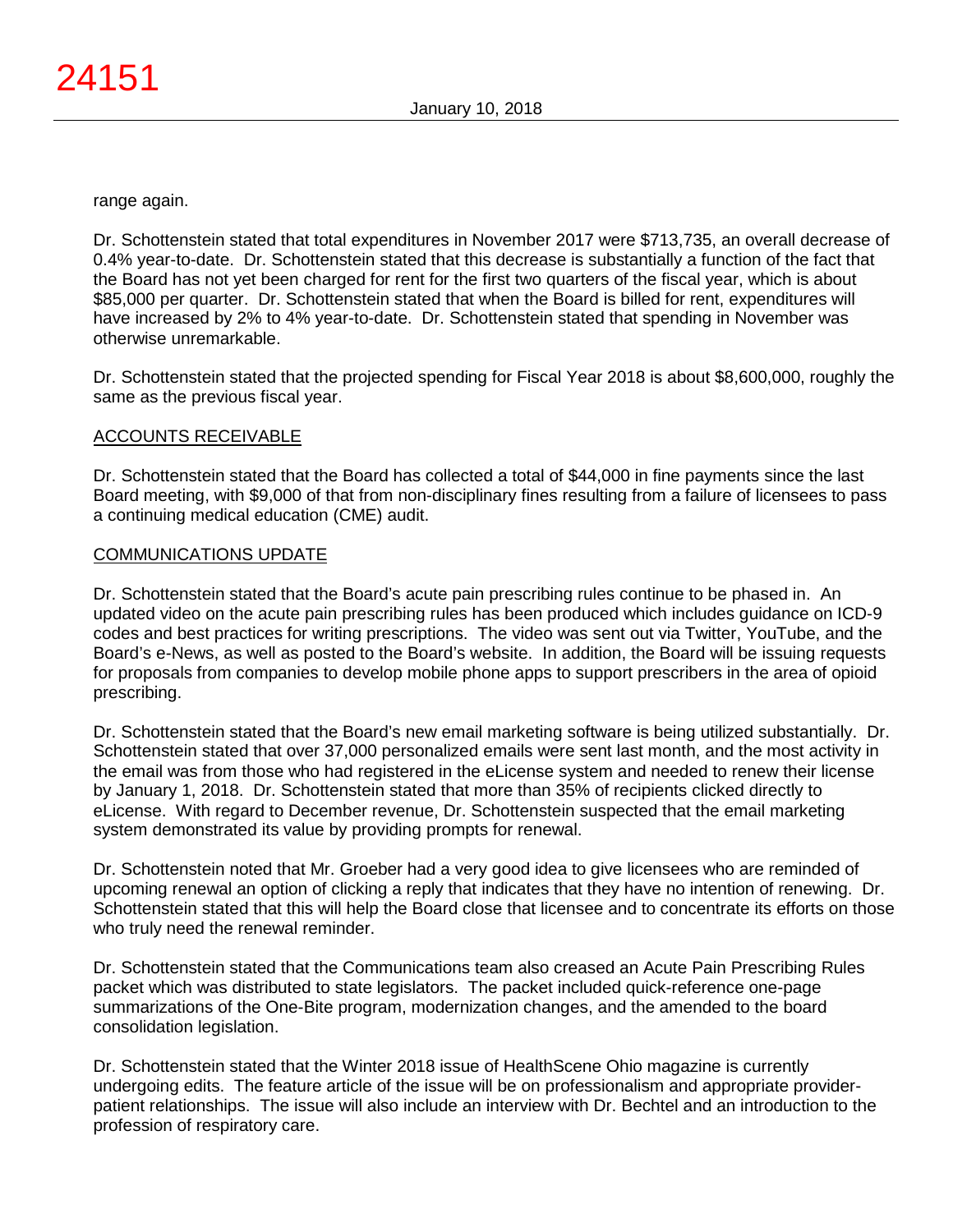### BOARD MEMBER COMPENSATION

Dr. Schottenstein stated that Dr. Saferin was reappointed to an additional term on the Board in December 2017. The Board's current protocol is to implement a 4% raise, or about \$0.70 per hour, for reappointed Board members. The Finance Committee has recommended approving this increase for Dr. Saferin.

**Dr. Steinbergh moved to adopt a 4% raise, equaling \$.70 per hour, for Dr. Saferin. Dr. Schachat seconded the motion.** All members voted aye except Dr. Saferin, who abstained. The motion carried.

# TRAVEL AUTHORIZATIONS

**Dr. Saferin moved to approve the Board Member per diem for Dr. Steinbergh's attendance at the 2018 AAOE Summit meeting on January 27, 2018 in Austin Texas. Dr. Saferin further moved to find that Dr. Steinbergh's attendance at the conference is in connection with her duties as, and is related to her position as, a Board member of the State Medical Board of Ohio. Dr. Edgin seconded the motion.** All members vote aye except Dr. Steinbergh, who abstained. The motion carried.

**Dr. Steinbergh moved to approve Mr. Giacalone to attend the 2018 annual meeting of the Federation of State Medical Board (FSMB) and accept the FSMB voting delegates scholarship; and that Mr. Giacalone's attendance at the FSMB meeting is in connection with his responsibilities as, and is related to his position as, President of the State Medical Board of Ohio. Dr. Edgin seconded the motion.** All members voted aye except Mr. Giacalone, who abstained. The motion carried.

**Dr. Saferin moved to approve that Mr. Groeber to attend the 2018 annual meeting of the FSMB, and accept the FSMB executive director scholarship, as that his attendance at the meeting is in connection with his responsibilities as, and is related to his position as, Executive Director of the State Medical Board of Ohio. Dr. Steinbergh seconded the motion.** All members vote aye. The motion carried.

**Dr. Edgin moved to approve Mr. Groeber to attend the 2018 annual meeting of Administrators in Medicine (AIM), as his attendance at the meeting is in connection with his responsibilities as, and is related to his position as, Executive Director of the State Medical Board of Ohio. Dr. Steinbergh seconded the motion.** All members voted aye. The motion carried.

### POLICY COMMITTEE

# PROPOSED NON-DISCIPLINARY RULES FOR LICENSEES UNABLE TO PRACTICE DUE TO MENTAL OR PHYSICAL ILLNESS

Ms. Anderson stated that the proposed rules for non-disciplinary monitoring for licensees unable to practice due to mental or physical illness were circulated to interested parties for comment in April 2017. Several negative comments on the proposed rules were received from medical associations. Following a meeting between the associations and Board staff in November 2017, the associations held a meeting in late December 2017 and drafted a letter indication that, while they still have some reservations, they will table those reservations so that the Board can move forward with the rule-making process. The associations also indicated that they would like the rules to include a requirement that reporting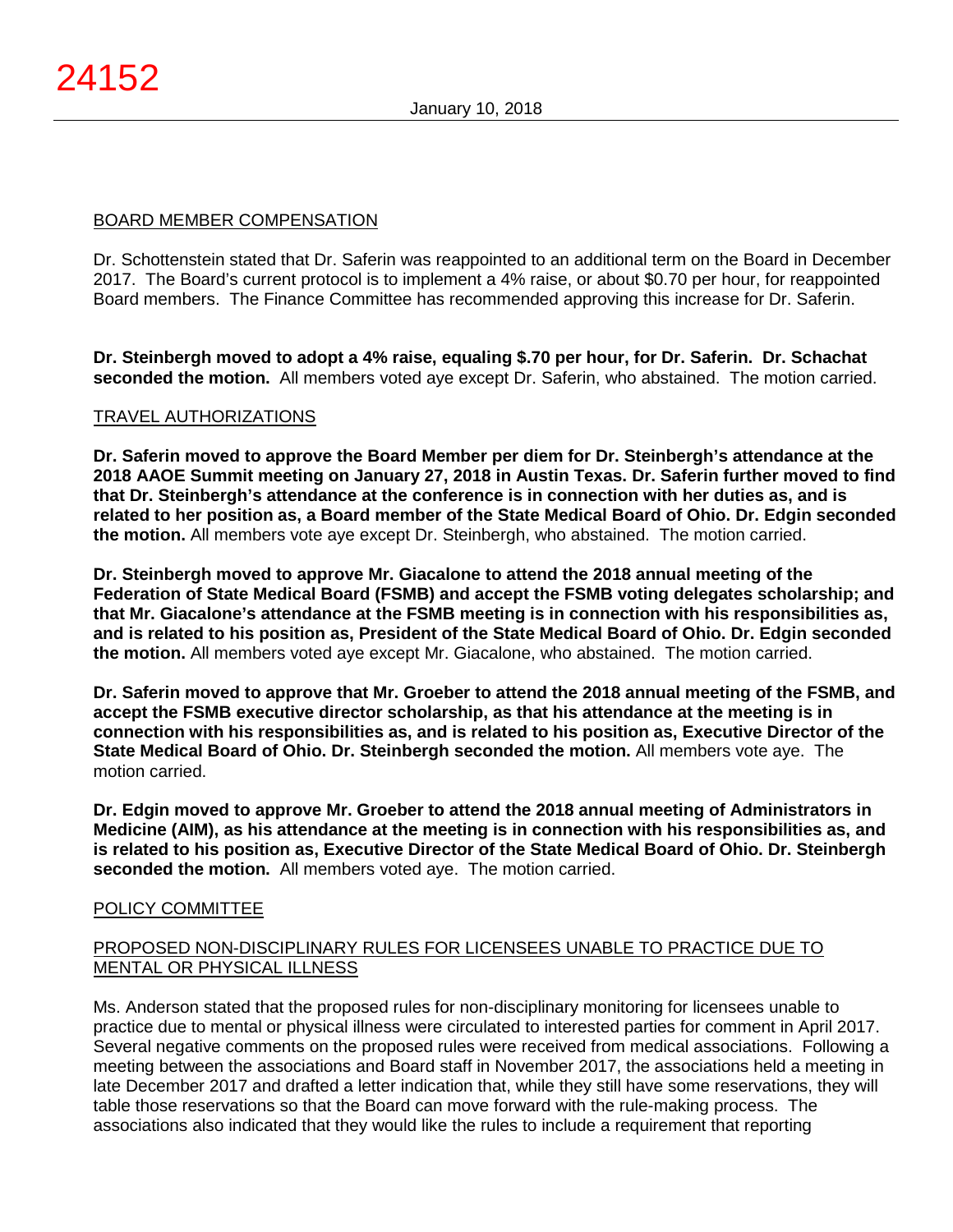information, excluding identifiers, be provided every six months in order to evaluate the effectiveness of the program.

Ms. Anderson asked the Board to approve filing the proposed rules with the Common Sense Initiative (CSI) office, which will trigger another two-week reporting period. Dr. Schachat noted that the nonidentified reporting information would be a public document and not something prepared specifically for the associations.

**Dr. Saferin moved to file the proposed rules for non-disciplinary monitoring of licensees due to mental or physical illness with CSI, as discussed. Dr. Bechtel seconded the motion.** All members voted aye. The motion carried.

### CHAPTER 4731-18, ORC: SURGERY STANDARDS AND LIGHT-BASED MEDICAL DEVICES

Ms. Anderson stated that the proposed rules on surgery standards and light-based medical devices are being circulated to interested parties for comment.

### DRAFT DOCUMENTS FROM FSMB WORKGROUPS AND COMMITTEES

Ms. Anderson stated that four reports from Federation of State Medical Boards (FSMB) workgroups and committees were reviewed by the Policy Committee. The Policy Committee determined that with respect to the report on prescription drug monitoring programs (PDMP), the Board staff will work with Mr. Giacalone, who is a member of the FSMB committee that drafted the report, to write a letter expressing one concern about requiring warrants and subpoenas from law enforcement and other non-healthcare individuals to access the monitoring program. Mr. Giacalone asked it would be appropriate to share the Board's comments with another member of that FSMB committee, a consumer member from Connecticut who had similar concerns. Ms. Anderson replied that that would be appropriate.

Ms. Anderson stated that the Board's comments on the four FSMB reports are due on January 26. Ms. Anderson stated that any Board member who would like to have comments prepared on any of those report should contact her.

### FSMB RESOLUTION ON ACUTE PAIN PRESCRIBING

Ms. Anderson stated that the Policy Committee has updated the Board's proposed FSMB resolution on acute pain prescribing.

**Dr. Schachat moved that the Board move forward with the revised proposed FSMB resolution on acute pain prescribing. Dr. Saferin seconded the motion.** All members voted aye. The motion carried.

### LICENSURE COMMITTEE

### REVIEW OF CHAPTER 4731-6, OHIO ADMINISTRATIVE CODE

Dr. Saferin stated that due to statutory changes in Chapter 4731 of the Ohio Revised Code, the Board's staff is recommending revisions to the physician licensure rule in Chapter 4731-6, Ohio Administrative Code. The Licensure Committee approved the revisions to be circulated to interested parties for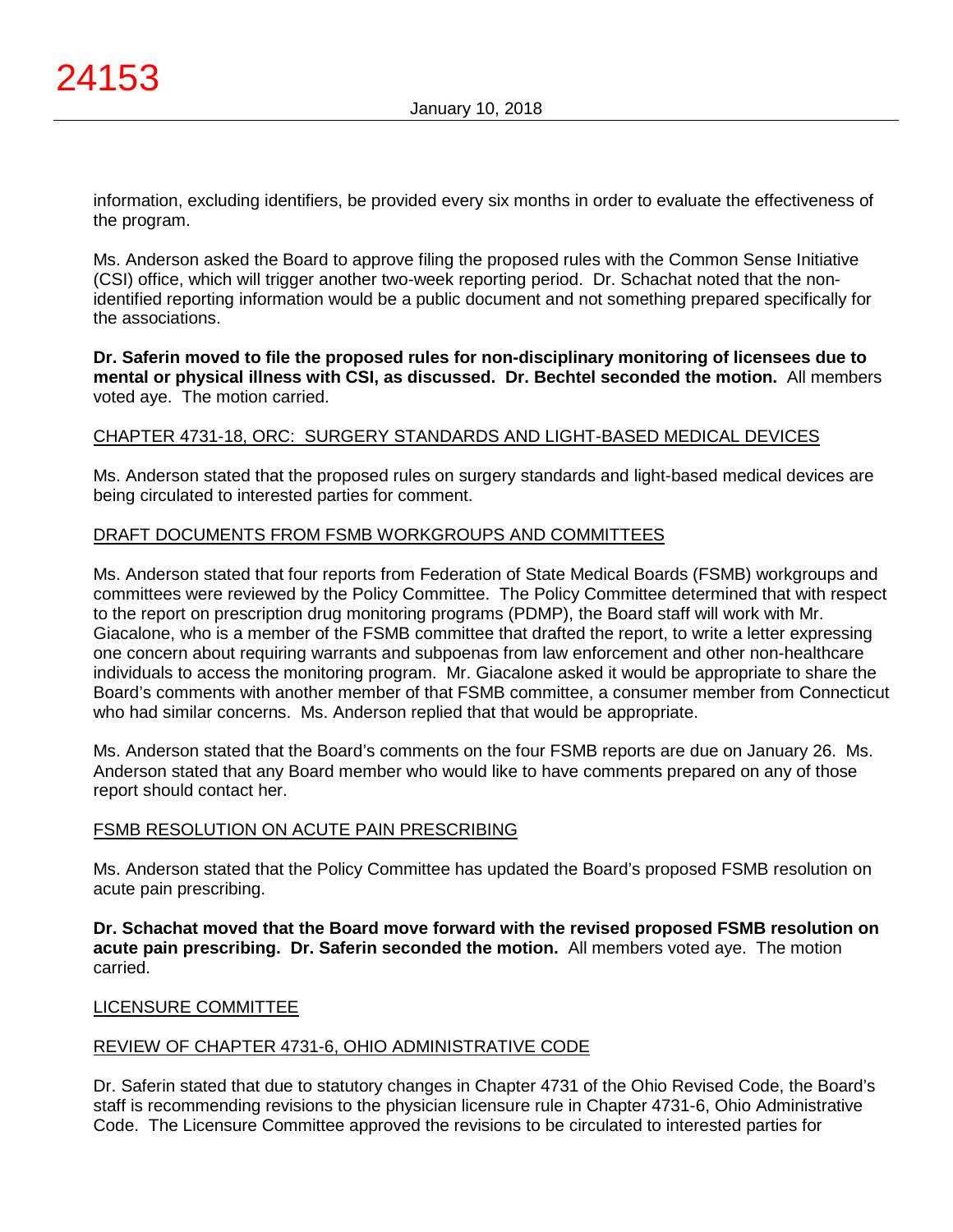comment.

### PHYSICIAN ASSISTANT/SCOPE OF PRACTICE COMMITTEE

### PHYSICIAN ASSISTANT FORMULARY

Dr. Steinbergh stated that the Physician Assistant/Scope of Practice Committee had a significant discussion regarding possible formats for the physician assistant formulary and how to make the formulary more user-friendly. The Physician Assistant Policy Committee (PAPC) has suggested forming an *ad hoc* committee to determine how best to handle the current formulary. Dr. Steinbergh stated that Mr. Groeber has agreed to facilitate the group, which will include members of the PAPC and also IT staff.

### NEW FORMULARY CATEGORIES

Dr. Steinbergh stated that the Committee did not discuss this topic today.

### MEDICAL BOARD REPORT FROM DECEMBER 2017

Dr. Steinbergh stated that the Physician Assistant/Scope of Practice Committee had sent a request to the PAPC to reconsider the medications Emflaza and Bevyxxa.

Dr. Steinbergh noted that while the PAPC had recommended Emflaza for the May Prescribe category, the Physician Assistant/Scope of Practice Committee felt that that medication should be in the Physician-Initiated category. The PAPC has agreed to change its recommendation as requested.

Regarding Bevyxxa, Dr. Steinbergh stated that the Physician Assistant/Scope of Practice Committee has asked for a discussion regarding oral anti-coagulants and parenteral anti-coagulants. Dr. Steinbergh stated that the Committees are in the process of having that discussion about anti-coagulant categories.

### REQUESTS FOR REVIEW OF DRUGS

Dr. Steinbergh stated that the Physician Assistant Policy Committee and the Physician Assistant/Scope of Practice committee has made the following recommendations for the physician assistant formulary:

- **Vabomere** is a combination antibiotic used parenterally and is indicated for acute urinary tract infections, including pyelonephritis. Vabomere is recommended for the Physician-Initiated category.
- **Mavyret**, is a fixed-dose combination of hepatitis C virus protease inhibitor and an HCV NS5A inhibitor. Mavyret is indicated for treatment for chronic Hepatitis C (HCV) and there are concerns about the risk of hepatitis B virus reactivation. Mavyret has been recommended for the Physician-Initiated category.
- **Aliqopa, Calquence, Idhifa, and Verzenio** are all anti-neoplastics and are recommended for the May Not Prescribe category.
- **Benznidazole** is indicated for treatment of Chagas disease. Because this medication is very specific, it has been recommended for the Physician-Initiated category.
- **Solosex** is for treatment of bacterial vaginosis (BV). Solosex is recommended for the May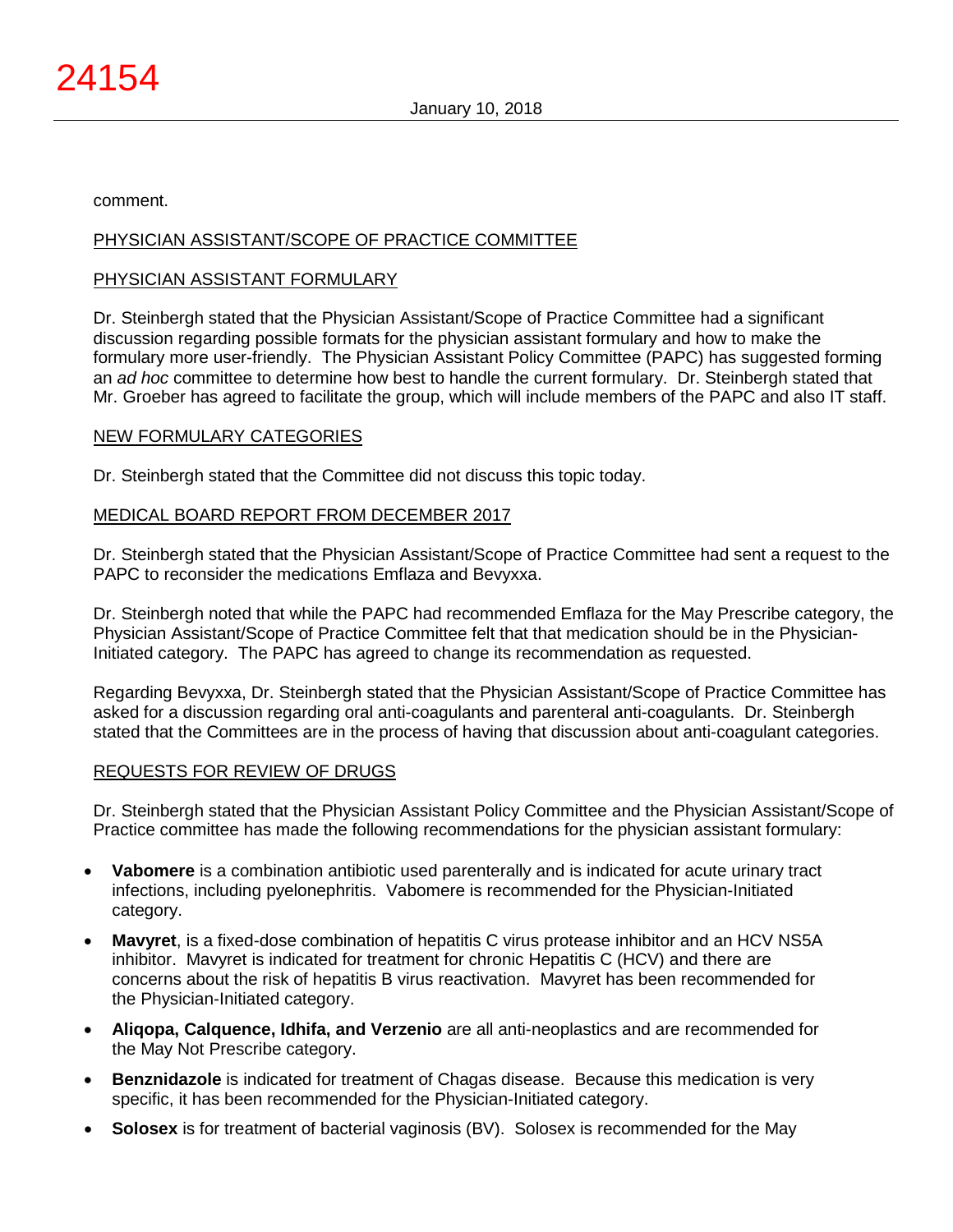Prescribe category.

# **Dr. Saferin moved to approve the recommendations of the Physician Assistant/Scope of Practice Committee. Dr. Schachat seconded the motion.** The motion carried.

# PROPOSED FORMULARY REQUEST FORM

Dr. Steinbergh stated that the Physician Assistant Policy Committee and the Physician Assistant/Scope of Practice Committee has recommended two changes to the proposed formulary request form. The first suggested change is to require that the current Food and Drug Administration (FDA) label for the medication be attached to the form. The second suggested change is the addition of the date on the form.

# **Dr. Saferin moved to approve the proposed changes to the formulary request form. Dr. Bechtel seconded the motion.** The motion carried.

# PODIATRIST SCOPE OF PRACTICE

Dr. Steinbergh stated that this topic has been tabled and will be discussed at next month's meeting.

# REGULATION OF PHYSICIAN ASSISTANT PRESCRIPTIVE AUTHORITY IN OTHER STATES

Dr. Steinbergh stated that this topic has been tabled.

# COMPLIANCE COMMITTEE

Dr. Steinbergh stated that on December 13, 2017, the Compliance Committee met with Michelle L. Ahmed, D.O.; Peter C. Johnson, M.D.; and Leslie R. Swart, M.T., and moved to continue them under the terms of their respective Board actions. The Compliance Committee accepted Compliance staff's report of conferences on November 6, 7, & 9 2017.

### PROBATIONARY REQUESTS

Mr. Giacalone advised that at this time he would like the Board to consider the probationary requests on today's consent agenda. Mr. Giacalone asked if any Board member wished to discuss a probationary request separately. No Board member wished to discuss a probationary request separately.

### **Dr. Steinbergh moved to accept the Compliance staff's Reports of Conferences and the Secretary and Supervising Member's recommendations as follows:**

• **To grant Malak S. Adib, M.D.'s request for approval of Bihu Sandhir, M.D., to serve as the monitoring physician; and determination of the frequency and number of charts to be reviewed at 10 charts per week;**

- **To grant Jesse M. Ewald, M.D.'s request for reduction in appearances to every six months; and discontinuance of the chart review requirement;**
- **To grant Freeda J. Flynn, M.D.'s request approval of the course** *Managing Difficult*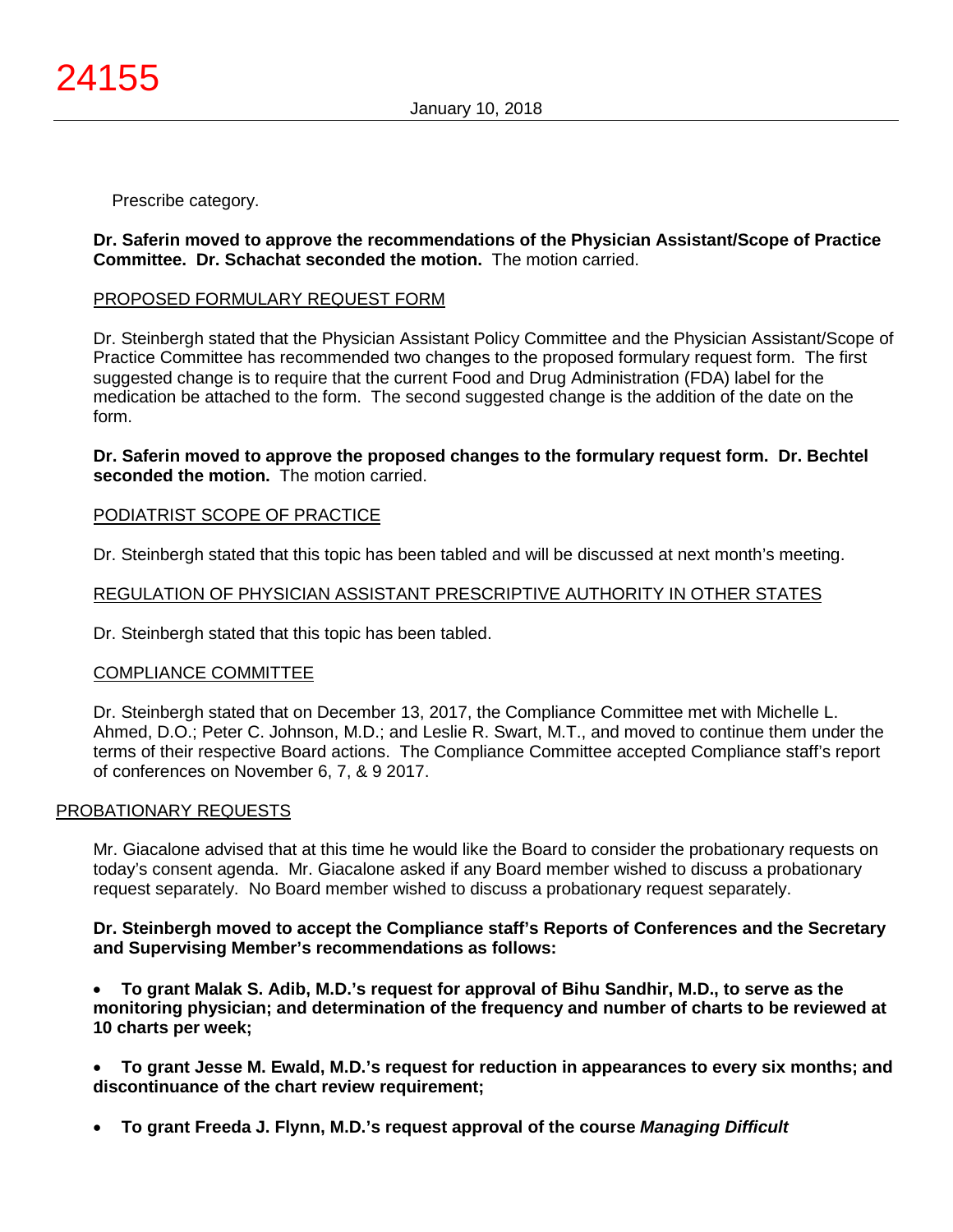*Communications in Medical Practice: Controlling Anger, Avoiding Outbursts, Communication Appropriately***, offered by Case Western Reserve university, to fulfill the disruptive physicians course requirement;**

• **To grant Nathan B. Frantz, D.O.'s request to reduction in recovery meeting attendance to two meetings per week with a minimum of ten meetings per month;**

• **To grant Cyma Khalily, M.D.'s request for approval of** *Intensive Course in Controlled Substance Prescribing: Pain, Anxiety, Insomnia***, administered by Case Western Reserve University, to fulfill the controlled substance prescribed course requirement; and approval of**  *Intensive Course in Medical Documentation: Clinical, Legal and Economic Implications for Healthcare Providers***, administered by Case Western Reserve University, to fulfill the medical records course requirement;**

• **To grant Ross Rosario Lentini, M.D.'s request for discontinuance of the Naltrexone requirement;**

• **To grant Muyuan Ma, M.D.'s request for approval of Annemarie L. Daly, M.D., to serve as the new monitoring physician;**

• **To grant Dennis A. Patel, M.D.'s request for discontinuance of the chart review requirement; and**

• **To grant Aly M. A. Zewail, M.D.'s request for approval of Nicole T. Labor, D.O., to serve as the new monitoring physician.**

**Dr. Schottenstein seconded the motion. A vote was taken:**

ROLL CALL:

| Dr. Rothermel     | - abstain |
|-------------------|-----------|
| Dr. Saferin       | - abstain |
| Dr. Schottenstein | - aye     |
| Dr. Steinbergh    | - aye     |
| Dr. Schachat      | - aye     |
| Mr. Giacalone     | - aye     |
| Mr. Gonidakis     | - aye     |
| Dr. Edgin         | - aye     |
| Dr. Factora       | - aye     |
| Ms. Montgomery    | - aye     |
| Dr. Bechtel       | - abstain |

The motion carried.

### REINSTATEMENT REQUEST

### CHRISTOPHER MCKINLEY (HEBEN), P.A.

**Dr. Steinbergh moved that the request for the reinstatement of the license of Christopher McKinley, P.A., be approved, effective immediately. Dr. Schottenstein seconded the motion.** A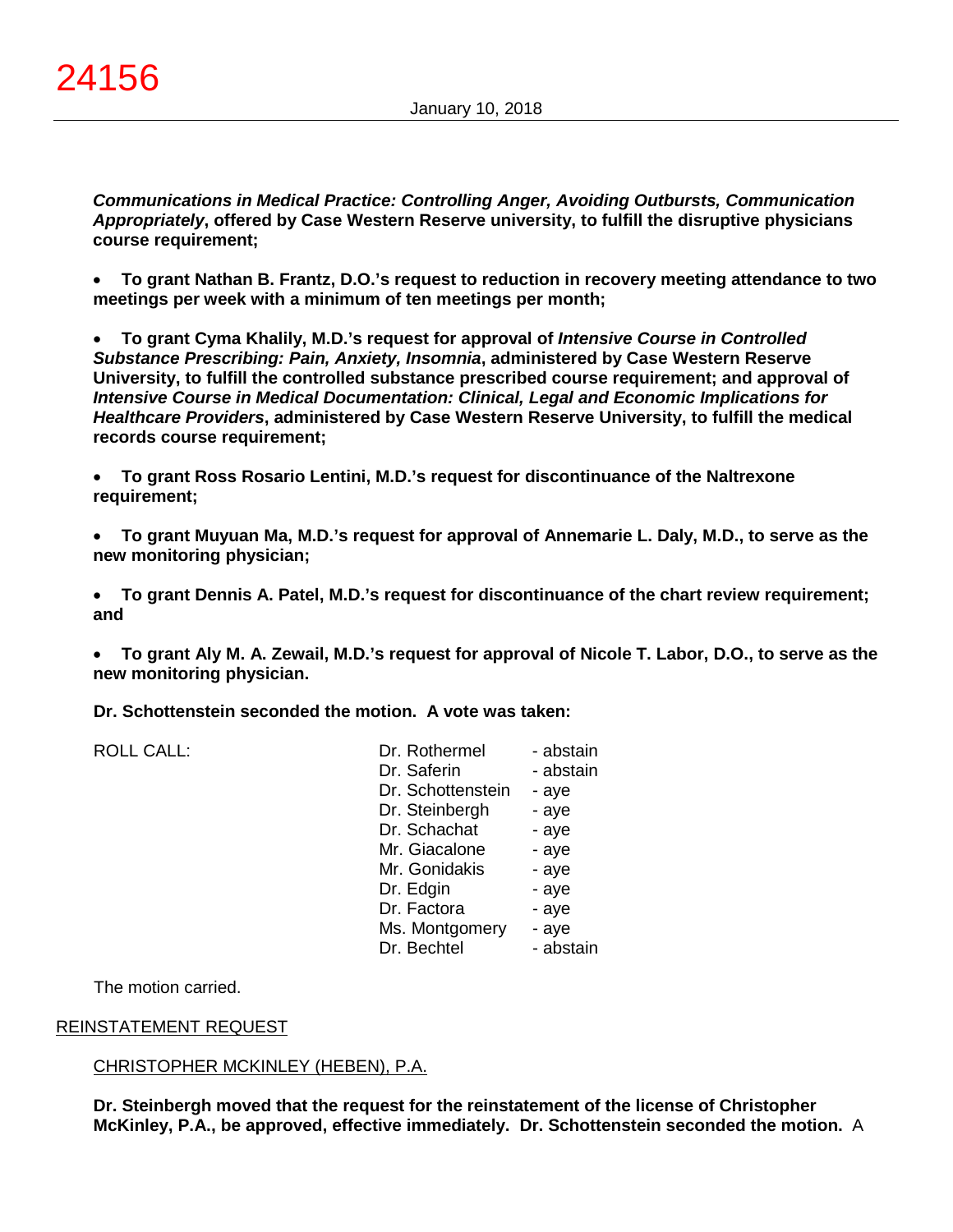vote was taken:

ROLL CALL:

| Dr. Rothermel     | - abstain |
|-------------------|-----------|
| Dr. Saferin       | - abstain |
| Dr. Schottenstein | - aye     |
| Dr. Steinbergh    | - aye     |
| Dr. Schachat      | - aye     |
| Mr. Giacalone     | - aye     |
| Mr. Gonidakis     | - aye     |
| Dr. Edgin         | - aye     |
| Dr. Factora       | - aye     |
| Ms. Montgomery    | - aye     |
| Dr. Bechtel       | - abstain |

The motion carried.

#### FINAL PROBATIONARY APPEARANCES

#### BRIAN F. GRIFFIN, M.D.

Dr. Griffin was appearing before the Board pursuant to his request for release from the terms of his January 9, 2013 Consent Agreement. Mr. Giacalone reviewed Dr. Griffin's history with the Board.

In response to questions from Mr. Giacalone, Dr. Griffin confirmed that he has served as Executive Director of the Arnold Sports Festival for 19 years. Dr. Griffin stated that the Festival has grown from 4,000 athletes to 20,000 athletes. Dr. Griffin stated that this year the Festival will run 36 medical teams simultaneously for 16 hours per day for four days. The medical teams represent about 600 volunteers, including about 100 physicians, 100 nurses, and 100 emergency medical technicians. Dr. Griffin stated that one of his duties is to recruit these volunteers. Dr. Griffin stated that his position is full-time at this time of year and is half-time from March to August.

Mr. Giacalone asked how Dr. Griffin's recovery program is going. Dr. Griffin replied that his program is going very well. Mr. Giacalone, noting Dr. Griffin's recurrent history with the Board, asked what Dr. Griffin has put into place to keep himself compliant. Dr. Griffin stated that the number one thing he has done is to involve himself more in the fellowship of the recovery community. Dr. Griffin stated that he had initially identified certain aspects of the recovery program that he felt he needed to focus on and he felt that he did not need to do the other aspects. Dr. Griffin stated that he has since learned that he must work the whole program and let someone wiser than he figure out what may or may not be pertinent and conducive to a sober life.

Dr. Schottenstein was glad to see Dr. Griffin doing well and he hoped that Dr. Griffin will be careful moving forward. Dr. Schottenstein noted that Dr. Griffin has a long history of many different areas of concern. Dr. Schottenstein commented that he could not predict what would happen to Dr. Griffin's medical license if he were to come before the Board again. Dr. Schottenstein urged Dr. Griffin to make good choices and continue working his program. Dr. Schottenstein cautioned that the success the people can have in recovery sometimes breeds a familiarity and a complacency that can lead them to decide that they are okay to drink again.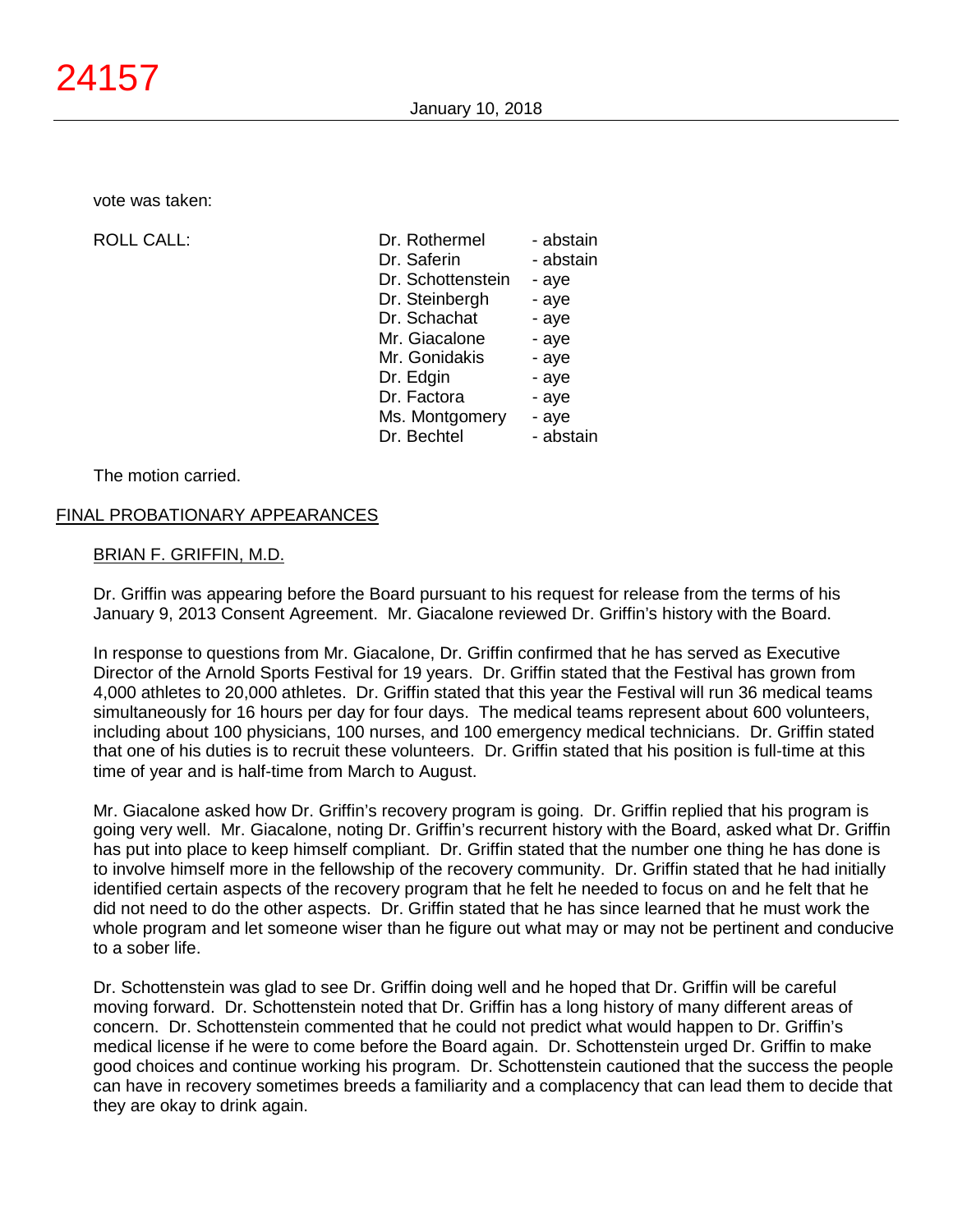Dr. Steinbergh stated that as she reviewed Dr. Griffin's history with the Board, it occurred to her that he first came before the Board at the same time that she first became a Board member 25 years ago. Dr. Steinbergh commented that she will finish her fifth term on the Board soon and will be stepping down from the position. Dr. Steinbergh stated that she would like to make a deal with Dr. Griffin that neither one of them will return to the Board. Dr. Griffin stated that that is a fair deal.

Dr. Steinbergh advised Dr. Griffin to heed Dr. Schottenstein's comments, as well as his own comment, about how he works the recovery program. Dr. Steinbergh stated that after being monitored by the Board for 25 years she cannot imagine Dr. Griffin not being successful, but Dr. Griffin is the only one who can be successful in his recovery.

Mr. Giacalone commented that Dr. Griffin has done a phenomenal job of staying sober. Mr. Giacalone observed that the Board stayed a revocation of Dr. Griffin's license at one point. Mr. Giacalone emphasized that it is in Dr. Griffin's best interests not to appear before the Board again. Mr. Giacalone stated that he assumes that Dr. Griffin will continue to adhere religiously to his recovery program. Dr. Griffin agreed.

**Dr. Steinbergh moved to release Dr. Griffin from the terms of his January 9, 2013 Consent Agreement, effective immediately. Dr. Schottenstein seconded the motion.** All members voted aye. The motion carried.

### DAVID R. MANDEL, M.D.

Dr. Mandel was appearing before the Board pursuant to his request for release from the terms of his December 9, 2015 Consent Agreement. Mr. Giacalone reviewed Dr. Mandel's history with the Board.

Responding to questions from Mr. Giacalone, Dr. Mandel stated that he continues to practice rheumatology in northeast Ohio and has been very fortunate to maintain a very active practice. Dr. Steinbergh asked if Dr. Mandel takes medical students into his office. Dr. Mandel replied that he takes in podiatry students and some residents from time to time.

Mr. Giacalone stated that Dr. Mandel's case is somewhat unique because it involved importing products from Canada that had not been approved by the Food and Drug Administration (FDA). Dr. Mandel stated that he made a serious mistake by prescribing medications that had not been FDA approved. Dr. Mandel apologized for these actions. Mr. Giacalone asked if Dr. Mandel has had an opportunity to speak to other physicians about this so that they do not find themselves in the same situation. Dr. Mandel replied that he has discussed this with other physicians and what he has learned from it.

Mr. Giacalone asked if Dr. Mandel had found the ethics course at Case Western Reserve University to be beneficial. Dr. Mandel replied that the ethics course was very meaningful and helpful. Dr. Mandel stated that the course covered different topics of medical ethics that he found useful and has implemented in his office.

Dr. Schottenstein, noting that Dr. Mandel's misbranding of medications had continued for a few years, asked if Dr. Mandel had known at that time that it was a prohibited activity. Dr. Mandel answered that the products' labeling was similar or identical to FDA-approved medications, and it was only later that he learned that the importation of these medications was wrong. Dr. Mandel stated that he stopped the practice when he learned it was prohibited and before any investigation of the situation had begun.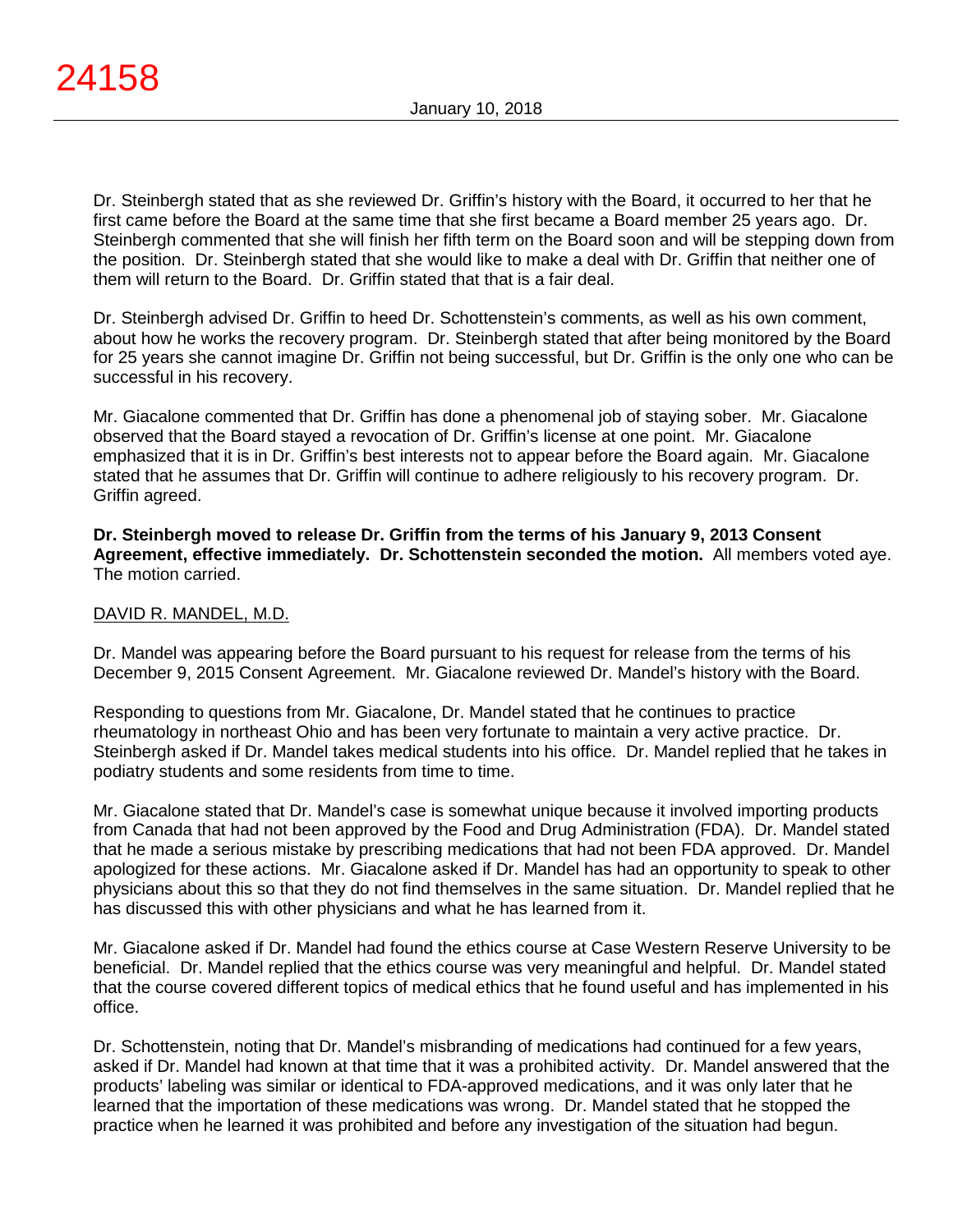**Dr. Steinbergh moved to release Dr. Mandel from the terms of his December 9, 2015 Consent Agreement, effective immediately. Dr. Schottenstein seconded the motion.** All members voted aye. The motion carried.

Mandel—thank you. I also want to thank Ms. Jones, she's been very helpful to me during this.

### ONYINYECKI ROSE URADU, M.D.

Dr. Uradu was appearing before the Board pursuant to her request for release from the terms of the Board's Order of September 14, 2016. Mr. Giacalone reviewed Dr. Uradu's history with the Board.

Responding to questions from Mr. Giacalone, Dr. Uradu stated that she is still running the buprenorphine clinic and that she is in the process of regaining her Terminal Distributor of Dangerous Drugs (TDDD) license from the Board of Pharmacy. Dr. Uradu stated that she found the course she had taken on prescribing controlled substances to be helpful. In regards to future plans, Dr. Uradu would like to continue in her current area of practice.

Dr. Steinbergh asked if Dr. Uradu sees Ohio patients in her Kentucky practice. Dr. Uradu replied that she does see Ohio patients in her Kentucky office, but she also has an office in Ohio. Dr. Steinbergh asked what other healthcare professionals Dr. Uradu practices with. Dr. Uradu responded that she practices with one other physician and a nurse practitioner. For therapy, Dr. Uradu refers her patients to a certified counseling practice in the same building as Dr. Uradu's practice. Dr. Steinbergh asked if Dr. Uradu documents in the medical record whether her patients are being successful in therapy. Dr. Uradu replied affirmatively.

Dr. Schottenstein noted that Dr. Uradu took several courses in prescribing and asked if that has been productive for her. Dr. Uradu replied that the courses were productive and relevant to her practice. Dr. Schottenstein asked if Dr. Uradu is being more mindful about the number of active patients she has, as the violation of regulations in that area is what had brought her before the Board. Dr. Uradu stated that she has put into place a better tracking system. Dr. Uradu noted that since the time of her violation, the las has been changed for emergency situations, so that provides a safety valve of sorts for prescribing.

### **Dr. Steinbergh moved to release Dr. Uradu from the terms of the Board's Order of September 14, 2016, effective immediately. Dr. Schottenstein seconded the motion.** All members voted aye. The motion carried.

### YI XIONG, D.O.

Dr. Xiong was appearing before the Board pursuant to his request for release from the terms of his January 11, 2017 Consent Agreement. Mr. Giacalone reviewed Dr. Xiong's history with the Board.

In response to questions from Mr. Giacalone, Dr. Xiong stated that he is currently a second-year internal medicine resident at Jewish Hospital. Dr. Xiong stated that his residency is going very well and he has been asked to be Chief Resident in July. Dr. Xiong found the courses he had been required to take to be beneficial and that the whole situation has made him more mature. Dr. Xiong recalled that the incident in question occurred in 2009 and he has shared his experience with his colleagues.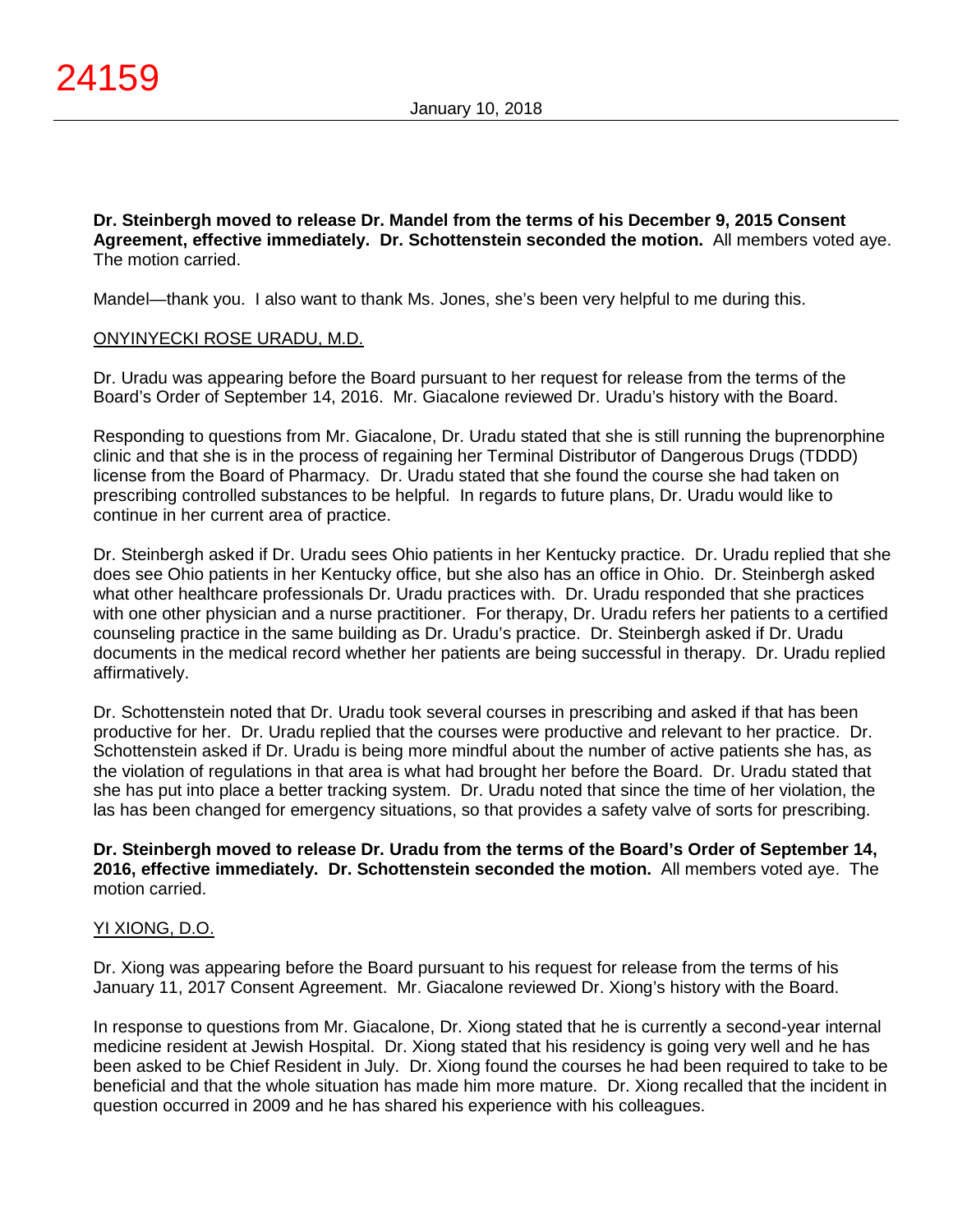Responding to questions from Dr. Steinbergh, Dr. Xiong stated that he had graduated from the Texas College of Osteopathic Medicine and prior to that he had been a registered nurse in Oklahoma. Dr. Steinbergh asked if Dr. Xiong has had conversations with his fellow residents about the Board's action against his license. Dr. Xiong replied that he has such conversations on a daily basis. Dr. Xiong stated that at the time, he had not understood that charting in advance in a medical record is considered falsification of documentation.

Dr. Xiong continued that residents in his program have to log their hours, and many times some residents will log their hours ahead of time. Dr. Xiong stated that he has mentioned to these residents that that is probably not a good idea. Dr. Xiong also commented that many residents will pen their notes in the electronic medical record (EMR) before they see the patient. Dr. Xiong stated that he guesses it is not technically wrong since the resident has not yet signed the note, but he has advised his fellow residents to try to see the patient before beginning to chart.

Dr. Steinbergh asked how one can make a note on a patient without seeing the patient and believe that that is not ethically wrong. Dr. Xiong stated that he does not personally do this, but many residents feel that it is okay so long as they do not sign the note before seeing the patient. Dr. Steinbergh stated that this activity is, in fact, fraudulent and that residents should know that. Dr. Steinbergh stated that one cannot place a note in a patient record when one has not yet seen the patient, regardless of whether the note is signed.

Dr. Steinbergh further stated that this activity can lead physicians to not really observe the patient and simply sign their name to the pre-written note. Dr. Steinbergh stated that this practice can also lead the physician to miss the opportunity to truly, appropriately document the patient's condition and appearance at that time. Dr. Steinbergh stated that there are many different reasons that a medical record is created, and the reason that is probably most important is to tell future providers what the patient looked like on that day. Dr. Steinbergh stated that if something happened with that patient ten minutes later, providers would be relying in an inappropriately-documented chart. Dr. Steinbergh strongly suggested that Dr. Xiong have a serious discussion about this with his program director, who should then have serious discussions with all the residents. Dr. Xiong agreed with Dr. Steinbergh's comments. Dr. Steinbergh added that this practice is a red flag that can lead to a medical error.

Dr. Schachat agreed with Dr. Steinbergh that writing a note in the chart ahead of time is setting oneself up for a potential error or problem. Dr. Schachat stated that there is a proper way to achieve the same goal; namely, one can copy the previous note and write at the top "The note from the last visit said …" and following the patient visit, one can write "And my update is …" etc. Dr. Schachat stated that in this way, it is clear that the note has been copied forward and it is labeled as such. Dr. Schachat stated that one can document ahead of time, but the copied previous note and the update must be labeled appropriately. Dr. Xiong stated that he has urged his colleagues to make sure they change what their assessment is today if they copy-and-paste a previous note. Dr. Xiong felt it is better to start a new note in order to force oneself to write new things.

Dr. Schottenstein added that if legal action is ever brought against a physician who has been pre-writing notes in the patient record, a malpractice attorney will seize on that and show that the physician put no thought into the documentation.

**Mr. Gonidakis moved to release Dr. Xiong from the terms of his January 11, 2017 Consent Agreement, effective January 12, 2018. Dr. Schachat seconded the motion.** All members voted aye.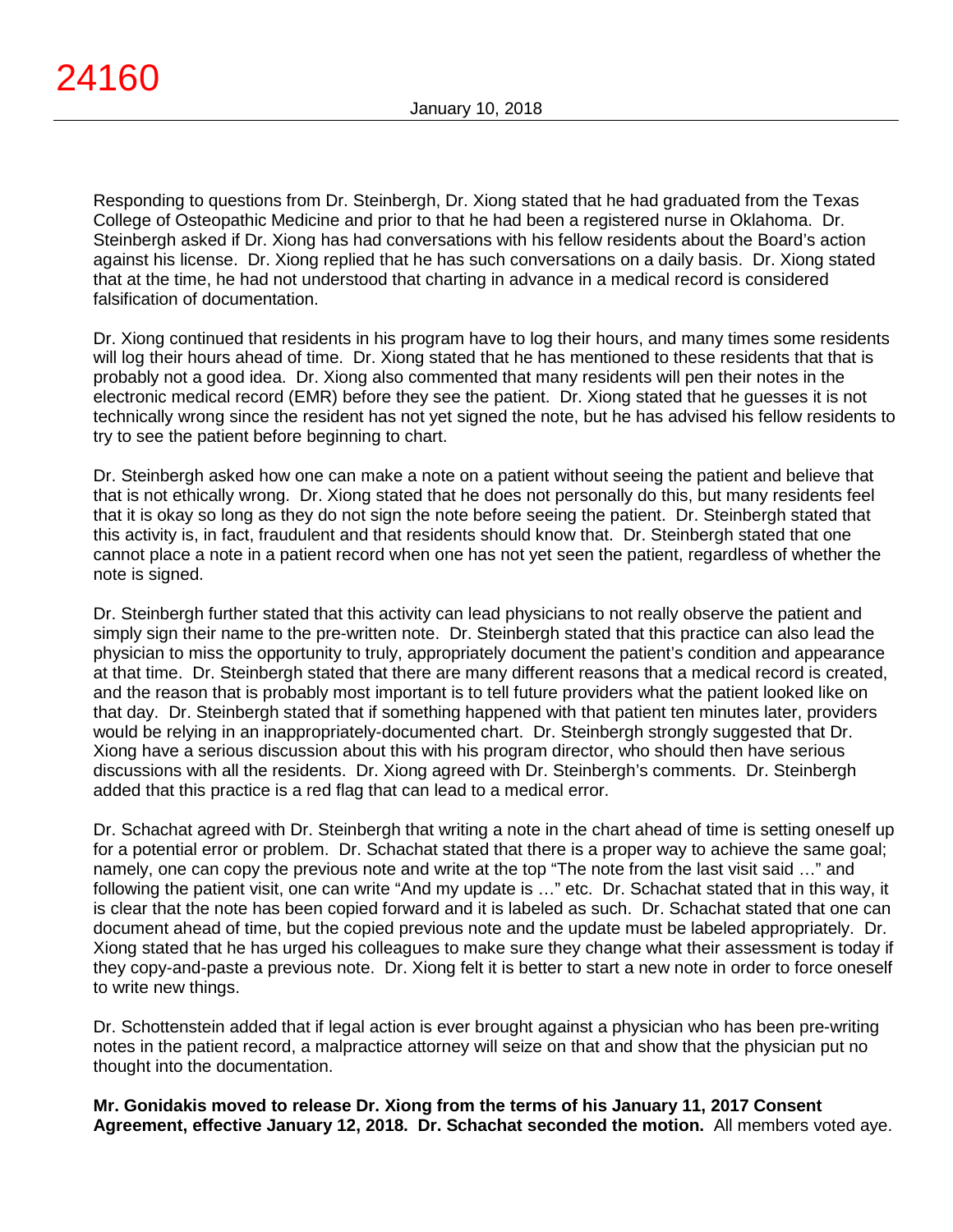The motion carried.

### ADJOURN

**Dr. Saferin moved to adjourn the meeting. Mr. Gonidakis seconded the motion.** All members voted aye. The motion carried.

Thereupon, at 3:13 p.m., the January 10, 2018 session of the State Medical Board of Ohio was adjourned.

We hereby attest that these are the true and accurate approved minutes of the State Medical Board of Ohio meeting on January 10, 2018, as approved on February 14, 2018.

 $\sqrt{2}$ 

Robert P. Giacalone, President

Him G. Rokhumel MD

Kim G. Rothermel, M.D., Secretary

(SEAL)

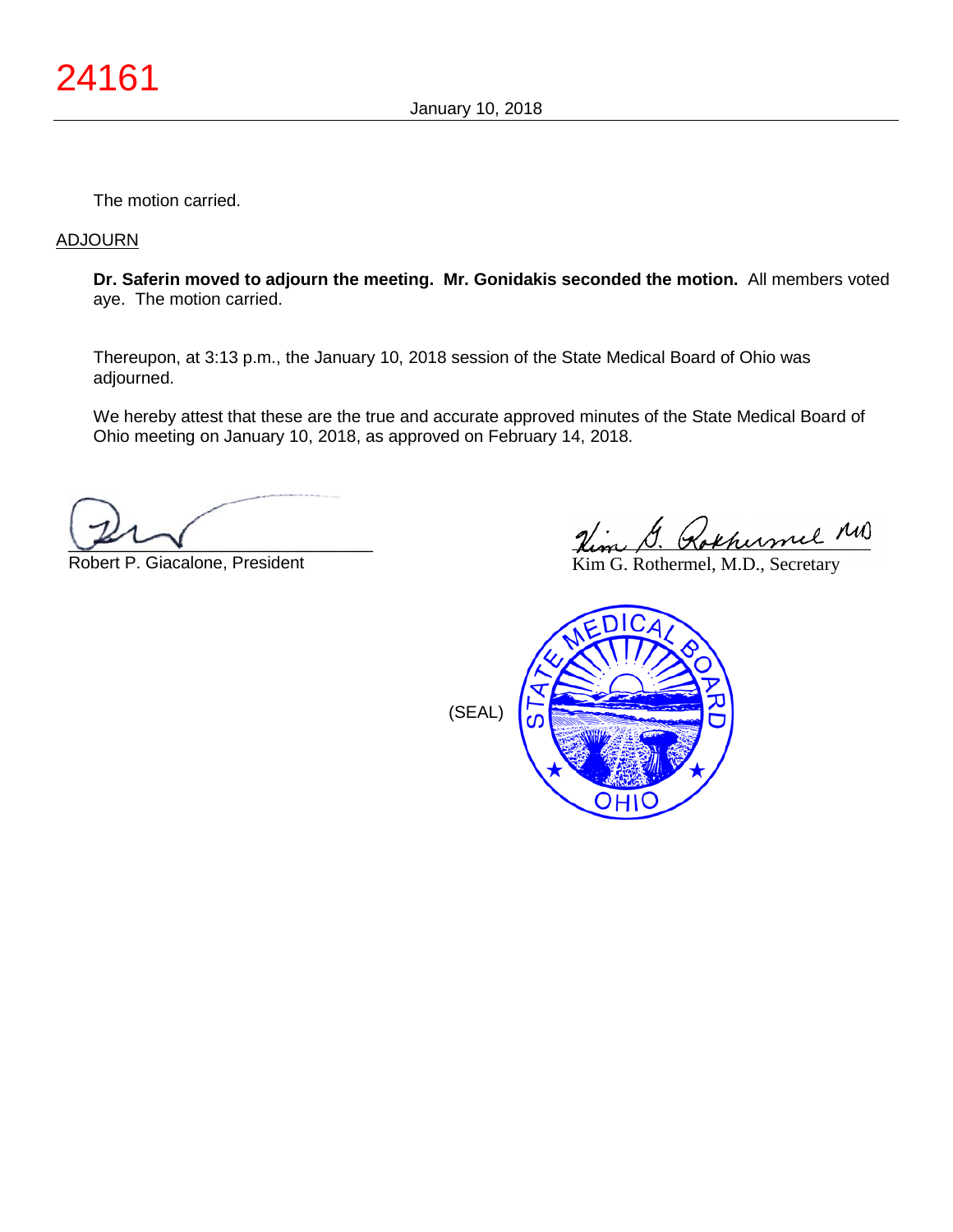### State Medical Board of Ohio

# **PHYSICIAN ASSISTANT/SCOPE OF PRACTICE COMMITTEE MEETING January 10, 2018 30 E. Broad St., Columbus, OH Room 345**

| <b>Members:</b><br>Anita M. Steinbergh, D.O., Chair<br>Andrew P. Schachat, M.D.<br>Mark A. Bechtel, M.D.                                                     | Staff:<br>Sallie Debolt, Senior Counsel<br>Cathy Hacker, Physician Assistant Program<br>Administrator |
|--------------------------------------------------------------------------------------------------------------------------------------------------------------|-------------------------------------------------------------------------------------------------------|
| Member arriving at later time:<br>Robert P. Giacalone                                                                                                        |                                                                                                       |
| Other Members Present:<br>Kim G. Rothermel, M.D.<br>Bruce R. Saferin, D.P.M.<br>Michael Schottenstein, M.D.<br>Richard Edgin, M.D.<br>Ronan M. Factora, M.D. |                                                                                                       |
|                                                                                                                                                              |                                                                                                       |

Dr. Steinbergh called the meeting to order at 7:30 a.m.

#### **MINUTES REVIEW**

**Dr. Schachat moved to approve the draft minutes of December 13, 2017, as written. Dr. Bechtel seconded the motion.** The motion carried.

### **NEW FORMULARY CATEGORIES**

Dr. Steinbergh stated that the ultimate goal of the Physician Assistant/Scope of Practice Committee and the Physician Assistant Policy Committee (PAPC) is to have the legislature change the physician assistant formulary to either an inclusionary or an exclusionary format. Aside from that, there is also an effort to re-format the formulary to make it more user-friendly. Dr. Steinbergh stated that Megan Keller, R.Ph., a member of the PAPC, has been working on converting the formulary to a facts-andcomparison format. Dr. Steinbergh briefly reviewed the progress that Ms. Keller has made with the formularies categories.

Dr. Steinbergh stated that she has suggested forming a sub-committee to work on converting the formulary format. The proposed sub-committee would include the Chair of the PAPC, one or both pharmacist members of the PAPC, one physician assistant member of the PAPC, and Mr. Groeber for purposes of process. Dr. Steinbergh commented that one suggestion has been that when a new drug is reviewed, the entire category that drug would go into will be reviewed for consistency and to remove any drug that is no longer manufactured. Dr. Steinbergh stated that the PAPC sometimes questions the Physician Assistant/Scope of Practice Committee's recommendations when they concern drugs with the same types of contraindications but different physician assistant prescribing authority.

Dr. Schachat stated that if the PAPC is suggesting that the Physician Assistant/Scope of Practice Committee is inconsistent, then it is correct. Dr. Schachat stated that it would not occur to him that a group of four or five people could create a good formulary. Dr. Schachat stated that creating a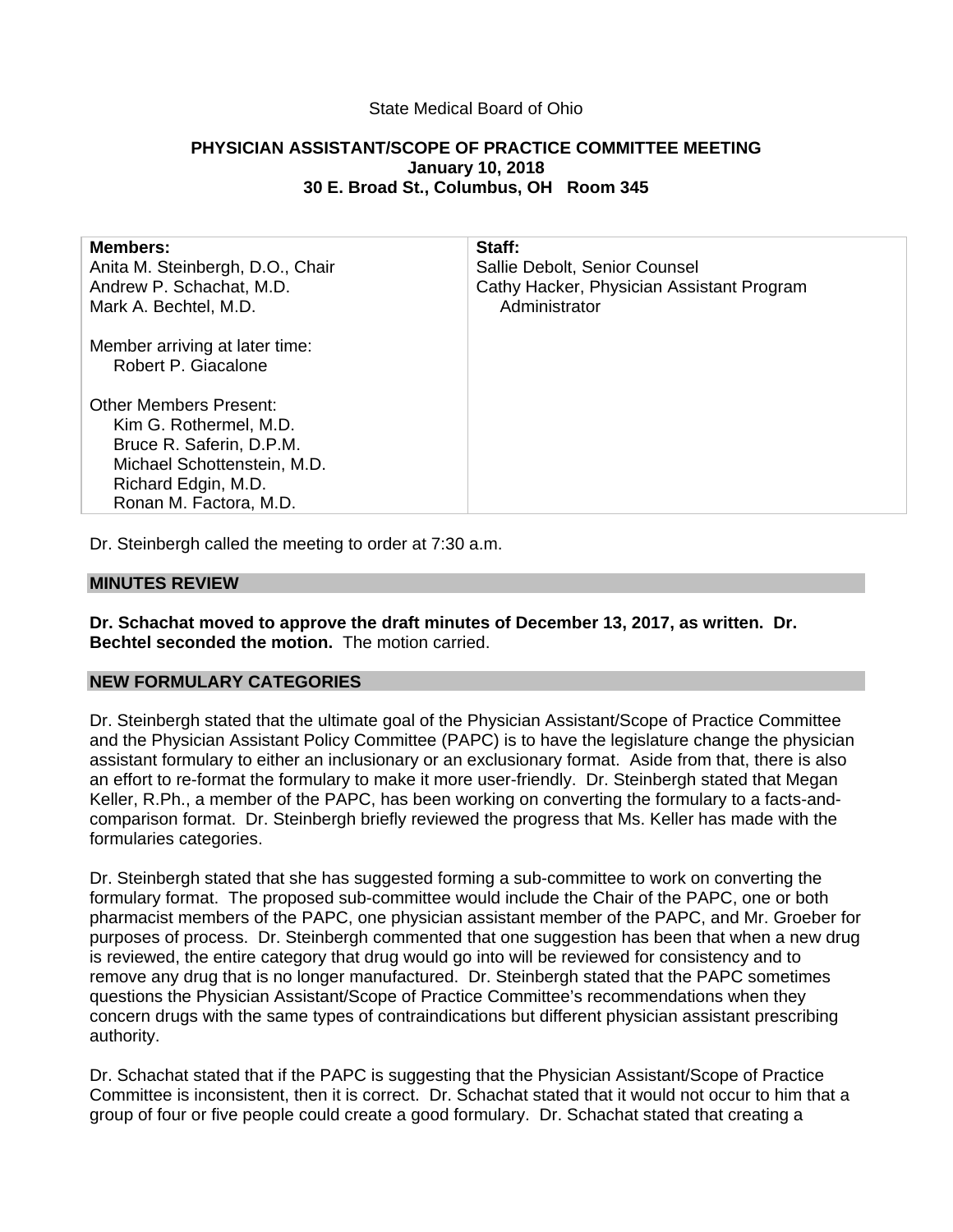formulary is an extremely complicated and sophisticated task that probably requires a few dedicated experts. Dr. Schachat suggested that the Board look at some formularies that are available, identify a good one, and copy it. Ms. Debolt commented that there are no physician assistant formularies in other states.

Ms. Debolt stated that the current formulary is searchable, but the goal is to make it more searchable. Dr. Schachat suggested using a few defined fields for each entry that are searchable, such as Class, Chemical Name, and Product Name. Dr. Steinbergh stated that product names are not used on the formulary unless it is an exception. Dr. Schachat commented that that does not sound user-friendly because people do not know the chemical name of drugs. Dr. Steinbergh stated that the formulary includes the generic name, which most practitioners will know within their specialty. Dr. Schachat stated that he knows the generic names of the medications he prescribes, but not for the medications that other physicians may be prescribing the patient. Dr. Saferin opined that using the trade name of the drug would be easier. Ms. Debolt pointed out that the statute stipulates that the drugs must be listed "by class and specific nomenclature." Dr. Saferin opined that the trade name could be added to the formulary in addition to the specific nomenclature.

Dr. Bechtel commented that this discussion shows the challenges of the process. Dr. Bechtel noted that in Ohio, a nurse practitioner can prescribe anything the collaborating physician prescribes as long as it is within Ohio law. Dr. Steinbergh stated that that is the ultimate goal for the physician assistant formulary, though the Physician-Initiated category will probably be retained.

# **MEDICAL BOARD REPORT FROM DECEMBER 2017**

# **Emflaza**

Dr. Steinbergh stated that Emflaza was brought back to the PAPC because the Physician Assistant/Scope of Practice Committee felt it should be in the Physician-Initiated category instead of the May Prescribe category. The PAPC agreed to change their recommendation for Emflaza to Physician-Initiated.

# **Bevyxxa**

Dr. Steinbergh stated that no changes have been made regarding the recommendation for Bevyxxa and it will continue to be for the May Prescribe category.

# **GENERAL PHYSICIAN ASSISTANT FORMULARY DISCUSSION**

Dr. Saferin asked if the physician assistant formulary can be like the nurse practitioner formulary, in which they could prescribe whatever their supervising physician allows them to, within the physician's scope of practice. Dr. Saferin noted that the physician assistant is still under the guidance of the supervising physician and the supervising physician is still responsible for the physician assistant's actions.

Dr. Schottenstein stated that he had the same thought, but he pointed out the nurse practitioners are independent practitioners who can practice without a physician, whereas physician assistants must have a supervising physician. Dr. Schottenstein stated that this makes the physician's relationship with a nurse practitioner more collaborative than supervisory. Dr. Schottenstein asked if the physician assistant formulary could be as Dr. Saferin suggested, but that everything must be physician-initiated. Dr. Schachat commented that this would change the way physician assistants work because physician assistants are able to see patients when the supervising physician is not present. Dr.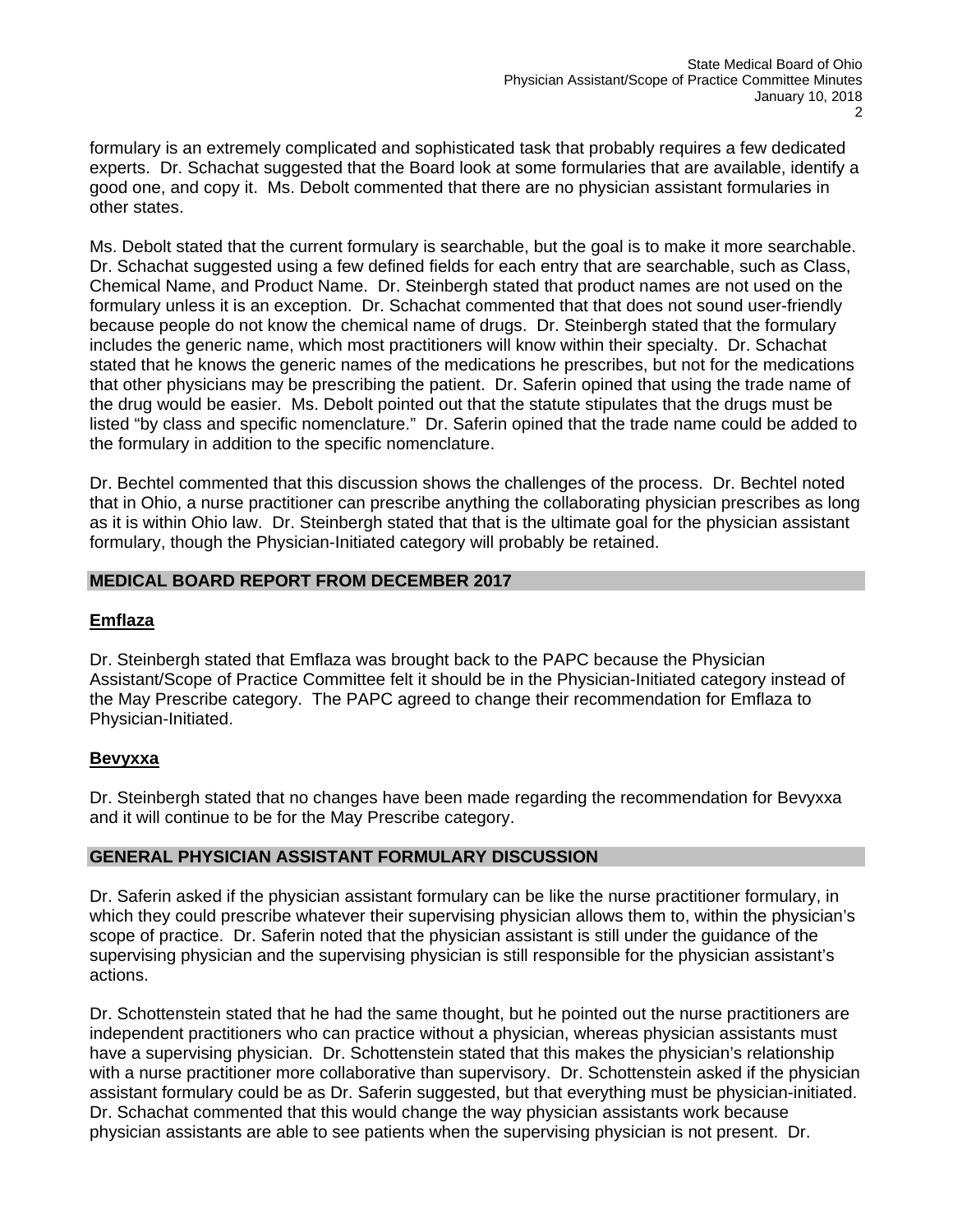Schachat stated that if a patient presents to a physician assistant with a new condition that requires a different medication, this could disrupt the flow of the practice and change the way they work.

Dr. Schachat stated that he had also had the same thought as Dr. Saferin. However, Dr. Schachat pointed out the physicians can prescribe any kind of medicine, including medicines for conditions outside their scope of practice. Therefore, if a physician assistant can prescribe anything within the scope of their supervising physician, then they could prescribe anything.

Dr. Steinbergh opined that some of the drugs used by physicians are too complicated for the physician assistant in terms of decision-making. Dr. Steinbergh stated that physician assistants do not have the same ability to make decisions about these drugs. Dr. Saferin agreed. Dr. Edgin added that some physicians do prescribe medications outside their area of practice.

Dr. Schottenstein appreciated Dr. Schachat's comments about disrupting the flow and the work of the physician assistant if all medications had to be physician-initiated. Dr. Schottenstein suggested that the supervising physician can specify in the supervisory agreement which medications must physician-initiated for their physician assistants. Dr. Bechtel noted that in some states, the physician assistant's formulary is included in the supervisory agreement. Ms. Debolt agreed and noted that Indiana does so. However, Ms. Debolt noted that if such a structure were adopted in Ohio, every supervisory agreement would require significant reworking.

Dr. Schachat commented that he has received many comments about the inefficiency and paperwork hassle of having to scan and upload supervisory agreements. It has been suggested that this should be done electronically. Ms. Hacker stated that implementing such a system would require changes to the Board's current system. Dr. Schachat stated that the current system works well for places with one or a few physician assistants, but it become tedious in large institutions with over 100 physician assistants.

# **REQUESTS FOR REVIEW OF DRUGS**

### **Vabomere**

Dr. Steinbergh stated the Vabomere is combination anti-biotic for complicated urinary tract infections, including pyelonephritis. Vabomere is also parenteral. The recommendation from the PAPC is to place Vabomere in the Physician-Initiated category.

**Dr. Schachat moved to recommend placing Vabomere in the Physician-Initiated category. Dr. Bechtel seconded the motion.** The motion carried.

### **Mavyret**

Dr. Steinbergh stated that Mavyret is a combination of anti-hepatitis C protease inhibitor and a HCB NS5A inhibitor. Mavyret is for treatment of patients with chronic HCV genotype without cirrhosis. Dr. Steinbergh noted that one of the concerns was the risk of hepatitis B reactivation. The recommendation of the PAPC is to place Mavyret in the Physician-Initiated category.

**Dr. Schachat moved to recommend placing Mavyret in the Physician-Initiated category. Dr. Bechtel seconded the motion.** The motion carried.

# **Aliqopa, Calquence, Idhifa, Verzenio**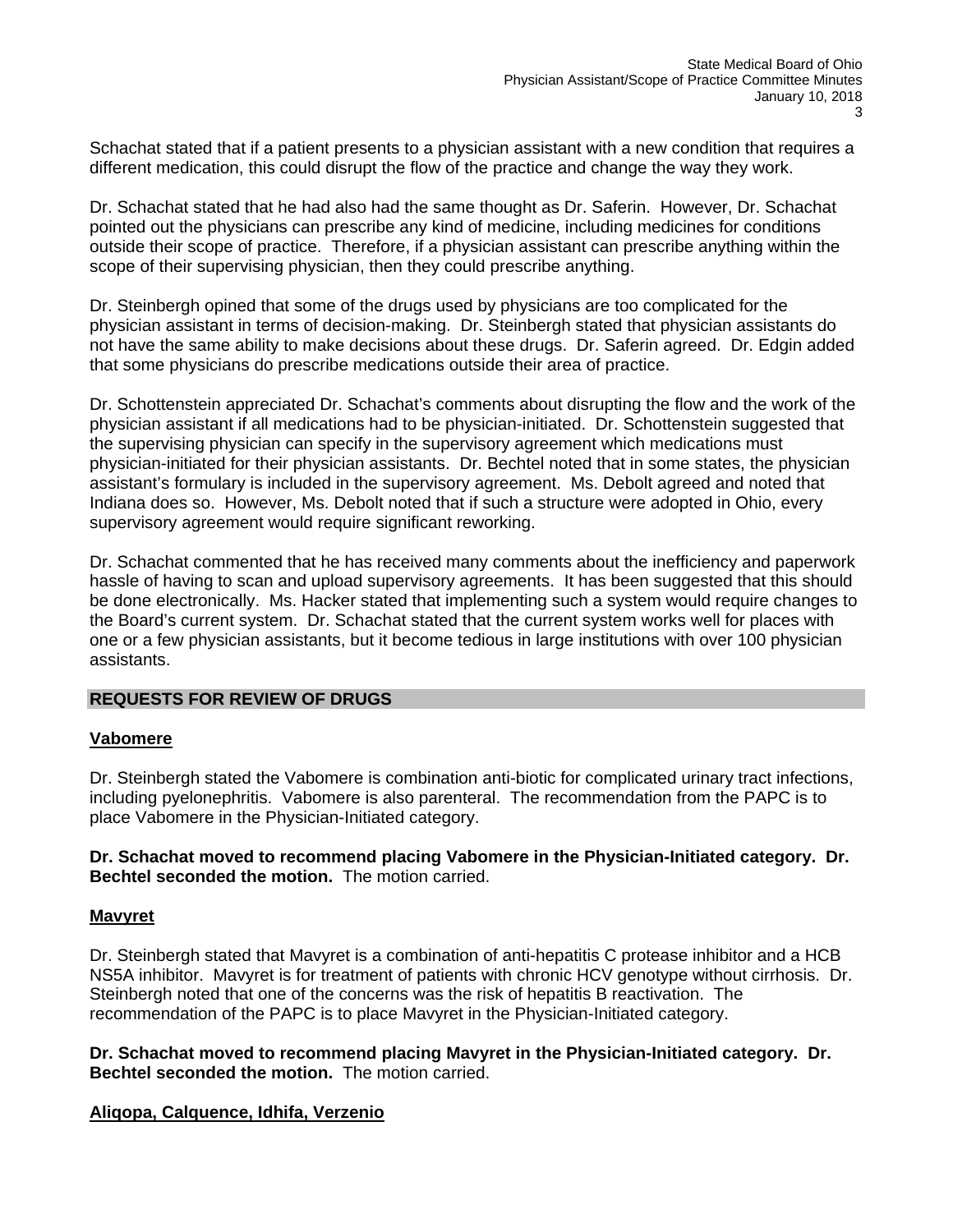Dr. Steinbergh stated that these medications are anti-neoplastics and have been recommended for the May Not Prescribe category. Dr. Schachat commented that these medications do not seem much riskier than other medications in the Physician-Initiated category. Dr. Steinbergh stated that right now, all anti-neoplastics are being placed in the May Not Prescribe category. Dr. Schachat agreed that these new anti-neoplastics should also be placed in the May Not Prescribe category for consistency.

Dr. Steinbergh commented that in some cases a new medication has been designated as Physician-Initiate by Specialty, which means that the medication must be initiated by a consultant from the specialty in question and not by a general internist or family practitioner.

Ms. Debolt clarified that if a medication is in the May Not Prescribe, a physician assistant may not prescribe it even as a refill, though the physician may write refill prescriptions. Dr. Steinbergh agreed and stated that in those cases, the physician must determine whether the medication is still needed. Dr. Schachat noted that sometimes a patient may need a new prescription for the same medication because they have changed health insurance. Ms. Debolt stated that a physician assistant cannot write the new prescription if the medication is in the May Not Prescribe category, but they may if the medication is in the Physician-Initiated category.

**Dr. Bechtel moved to recommend placing Aliqopa, Calquence, Idhifa, and Verzenio in the May Not Prescribe category. Dr. Schachat seconded the motion.** The motion carried.

# **Benznidazole**

Dr. Steinbergh stated that Benznidazole is a very specific drug for trypanosomiasis, or Chagas disease. Benznidazole is an anti-microbial and is parenteral. The PAPC has recommended Benznidazole for the Physician-Initiated category.

**Dr. Schachat moved to recommend placing Benznidazole in the Physician-Initiated category. Dr. Bechtel seconded the motion.** The motion carried.

### **Solosec**

Dr. Steinbergh stated the Solosec is a nitroimidazole antimicrobial for treatment of bacterial vaginosis in adult women. The PAPC has recommended placing Solosec in the May Prescribe category.

**Dr. Schachat moved to recommend placing Solosec in the May Prescribe category. Dr. Bechtel seconded the motion.** The motion carried.

### **PROPOSED FORMULARY REQUEST FORM**

Dr. Steinbergh stated that the PAPC has approved the proposed formulary request form, with the addition of the date at the bottom of the page and the requirement that the current FDA label be attached.

Mr. Giacalone entered the meeting at this time.

**Dr. Bechtel moved to accept the recommendation of the PAPC. Dr. Schachat seconded the motion.** The motion carried.

# **GENERAL PHYSICIAN ASSISTANT FORMULARY DISCUSSION**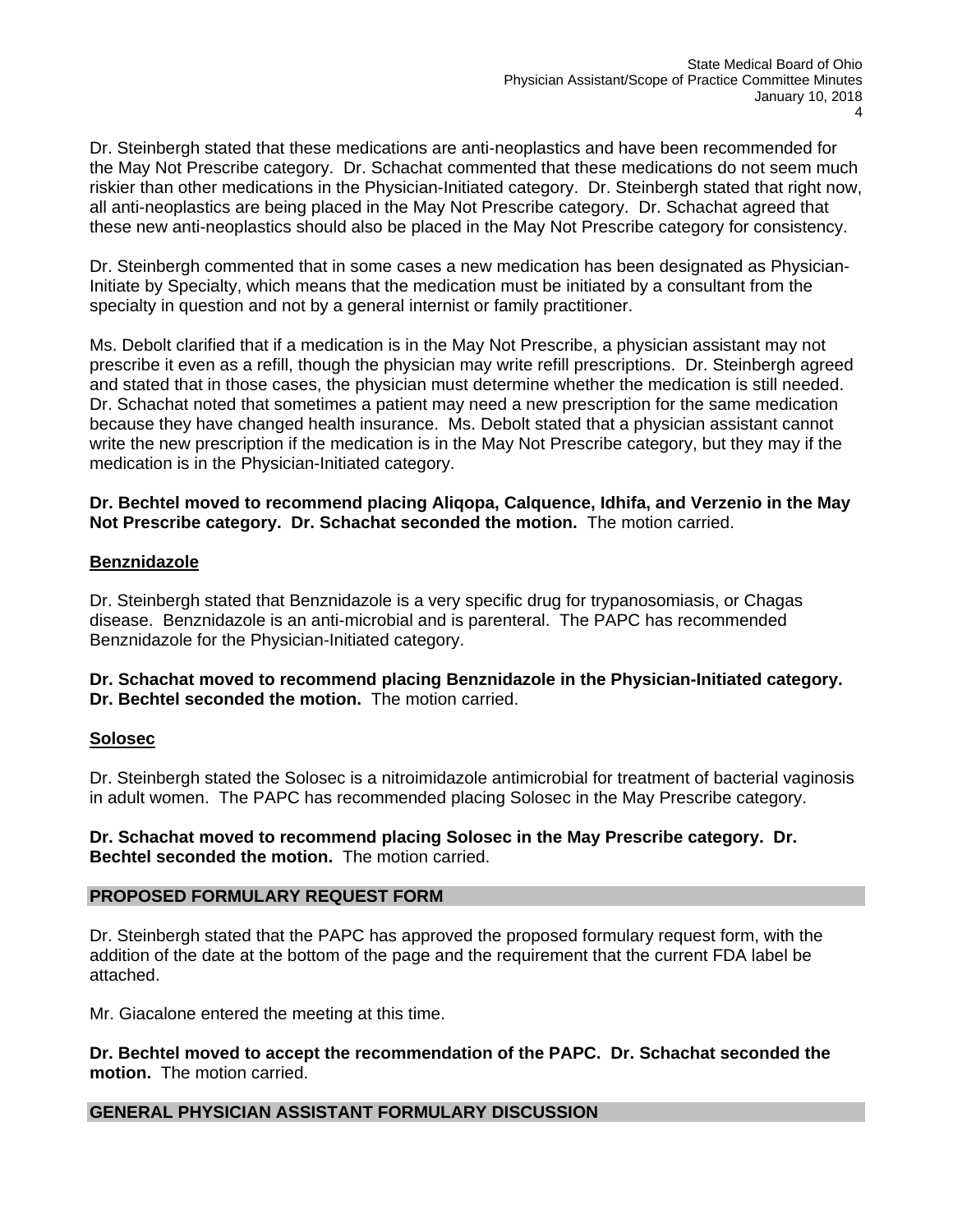The Committee continued to discuss possible changes to the format of the physician assistant formulary. The Committee questioned whether further changes to the current format should be pursued when there is a possibility that the legislature may soon approve language that will change the format again. The Committee considered the efforts to make the formulary more user-friendly, as well as the effort of physician assistants to move to an exclusionary format as a way to broaden their prescribing authority.

Dr. Steinbergh suggested that Mr. Giacalone take steps to ensure that the Board's thoughts and perspective on this issue are adequately communicated to the legislature as they consider the formulary. Mr. Giacalone agreed and stated that he will discuss this matter with Mr. LaCross.

Mr. Giacalone exited the meeting at this time.

# **REGULATION OF PA PRESCRIPTIVE AUTHORITY IN OTHER STATES**

Ms. Debolt stated that she has provided the Committee members with a memo outlining physician assistant prescriptive authority in other states.

Dr. Steinbergh opined that Alabama's regulation seemed very difficult and micro-managing. Dr. Schachat agreed, stating that it was awfully detailed.

Dr. Steinbergh noted that in Arizona, the physician assistant must discuss cases in a weekly meeting.

Dr. Steinbergh found the regulation in Georgia very interesting. In Georgia, the physician assistant must inform the patient that he or she has the right to see the physician before receiving a prescription from the physician assistant. Dr. Steinbergh stated that this is very consumer-oriented.

Dr. Steinbergh noted that in Kentucky, physician assistants cannot prescribe any controlled substances. Ms. Debolt commented that Kentucky is the only state with that prohibition.

# **PODIATRIST SCOPE OF PRACTICE**

Dr. Steinbergh stated that this topic will be discussed next month. Dr. Steinbergh opined that the question here is not whether the podiatrist knows how to do the shave and punch biopsies proximal to the ankle but distal to the knee, but whether it is within the podiatrist scope of practice. Dr. Steinbergh stated that the decisions that this Committee has made regarding the podiatrist scope of practice has always affected the foot and ankle, even the matter of hyperbaric treatment, but the Board does not have the authority to extend the scope of practice.

Ms. Debolt agreed and stated that the Committee and the Board can clarify the scope of practice. However, some have made the argument that the Committee and the Board has expanded the scope of practice for podiatrists. Ms. Debolt stated that if things were put into rule instead of opinion letters, it would have to go through the Common Sense Initiative (CSI) and the Joint Committee and Agency Rule Review (JCARR), and those entities could inform the Board if they think the Board is exceeding its authority by expanding the podiatrist scope of practice. Ms. Debolt also stated that the rule-making process would provide for a comment period in which interested parties can raise questions about a negative impact on their profession.

Dr. Bechtel asked for clarification regarding podiatrists practicing in wound centers. Dr. Bechtel stated that in wound care centers throughout Ohio, podiatrists are actively involved treating wounds. Many of these wounds are large ulcerations on the peritubular surface of the calves or other areas of the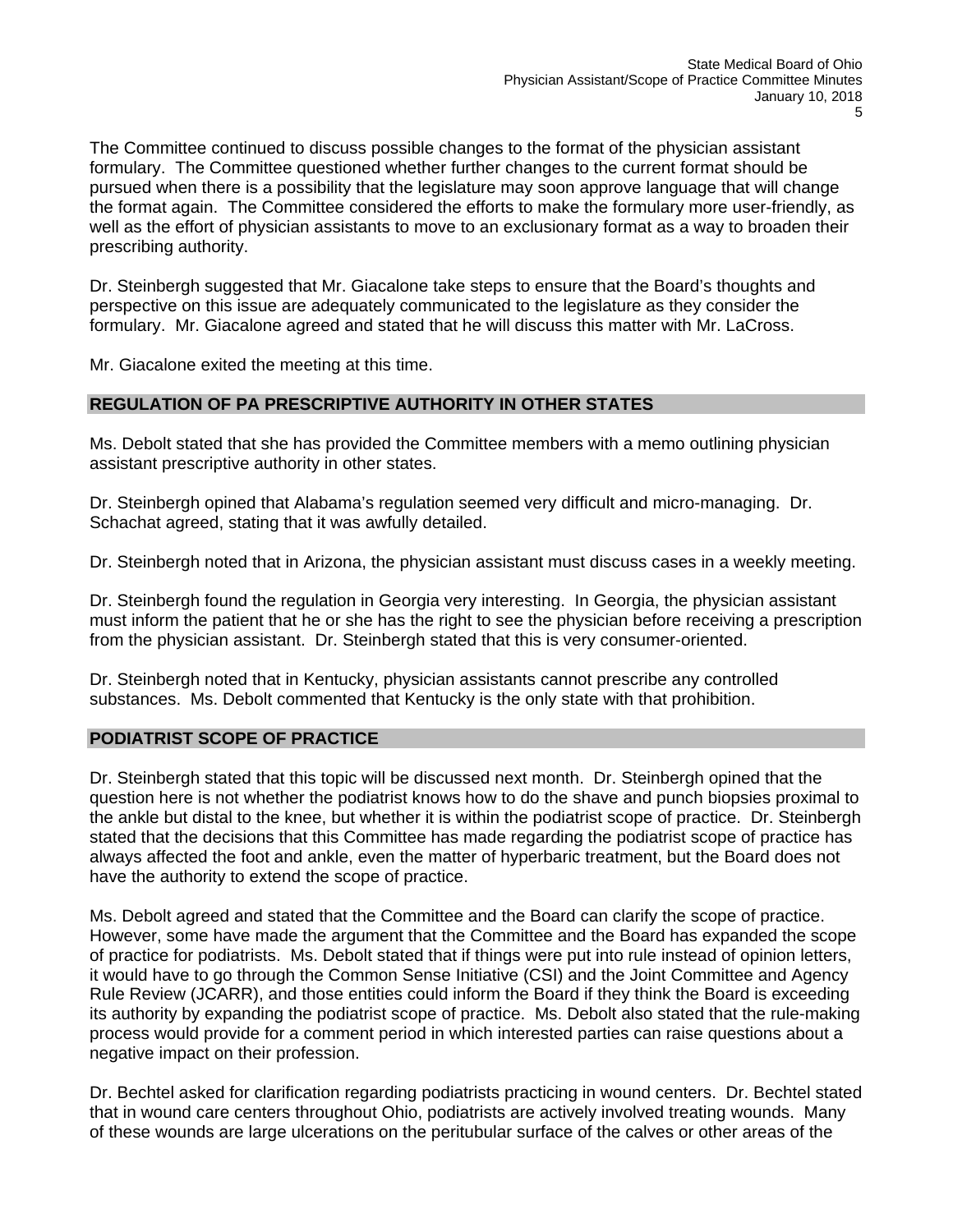lower extremities. Dr. Bechtel asked if there has been any previous rule or comment regarding the podiatrist scope of practice in treating wounds that are on the calves or other parts of the lower extremities. Dr. Bechtel commented that these wounds can sometimes be concerning for malignancy and ulceration on the shin. Dr. Bechtel added that the wounds may be related to trauma, but they could also be related to squamous cell carcinoma.

Ms. Debolt stated that she can add these concerns to the Committee meeting packet for next month.

### **ADJOURN**

**Dr. Schachat moved to adjourn the meeting. Dr. Bechtel seconded the motion.** The motion carried.

The meeting adjourned at 8:30 a.m.

Anita M. Steinbergh, D.O. **Chair** 

blt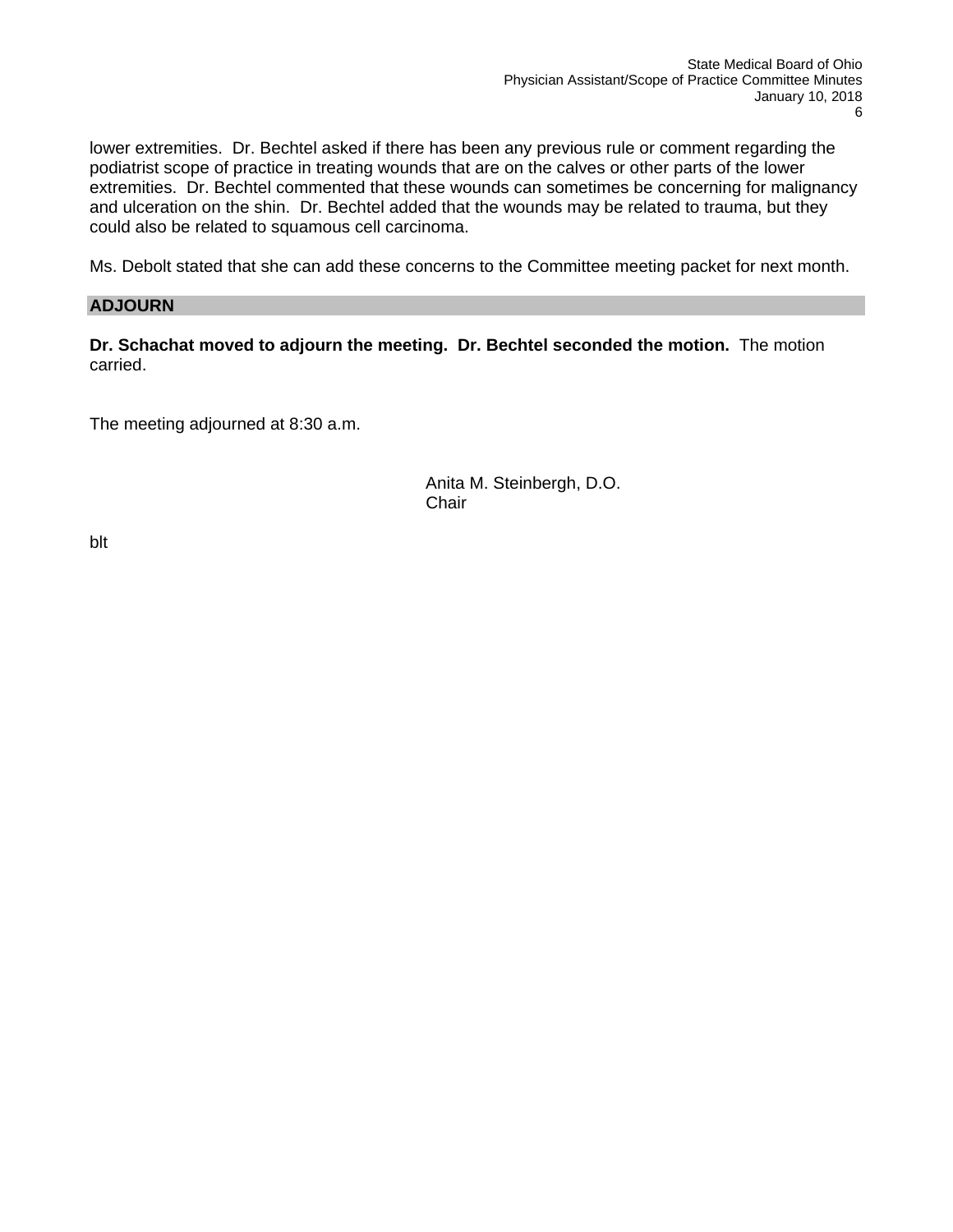### State Medical Board of Ohio

# **LICENSURE COMMITTEE MEETING January 10th, 2018 30 E. Broad St., Columbus, OH Room 318**

| <b>Members:</b>              | Staff:                                       |
|------------------------------|----------------------------------------------|
| Bruce R. Saferin, D.P.M.     | Joseph Turek, Deputy Director of             |
| Richard Edgin, M.D.          | Licensure/Renewal                            |
| Kim G. Rothermel, M.D.       | Mitchell Alderson, Chief of Physician        |
| Ronan M. Factora, M.D.       | Licensure                                    |
|                              | Chantel Scott, Chief of Allied Licensure and |
| Other Board members present: | Renewal                                      |
| Michael Schottenstein, M.D.  | <b>Colin DePew, Assistant Attorney</b>       |

**Dr. Saferin called meeting to order at 8:00 a.m.**

# **MINUTES REVIEW**

**Dr. Rothermel moved to approve the draft minutes from December 13th, 2017. Dr. Factora seconded the motion.** The motion carried.

# **Review of Chapter 4731-6, Ohio Administrative Code**

Mr. Turek stated there are not any major changes, only suggestions making it more consistent with the statutory changes. Mr. Turek stated he had three changes that aren't reflected that was received from Enforcement per Mrs. Marshall:

- 4731-6-22 (C) Text should be removed "or it's designee"
- $\bullet$  4731-6-30 (E) Text will not be removed; original text will be put back in there and paragraphs will be renumbered. Language is necessary.
- 4731-6-30 (L)- and will be reworded to prevent possible loophole which could permit people who have been suspended to obtain in a training certificate.

Dr. Rothermel asked Mr. Turek if Mrs. Marshall was okay with the language used. Mr. Turek said that he and Mrs. Marshall will come together to establish the language to close the loopholes. Dr. Saferin asked Mr. Turek to confirm wording for each. Mr. Turek also stated that there was a typo in 4731-6-34 (A): in the last line the word "to" should not be removed.

Dr. Saferin inquired about 4731-6-33 (C) and (D). He stated that in licensure the Board uses both the Secretary and Supervising Member. Dr. Rothermel asked if this is because the language requires only one. Mr. Turek stated that the language was not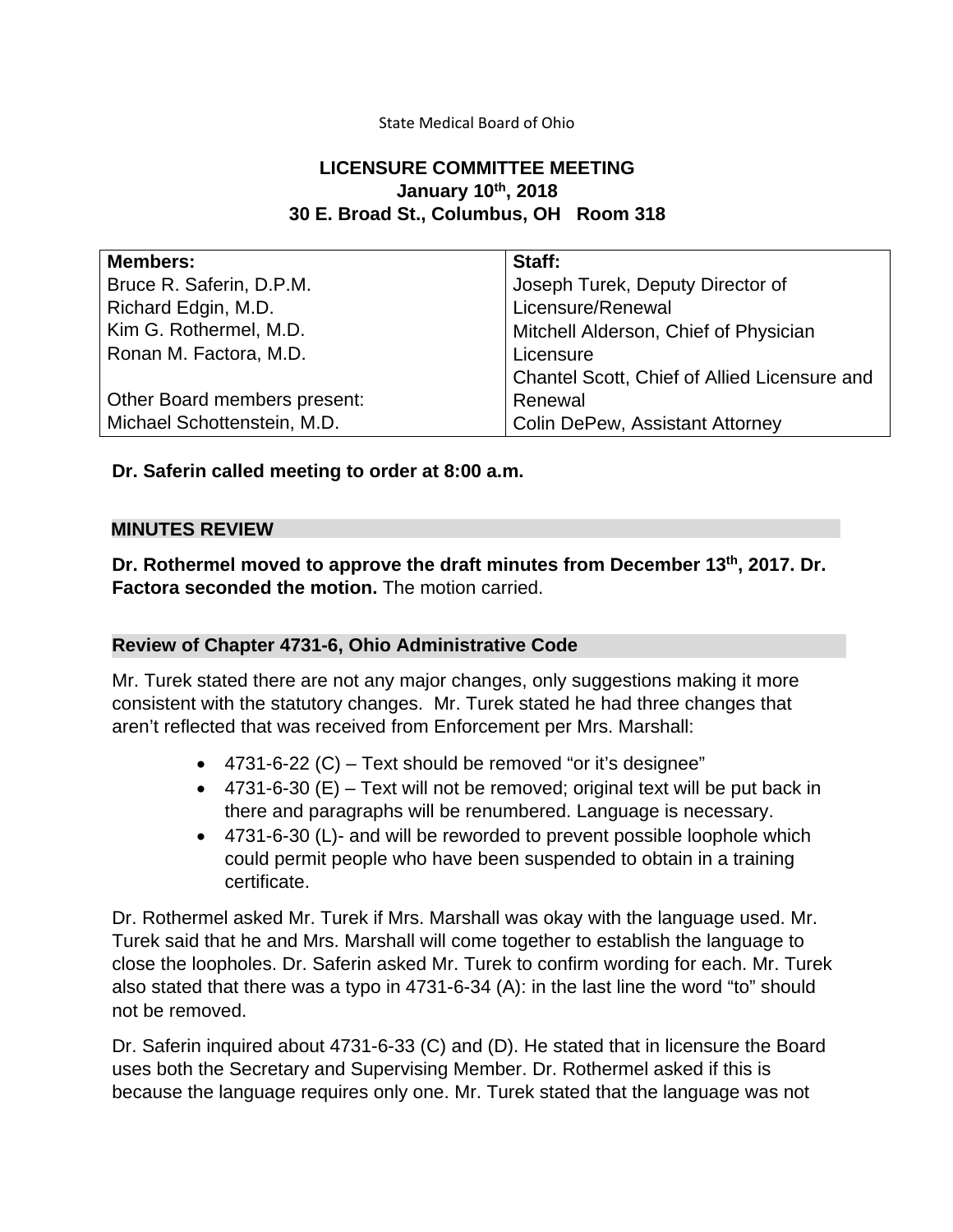changing from the current one. Mr. Alderson stated that historical process has always been to use both Board Members to review and approve. Mr. Turek said he will follow up to see if the statute has any language relevant to it.

Dr. Rothermel inquired about 4731-6-32 (clinical research faculty research certificates) Dr. Rothermel inquired about locating statutes and rules on the Medical Board's website. Dr. Rothermel asked that if this is eliminated from the rule, how would someone look it up on the website. Mr. Turek stated that the person would have to look up the statute which the Board's website has links to. Mr. Turek stated that the website includes summaries for each license type the Board offers. Mr. Turek also stated that the Medical Board doesn't have rules for certain things and in that instance, one would have to refer to the statute.

Dr. Rothermel asked if all the headings would be changed and Mr. Turek responded that there will be no more revisions after removing 4731-6-32. Dr. Saferin inquired if there was a reason to remove it or if it can remain in order to look complete. Mr. Turek stated he revised this chapter and removed language that was not duplicative of the statute. Mr. DePew inquired where people go if the they were looking for Clinical Research Faculty Requirements on the website. Mr. Turek stated that they should look at the statute for those requirements.

Mr. DePew logged onto the website. Mr. Turek directed him where it's located. Mr. Turek stated that if the information was not on the website, that it could be added regarding license and certificate types. Dr. Rothermel stated that the website should be fixed. Dr. Saferin agreed and requested that the website becomes more user friendly, possibly adding a key word search.

Dr. Rothermel asked how many special certificates the Board currently has. Mr. Turek stated that the state of Ohio has five special certificates plus the training certificate. Dr. Rothermel stated they should be listed on the website. Mr. Turek said it can be done. Mr. Alderson clarified what certificates are on the website. Dr. Saferin suggested that the website be more user friendly. Mr. Turek stated he would get with Mrs. Pollock to put in a request to update the website to add key word searching and the listing of all certificates and licenses the Medical Board offers.

Dr. Saferin stated that if approved; the prospective changes to the rules will be sent out to interested parties for review. Dr. Saferin also stated that there will be another meeting with Mr. Turek, Mrs. Marshall, and Mr. Schmidt to make sure everyone agrees with the proposed revisions.

# **Dr. Saferin made a motion that all changes are reviewed internally and externally. Dr. Rothermel seconded motion.** The motion carried.

Dr. Schottenstein stated that when he looks up Medical Board licensees prior to Board Meetings, the website will return no results. He stated this is concerning because the public also uses the website to perform searches. Dr. Schottenstein stated that if the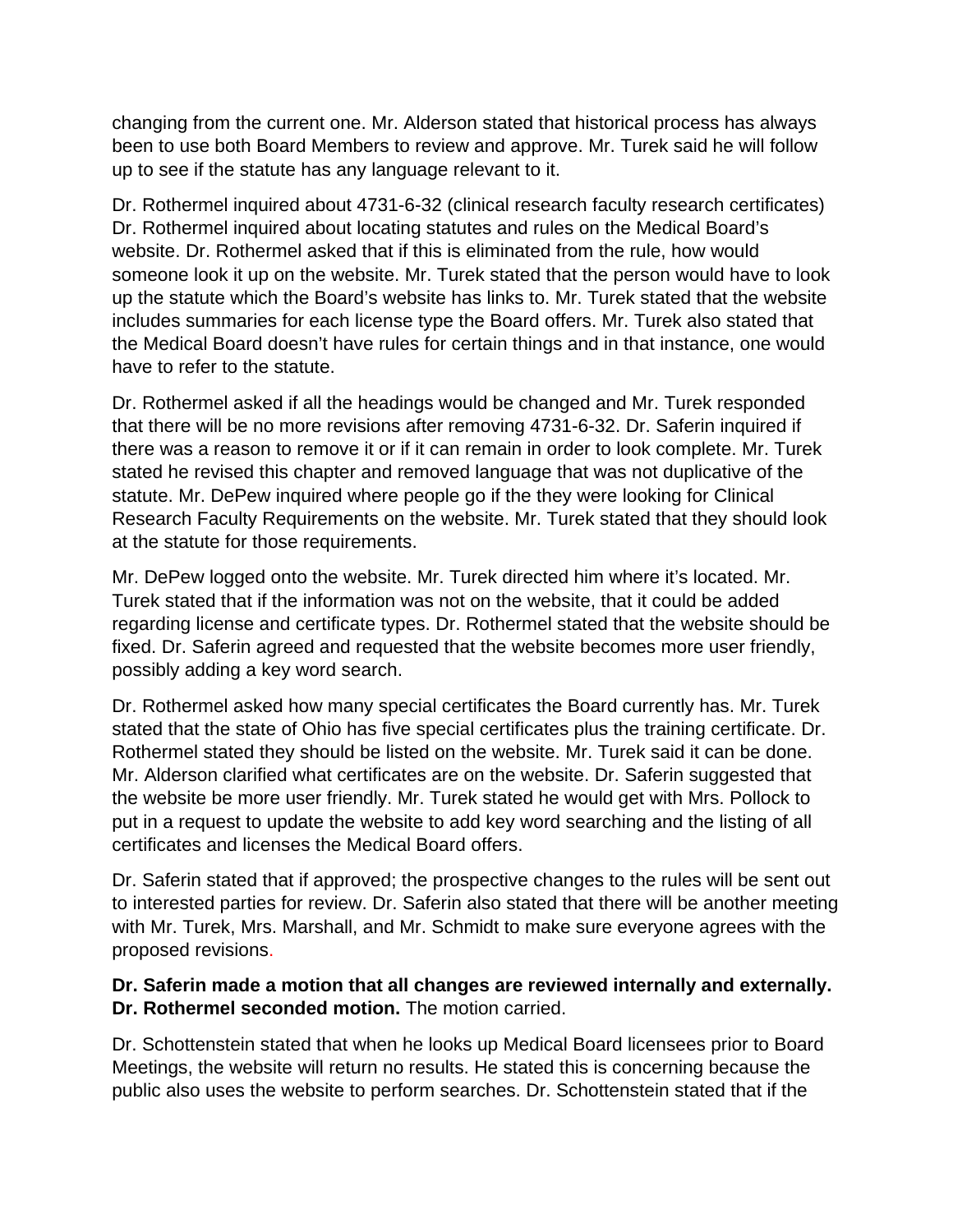committee is discussing changes with IT, this should be mentioned also. Dr. Rothermel stated she had the same problem in a meeting with Standards Review. Dr. Saferin asked that this problem be referred to the appropriate person so it can be handled.

# **Dr. Factora moved to adjourn the meeting. Dr. Rothermel seconded the motion**. The motion carried.

The meeting adjourned at 8:23 a.m.

Bruce R. Saferin, D.P.M. **Chair** 

rb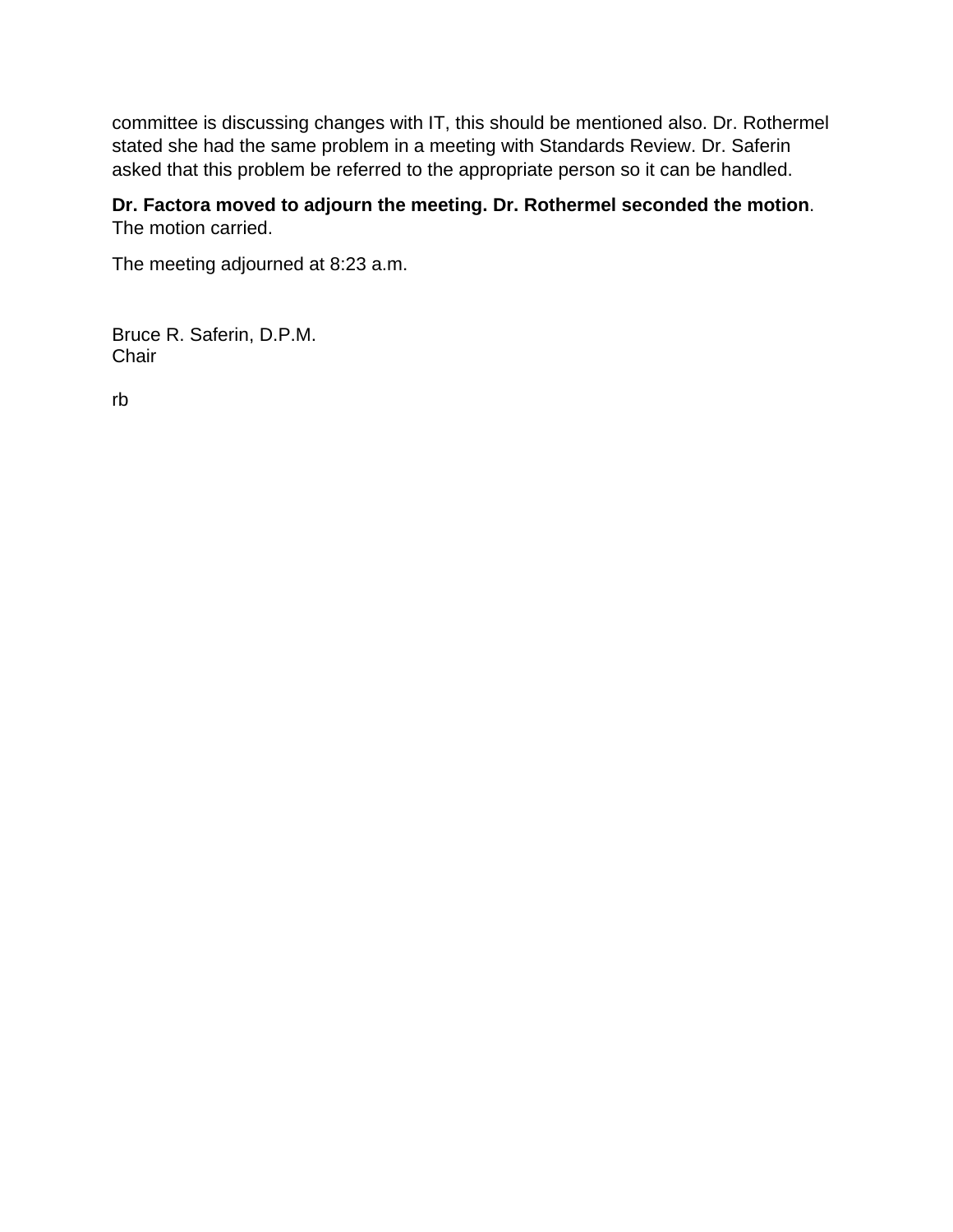### State Medical Board of Ohio

#### **POLICY COMMITTEE MEETING January 10, 2018 30 East Broad Street, Columbus, OH 43215, Room 336**

| Members:                     | Staff:                                                   |
|------------------------------|----------------------------------------------------------|
| Andrew P. Schachat, M.D.     | A.J. Groeber, Executive Director                         |
| <b>Robert Giacalone</b>      | Kimberly Anderson, Chief Legal Counsel                   |
| Mark. A. Bechtel, M.D.       | Sallie J. Debolt, Senior Counsel                         |
|                              | Nathan Smith, Senior Legal and Policy Attorney           |
|                              | David Fais, Deputy Director                              |
| Other Board Members present: | Jonithon LaCross, Director of Public Policy & Government |
| Kim G. Rothermel, M.D.       | Affairs                                                  |
| Bruce Saferin, D.P.M.        | Tessie Pollock, Director of Communication                |
| Michael Schottenstein, M.D.  | Joan Wehrle, Education & Outreach Program Manager        |
| Anita Steinbergh, D.O.       |                                                          |
| Ronan Factora, M.D.          |                                                          |
| Richard Edgin, M.D.          |                                                          |
|                              |                                                          |
|                              |                                                          |
|                              |                                                          |

Dr. Schachat, acting Chair, called the meeting to order at 9:15 a.m.

#### **MEETING MINUTES REVIEW**

Dr. Schachat asked for approval of the draft minutes of the December 13, 2017 meeting which were included in the agenda materials. He noted that some corrections had been made to the first draft of the minutes.

### **Dr. Bechtel moved to approve the Policy Committee minutes of the December 13, 2017 meeting as corrected. Mr. Giacalone seconded the motion. The motion carried.**

**Legislative Review**

### **HB145, One-Bite Reporting Exemption/Board Consolidation amendment**

Mr. LaCross reported that we had some complications with the legislation before the holiday break. Some of the legislators needed more information about the one-bite program. Ms. Pollock compiled a fact sheet which helped them understand the program. Mr. LaCross also explained to the legislators that the one-bite program is not a new program. The amendment is ready to move out of the Senate Health Committee when it is approved by the Senate President.

Mr. LaCross also explained that there was some confusion regarding fee increases included in the amendment because of the change from an annual renewal fee to a biennial renewal fee for some licensees. Ms. Pollock prepared an infographic that illustrated the results of the proposed changes and clarified the issue for the legislators.

Mr. LaCross reported that the House Health Committee is slated to meet next week.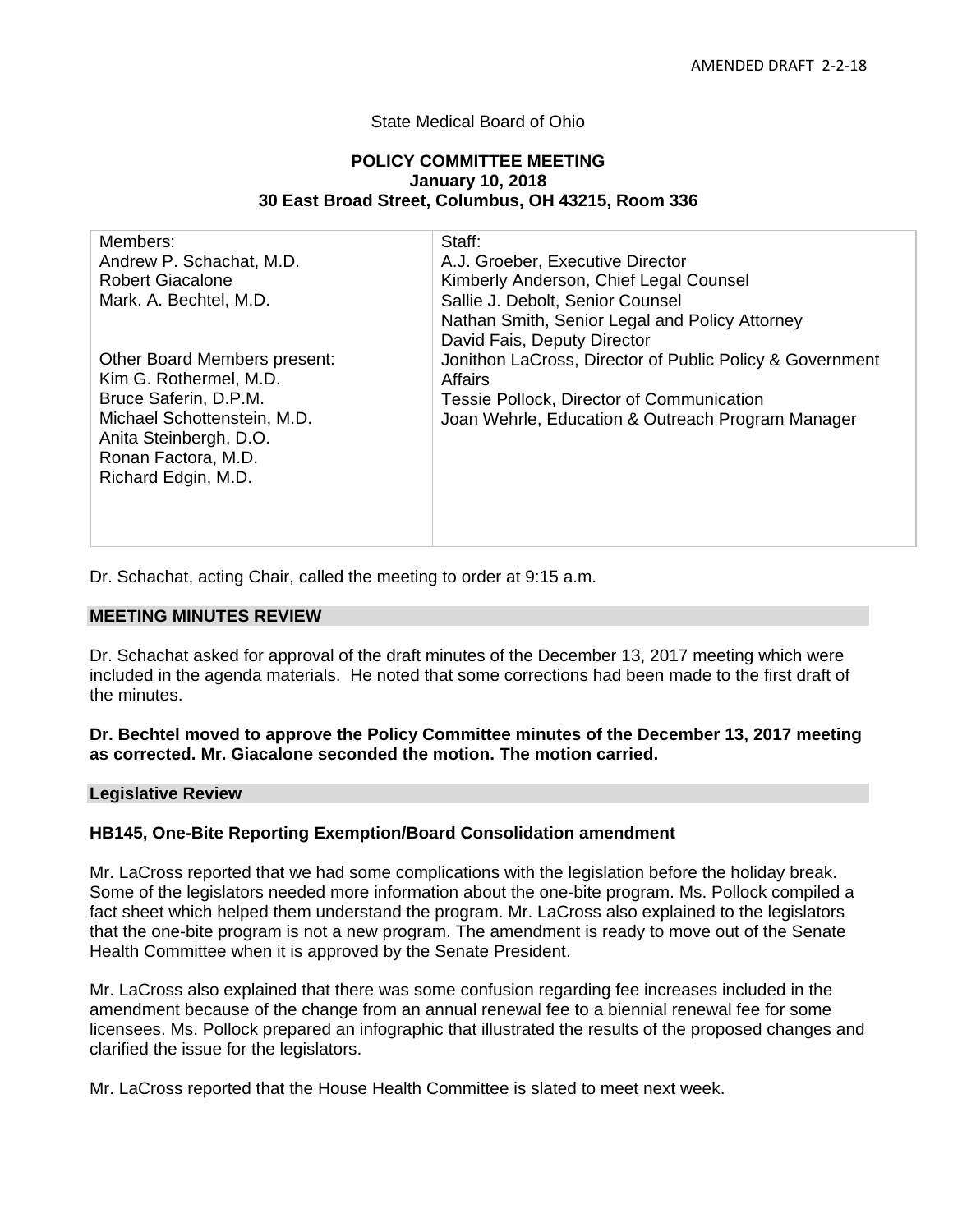He reported that he may be contacting some board members regarding some potential legislative issues just to get their feedback.

Mr. LaCross reported that questions had been raised regarding the PA formulary from the PAPC regarding moving to a negative formulary. He stated that he had many meetings with the PA Association regarding this issue, as well as some other legislative fixes the PA Association would like addressed. He said the PA Association may move to get the formulary in statute if they can. Mr. LaCross said that he will keep the Board members up-to-date, but no drafts have been prepared and there is no legislative vehicle now. He will wait to see what the PAPC and the PA/Scope of Policy recommend to the Board.

Mr. LaCross noted that the Operating budget is coming up this year.

Mr. Giacalone asked what PAs want with the formulary. Mr. LaCross believed that ultimately, they would like to see no formulary so they can prescribe whatever their supervising physicians can prescribe. There are only a few states that have formularies for PAs and very few states have PA regulations like Ohio.

Dr. Steinbergh reported that the Board committees are having full discussions about the PA scope and formulary issues. She also noted that another physician board member will need to serve on PAPC when she leaves the board later this year.

Dr. Edgin reported that he serves on the Ohio Board of Nursing's Committee on Prescriptive Governance. He just wondered if the Nursing Board had many complaints about nurse practitioners. Ms. Lisa Emrick, from the Nursing Board, did not know the complaint information, but she reported that the exclusionary formulary for APRN's is essentially wide open for the classes of drugs an APRN may prescribe but they cannot go beyond their private physician's practice. Dr. Edgin wondered why we can't have something along those lines for PAs.

Dr. Schottenstein said that they had a healthy discussion about it today at the PA/Scope of Practice Committee. He commented that there is a different kind of relationship between the APRN and the physician as it is more collaborative while with PAs the physician is more supervisory. They talked about perhaps having a similar type of approach where maybe the PA prescribes within the scope of practice of their supervising physician and within the PA supervision agreement there could be clarification of what needs to be physician initiated and what the supervising physician is comfortable with the PA prescribing. In that way, it does not disrupt the flow of the practice where the PA is seeing the patients, because the PA has that individual agreement and understanding with the supervising physician as to what they can prescribe on their own. At the same time, it relieves the minutia of having to vet each of these medications in the committee.

Dr. Schachat noted that this topic was not on today's agenda so he asked that the PA/Scope of Practice Committee make some recommendations and we can include it on an upcoming agenda. Dr. Steinbergh reported that this topic will be discussed later today with the full board.

Mr. LaCross indicated that he will talk with the PA Association when Board has a plan and direction.

# **Rules Update**

**Rules Spreadsheet:** Ms. Anderson reported that the rules spreadsheet begins on page 529 of the agenda materials. She also outlined the 2018 schedule of rules that will be addressed by the Policy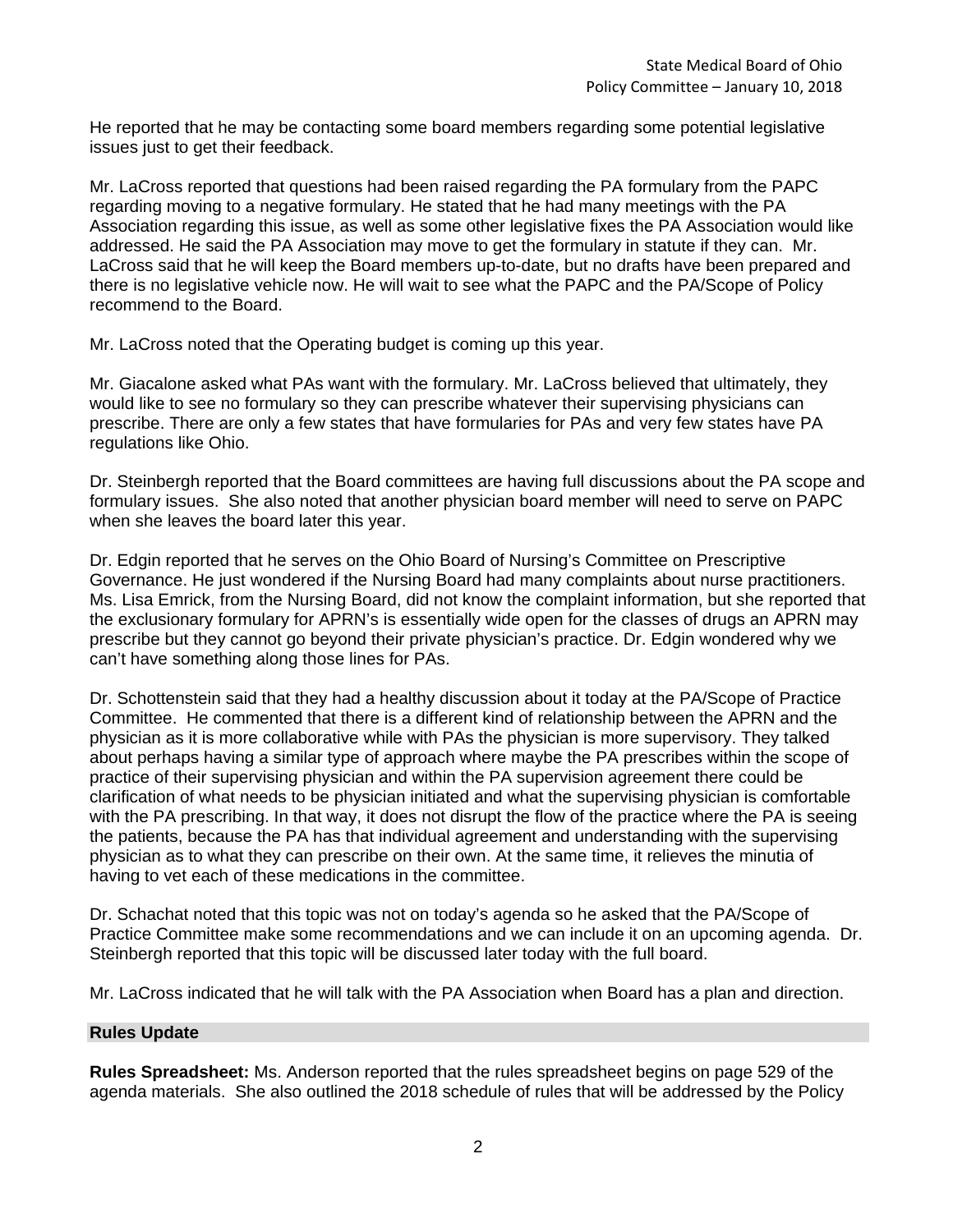Committee. Today we'll review the light-based medical device rules. In February, we'll review the medication assisted treatment (MAT) rules, the concussion rule, as well as the one-bite rules if the amendment is approved. Dietetics and Respiratory Care rules discussion will begin in March because of statute changes. Genetic counselor rules are scheduled for review in April. Termination of the doctor-patient relationship rules are slated for May, and pharmacy consult rules are scheduled for the June committee agenda.

### **Chapter 18 Rules:**

**Standards for Surgery:** It was noted that current rule 4731-18-01 Standards for Surgery will be moved to the surgery chapter (4731-25) and listed as 4731-25-08. Minor grammatical changes have been made to this rule.

Dr. Schachat reported that an updated draft of the Chapter 18 rules was distributed to the committee.

### **Mr. Smith reviewed the rules in Chapter 18 - light based medical devices:**

Mr. Smith reported that the changes are in bold type. The changes reflect the intent of the draft to primarily apply the light based medical device rules to dermatologic procedures. He thanked Dr. Schachat for identifying some of these issues so that we could better express this more explicitly than it had been before. He also thanked Dr. Bechtel for his help in drafting the revised rules.

These rules are intended to lay out the framework for application of light based medical devices. The use of lasers in medical practice has increased. As we look at these rules, patient safety is our most important consideration, but we are trying to balance this to account for changing technology and account for the increased use of these services as well.

### **4731-18-01: Definitions**

• Consolidates all definitions in the chapter and adds new definitions including: "phototherapy" (B), "phototherapy devices" (C), "photodynamic therapy" (D), "ablative procedure" (E), "nonablative procedure", "physician" (G), and "delegation" (H).

### **4731-18-02 Use of light based medical devices**

- Lays out framework for physician delegation of the application of light based medical devices based on the distinction between ablative and non-ablative procedures.
- Paragraph (B) states that a physician shall not delegate application of light based medical devices for ablative procedures.
- Paragraphs (C), (D), and (E) provide for the delegation of the application of light based medical devices for specific types of non-ablative procedures according to the requirements in subsequent rules

### **4731-18-03: Delegation of the use of light based medical devices for specified non-ablative procedures**

• Paragraph (A) adds the ability of physicians to delegate vascular laser non-ablative procedures to a physician assistant, R.N., or L.P.N. if specified conditions are met including: physician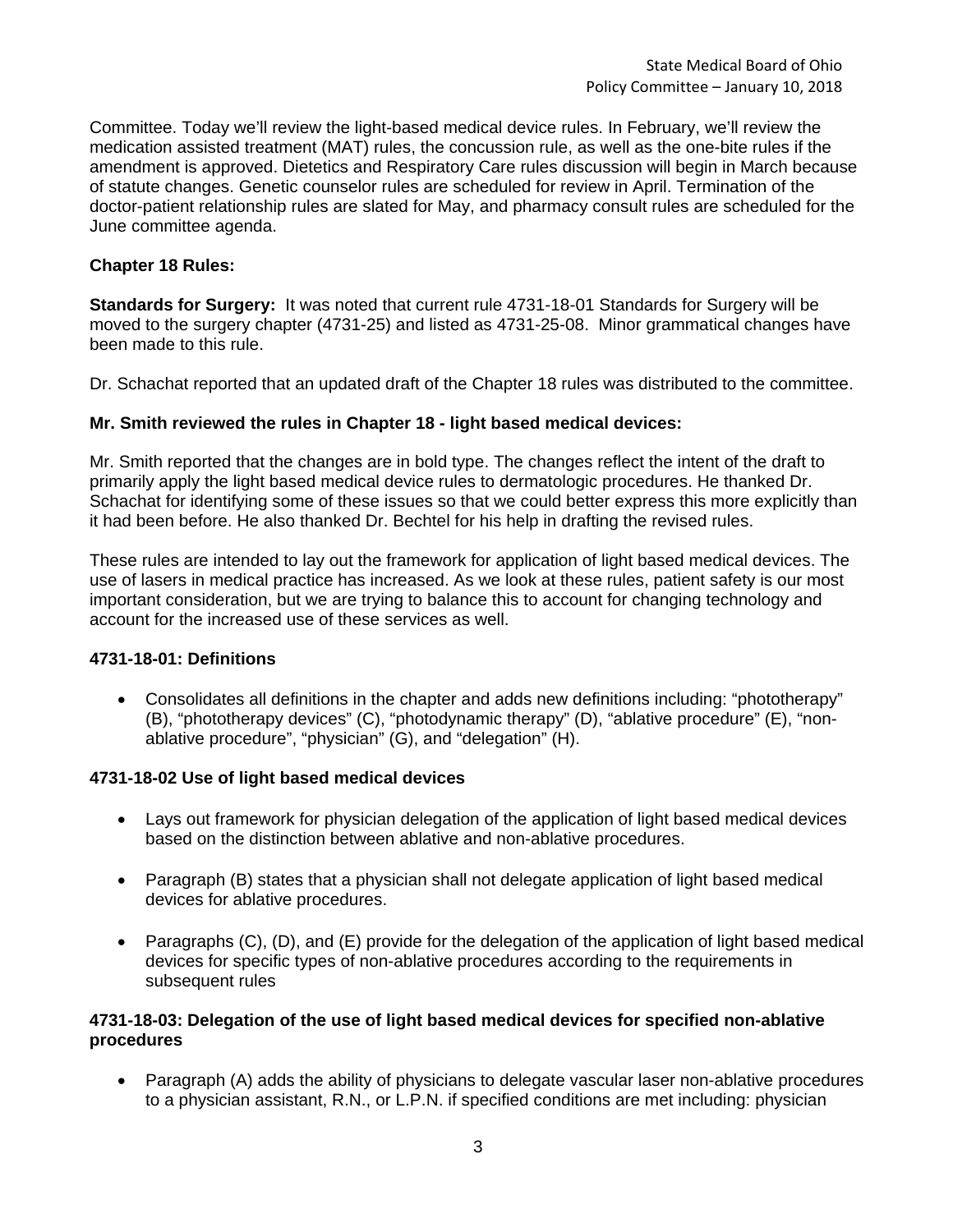evaluates patient before and after the first application of the vascular laser; delegate has completed eight (8) hours of education; observed fifteen (15) procedures; performed twenty (20) procedures under direct physical oversight of physician; and physician provides on-site supervision.

Mr. Smith pointed out that this is a new section with specific conditions that must be met. It also includes robust educational and training requirements based to enhance patient safety and prevent adverse events. On-site supervision by the physician is also required, so the doctor must be at the practice office but does not need to be in the room.

• Paragraph (B) retains current rule on laser hair removal delegation by a physician, but adds robust education and training requirements including eight (8) hours of education; observation of fifteen (15) procedures; and performance of twenty (20) procedures under direct physical oversight of physician.

Mr. Smith said that paragraph (B) applies to PA, RN, LPN, and cosmetic therapists. He noted that the education and training requirements have changed to be in line with the requirements in paragraph (A).

• Subsection(C) relates to the off-site supervision of cosmetic therapists performing laser hair removal providing the cosmetic therapists meets some enhanced requirements as well.

### **4731-18-04: Delegation of phototherapy and photodynamic therapy**

Mr. Smith reported the language had been broadly written and referenced delegation to appropriate persons. The proposed revision names PAs, RNs, and LPNs as appropriate persons for delegation and medical assistants for phototherapy for psoriasis and skin diseases. The rule is also treatment specific.

- Paragraph (A) adds specificity to physician delegation of the application of phototherapy in the treatment of hyperbilirubinemia in neonates to include a physician assistant, R.N., and L.P.N. This paragraph also requires training and on-site physician supervision.
- Paragraph (B) also adds specificity to physician delegation of phototherapy for psoriasis and other skin diseases to include a physician assistant, R.N., L.P.N., and medical assistant who has successfully completed training. This paragraph requires on-site physician supervision as well.
- Adds photodynamic therapy delegation by a physician to a physician assistant, R.N. and L.P.N. in paragraph (C) with the requirements that the delegate complete training and that the physician provides on-site supervision.
- Requires reporting of adverse events and failure of treatment by all delegates, and requires physician to personally evaluate patient when this occurs in paragraph (D).
- Lays out the disciplinary framework for violations of (A), (B), (C), and (D).

Dr. Steinbergh asked about medical assistants for 18-04. She suggested that the term certified medical assistant be used.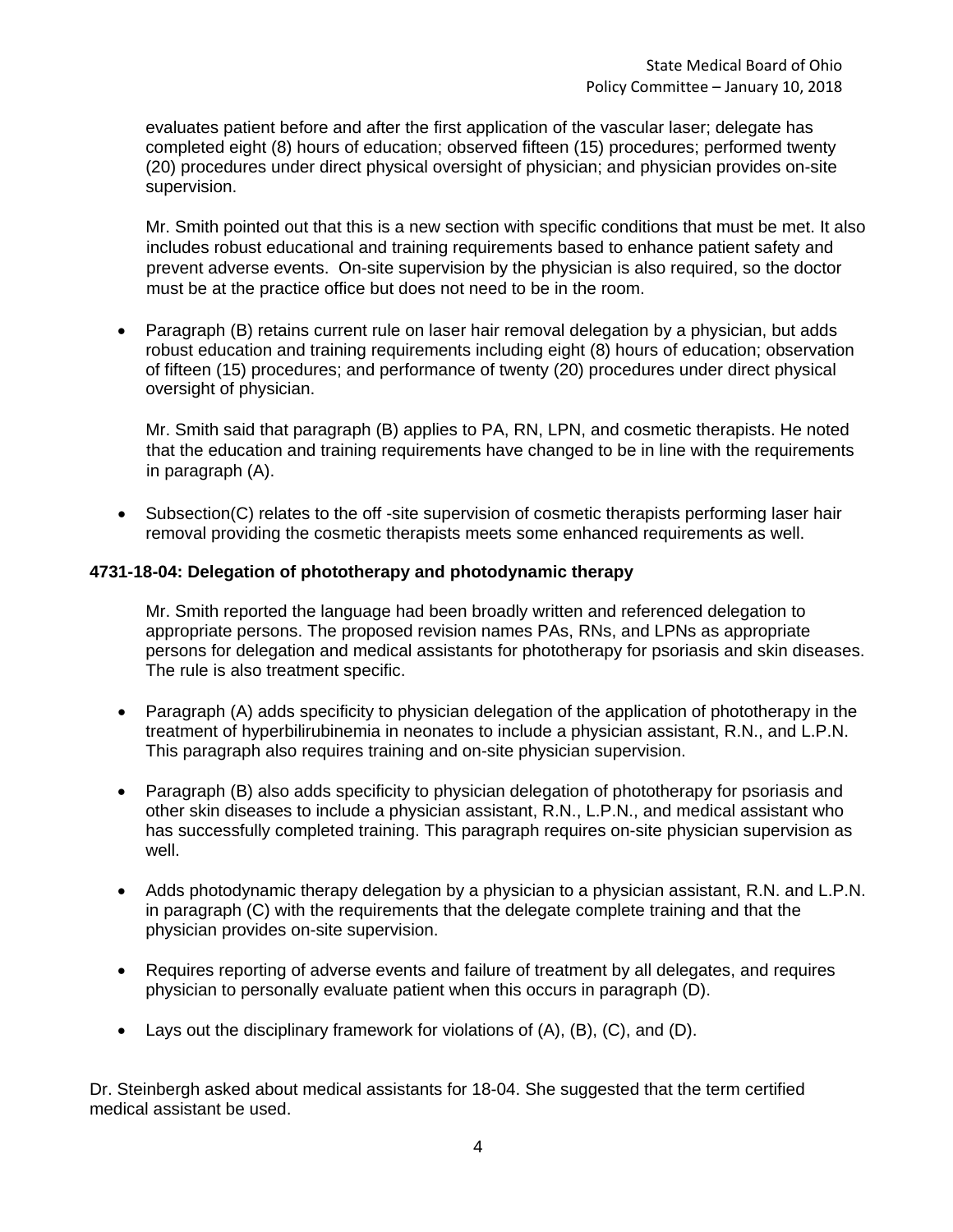Dr Schottenstein referred to the definition of phototherapy devices in 4731-18-01 (C) which means any device approved by the United States food and drug administration for the specific purpose it is being used for that can be made to produce irradiation etc. He was trying to understand why the phrase" for the specific purpose it is being used for" was there. As he read it a little more it seemed we were trying to distinguish between the devices used for neonatal hyperbilirubinemia, psoriasis and other skin diseases. It seemed that was the way to distinguish phototherapy device from other light based devices. What if a device has more than one specific purpose? He wondered if it made sense to say that phototherapy devices are devices used to treat neonatal hyperbilirubinemia, psoriasis and other skin diseases.

Mr. Smith said the FDA approves devices without naming specific purposes as there may be other applications.

Dr. Schachat had similar concerns but approached it from another way. He said that these devices get used for other things and there will be other applications. He wondered if there should be an overarching comment that says this rule applies to management of hyperbilirubinemia with light and dermatologic conditions and we are not giving permission for other things.

Mr. Giacalone commented that the devices in question would only be used for their indicated uses and they would not be used off label. Dr. Bechtel said that is correct. Mr. Giacalone said that 18-01(C) needs to read . . **.** *any device cleared or approved. . .* given that only addressing "approved" medical devices is too narrow as many medical devices are marketed pursuant to an FDA510(k) or Premarket Notification "clearance" as opposed to being "approved" under a FDA PMA(Premarket Approval.)

Dr. Schottenstein asked the difference between light based device and a phototherapy device. Mr. Smith reported that phototherapy devices are a subclass of light based devices.

Dr. Bechtel commented on the importance of patient safety that went into these rules. The rules exclude ablative lasers which are devices that can cause tissue destruction and can cause lots of scaring and damage. These should never be delegated.

Dr. Bechtel said the only change in these rules is that we've allowed physicians to delegate vascular lasers for dermatologic purposes, as these appear to be the safest lasers out there and the side effect risk is relatively low.

Dr. Schachat asked if we defined vascular lasers. Dr. Bechtel said we did not, but vascular lasers are targeted to the hemoglobin in the vessels. But the rule limits vascular lasers for dermatologic purposes.

Dr. Bechtel talked with residents at Ohio State regarding how many they need to do before they become comfortable with the use and the adjustments that need to be made. Twenty procedures seemed to be the consensus number between the residents, as well as the faculty who teach the residents how to use the laser.

Dr. Bechtel said that it is very important for the patient to be evaluated by the physician before laser use and reevaluated after the first treatment to make sure there is appropriate treatment and no complications. The rule also excludes delegation of ablative techniques. He believes we have built patient safety standards into the rule. Robust education and training standards are also required in the rule.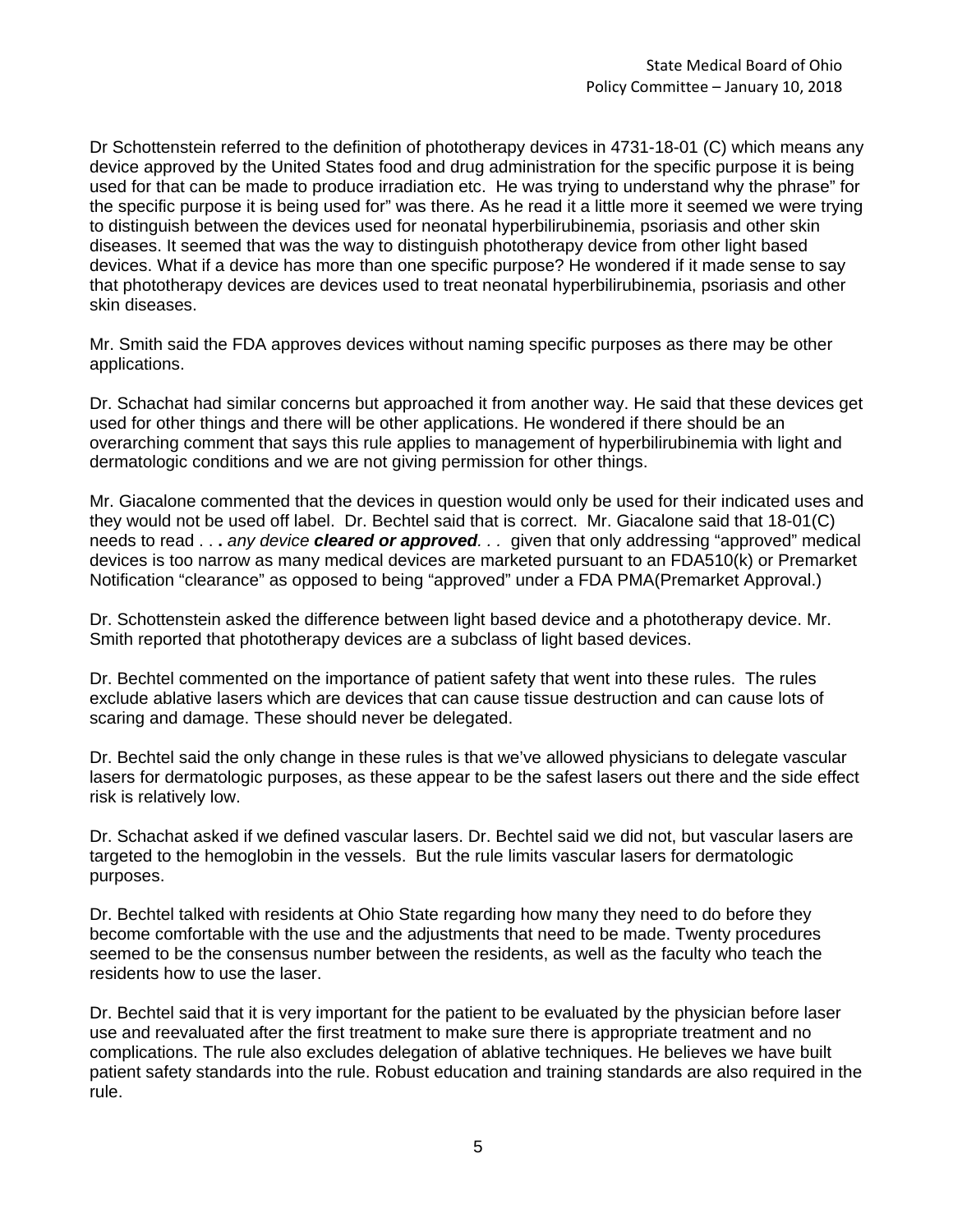Dr. Schottenstein referred to 4731-18-02 (D) which states "A physician may delegate the application of light based medical devices only for the purpose of hair removal according to the respective requirements in paragraphs (B) and C) of rule 4731-18-03 of the Administrative Code" He asked about the word "ONLY" as in paragraph (C) it refers to vascular laser. Dr. Schottenstein noted that it appeared to be contradictory. Mr. Smith said that "only" can be removed.

Ms. Debolt asked for clarification regarding laser lipo where a light based device is used to melt away fat. Dr. Schachat said that is not a dermatologic procedure.

He suggested we have a general intro statement that this rule applies to management of hyperbilirubinemia with light and dermatologic conditions, otherwise we'd have to address lasers used for other purposes.

### **Dr. Giacalone moved to circulate the proposed rules to interested parties for comment. Dr. Bechtel seconded the motion. The motion carried.**

### **Non-disciplinary program mental/physical health rules:**

Ms. Anderson reported that draft rules 4731-28-02; 4731-28-03; 4731-28-04; and 4731-28-05 begin on page 55. She also referred to a handout which is a letter from the Medical Association Coalition (MAC) that was received on January 9, 2017.

The memo indicated an overview of the development of the rules. We have had extensive discussion on the rules, circulated for comment, reviewed the initial comments received, and we've met with interested parties. The January 9<sup>th</sup> letter from the Medical Association Coalition said that they still had concerns but they are willing to table concerns to move forward with the rule but they asked for deidentified info to measure how program is working. If the Board shared this information, they would not object to the rule at CSI.

Ms. Anderson said we would provide reports to the Board that are de-identified as well.

### **Dr. Bechtel moved to recommend sending the rules to CSI. Mr. Giacalone seconded the motion. The motion carried.**

The topic will be discussed by the full Board later today.

# **FSMB Draft Documents from Workgroups and Committees**

Ms. Anderson reported that the FSMB has distributed reports from four FSMB workgroups and committees and had asked for feedback from member boards by January 26.

• Physician Wellness and Burnout

.

- Statement on Compounding of Medications by Physicians
- Regenerative and Stem Cell Therapy Practices
- Prescription Drug Monitoring Programs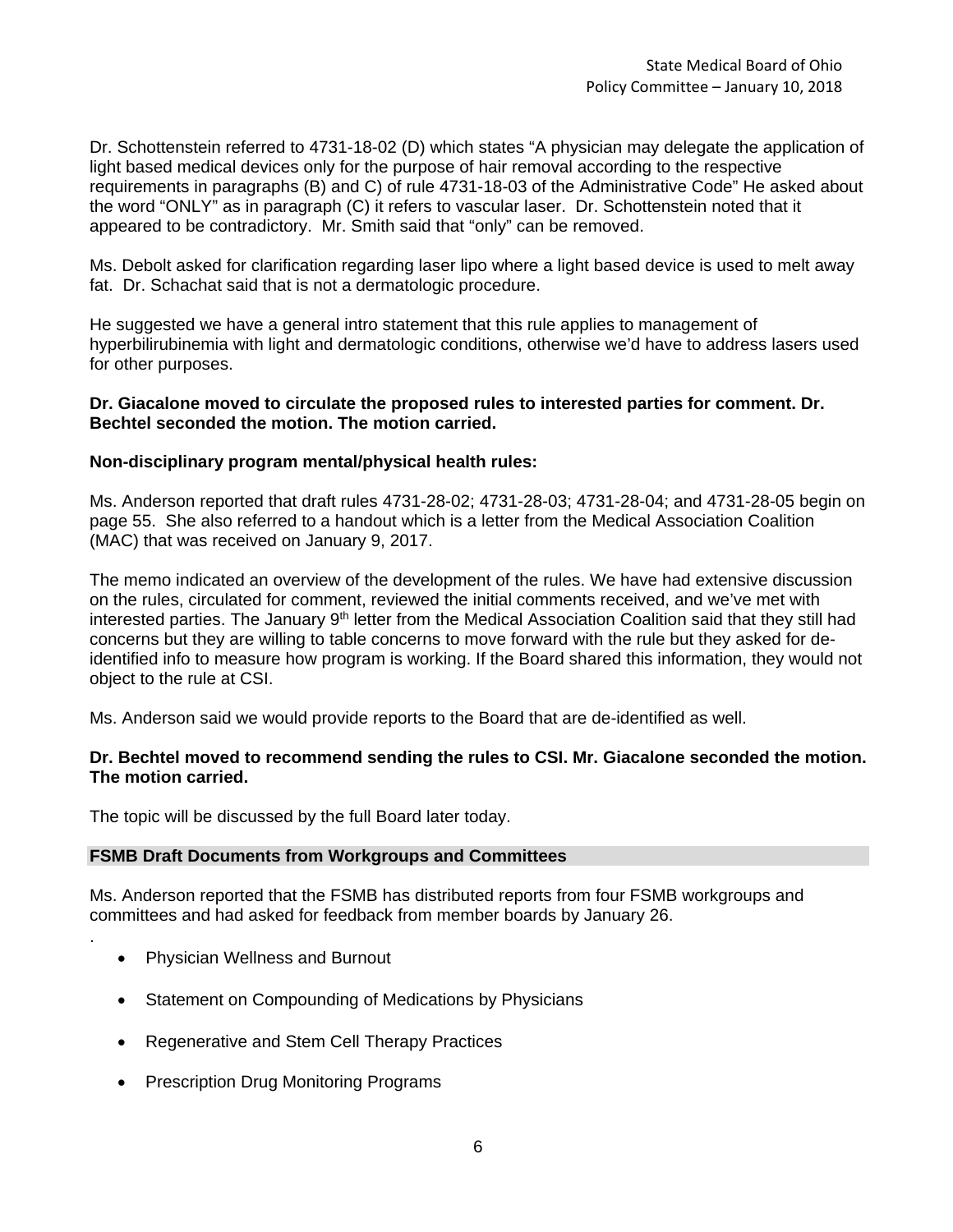Ms. Anderson asked for discussion regarding the Prescription Drug Monitoring Program report. Mr. Giacalone had served on that workgroup.

Ms. Anderson pointed out the recommendations in the document. She referred to page 84 of the agenda materials - **Data Security and Patient Privacy**

iv. Data Security/Patient Privacy -

States should grant PDMP data access to local, state, and federal law enforcement only when there is an issuance of warrant/judicial finding of probable cause.

In order to protect the privacy of patient information and to ensure proper patient treatment, Medicare, Medicaid, state health insurance programs and/or health care payment benefit providers and insurers should not have access to a patient's PDMP record unless a subpoena has been issued in accordance with existing subpoena powers.

Ms. Anderson said that medical board investigators and other regulatory board investigators are considered law enforcement in Ohio for purposes of OARRS, but we don't require warrants or judicial findings of probable cause. There is an enhanced process with OARRS that a supervisor must ensure that it is related to an open investigation, but our investigators and law enforcement in Ohio are checking OARRS and looking at prescribing patterns as part of drug investigations. This recommendation from the FSMB would be problematic if our state law changed and we could not do it the way we are currently as it would make our investigations more cumbersome. Mr. Groeber commented that it would endanger the public and make it more difficult to stop dangerous prescribing.

Ms. Anderson talked with the Board of Pharmacy because one of the things as an alternative here is making sure that you are policing misuse of OARRS on the back end. Our Pharmacy Board does that rather aggressively. If they get information that someone is improperly using OARRS, not related to an open investigation, that is a criminal violation in Ohio. There have been individuals in Ohio who have been criminally convicted of misuse of OARRS.

There are also administrative things the OARRS program can put in place, such as blocking a person's access to OARRS. They are several stages they can take a case through to block misuse. If they have information of a criminal violation of misuse of OARRS, the Pharmacy Board is always going to refer that case to the county prosecutor.

Ms. Anderson asked if we should draft alternative language to recommend strict enforcement of state laws regarding misuse rather than requiring restrictions on the front-end restricting law enforcement, including medical board investigators, from getting that information.

Mr. Giacalone stated that this issue was briefly discussed with the AMA arguing strongly in favor of limiting access to law enforcement. He agreed with Ms. Anderson's recommendations. Dr. Steinbergh asked if the workgroup would meet again after the comments had been received from member boards. Mr. Giacalone said that he did not believe the workgroup would meet again. She did remark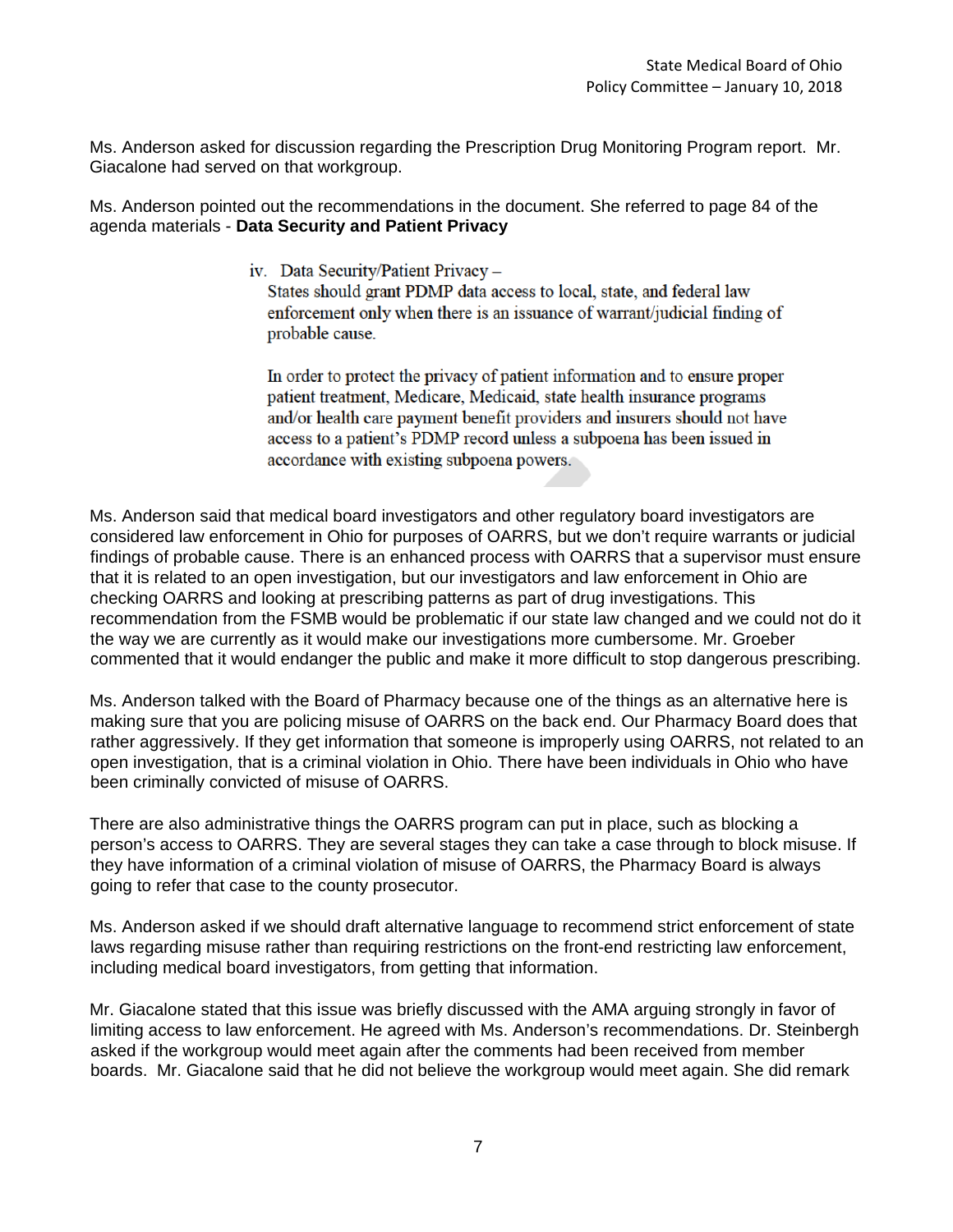that the workgroup topics will be on the FSMB annual meeting agenda for discussion groups in breakout sessions.

Mr. Groeber said that Ohio accounts for over 25% of PDMP queries in the country. We are the best of the best. He proposed that we develop a document that demonstrates Ohio's successes by avoiding this kind of bureaucracy. He said we can address public protection and the benefit for patients, and explain the wins we've had in the area. The draft FSMB recommendation could also shut down the generalized information we receive from the Pharmacy Board that we use to educate prescribers. He sees us as the hands down leader in the country in this area.

Dr. Steinbergh asked if the Ohio Board would vote against the draft if changes aren't made? Mr. Groeber said we'll emphasize positive outcomes. We use this information much more broadly to educate licensees. The outcomes have been significant as we've seen marked reduction in prescribing practices – but access to information by the medical board is essential. Ms. Anderson said we can also say that safeguarding privacy of information is important and we have steps in place to protect patient privacy.

### **FSMB Resolution Update**

Ms. Anderson distributed copies of the revised draft resolution. Dr. Schottenstein thanked everyone for their input and assistance in developing a resolution addressing acute pain guidelines.

Dr. Schottenstein is pleased with the resolution, but he welcomes any other comments.

### **Dr. Bechtel moved to recommend that the Board approve the resolution. Mr. Giacalone seconded the motion. The motion carried.**

### **Adjourn**

**Dr. Bechtel moved to adjourn the meeting. Mr. Giacalone seconded the motion. Motion carried.**

The meeting adjourned at 10:06 a.m.

Amol Soin, M.D. **Chair** 

jkw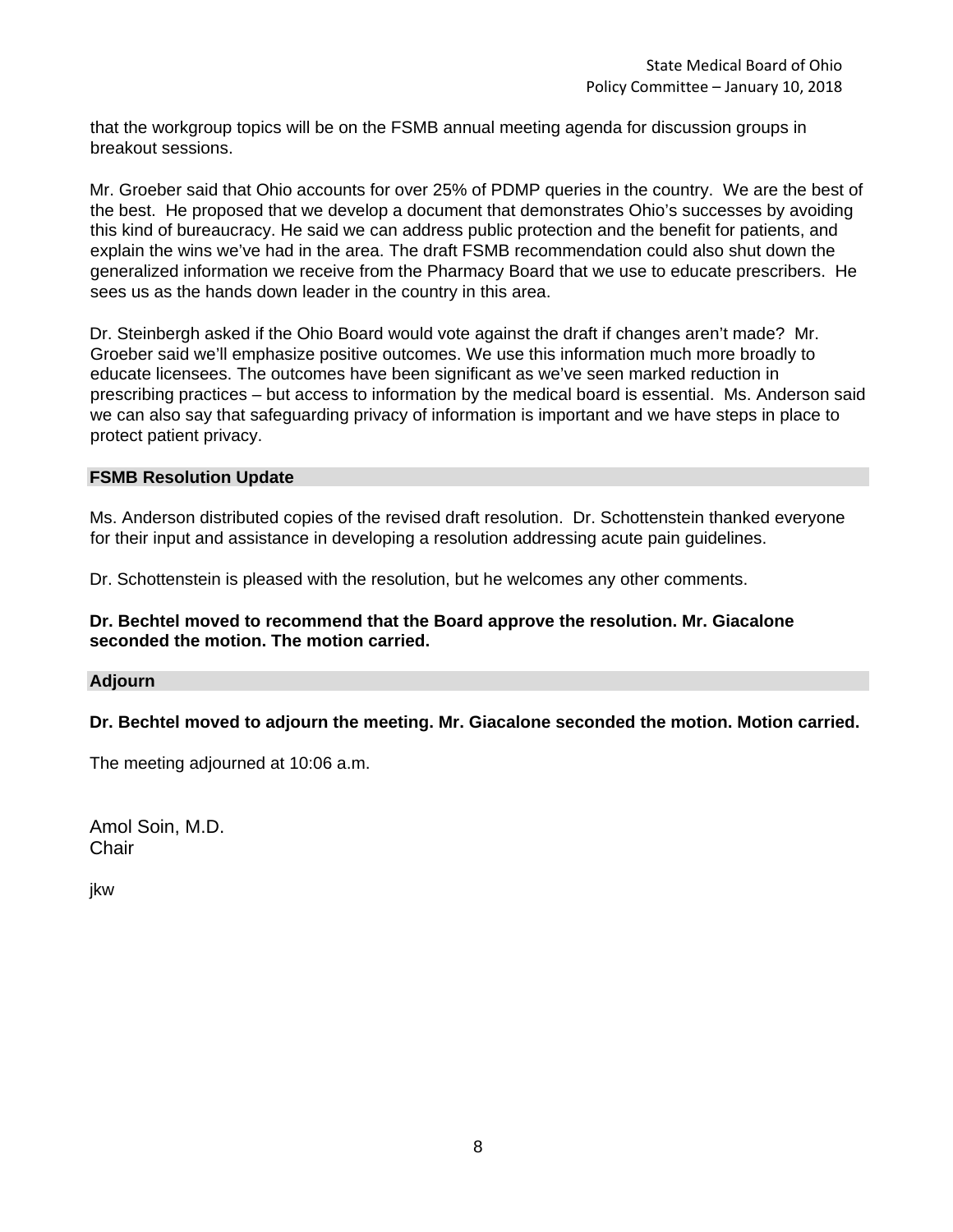# **FINANCE COMMITTEE MEETING December 13, 2017 30 E. Broad St., Columbus, OH Room 318**

| <b>Members:</b>                    | Staff:                                     |
|------------------------------------|--------------------------------------------|
| Michael Schottenstein, M.D., Chair | A.J. Groeber, Executive Director           |
| Bruce R. Saferin, D.P.M.           | Susan Loe, Director of Fiscal and Human    |
| Michael Schottenstein, M.D.        | Resources                                  |
| Michael L. Gonidakis               | Tessie Pollock, Director of Communications |
| Richard A. Edgin, M.D.             |                                            |

**Dr. Schottenstein called the meeting to order at 8:30 a.m.** 

### **MINUTES REVIEW**

**Dr. Saferin moved to approve Finance Committee November 15th, 2017 meeting minutes. Dr. Schottenstein seconded the motion.** The motion carried.

# **FISCAL UPDATE**

Dr. Schottenstein stated that the Medical Board's November 2017 revenue was \$639,383, an increase from \$549,350 in October. Dr. Schottenstein also mentioned the revenue was starting to trend back in the right direction, compared to the November 2015 revenue, which was \$745,625. The Board's revenue over the two-year cycle has a year-to-date decrease of 25%, coming in at roughly \$2.7 million, compared to fiscal year 2016, which had a year-to-date revenue of about \$3.6 million. Net Revenue loss in November 2017 is in the amount of \$74,352, but this is an improvement from the \$113,137 net revenue loss in October 2017. This compares to November 2015, which showed a net revenue gain of \$27,548. He noted that revenue is up about 16% compared to the previous month, October 2017.

Dr. Schottenstein stated that revenue for December was about \$1.2 million. This increase was because of the renewal cycle for the allied specialties other than massage therapists. Another factor is that this is the first group of renewals that were not directly affected by the E-license disruption. There are renewal cycles coming in March and January. Dr. Schottenstein noted that those should be good months, which should be reflected beginning in our March 2018 statistics. From April through June, the Medical Board should start getting substantial revenue from the respiratory and dietetics license renewals; therefore, we are expecting a great fourth quarter.

Regarding the Board's cash balance, the Medical Board has had a 32.7% decrease in the current fiscal year, when compared to this time last year. He stated that currently the balance is \$3,056,296. An additional preview of the December numbers shows the cash balance rebounding to \$3.4 million, and November is the bottom with regard to our cash balance. Dr. Schottenstein states it should continue to go up going forward. In December 2016, \$1.488 million was transferred from the fund to support the E-license development and a final transfer of revenue will occur in the late spring of 2018 for the E- license system. The Board is hopeful that the Board's cash balance will be up around \$4.5 million by then, so that final transfer of the E-license funds will bring the amount back down to roughly the \$3.4 million range again.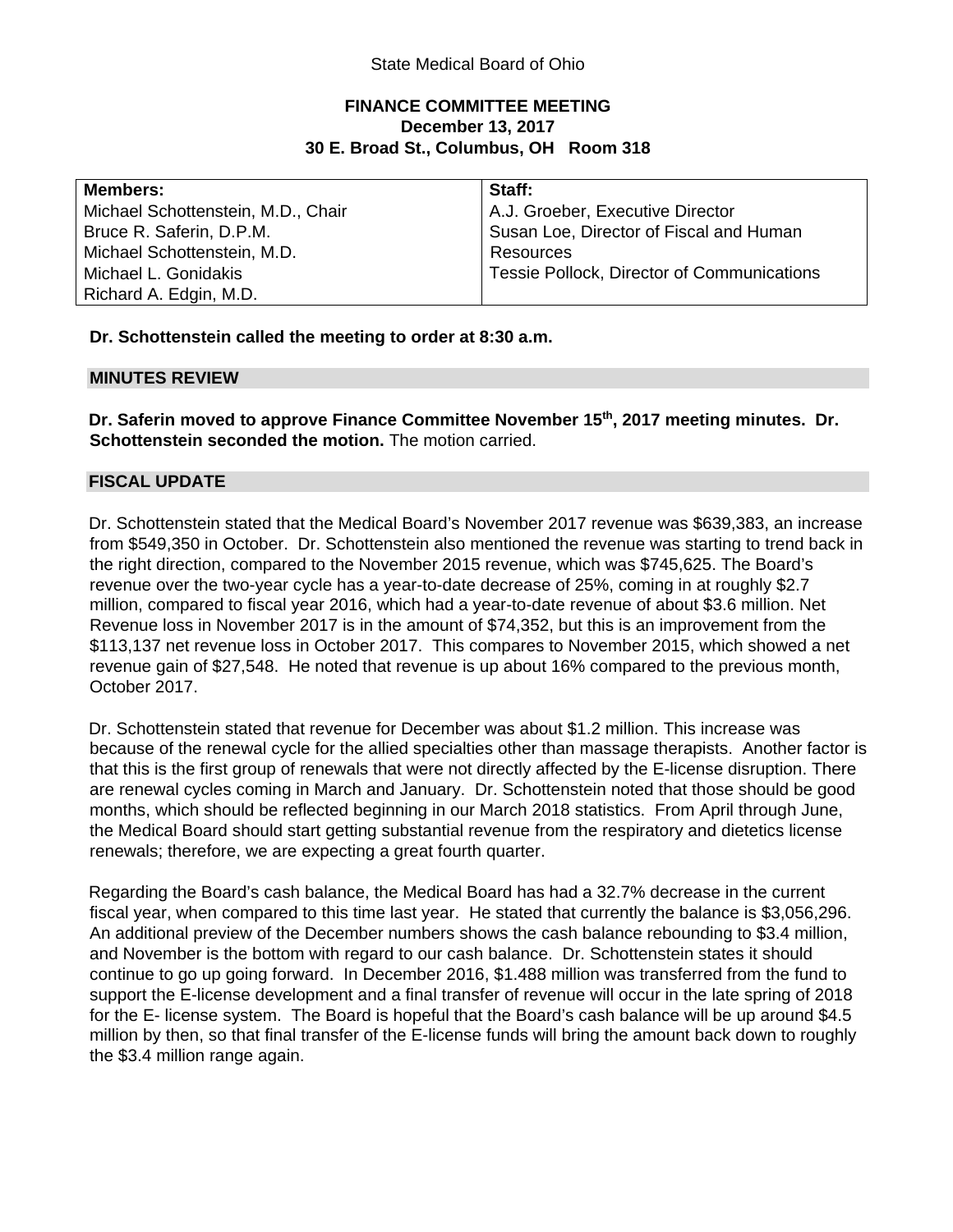# **FINES EXPENDITURES AND ALLOCATIONS**

Dr. Schottenstein stated that the total expenditures for the Board in November 2017 were \$713,735 and that this compares to November 2016 expenditures of \$770,925. Overall, there was an 0.4% decrease in expenditures year to date. This is a function of the fact that the Board has not yet paid rent for the first two quarters, and that comes to about \$85,000 per quarter. In the near future the Medical Board will be billed for rent, and that will probably put us in the roughly 2 to 4% increased year-to-date expenses over last year's amount. He further noted that the Medical Board will not have the responsibility of paying the most recent rent charges for the Respiratory and Dietetics Boards prior to the merger. Dr. Schottenstein stated the Board remains well under the allotted spending of \$10.2 million, with projected spending of about \$8.6 million for fiscal year 2018. Under fine expenditures and allocations, \$67,500 has been allocated to the areas of wellness, education, outreach, and employee safety.

Mr. Gonidakis asked for a breakdown of the \$67,500 in the future, stating it's beneficial to see where and how it's being spent. Dr. Schottenstein recommended that in the future, the financial packets have a financial breakdown on the summary page. Mr. Gonidakis thought this will be good in relation to talking points if asked by legislature what the Board is doing specifically with the funds. Mr. Groeber stated that fiscal comment four has not been updated yet because the spending of the \$45,000 has not been finalized. Ms. Loe stated it may become too large to include on the front page and suggests using the back page. Mr. Groeber suggested trying out different ways to display this information.

# **ACCOUNTS RECEIVABLE**

Dr. Schottenstein stated the Medical Board has collected fine payments totaling \$44,000 since the last Board meeting, and that \$9,000 of that is for fines related to failing a CME audit. One of the CME fines was for \$4,000, the other for \$5,000. He added that the CME fines are on a sliding scale, depending on the degree of noncompliance, and that CME fines can range from \$1,000-\$5,000. Last month, there was discussion about how a fine was sent to collections by the Attorney General's office for \$1,000. Because of the cost of the collection service, originally the Board was only going to see \$667 of that. After being reminded of the agreement between Attorney General's office and the Medical Board that indicated the Medical Board should receive the entire thousand dollars, the Board received the fine check of \$1,000.

Mr. Groeber stated that the Medical Board is striving to target the 2% CME audit each month, and that he is working with Mr. Turek to get the audit rates back up. Mr. Groeber asked Ms. Loe about CME fines total, and she responded that there is one additional fine pending that has not been paid. Mr. Gonidakis inquired about the Medical Board having the chance to ever reach 100% compliance rate like legal professionals in regard to CME requirements for medical professionals. Dr. Schottenstein stated that Dr. Saferin was pushing for this with CE Broker, because once the Medical Board has that capability, all CME courses could be monitored. Mr. Groeber states that CE Broker was discussed at last year's retreat, but that he wants to make sure it is 100% before it is rolled out in the future. Mr. Groeber introduced a new initiative with Mrs. Pollock that will be a more customer service initiated approach to assist those who start the renewal process but don't complete it, including phone calls and email communications. The goal is to help people avoid Board action, fines, and complete the renewal process. This process should also help generate revenue.

Mr. Groeber inquired how various professions handle renewals. Mr. Gonidakis informed him of the steps legal professional take for renewals and how it differs from medical professionals. Dr. Schottenstein noted that the Board has received a total of \$165,500 in fines, and another \$143,000 is outstanding.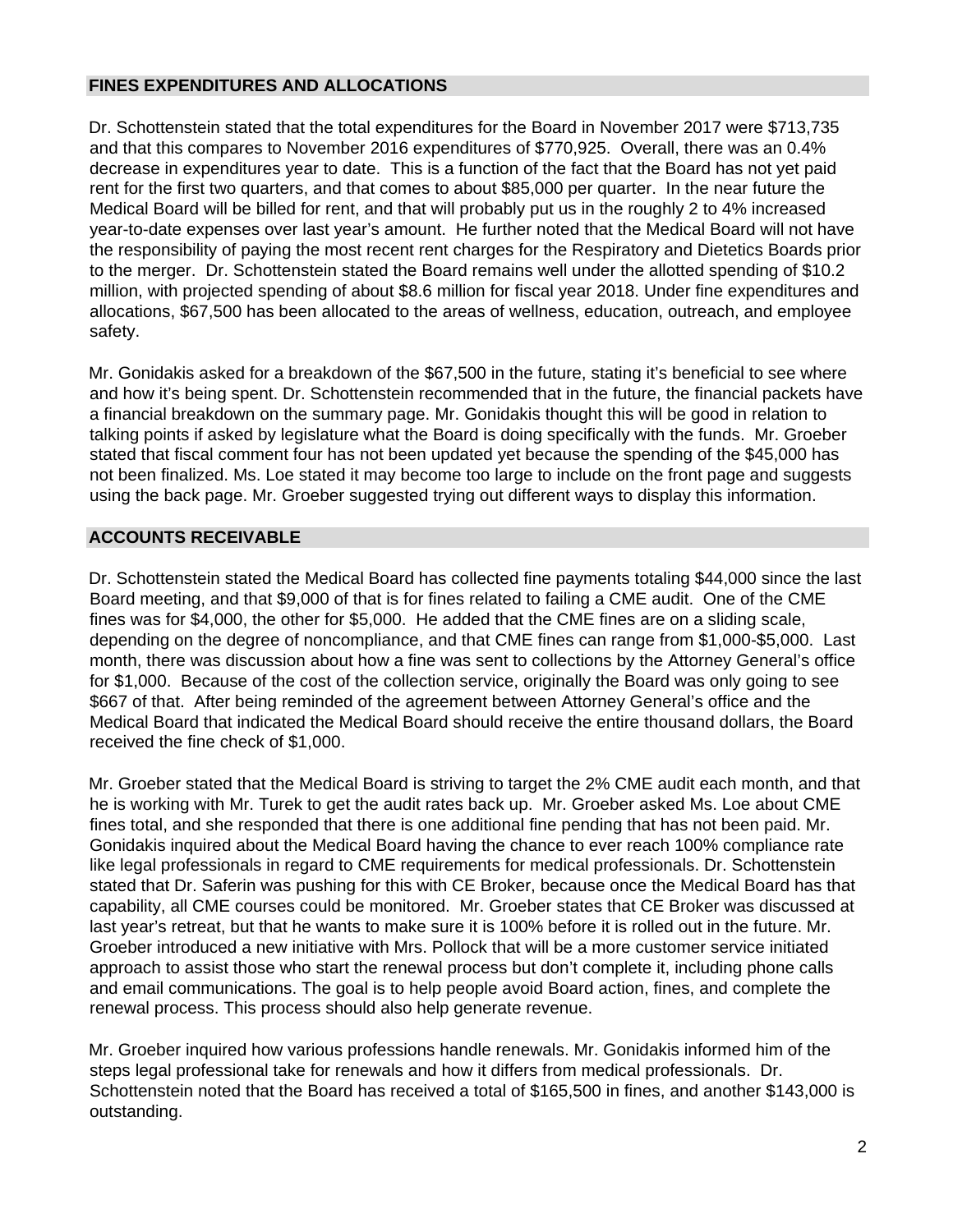# **EDUCATION AND OUTREACH**

Ms. Pollock stated that the video for Acute Prescribing has been updated. It focuses on the Dec 29th new requirements for having the day supply and ICD-9 on prescriptions. Mr. Groeber stated that he has a meeting with Steve Schierholt from the Pharmacy Board to get a first look at the data to see what information has been extracted regarding these new requirements. Ms. Pollock also stated that the Board is working on expanding Take Charge Ohio and prescribing resources to an app in conjunction with the Department of Health who has secured Federal funding to support this campaign. Ms. Pollock stated there have been infographics created to show what is going to happen with Board consolidation with Dietetics and Respiratory Care Boards. Mr. Groeber stated that there was some confusion with the legislature also about the merger and this information would be helpful. Ms. Pollock also stated that the most viewed page on the website last month was the Enews. Mr. Groeber inquired about the Board's social media presence. Ms. Pollock stated that the Medical Board has also been updating the website to improve search terms and add quick links to make it more user friendly.

# **BOARD MEMBER COMPENSATION**

Dr. Schottenstein stated that the Board has new business matters to discuss, the first being an hourly rate increase for Dr. Saferin, who was reappointed to the Board on December 20, 2017. He stated that the current protocol at the Board is to implement a 4% raise, currently coming to \$.70 per hour, for newly reappointed board members.

# **Dr. Edgin moved to recommend that the Board adopt a 4% raise, equaling \$.70 per hour, for Dr. Saferin. Mr. Gonidakis seconded the motion.** The motion carried.

Dr. Schottenstein stated the staff will be presenting the annual Board Member Compensation Report to the full Board as required by policy. Dr. Schottenstein noted a change in the law has removed PAPC members' per diem payment, other than mileage and parking. They are employed in other capacities, and it's more of an honorary kind of position for them. As reported, their revenue was not substantial. Mr. Gonidakis asked if the Board should update Dr. Saferin's to reflect \$20.40 an hour as Dr. Rothermel. Mrs. Loe stated this was the previous year's report. Mr. Gonidakis asked about seeing the current fiscal report and was informed by Ms. Loe that every January the Board shows the prior year's report.

Mr. Groeber asked that the 2017 report include a total of hours worked by Board members, if possible.

# **TRAVEL AUTHORIZATION**

**Mr. Gonidakis moved to recommend approving the Board Member per diem for Dr. Steinbergh's attendance at the 2018 AAOE Summit meeting on January 27, 2018 in Austin Texas. Dr. Schottenstein further moved to find that Dr. Steinbergh's attendance at the conference is in connection with her duties as, and is related to her position as, a Board member of the State Medical Board of Ohio. Dr. Saferin seconded the motion.** The motion carried.

**Dr. Saferin moved to recommend that the Board approve that Robert Giacalone attend the 2018 annual meeting of the FSMB and accept the FSMB voting delegates scholarship; and that Mr. Giacalone's attendance at the FSMB meeting is in connection with his responsibilities as, and is related to his position as, President of the State Medical Board of Ohio. Mr. Gonidakis seconded the motion.** The motion carried.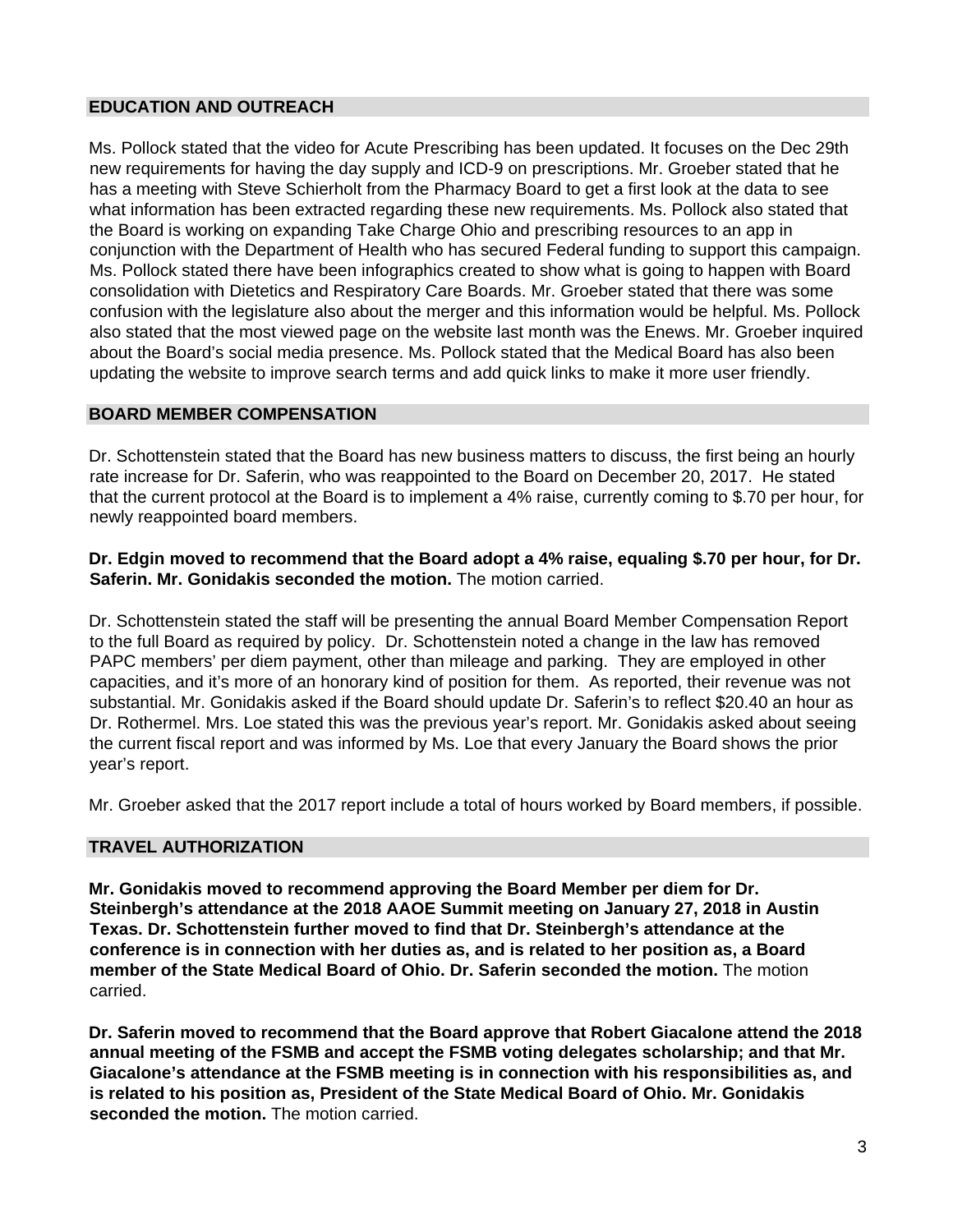**Mr. Gonidakis moved to recommend the Board approve that A.J. Groeber, Executive Director, attend the 2018 annual meeting of the FSMB, and accept the FSMB executive director scholarship, as that his attendance at the meeting is in connection with his responsibilities as, and is related to his position as, Executive Director of the State Medical Board of Ohio. Dr. Saferin seconded the motion.** The motion carried.

**Mr. Gonidakis moved to recommend that the Board approve Mr. Groeber, Executive Director, to attend the 2018 annual meeting of Administrators in Medicine, as his attendance at the meeting is in connection with his responsibilities as, and is related to his position as, Executive Director of the State Medical Board of Ohio. Dr. Saferin seconded the motion.** The motion carried.

# **ADJOURN**

**Dr. Saferin moved to adjourn meeting. Mr. Gonidakis seconded the motion.**

The meeting adjourned at 9:01 a.m.

Michael Schottenstein, M.D. **Chair** 

rb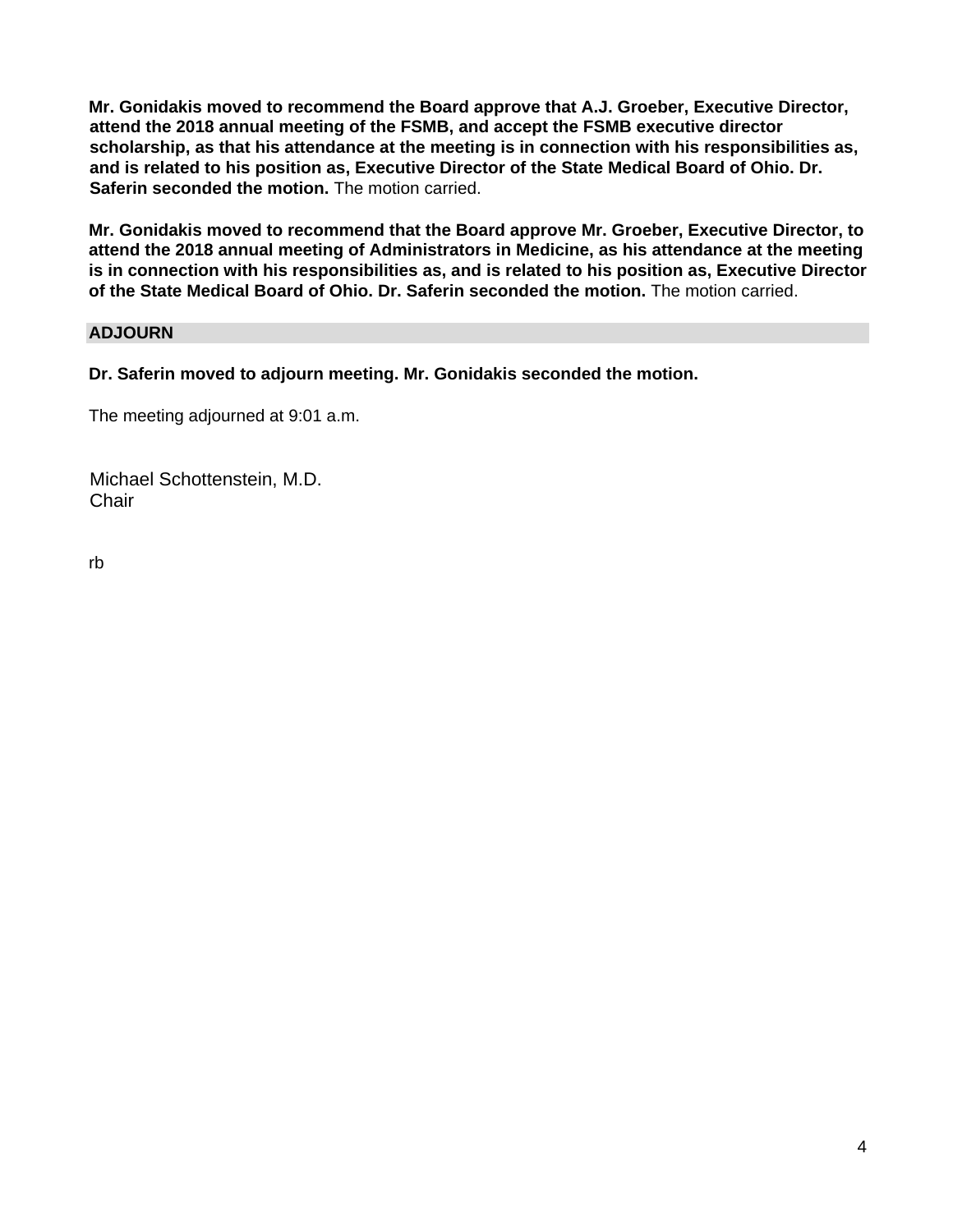# State Medical Board of Ohio

## **COMPLIANCE COMMITTEE MEETING January 10, 2018 30 E. Broad St., Columbus, OH Administrative Hearing Room**

| <b>Members:</b><br>Anita Steinbergh, D.O., Chair | Staff:<br>Alexandra Murray, Managing Attorney |
|--------------------------------------------------|-----------------------------------------------|
| <b>Robert Giacalone</b>                          | Annette Jones, Compliance Officer             |
| Michael Schottenstein, M.D.                      | Angela Moore, Compliance Officer              |
|                                                  | Benton Taylor, Board Parliamentarian          |
| Member Absent:                                   |                                               |
| Amol Soin, M.D.                                  |                                               |
| Other Board members present:                     |                                               |
| Kim G. Rothermel, M.D.                           |                                               |
| Ronan M. Factora, M.D.                           |                                               |
|                                                  |                                               |

Dr. Steinbergh called the meeting to order at 3:30 p.m.

## **INITIAL PROBATIONARY APPEARANCES**

## **Anshuli Gupta, M.D.**

Dr. Gupta is making her initial appearance before the Committee pursuant to the terms of her October 11, 2017 Consent Agreement. Dr. Steinbergh reviewed Dr. Gupta's history with the Board.

In response to questions from Dr. Steinbergh, Dr. Gupta stated that her recovery is going well. Dr. Gupta stated that sobriety is the number one priority in her life right now and she expected it to be the number one priority for the rest of her life because she has a life-long diagnosis of chemical dependency. Dr. Gupta stated that she attends Alcoholics Anonymous meetings and is working actively with her sponsor on the steps. Dr. Gupta commented that she just finished the fifth step. Dr. Steinbergh commented that Dr. Griffin, who made his final probationary appearance in the full Board meeting earlier today, discussed the need to work all the steps and to not skip any part of the recovery program. Dr. Gupta agreed and stated that she has found benefit with all the steps.

Dr. Schottenstein commented that the fifth step is very difficult. Dr. Gupta agreed and stated that it was difficult to be that vulnerable with someone else. Dr. Gupta stated that it was also difficult to fully confront and acknowledge her chemical dependency to herself. Dr. Schottenstein stated that Dr. Gupta seems dedicated to her program, as well as brave. Dr. Schottenstein asked if Dr. Gupta has a good relationship with her sponsor. Dr. Gupta answered that she talks to her sponsor every day and they text multiple times per day. Dr. Gupta added that she also has a very close relationship with those she met in her treatment program at Shepherd Hill Hospital.

Dr. Schottenstein asked if there are any triggers to use that Dr. Gupta experiences. Dr. Gupta replied that her biggest trigger before was insomnia and her drug of choice of Ambien. Dr. Gupta state that she is lucky that once she abstained from Ambien, she has actually gained back a normal sleep pattern very quickly.

Dr. Steinbergh, noting that Dr. Gupta's license has been reinstated, asked when she will resume her residency training. Dr. Gupta replied that the process of returning to residency will be more prolonged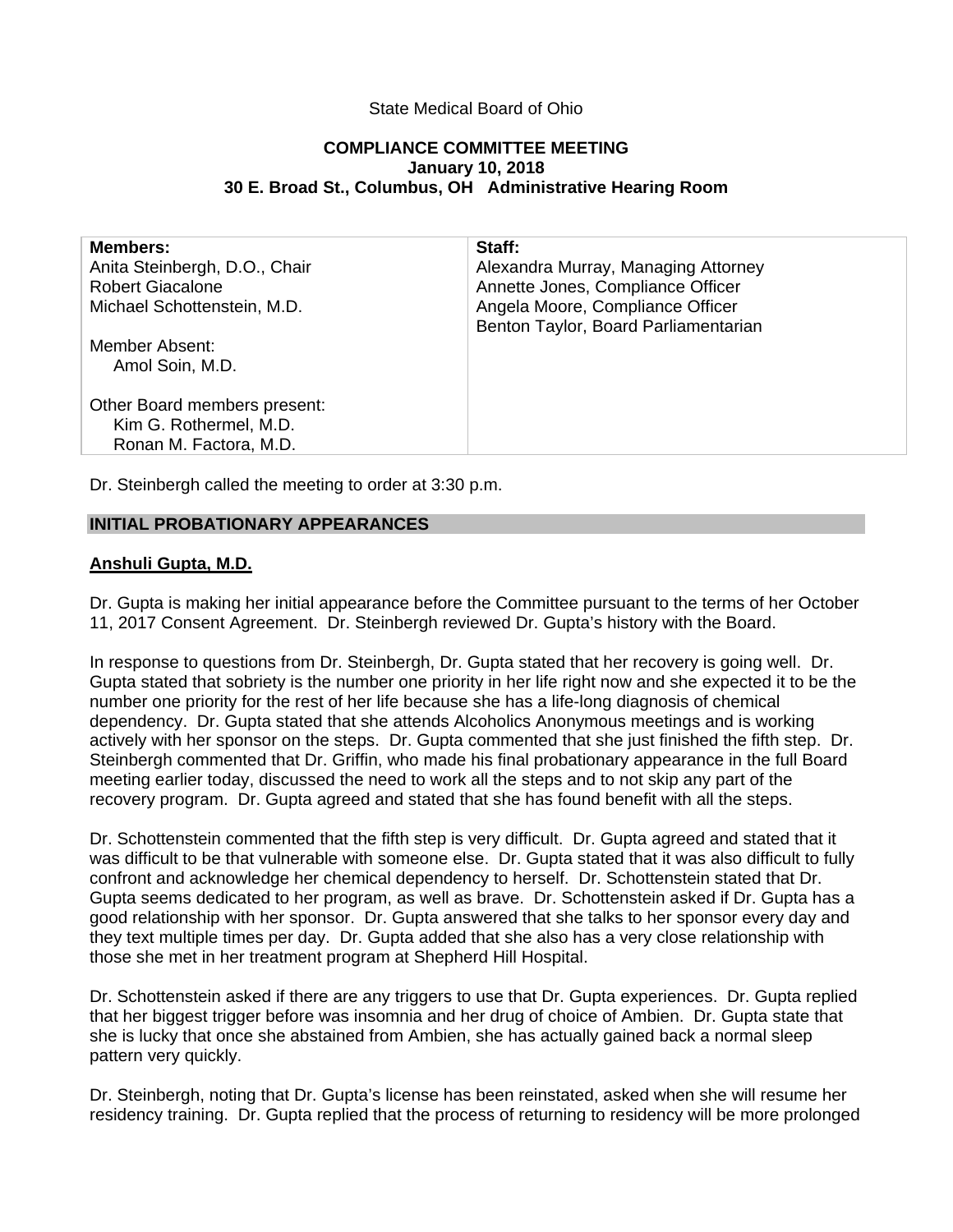than she had anticipated because she has been excluded from Medicare as a provider until September 23, 2018. Dr. Gupta explained that at Ohio State University where she is in family practice residency, one of the criteria to be credentialed as medical staff is to be a provider with Medicare. Dr. Gupta stated that she must wait for the Medicare exclusion to be lifted before beginning the recredentialing process. Dr. Gupta stated that it will also be dependent on the funding and how many seats are available in the residency program at that time. Dr. Gupta commented that her residency program director has been very supportive and encouraging.

Responding to further questions from Dr. Steinbergh, Dr. Gupta explained that she is considered to be in post-graduate year (PGY) 2, having technically completed PGY-1 due to transfer credits from a preliminary medicine year. When Dr. Gupta resumes residency, any PGY-2 credits she may have earned will not count and she will start PGY-2 over again. Dr. Gupta stated that even if her Medicare exclusion is lifted in September or October, she will have to wait until July 2019 to return to the residency program.

Dr. Steinbergh asked Dr. Gupta about the Master of Business Administration (MBA) program she is currently in. Dr. Gupta stated that she is technically enrolled in the Working Professional's MBA Program, which is intended to be a night-time, part-time program. However, because Dr. Gupta is not working right now, she is working a full course load that would be equivalent to a full-time program. Dr. Gupta stated that she can put her MBA program on hold when she returns to residency training and resume the MBA program when she has completed residency.

Dr. Steinbergh asked if Dr. Gupta has personal responsibilities in terms of family. Dr. Gupta replied that she has parents and a sister, but she is not married and has no children. Dr. Steinbergh asked if Dr. Gupta understands her Consent Agreement. Dr. Gupta replied that she understands her Agreement.

**Mr. Giacalone moved to continue Dr. Gupta under the terms of her October 11, 2017 Consent Agreement, with future appearances before the Board's Secretary or Designee. Dr. Schottenstein seconded the motion**. The motion carried.

# **James C. Johnson, D.O.**

Dr. Johnson is making his initial appearance before the Committee pursuant to the terms of his October 11, 2017 Consent Agreement. Dr. Steinbergh reviewed Dr. Johnson's history with the Board.

Responding to questions from Dr. Schottenstein, Dr. Johnson stated that his recovery program is going very well. Dr. Johnson stated that he is becoming more and more embracing of Alcoholics Anonymous (AA). Dr. Johnson stated that his wife has also come to understand that AA is actually helpful and not just a punitive measure. Dr. Johnson commented that he is fortunate to be a physician because the Board has helped to keep him in his recovery. Dr. Johnson stated that he has rekindled his relationship with his previous sponsor. Dr. Johnson also stated that he has ideas for an AA home group and he is trying to become more involved in AA service work.

Dr. Schottenstein asked what had initially prompted Dr. Johnson to stop attending AA meetings. Dr. Johnson answered that shortly after he was released from his consent agreement, he was no longer required to attend AA meetings. Dr. Johnson did not start drinking immediately after leaving AA, but he recalled something he had heard from an AA meeting: When you get away from AA, instead of remembering what alcohol did to you, you start remembering what alcohol did for you. Eight to nine months after leaving AA, Dr. Johnson had alcohol in front of him and he thought he may try drinking to see if he enjoyed it, thinking that he could stop if it got out of control.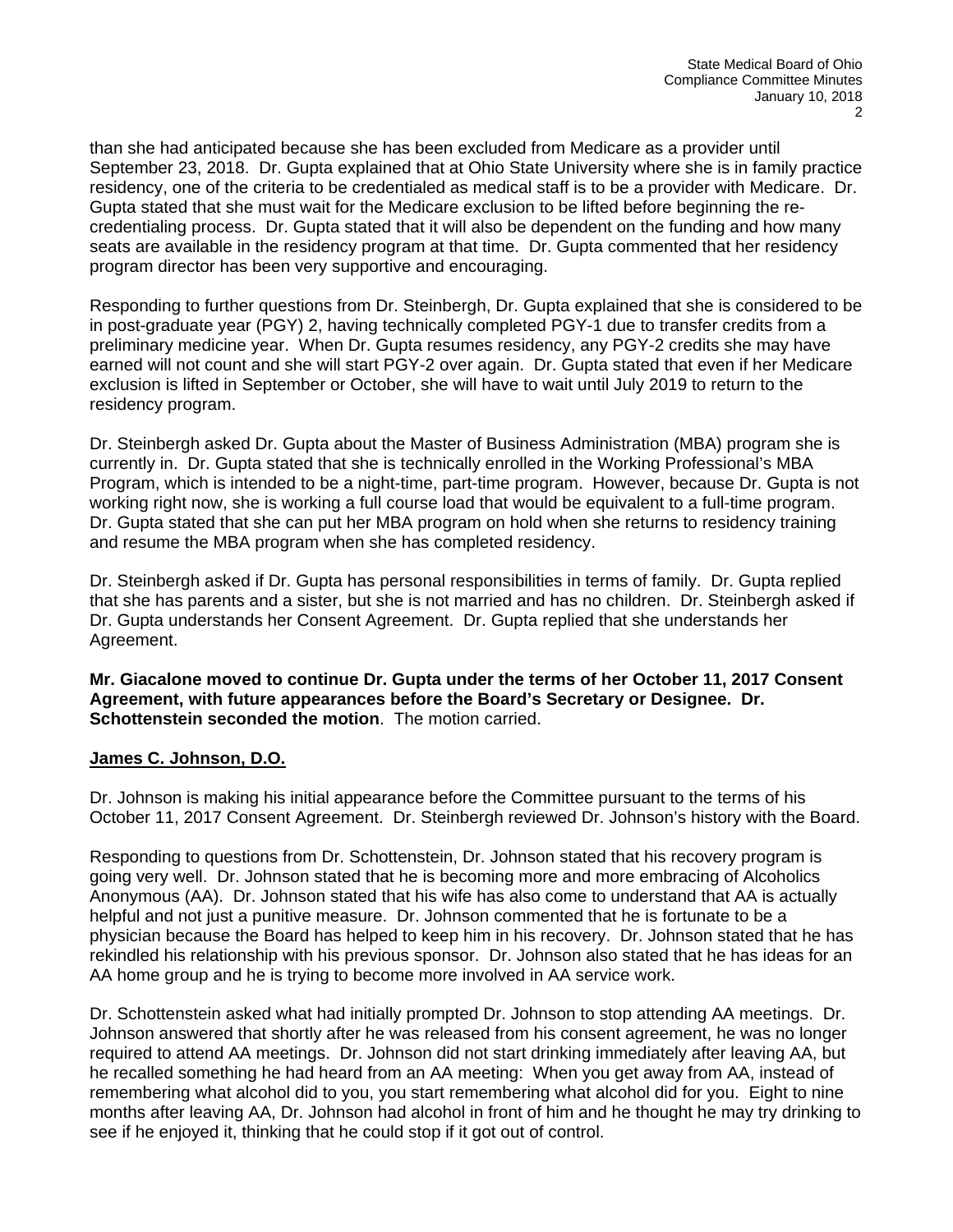Dr. Schottenstein stated that in his experience, it is relatively unusual for people to relapse when they are working a recovery program hard and have a sponsor. Dr. Schottenstein stated that what often happens, and what seems to have happened with Dr. Johnson, is that the person does not drink for a while and they feel like they have beaten the problem, and then they feel like they can have a drink. Dr. Johnson agreed. Dr. Schottenstein commented that AA is protective for Dr. Johnson.

Dr. Schottenstein asked if this is Dr. Johnson's second relapse. Dr. Johnson replied affirmatively. Dr. Johnson stated that his first relapse occurred in 2007 when he took a drink on the day or the day after he left his first treatment program. Dr. Johnson stated that he didn't drink more than a swallow, but it counted as a relapse. That first relapse resulted in another 30-day treatment program.

Dr. Schottenstein commented that he sees a few different kinds of patients: Patients who learn the easy way, patients who learn the hard way, and patients who never learn. Patients who learn the easy way recognize the need for AA and keep attending. Patients who learn the hard way need to see for themselves, so they stop AA, relapse, and then determine to never stop AA again. Patients who never learn continue the cycle of attending meetings, getting sober, stopping meetings, relapsing, going back to AA, and repeating the process. Dr. Schottenstein hoped that Dr. Johnson has satisfied himself that attending AA is in his best interest. Dr. Schottenstein hoped that Dr. Johnson uses this as a good learning experience and makes good choices going forward.

Dr. Steinbergh asked about Dr. Johnson's sobriety date. Dr. Johnson answered that his sobriety date is September 12, 2017. Dr. Steinbergh asked what Dr. Johnson is doing now that his medical license is suspended. Dr. Johnson replied that he is trying to enjoy not working and is thinking of it as taking a year of his retirement early. Dr. Johnson stated that his wife works and he has a 13-year-old child, so he is doing more house-husband duties. Dr. Johnson has also taken up woodworking, which he enjoys very much. Dr. Johnson stated that he looks forward to returning to the practice of medicine.

Dr. Steinbergh asked if Dr. Johnson ever precepted medical students in his office. Dr. Johnson responded that he has in the past but not for a few years. Dr. Steinbergh asked if Dr. Johnson would ever have a desire to speak to medical students about alcoholism and chemical dependency. Dr. Johnson replied that he would be very interested in doing that. Dr. Steinbergh stated that she may contact Dr. Johnson because she feels that Dr. Johnson may be a good resource for young students.

Dr. Steinbergh commented the Board's former Supervising Member, the late Mr. Albert, often encouraged suspended physicians to get a job of some sort so that they can see what it is to work in other areas and to understand what they are giving up with their choices. Dr. Johnson agreed and stated that when he was first suspended in 2007 he accepted a much lower-paying job. Dr. Johnson commented that he is currently looking for work and has applied to a nursing college to be a visiting professor for biological sciences and anatomy and physiology.

Dr. Steinbergh asked if Dr. Johnson has any questions about his Consent Agreement. Dr. Johnson replied that he understands his Consent Agreement.

**Mr. Giacalone moved to continue Dr. Johnson under the terms of his October 11, 2017 Consent Agreement, with future appearances before the Board's Secretary or Designee. Dr. Schottenstein seconded the motion**. The motion carried.

## **APPROVAL OF REPORTS OF CONFERENCES**